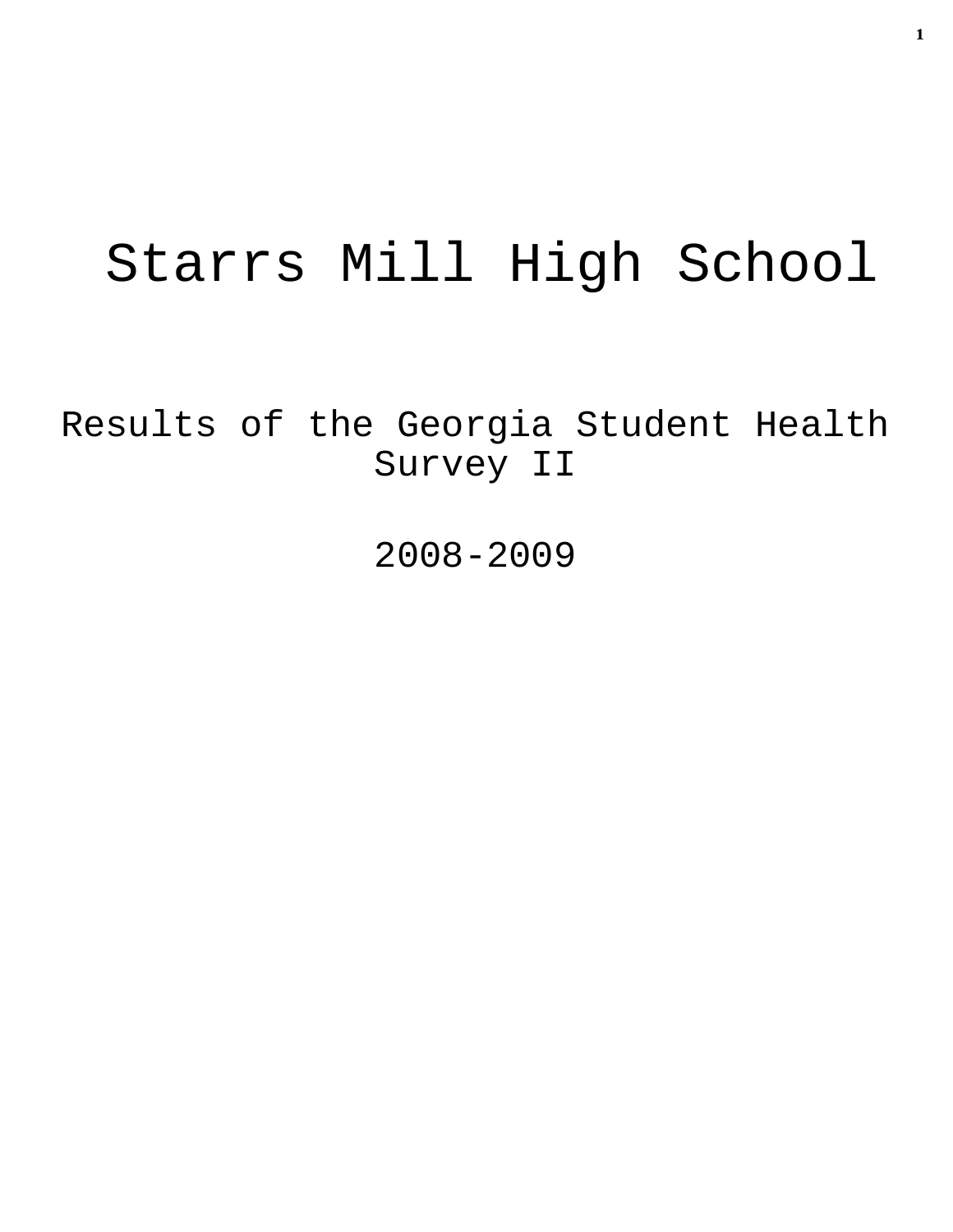# *Demographics* **2**

| Grade                    |     |  |  |  |
|--------------------------|-----|--|--|--|
| <b>Grade   Frequency</b> |     |  |  |  |
| 10                       | 143 |  |  |  |
| 12                       | 137 |  |  |  |

| Frequency      | <b>Table of Gender by Grade</b> |              |             |              |  |  |
|----------------|---------------------------------|--------------|-------------|--------------|--|--|
| <b>Col Pct</b> |                                 | Grade(Grade) |             |              |  |  |
|                | Gender(Gender)                  | 10           | 12          | <b>Total</b> |  |  |
|                | <b>Female</b>                   | 73<br>51.05  | 76<br>55.47 | 149          |  |  |
|                | <b>Male</b>                     | 70<br>48.95  | 61<br>44.53 | 131          |  |  |
|                | <b>Total</b>                    | 143          | 137         | 280          |  |  |

| <b>Frequency</b> |
|------------------|
| <b>Col Pct</b>   |

| <b>Table of Ethnicity by Grade</b> |              |              |              |  |  |  |
|------------------------------------|--------------|--------------|--------------|--|--|--|
|                                    | Grade(Grade) |              |              |  |  |  |
| <b>Ethnicity</b> (Ethnicity)       | 10           | 12           | <b>Total</b> |  |  |  |
| <b>Black</b>                       | 4<br>2.80    | 7<br>5.11    | 11           |  |  |  |
| <b>Hispanic</b>                    | 4<br>2.80    | 5<br>3.65    | 9            |  |  |  |
| White                              | 123<br>86.01 | 116<br>84.67 | 239          |  |  |  |
| <b>Asian</b>                       | 6<br>4.20    | 4<br>2.92    | 10           |  |  |  |
| <b>Other</b>                       | 6<br>4.20    | 5<br>3.65    | 11           |  |  |  |
| <b>Total</b>                       | 143          | 137          | 280          |  |  |  |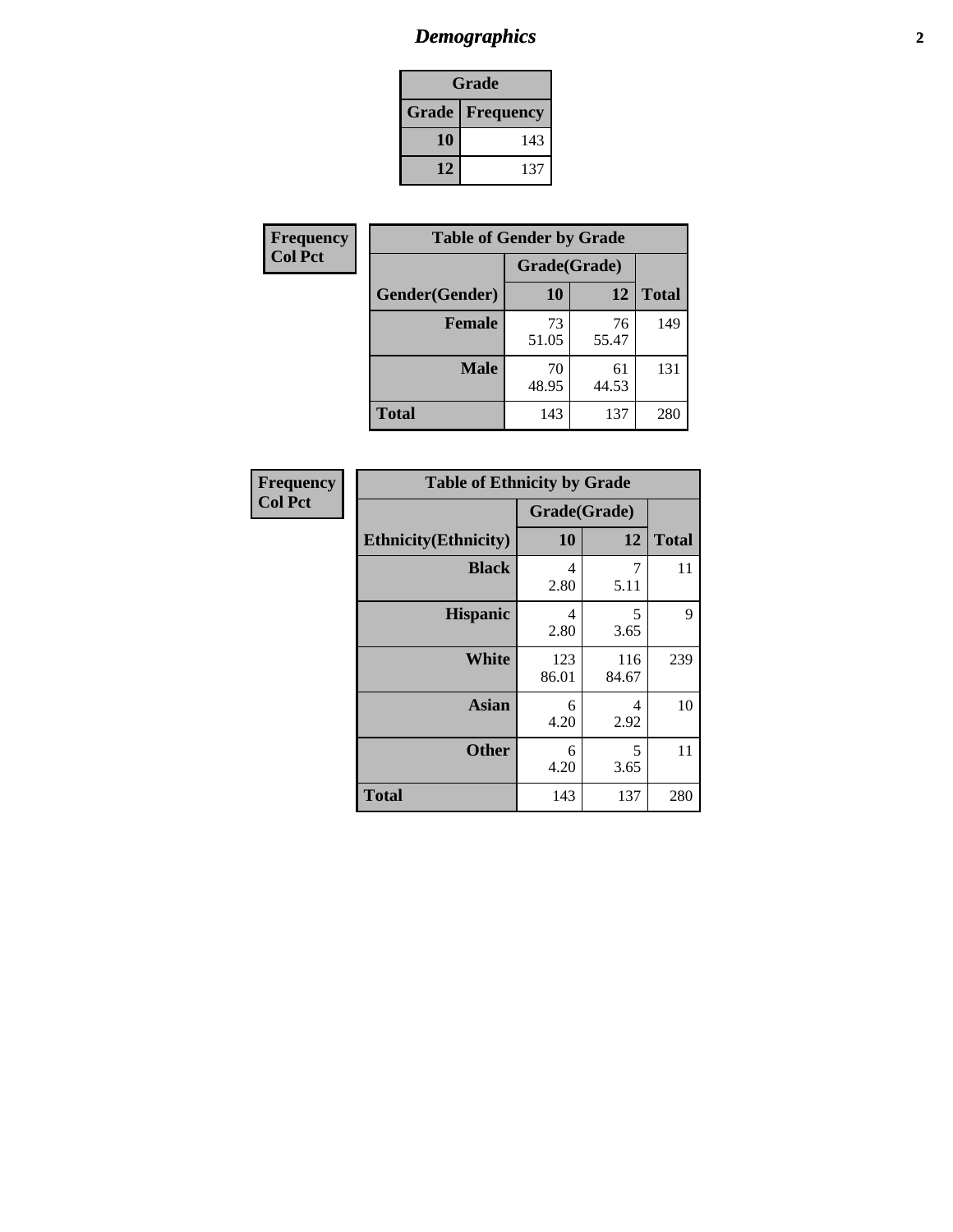### *Title IV, Part A, Schedule A* **3** *Goal 1: Ensure that all schools are drug-free Baseline Data: Year 2008-2009 Prevalence of Drug Use*

| Frequency<br><b>Col Pct</b> | <b>Table of AlcoholAlt by Grade</b> |              |             |              |  |  |
|-----------------------------|-------------------------------------|--------------|-------------|--------------|--|--|
|                             | AlcoholAlt(Alcohol                  | Grade(Grade) |             |              |  |  |
|                             | use, past 30 days)                  | <b>10</b>    | 12          | <b>Total</b> |  |  |
|                             | Yes                                 | 12<br>8.39   | 49<br>35.77 | 61           |  |  |
|                             | N <sub>0</sub>                      | 131<br>91.61 | 88<br>64.23 | 219          |  |  |
|                             | Total                               | 143          | 137         | 280          |  |  |

| Frequency      | <b>Table of TobaccoAny by Grade</b> |              |              |              |  |  |
|----------------|-------------------------------------|--------------|--------------|--------------|--|--|
| <b>Col Pct</b> | <b>TobaccoAny(Tobacco</b>           | Grade(Grade) |              |              |  |  |
|                | use, past 30 days)                  | 10           | 12           | <b>Total</b> |  |  |
|                | Yes                                 | 7<br>4.90    | 37<br>27.01  | 44           |  |  |
|                | N <sub>0</sub>                      | 136<br>95.10 | 100<br>72.99 | 236          |  |  |
|                | Total                               | 143          | 137          | 280          |  |  |

| Frequency<br><b>Col Pct</b> | <b>Table of MarijuanaAlt by Grade</b> |              |              |              |  |  |
|-----------------------------|---------------------------------------|--------------|--------------|--------------|--|--|
|                             | MarijuanaAlt(Marijuana                | Grade(Grade) |              |              |  |  |
|                             | use, past 30 days)                    | 10           | 12           | <b>Total</b> |  |  |
|                             | <b>Yes</b>                            | 0.70         | 24<br>17.52  | 25           |  |  |
|                             | N <sub>0</sub>                        | 142<br>99.30 | 113<br>82.48 | 255          |  |  |
|                             | <b>Total</b>                          | 143          | 137          | 280          |  |  |

| Frequency      | <b>Table of OtherDrugAny by Grade</b>  |              |              |              |  |  |
|----------------|----------------------------------------|--------------|--------------|--------------|--|--|
| <b>Col Pct</b> | <b>OtherDrugAny(Other</b><br>drug use, | Grade(Grade) |              |              |  |  |
|                | past 30 days)                          | 10           | 12           | <b>Total</b> |  |  |
|                | <b>Yes</b>                             | 4<br>2.80    | 18<br>13.14  | 22           |  |  |
|                | N <sub>0</sub>                         | 139<br>97.20 | 119<br>86.86 | 258          |  |  |
|                | <b>Total</b>                           | 143          | 137          | 280          |  |  |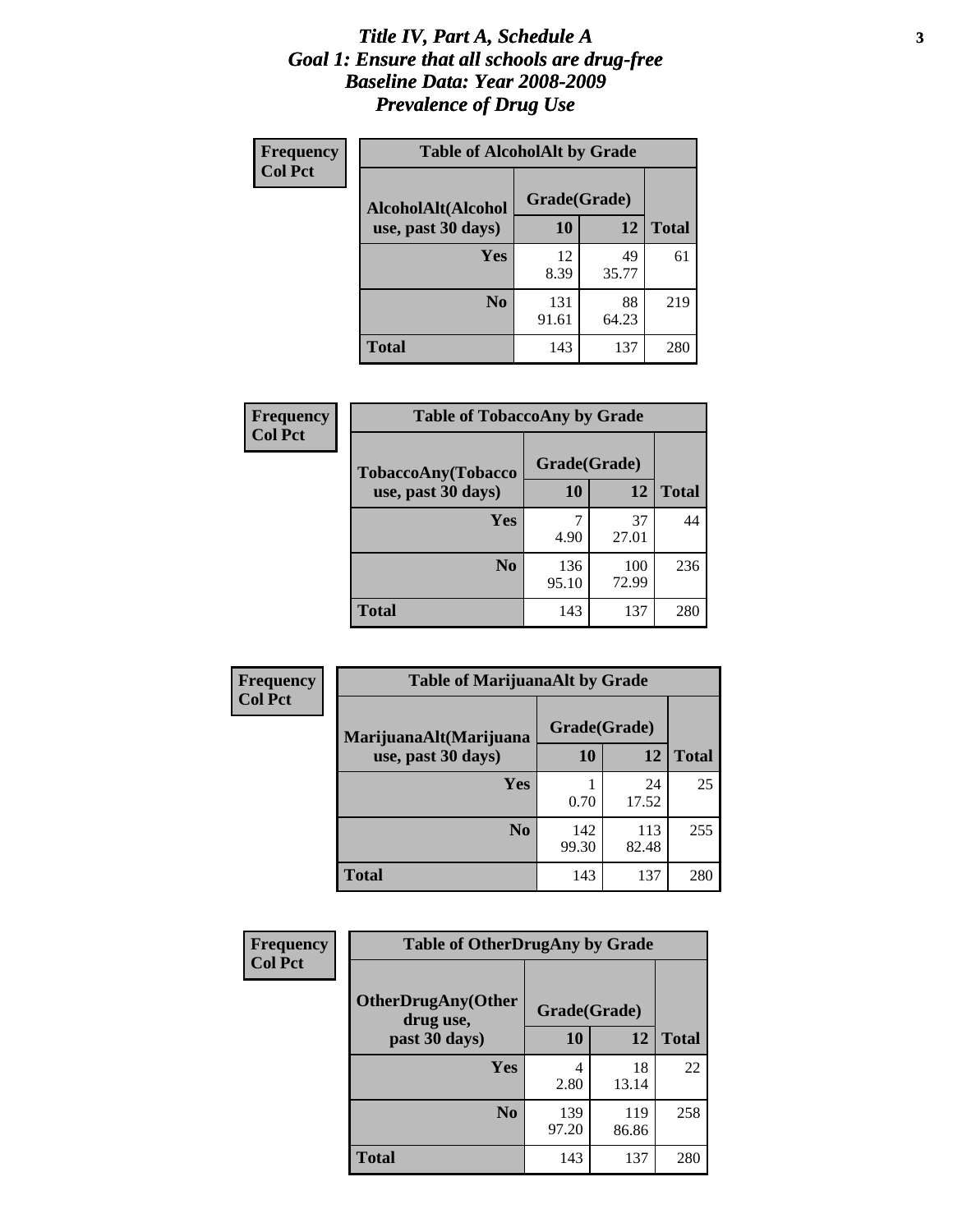### *Average Age of Onset of Use* **4** *Results for "Average Age of Onset of Use" questions exclude students who said they did not use that substance*

| <b>Variable</b>       | Label                                                              | <b>Mean</b> |
|-----------------------|--------------------------------------------------------------------|-------------|
| Alcoholinit2          | I started using alcohol when I was                                 | 14.27       |
| Cigarettesinit2       | I started smoking tobacco when I was                               | 14.85       |
| Smokelessinit2        | I started chewing tobacco when I was                               | 15.00       |
| Marijuanainit2        | I started using marijuana when I was                               | 15.00       |
| Cocaineinit2          | I started using cocaine when I was                                 | 13.67       |
| Inhalantsinit2        | I started using inhalants when I was                               | 11.25       |
| Steroidsinit2         | I started using steroids when I was                                | 11.00       |
| Ecstasyinit2          | I started using ecstasy when I was                                 | 14.82       |
| Methinit <sub>2</sub> | I started using methamphetamines when I was                        | 9.50        |
| Hallucinogensinit2    | I started using hallucinogens when I was                           | 16.17       |
| Prescriptioninit2     | I started using prescription drugs not prescribed to me when I was | 14.00       |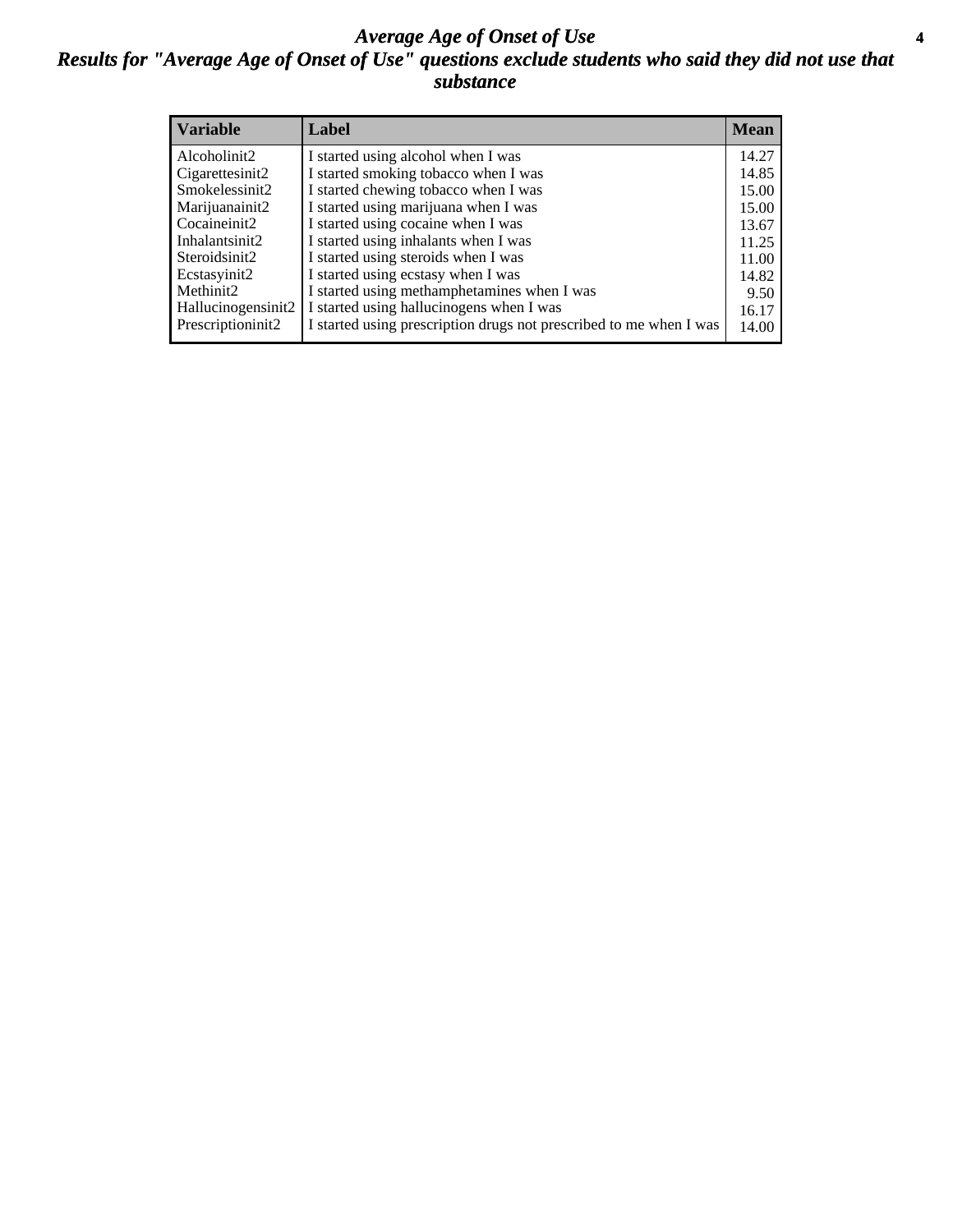# *Perception of Health Risk* **5**

| Frequency      | <b>Table of Alcoholharmdich by Grade</b> |              |             |              |  |
|----------------|------------------------------------------|--------------|-------------|--------------|--|
| <b>Col Pct</b> | Alcoholharmdich(I<br>think alcohol is    | Grade(Grade) |             |              |  |
|                | harmful)                                 | 10           | 12          | <b>Total</b> |  |
|                | Yes                                      | 118<br>82.52 | 88<br>64.23 | 206          |  |
|                | N <sub>0</sub>                           | 25<br>17.48  | 49<br>35.77 | 74           |  |
|                | <b>Total</b>                             | 143          | 137         | 280          |  |

| Frequency      | <b>Table of Tobaccoharmdich by Grade</b> |              |              |              |  |
|----------------|------------------------------------------|--------------|--------------|--------------|--|
| <b>Col Pct</b> | Tobaccoharmdich(I<br>think tobacco is    | Grade(Grade) |              |              |  |
|                | harmful)                                 | 10           | 12           | <b>Total</b> |  |
|                | <b>Yes</b>                               | 138<br>96.50 | 132<br>96.35 | 270          |  |
|                | N <sub>0</sub>                           | 3.50         | 5<br>3.65    | 10           |  |
|                | <b>Total</b>                             | 143          | 137          | 280          |  |

| Frequency<br><b>Col Pct</b> | <b>Table of Marijuanaharmdich by Grade</b>                |              |             |              |  |  |
|-----------------------------|-----------------------------------------------------------|--------------|-------------|--------------|--|--|
|                             | Marijuanaharmdich(I<br>Grade(Grade)<br>think marijuana is |              |             |              |  |  |
|                             | harmful)                                                  | <b>10</b>    | 12          | <b>Total</b> |  |  |
|                             | Yes                                                       | 121<br>84.62 | 95<br>69.34 | 216          |  |  |
|                             | N <sub>0</sub>                                            | 22<br>15.38  | 42<br>30.66 | 64           |  |  |
|                             | <b>Total</b>                                              | 143          | 137         | 280          |  |  |

| <b>Frequency</b> | <b>Table of Otherdrugharmdich by Grade</b>                   |              |              |              |  |  |
|------------------|--------------------------------------------------------------|--------------|--------------|--------------|--|--|
| <b>Col Pct</b>   | Otherdrugharmdich(I<br>Grade(Grade)<br>think other drugs are |              |              |              |  |  |
|                  | harmful)                                                     | 10           | 12           | <b>Total</b> |  |  |
|                  | <b>Yes</b>                                                   | 139<br>97.20 | 133<br>97.08 | 272          |  |  |
|                  | N <sub>0</sub>                                               | 2.80         | 4<br>2.92    | 8            |  |  |
|                  | <b>Total</b>                                                 | 143          | 137          | 280          |  |  |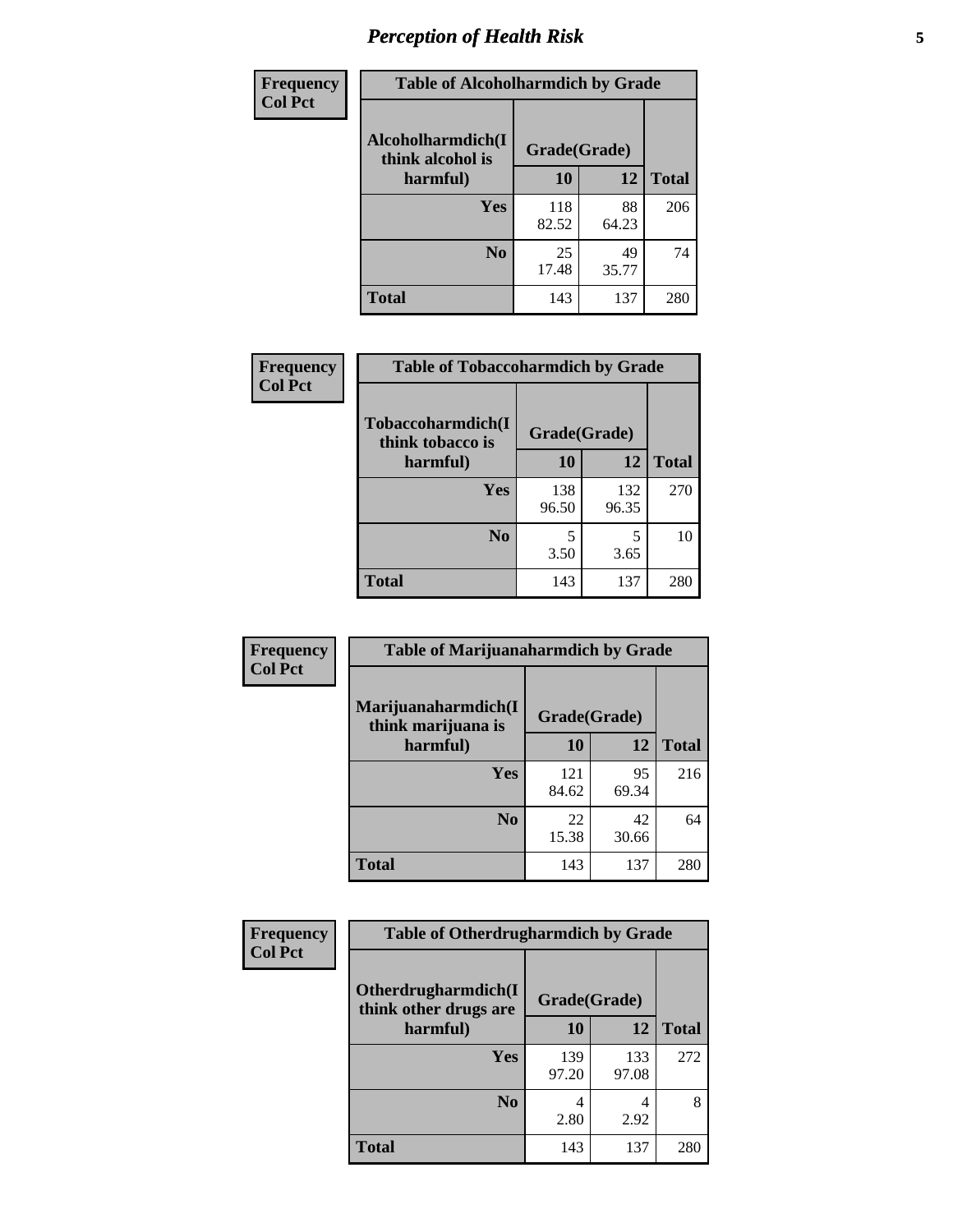# *Social Disapproval* **6**

| Frequency      | <b>Table of Alcoholpeerdich by Grade</b>                    |              |             |              |
|----------------|-------------------------------------------------------------|--------------|-------------|--------------|
| <b>Col Pct</b> | Alcoholpeerdich(My<br>friends would<br>disapprove if I used | Grade(Grade) |             |              |
|                | alcohol)                                                    | 10           | 12          | <b>Total</b> |
|                | <b>Yes</b>                                                  | 92<br>64.34  | 53<br>38.69 | 145          |
|                | N <sub>0</sub>                                              | 51<br>35.66  | 84<br>61.31 | 135          |
|                | <b>Total</b>                                                | 143          | 137         | 280          |

| <b>Frequency</b> |
|------------------|
| <b>Col Pct</b>   |

| <b>Table of Tobaccopeerdich by Grade</b>                            |              |             |              |  |
|---------------------------------------------------------------------|--------------|-------------|--------------|--|
| <b>Tobaccopeerdich</b> (My<br>friends would<br>disapprove if I used | Grade(Grade) |             |              |  |
| tobacco)                                                            | 10           | 12          | <b>Total</b> |  |
| Yes                                                                 | 116<br>81.12 | 75<br>54.74 | 191          |  |
| N <sub>0</sub>                                                      | 27<br>18.88  | 62<br>45.26 | 89           |  |
| <b>Total</b>                                                        | 143          | 137         | 280          |  |

| Frequency      | <b>Table of Marijuanapeerdich by Grade</b>                    |              |             |              |  |  |
|----------------|---------------------------------------------------------------|--------------|-------------|--------------|--|--|
| <b>Col Pct</b> | Marijuanapeerdich(My<br>friends would<br>disapprove if I used | Grade(Grade) |             |              |  |  |
|                | marijuana)                                                    | 10           | 12          | <b>Total</b> |  |  |
|                | <b>Yes</b>                                                    | 121<br>84.62 | 81<br>59.12 | 202          |  |  |
|                | N <sub>0</sub>                                                | 22<br>15.38  | 56<br>40.88 | 78           |  |  |
|                | <b>Total</b>                                                  | 143          | 137         | 280          |  |  |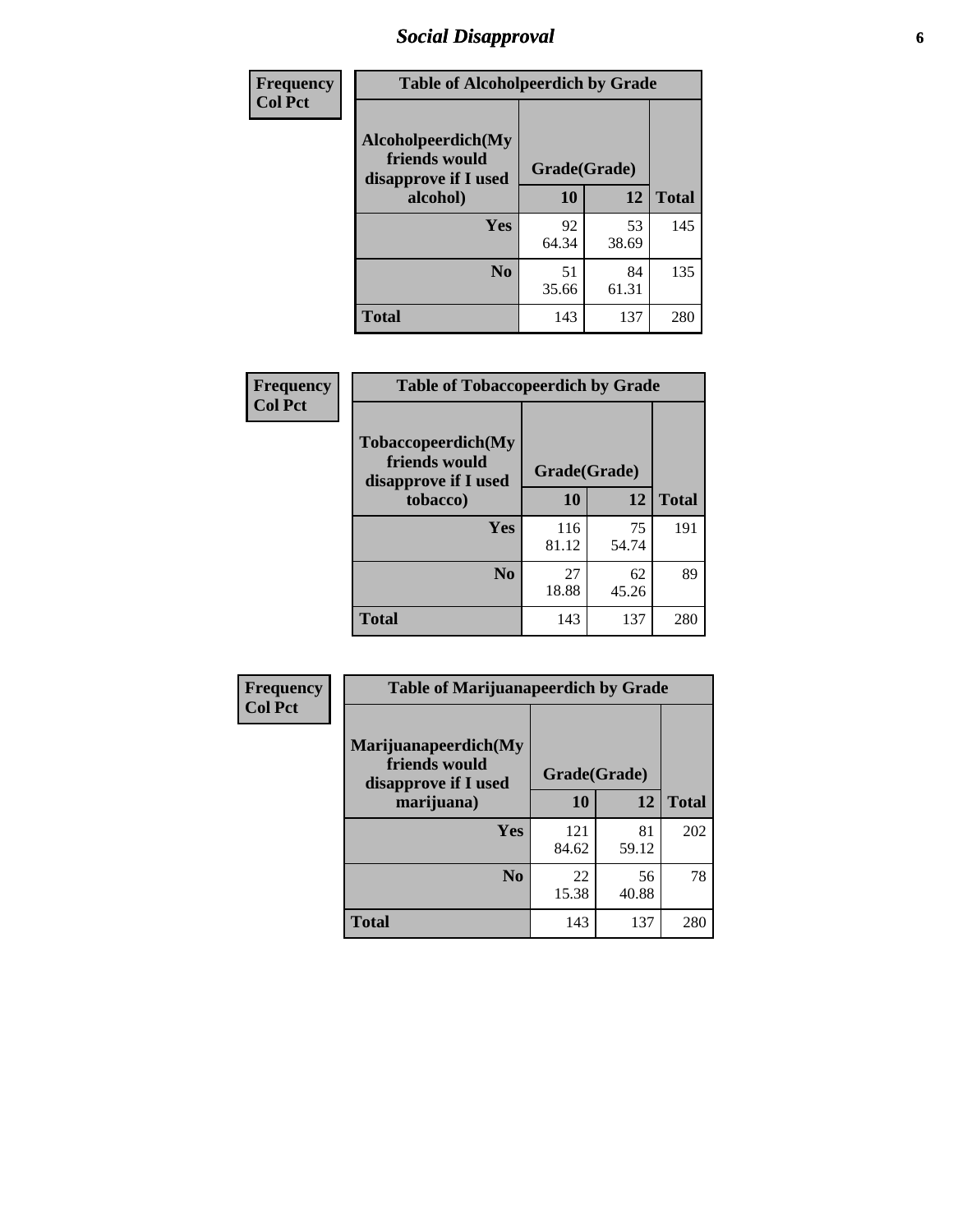# *Social Disapproval* **7**

| Frequency      | <b>Table of Otherdrugpeerdich by Grade</b>                    |              |              |              |  |  |
|----------------|---------------------------------------------------------------|--------------|--------------|--------------|--|--|
| <b>Col Pct</b> | Otherdrugpeerdich(My<br>friends would<br>disapprove if I used | Grade(Grade) |              |              |  |  |
|                | other drugs)                                                  | 10           | 12           | <b>Total</b> |  |  |
|                | Yes                                                           | 124<br>86.71 | 106<br>77.37 | 230          |  |  |
|                | N <sub>0</sub>                                                | 19<br>13.29  | 31<br>22.63  | 50           |  |  |
|                | <b>Total</b>                                                  | 143          | 137          | 280          |  |  |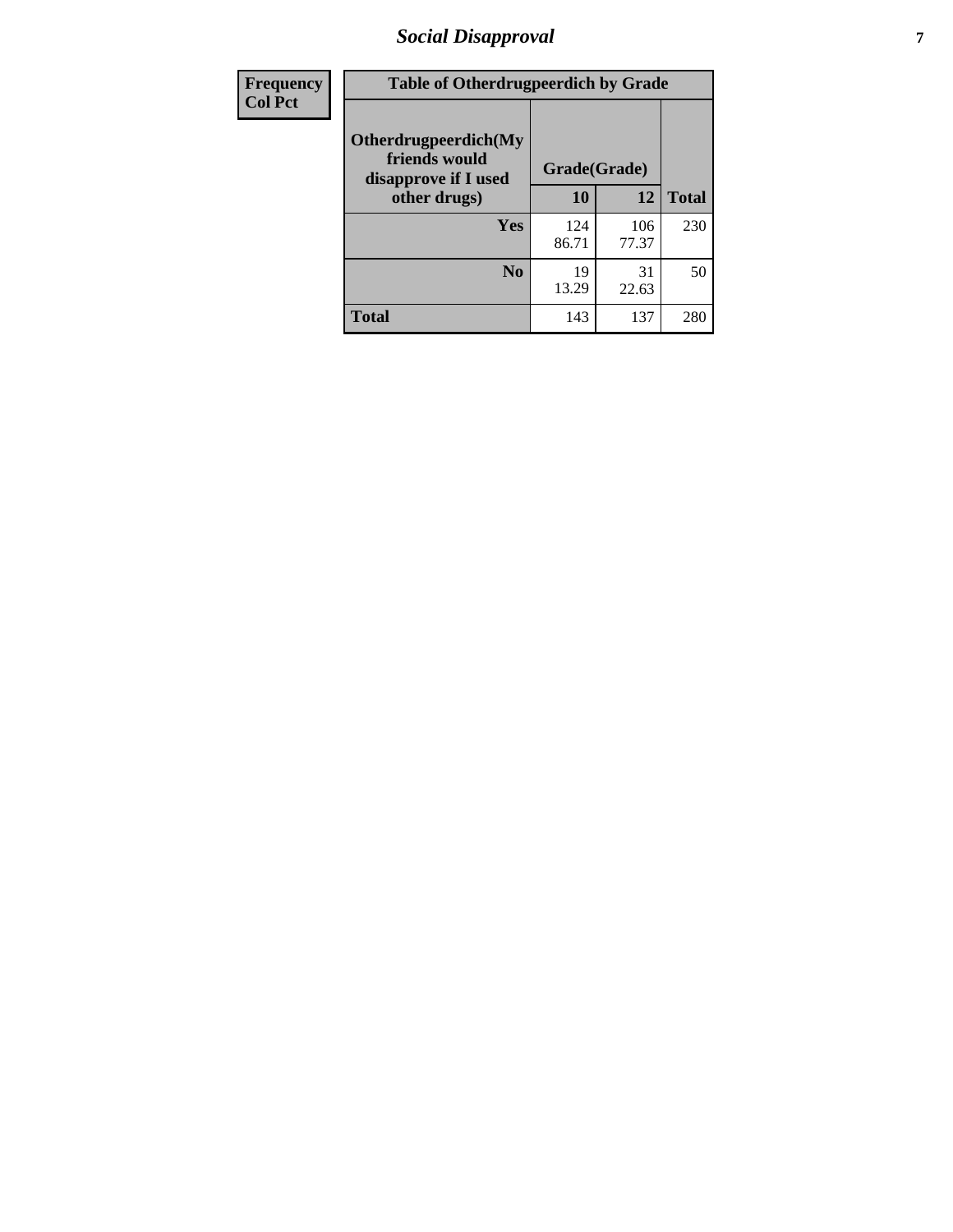### Title IV, Part A, Schedule A **8** *Goal 2: To help ensure that all schools are safe and disciplined Baseline Data: Year 2008-2009 Student Involvement in Gang Activity*

| Frequency      | <b>Table of Gangself by Grade</b>                                                                 |                    |              |              |
|----------------|---------------------------------------------------------------------------------------------------|--------------------|--------------|--------------|
| <b>Col Pct</b> | Gangself(I<br>have<br>participated<br>in illegal<br>gang<br>activities in<br>the past 30<br>days) | Grade(Grade)<br>10 | 12           | <b>Total</b> |
|                | Yes                                                                                               | 1<br>0.70          | 5<br>3.65    | 6            |
|                | N <sub>0</sub>                                                                                    | 142<br>99.30       | 132<br>96.35 | 274          |
|                | <b>Total</b>                                                                                      | 143                | 137          | 280          |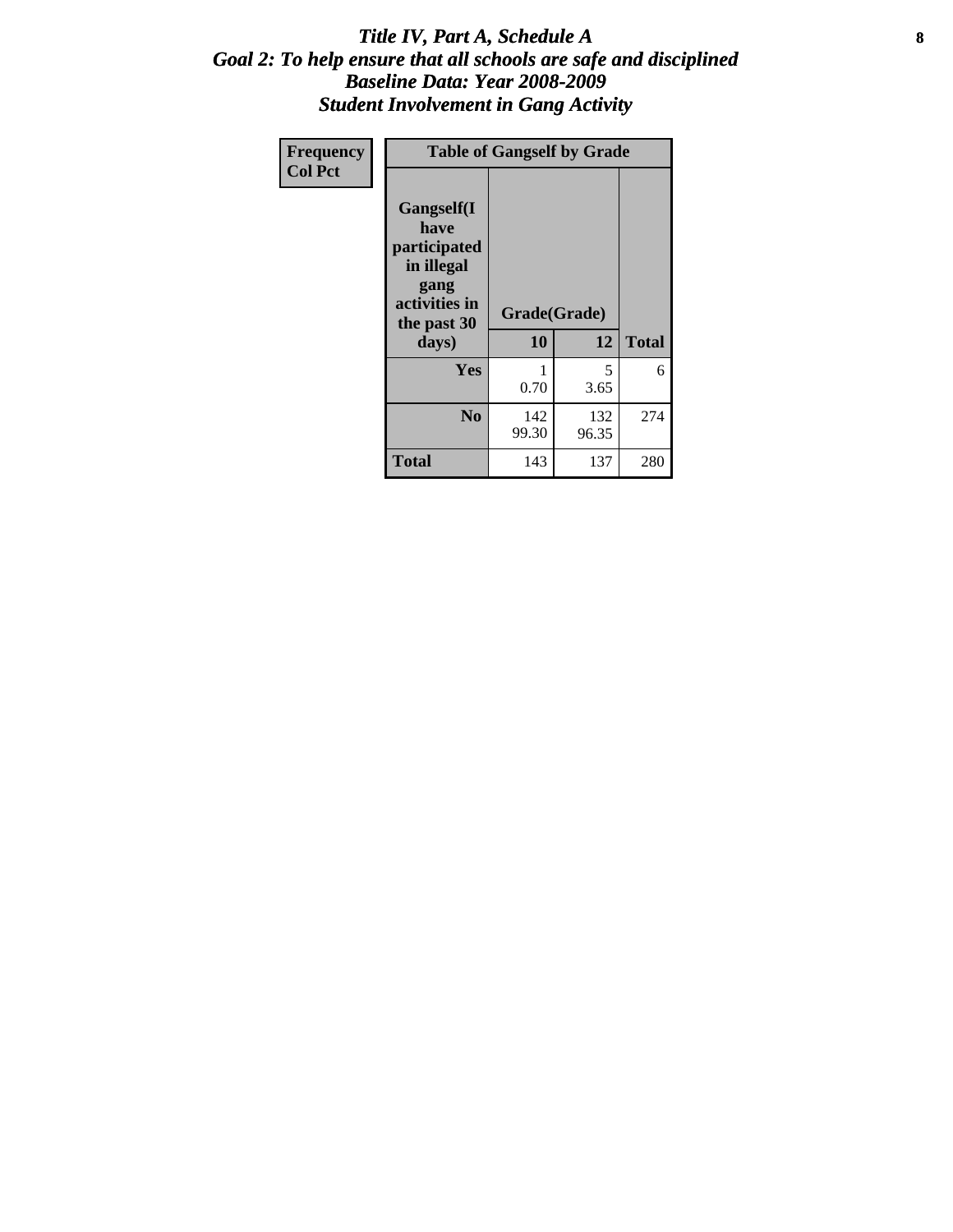# *Student Perception of School Safety* **9**

| <b>Frequency</b><br>Row Pct |
|-----------------------------|
|                             |

| <b>Table of Grade by Safeschool</b> |                          |                                                        |                             |                                    |              |  |
|-------------------------------------|--------------------------|--------------------------------------------------------|-----------------------------|------------------------------------|--------------|--|
|                                     |                          | Safeschool (School is a place at which I feel<br>safe) |                             |                                    |              |  |
| Grade(Grade)                        | <b>Strongly</b><br>Agree | <b>Somewhat</b><br>Agree                               | <b>Somewhat</b><br>Disagree | <b>Strongly</b><br><b>Disagree</b> | <b>Total</b> |  |
| 10                                  | 43<br>30.07              | 81<br>56.64                                            | 15<br>10.49                 | 4<br>2.80                          | 143          |  |
| 12                                  | 64<br>46.72              | 58<br>42.34                                            | 13<br>9.49                  | $\mathfrak{D}$<br>1.46             | 137          |  |
| <b>Total</b>                        | 107                      | 139                                                    | 28                          | 6                                  | 280          |  |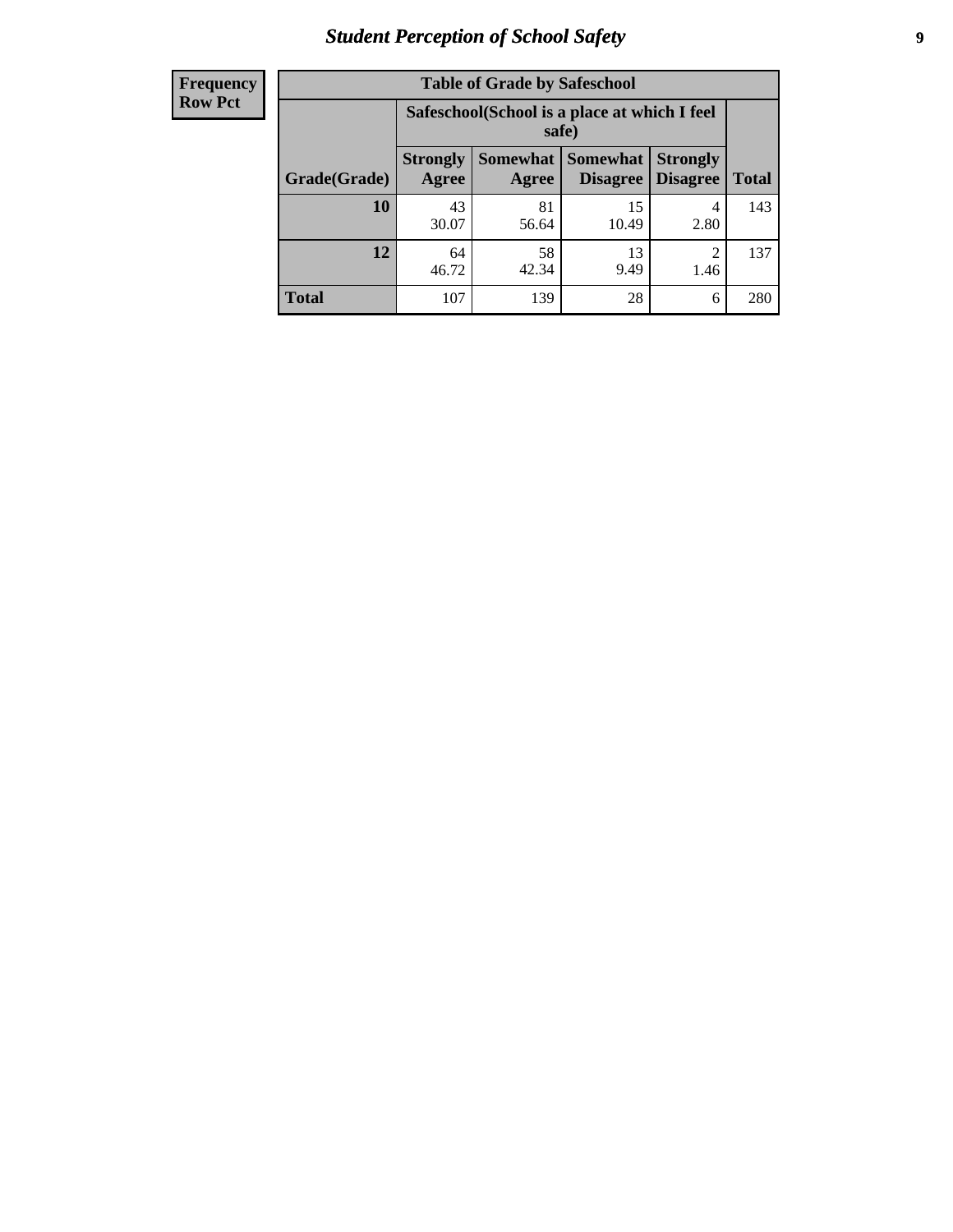### *Students Who Have Been Bullied* **10**

### **Frequency Row Pct**

| <b>Table of Grade by Bullied</b> |                         |                                                                               |                              |                          |                        |                               |                   |              |
|----------------------------------|-------------------------|-------------------------------------------------------------------------------|------------------------------|--------------------------|------------------------|-------------------------------|-------------------|--------------|
|                                  |                         | <b>Bullied</b> (I have been bullied by other<br>students in the past 30 days) |                              |                          |                        |                               |                   |              |
| Grade(Grade)                     | $\bf{0}$<br><b>Days</b> | 1 or<br>days                                                                  | 3 <sub>to</sub><br>5<br>days | <b>6 to</b><br>9<br>days | 10<br>to<br>19<br>days | <b>20</b><br>to<br>29<br>days | All<br>30<br>days | <b>Total</b> |
| 10                               | 126<br>88.11            | 5<br>3.50                                                                     | 3<br>2.10                    | $\overline{2}$<br>1.40   | $\overline{2}$<br>1.40 | 2<br>1.40                     | 3<br>2.10         | 143          |
| 12                               | 126<br>91.97            | 3<br>2.19                                                                     | 0.73                         | 0.73                     | 0.73                   | 0.73                          | 4<br>2.92         | 137          |
| <b>Total</b>                     | 252                     | 8                                                                             | 4                            | 3                        | 3                      | 3                             | ⇁                 | 280          |

 $\blacksquare$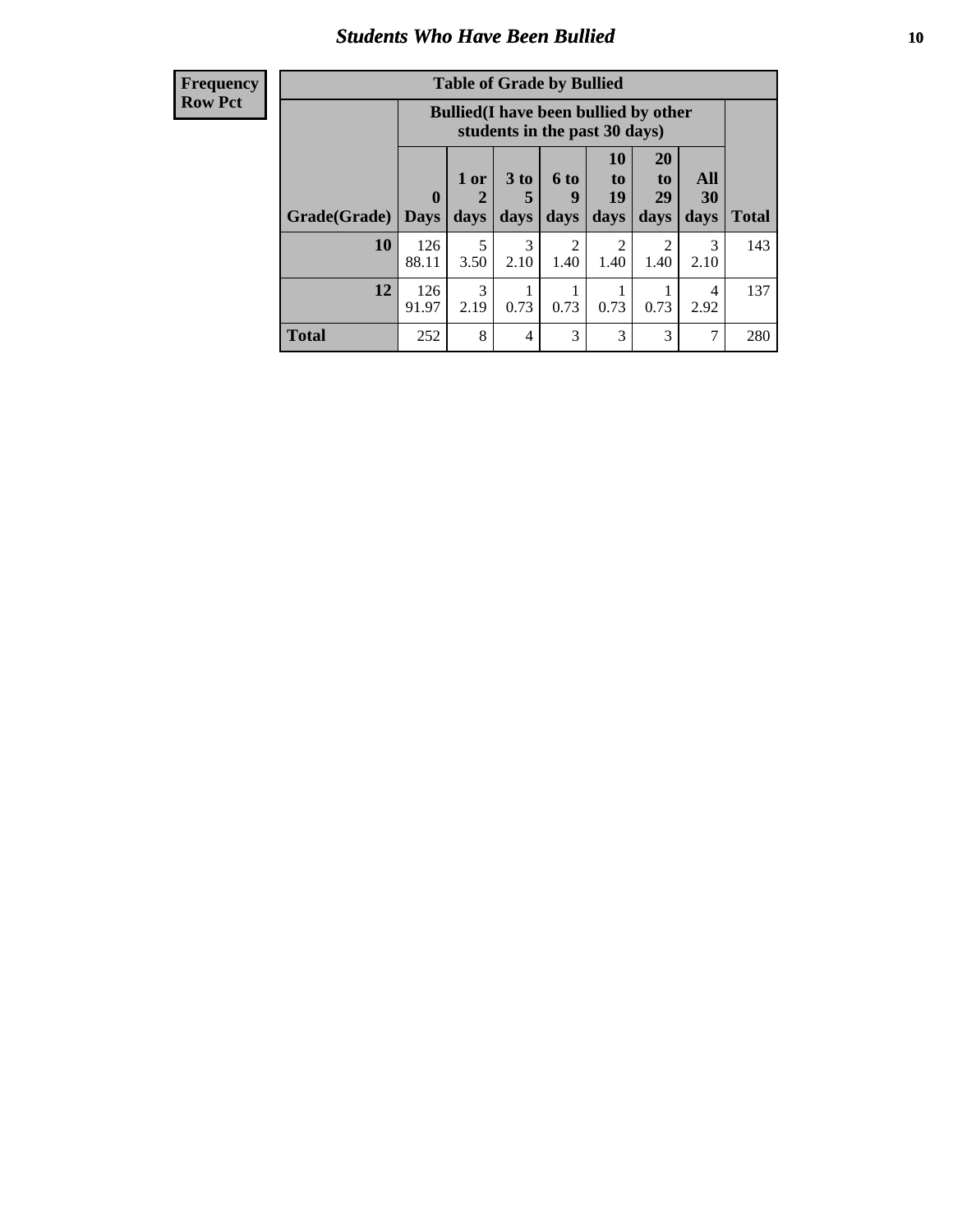### *School Climate* **11**

| Frequency      | <b>Table of SchoolClimate1 by Grade</b> |                    |             |              |  |  |
|----------------|-----------------------------------------|--------------------|-------------|--------------|--|--|
| <b>Col Pct</b> | SchoolClimate1(I<br>like school)        | Grade(Grade)<br>10 | 12          | <b>Total</b> |  |  |
|                | <b>Strongly Agree</b>                   | 13<br>9.09         | 22<br>16.06 | 35           |  |  |
|                | <b>Somewhat Agree</b>                   | 90<br>62.94        | 71<br>51.82 | 161          |  |  |
|                | <b>Somewhat Disagree</b>                | 23<br>16.08        | 36<br>26.28 | 59           |  |  |
|                | <b>Strongly Disagree</b>                | 17<br>11.89        | 8<br>5.84   | 25           |  |  |
|                | <b>Total</b>                            | 143                | 137         | 280          |  |  |

| Frequency      | <b>Table of SchoolClimate2 by Grade</b> |              |             |              |  |  |
|----------------|-----------------------------------------|--------------|-------------|--------------|--|--|
| <b>Col Pct</b> | SchoolClimate2(I<br>feel successful at  | Grade(Grade) |             |              |  |  |
|                | school)                                 | 10           | 12          | <b>Total</b> |  |  |
|                | <b>Strongly Agree</b>                   | 54<br>37.76  | 52<br>37.96 | 106          |  |  |
|                | <b>Somewhat Agree</b>                   | 82<br>57.34  | 71<br>51.82 | 153          |  |  |
|                | <b>Somewhat Disagree</b>                | 4.90         | 12<br>8.76  | 19           |  |  |
|                | <b>Strongly Disagree</b>                | 0<br>0.00    | 2<br>1.46   | 2            |  |  |
|                | <b>Total</b>                            | 143          | 137         | 280          |  |  |

| Frequency<br><b>Col Pct</b> | <b>Table of SchoolClimate3 by Grade</b>               |                       |             |              |
|-----------------------------|-------------------------------------------------------|-----------------------|-------------|--------------|
|                             | SchoolClimate3(My<br>school has high<br>standards for | Grade(Grade)          |             |              |
|                             | achievement)                                          | <b>10</b>             | 12          | <b>Total</b> |
|                             | <b>Strongly Agree</b>                                 | 99<br>69.23           | 90<br>65.69 | 189          |
|                             | <b>Somewhat Agree</b>                                 | 41<br>28.67           | 41<br>29.93 | 82           |
|                             | <b>Somewhat Disagree</b>                              | $\mathcal{L}$<br>1.40 | 6<br>4.38   | 8            |
|                             | <b>Strongly Disagree</b>                              | 0.70                  | 0<br>0.00   |              |
|                             | Total                                                 | 143                   | 137         | 280          |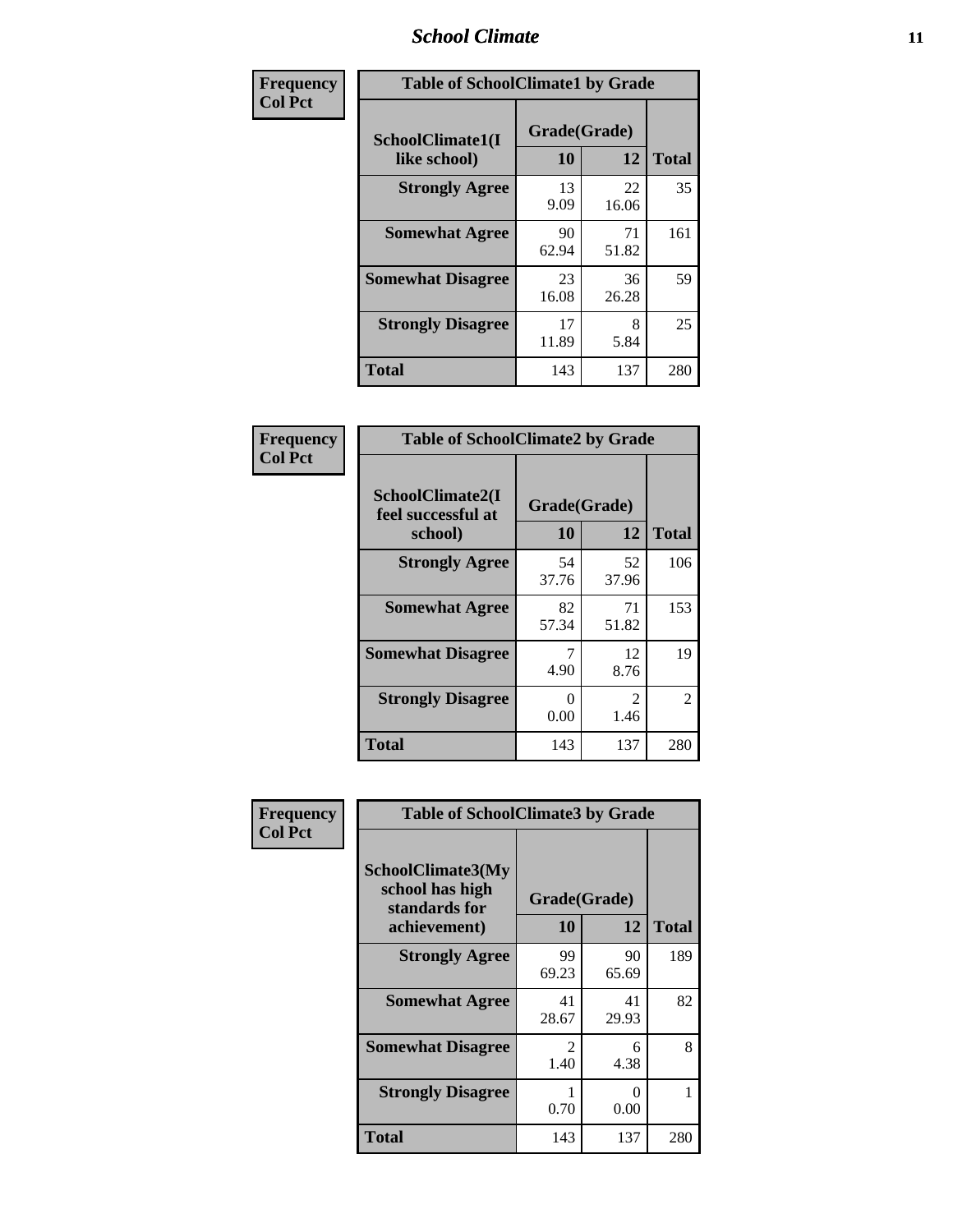### *School Climate* **12**

| Frequency      | <b>Table of SchoolClimate4 by Grade</b>                              |                    |                           |              |
|----------------|----------------------------------------------------------------------|--------------------|---------------------------|--------------|
| <b>Col Pct</b> | <b>SchoolClimate4(My</b><br>school sets clear<br>rules for behavior) | Grade(Grade)<br>10 | 12                        | <b>Total</b> |
|                | <b>Strongly Agree</b>                                                | 90<br>62.94        | 85<br>62.04               | 175          |
|                | <b>Somewhat Agree</b>                                                | 45<br>31.47        | 49<br>35.77               | 94           |
|                | <b>Somewhat Disagree</b>                                             | 7<br>4.90          | 3<br>2.19                 | 10           |
|                | <b>Strongly Disagree</b>                                             | 0.70               | $\mathbf{\Omega}$<br>0.00 | 1            |
|                | <b>Total</b>                                                         | 143                | 137                       | 280          |

| <b>Table of SchoolClimate5 by Grade</b>                   |              |             |              |  |  |
|-----------------------------------------------------------|--------------|-------------|--------------|--|--|
| SchoolClimate5(I<br>know what to do in<br>an emergency at | Grade(Grade) |             |              |  |  |
| school)                                                   | 10           | 12          | <b>Total</b> |  |  |
| <b>Strongly Agree</b>                                     | 76<br>53.15  | 76<br>55.47 | 152          |  |  |
| <b>Somewhat Agree</b>                                     | 54<br>37.76  | 54<br>39.42 | 108          |  |  |
| <b>Somewhat Disagree</b>                                  | 10<br>6.99   | 7<br>5.11   | 17           |  |  |
| <b>Strongly Disagree</b>                                  | 3<br>2.10    | 0<br>0.00   | 3            |  |  |
| <b>Total</b>                                              | 143          | 137         | 280          |  |  |

| Frequency      | <b>Table of SchoolClimate6 by Grade</b>                  |                    |             |              |  |
|----------------|----------------------------------------------------------|--------------------|-------------|--------------|--|
| <b>Col Pct</b> | <b>SchoolClimate6(Teachers</b><br>treat me with respect) | Grade(Grade)<br>10 | 12          | <b>Total</b> |  |
|                | <b>Strongly Agree</b>                                    | 53<br>37.06        | 39<br>28.47 | 92           |  |
|                | <b>Somewhat Agree</b>                                    | 67<br>46.85        | 72<br>52.55 | 139          |  |
|                | <b>Somewhat Disagree</b>                                 | 14<br>9.79         | 22<br>16.06 | 36           |  |
|                | <b>Strongly Disagree</b>                                 | 9<br>6.29          | 4<br>2.92   | 13           |  |
|                | <b>Total</b>                                             | 143                | 137         | 280          |  |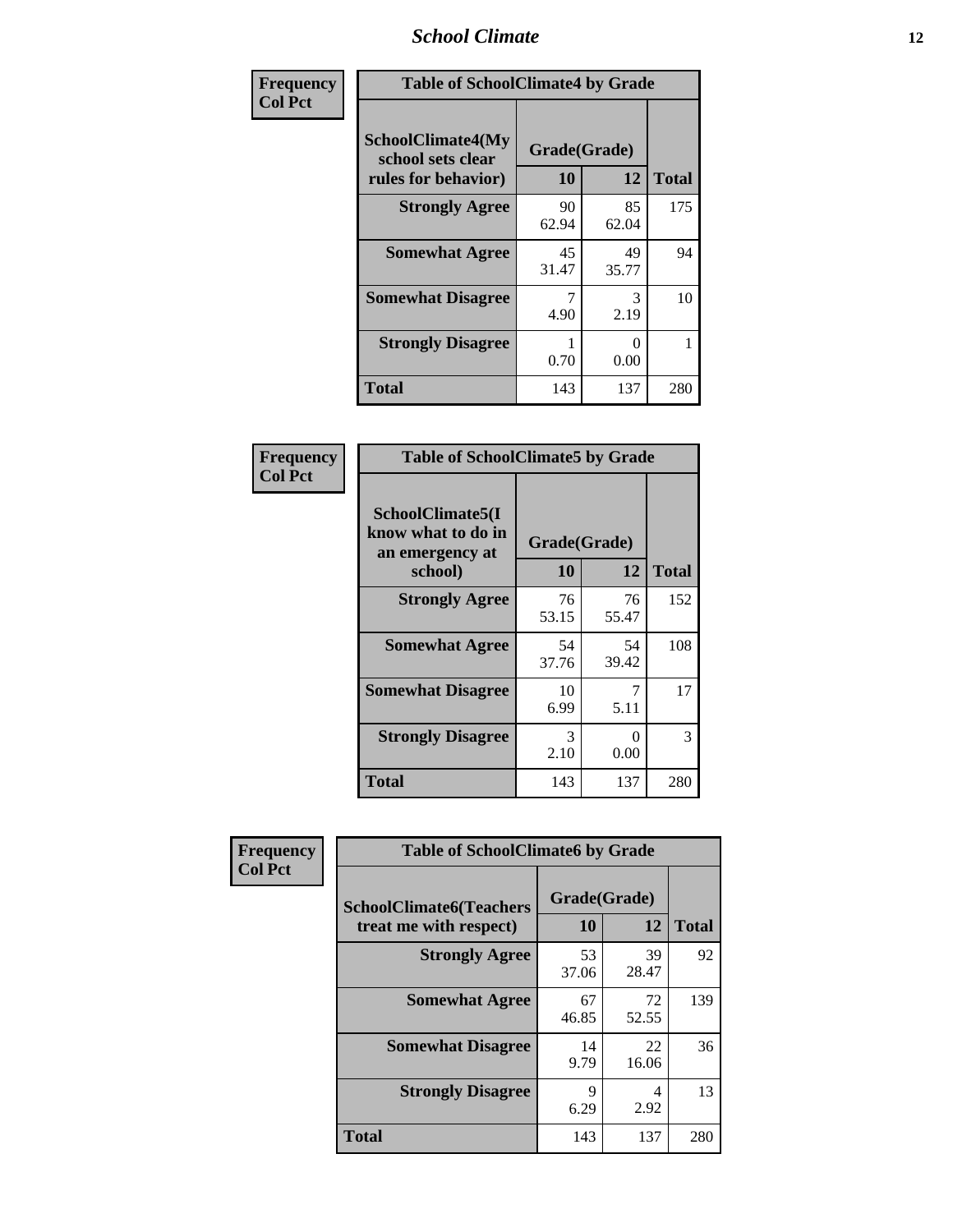### *School Climate* **13**

| Frequency      | <b>Table of SchoolClimate7 by Grade</b>                                       |                           |                        |                |
|----------------|-------------------------------------------------------------------------------|---------------------------|------------------------|----------------|
| <b>Col Pct</b> | <b>SchoolClimate7(Behaviors</b><br>in my class allow the<br>teacher to teach) | Grade(Grade)<br><b>10</b> | 12                     | <b>Total</b>   |
|                | <b>Strongly Agree</b>                                                         | 53<br>37.06               | 45<br>32.85            | 98             |
|                | <b>Somewhat Agree</b>                                                         | 71<br>49.65               | 81<br>59.12            | 152            |
|                | <b>Somewhat Disagree</b>                                                      | 17<br>11.89               | $\mathbf Q$<br>6.57    | 26             |
|                | <b>Strongly Disagree</b>                                                      | $\overline{2}$<br>1.40    | $\mathfrak{D}$<br>1.46 | $\overline{4}$ |
|                | <b>Total</b>                                                                  | 143                       | 137                    | 280            |

| Frequency      | <b>Table of SchoolClimate8 by Grade</b>                                              |                    |             |              |
|----------------|--------------------------------------------------------------------------------------|--------------------|-------------|--------------|
| <b>Col Pct</b> | <b>SchoolClimate8(Students</b><br>are frequently<br>recognized for good<br>behavior) | Grade(Grade)<br>10 | 12          | <b>Total</b> |
|                | <b>Strongly Agree</b>                                                                | 15<br>10.49        | 23<br>16.79 | 38           |
|                | <b>Somewhat Agree</b>                                                                | 66<br>46.15        | 61<br>44.53 | 127          |
|                | <b>Somewhat Disagree</b>                                                             | 39<br>27.27        | 35<br>25.55 | 74           |
|                | <b>Strongly Disagree</b>                                                             | 23<br>16.08        | 18<br>13.14 | 41           |
|                | <b>Total</b>                                                                         | 143                | 137         | 280          |

| Frequency      | <b>Table of SchoolClimate9 by Grade</b>                                           |                    |                     |              |
|----------------|-----------------------------------------------------------------------------------|--------------------|---------------------|--------------|
| <b>Col Pct</b> | SchoolClimate9(School<br>counselor would be<br>helpful if I needed<br>assistance) | Grade(Grade)<br>10 | 12                  | <b>Total</b> |
|                | <b>Strongly Agree</b>                                                             | 64<br>44.76        | 73<br>53.28         | 137          |
|                | <b>Somewhat Agree</b>                                                             | 53<br>37.06        | 39<br>28.47         | 92           |
|                | <b>Somewhat Disagree</b>                                                          | 13<br>9.09         | 16<br>11.68         | 29           |
|                | <b>Strongly Disagree</b>                                                          | 13<br>9.09         | $\mathbf Q$<br>6.57 | 22           |
|                | Total                                                                             | 143                | 137                 | 280          |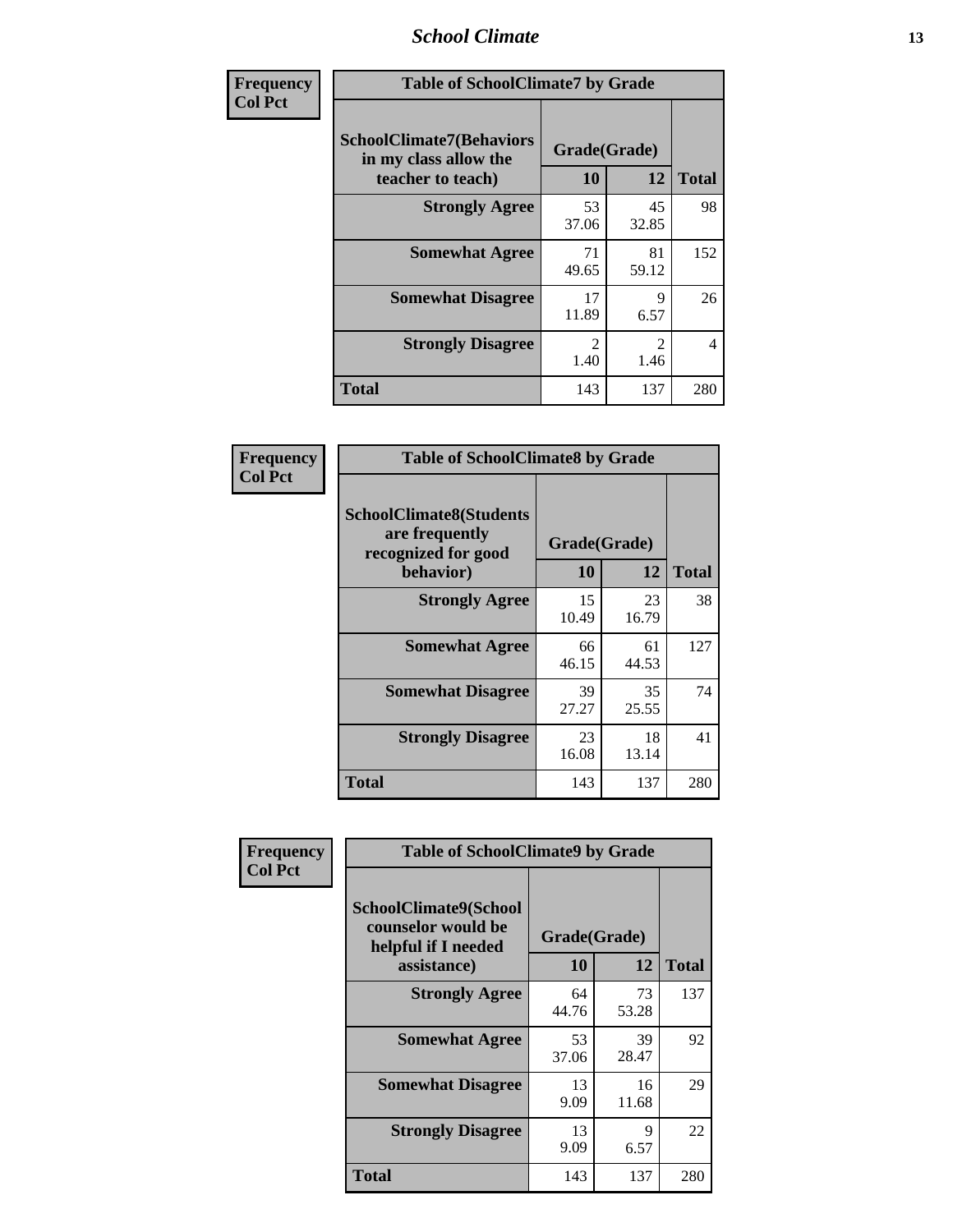### *Reasons for Dropping Out* **14**

| <b>Frequency</b> | <b>Table of Dropoutreason by Grade</b>                                   |             |                    |              |
|------------------|--------------------------------------------------------------------------|-------------|--------------------|--------------|
| <b>Col Pct</b>   | Dropoutreason(If<br>I dropped out the<br>reason would<br>most likely be) | 10          | Grade(Grade)<br>12 | <b>Total</b> |
|                  | <b>Won't Drop out</b>                                                    | 99<br>69.23 | 84<br>61.31        | 183          |
|                  | <b>Bored</b>                                                             | 24<br>16.78 | 22<br>16.06        | 46           |
|                  | <b>Family Reasons</b>                                                    | 3<br>2.10   | 7<br>5.11          | 10           |
|                  | <b>Being Bullied</b>                                                     | 1<br>0.70   | $\Omega$<br>0.00   | 1            |
|                  | <b>Other</b>                                                             | 16<br>11.19 | 24<br>17.52        | 40           |
|                  | <b>Total</b>                                                             | 143         | 137                | 280          |

| Frequency      | <b>Table of Dropout by Grade</b>                                       |                    |              |              |  |
|----------------|------------------------------------------------------------------------|--------------------|--------------|--------------|--|
| <b>Col Pct</b> | Dropout(I<br>have<br>thought<br>about<br>dropping<br>out of<br>school) | Grade(Grade)<br>10 | 12           | <b>Total</b> |  |
|                | Yes                                                                    | 20<br>13.99        | 28<br>20.44  | 48           |  |
|                | N <sub>0</sub>                                                         | 123<br>86.01       | 109<br>79.56 | 232          |  |
|                | <b>Total</b>                                                           | 143                | 137          | 280          |  |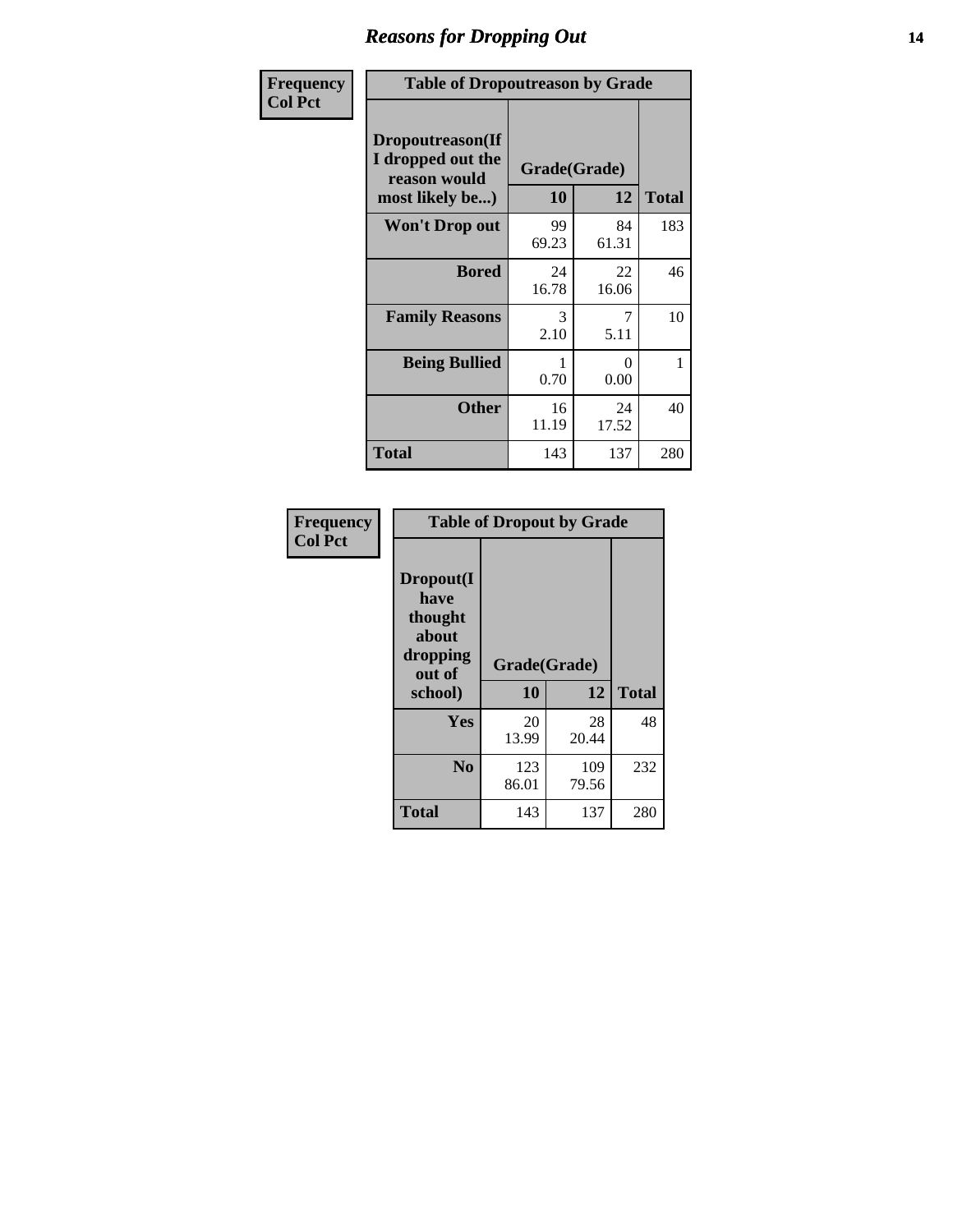*School Safety* **15**

| Frequency      | <b>Table of Gangself by Grade</b>                                                                 |                    |              |              |
|----------------|---------------------------------------------------------------------------------------------------|--------------------|--------------|--------------|
| <b>Col Pct</b> | Gangself(I<br>have<br>participated<br>in illegal<br>gang<br>activities in<br>the past 30<br>days) | Grade(Grade)<br>10 | 12           | <b>Total</b> |
|                |                                                                                                   |                    |              |              |
|                | Yes                                                                                               | 1<br>0.70          | 5<br>3.65    | 6            |
|                | N <sub>0</sub>                                                                                    | 142<br>99.30       | 132<br>96.35 | 274          |
|                | <b>Total</b>                                                                                      | 143                | 137          | 280          |

| Frequency<br><b>Col Pct</b> | <b>Table of Gangpeers by Grade</b>                                                                                             |                    |              |              |
|-----------------------------|--------------------------------------------------------------------------------------------------------------------------------|--------------------|--------------|--------------|
|                             | <b>Gangpeers</b> (I<br>have friends<br>who have<br>participated<br>in illegal<br>gang<br>activities in<br>the past 30<br>days) | Grade(Grade)<br>10 | 12           | <b>Total</b> |
|                             | <b>Yes</b>                                                                                                                     | 6<br>4.20          | 21<br>15.33  | 27           |
|                             | N <sub>0</sub>                                                                                                                 | 137<br>95.80       | 116<br>84.67 | 253          |
|                             | <b>Total</b>                                                                                                                   | 143                | 137          | 280          |

| Frequency      | <b>Table of Pickedon by Grade</b>                                   |              |             |              |
|----------------|---------------------------------------------------------------------|--------------|-------------|--------------|
| <b>Col Pct</b> | <b>Pickedon</b> (I have<br>been picked on or<br>teased at school in | Grade(Grade) |             |              |
|                | the past 30 days)                                                   | 10           | 12          | <b>Total</b> |
|                | <b>Strongly Agree</b>                                               | 8<br>5.59    | 5<br>3.65   | 13           |
|                | <b>Somewhat Agree</b>                                               | 25<br>17.48  | 17<br>12.41 | 42           |
|                | <b>Somewhat Disagree</b>                                            | 37<br>25.87  | 24<br>17.52 | 61           |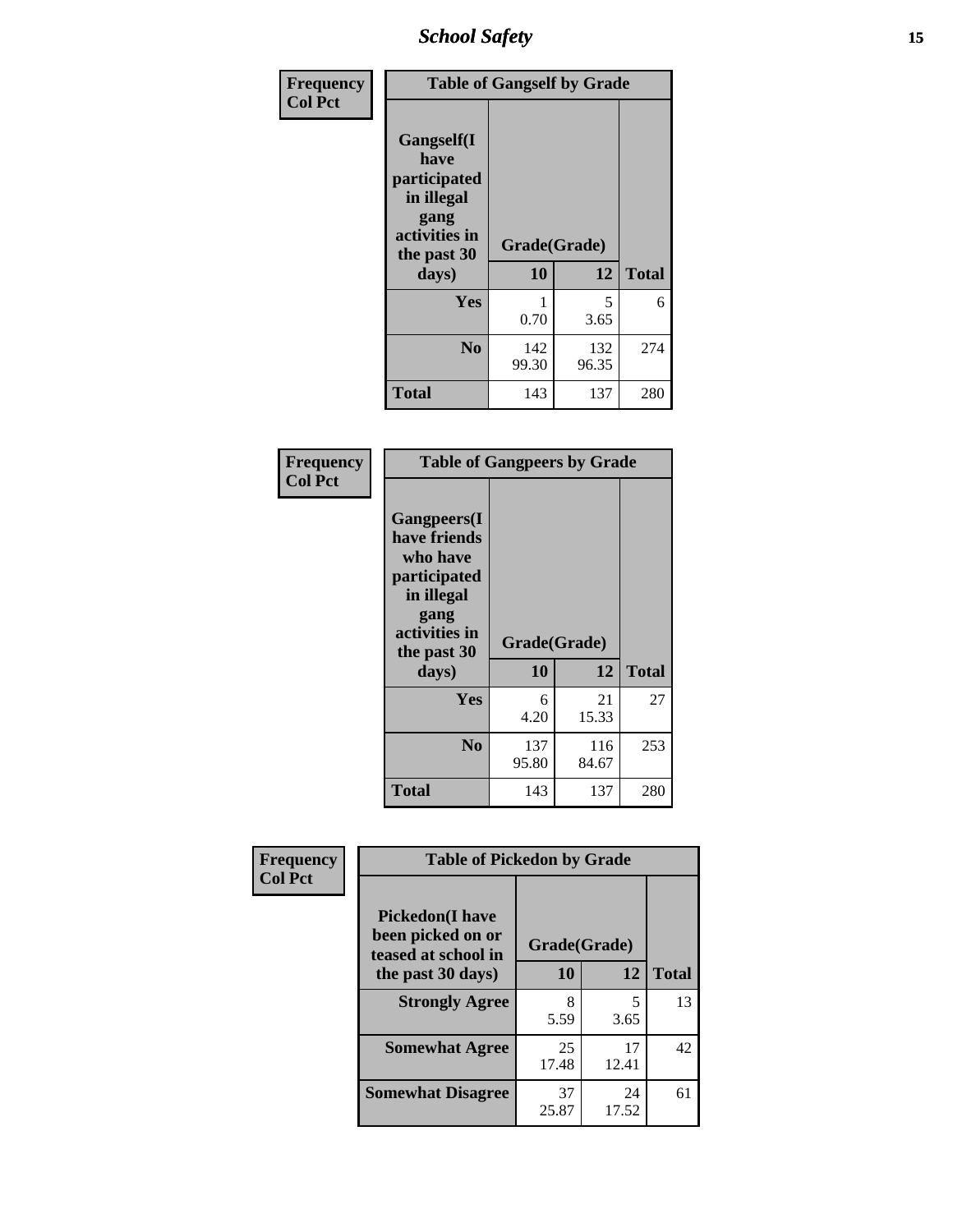# *School Safety* **16**

| <b>Frequency</b> | <b>Table of Pickedon by Grade</b>                                                        |                    |             |              |
|------------------|------------------------------------------------------------------------------------------|--------------------|-------------|--------------|
| <b>Col Pct</b>   | <b>Pickedon</b> (I have<br>been picked on or<br>teased at school in<br>the past 30 days) | Grade(Grade)<br>10 | 12          | <b>Total</b> |
|                  | <b>Strongly Disagree</b>                                                                 | 73<br>51.05        | 91<br>66.42 | 164          |
|                  | Total                                                                                    | 143                | 137         | 280          |

| Frequency      | <b>Table of Safeschool by Grade</b>                      |                    |                                     |              |  |  |  |  |  |
|----------------|----------------------------------------------------------|--------------------|-------------------------------------|--------------|--|--|--|--|--|
| <b>Col Pct</b> | Safeschool(School<br>is a place at which I<br>feel safe) | Grade(Grade)<br>10 | 12                                  | <b>Total</b> |  |  |  |  |  |
|                | <b>Strongly Agree</b>                                    | 43<br>30.07        | 64<br>46.72                         | 107          |  |  |  |  |  |
|                | <b>Somewhat Agree</b>                                    | 81<br>56.64        | 58<br>42.34                         | 139          |  |  |  |  |  |
|                | <b>Somewhat Disagree</b>                                 | 15<br>10.49        | 13<br>9.49                          | 28           |  |  |  |  |  |
|                | <b>Strongly Disagree</b>                                 | 4<br>2.80          | $\mathcal{D}_{\mathcal{L}}$<br>1.46 | 6            |  |  |  |  |  |
|                | <b>Total</b>                                             | 143                | 137                                 | 280          |  |  |  |  |  |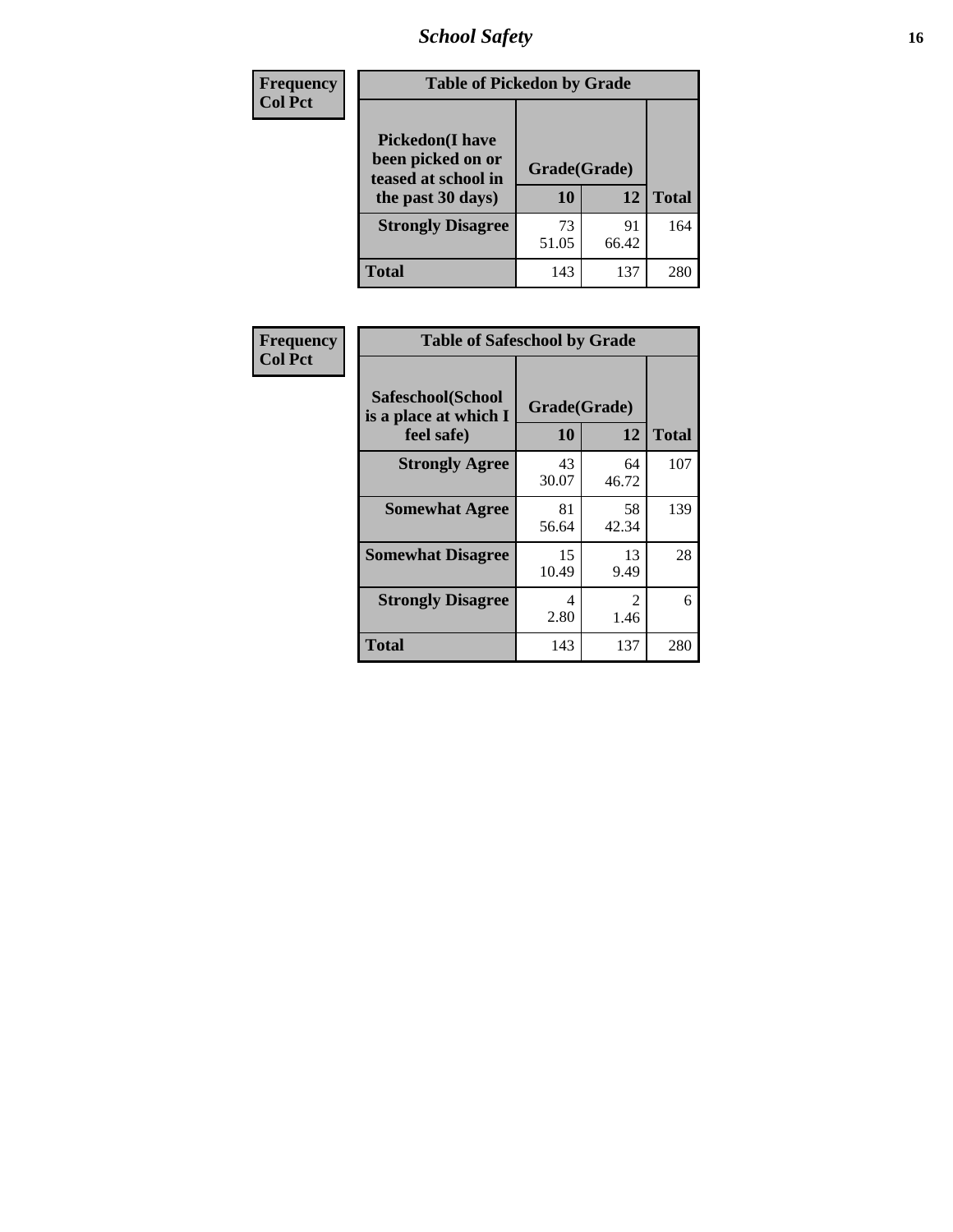*School Safety* **17**

**Frequency Row Pct**

| <b>Table of Grade by Bullied</b> |              |                                                                               |                   |                   |                        |                        |                          |              |  |  |  |
|----------------------------------|--------------|-------------------------------------------------------------------------------|-------------------|-------------------|------------------------|------------------------|--------------------------|--------------|--|--|--|
|                                  |              | <b>Bullied</b> (I have been bullied by other<br>students in the past 30 days) |                   |                   |                        |                        |                          |              |  |  |  |
| Grade(Grade)   Days              | $\bf{0}$     | $1$ or<br>2<br>days                                                           | 3 to<br>5<br>days | 6 to<br>9<br>days | 10<br>to<br>19<br>days | 20<br>to<br>29<br>days | All<br><b>30</b><br>days | <b>Total</b> |  |  |  |
| 10                               | 126<br>88.11 | 5<br>3.50                                                                     | 3<br>2.10         | 2<br>1.40         | $\overline{2}$<br>1.40 | 2<br>1.40              | 3<br>2.10                | 143          |  |  |  |
| 12                               | 126<br>91.97 | 3<br>2.19                                                                     | 0.73              | 0.73              | 0.73                   | 0.73                   | 4<br>2.92                | 137          |  |  |  |
| <b>Total</b>                     | 252          | 8                                                                             | 4                 | 3                 | 3                      | 3                      | 7                        | 280          |  |  |  |

**Frequency Row Pct**

| <b>Table of Grade by Bulliedothers</b>                                  |              |                     |                   |                   |                                  |                        |                   |              |  |
|-------------------------------------------------------------------------|--------------|---------------------|-------------------|-------------------|----------------------------------|------------------------|-------------------|--------------|--|
| <b>Bulliedothers</b> (I bullied others in the past<br>$30 \text{ days}$ |              |                     |                   |                   |                                  |                        |                   |              |  |
| Grade(Grade)   Days                                                     | $\mathbf{0}$ | $1$ or<br>2<br>days | 3 to<br>5<br>days | 6 to<br>9<br>days | 10<br>$\mathbf{t}$<br>19<br>days | 20<br>to<br>29<br>days | All<br>30<br>days | <b>Total</b> |  |
| 10                                                                      | 133<br>93.01 | 4<br>2.80           | $\theta$<br>0.00  | 0.70              | 3<br>2.10                        | $\overline{2}$<br>1.40 | 0<br>0.00         | 143          |  |
| 12                                                                      | 126<br>91.97 | 0.73                | 4<br>2.92         | 0.73              | 2<br>1.46                        | $\Omega$<br>0.00       | 3<br>2.19         | 137          |  |
| <b>Total</b>                                                            | 259          | 5                   | $\overline{4}$    | $\overline{c}$    | 5                                | $\overline{c}$         | 3                 | 280          |  |

| Frequency      | <b>Table of Grade by Weaponschool</b> |                                                                         |                        |                   |              |  |  |  |  |
|----------------|---------------------------------------|-------------------------------------------------------------------------|------------------------|-------------------|--------------|--|--|--|--|
| <b>Row Pct</b> |                                       | Weaponschool(I<br>brought a weapon<br>to school in the past<br>30 days) |                        |                   |              |  |  |  |  |
|                | Grade(Grade)                          | $\bf{0}$<br><b>Days</b>                                                 | 1 or<br>2<br>days      | All<br>30<br>days | <b>Total</b> |  |  |  |  |
|                | 10                                    | 141<br>98.60                                                            | $\overline{2}$<br>1.40 | $\Omega$<br>0.00  | 143          |  |  |  |  |
|                | 12                                    | 135<br>98.54                                                            | 0.73                   | 0.73              | 137          |  |  |  |  |
|                | <b>Total</b>                          | 276                                                                     | 3                      | 1                 | 280          |  |  |  |  |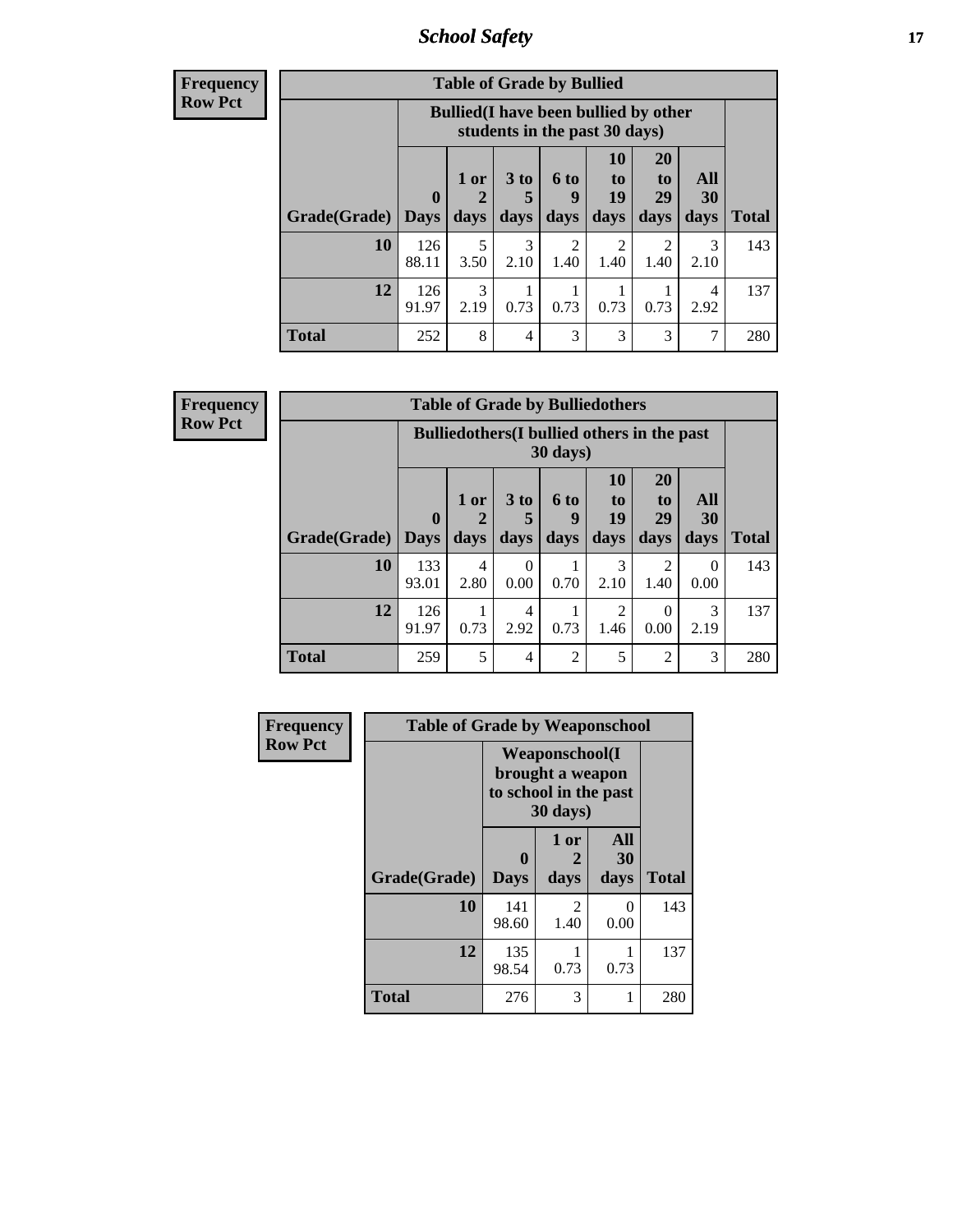*School Safety* **18**

| <b>Frequency</b> | <b>Table of Grade by Absentunsafe</b> |                  |                       |                                                                                  |                        |              |  |  |  |
|------------------|---------------------------------------|------------------|-----------------------|----------------------------------------------------------------------------------|------------------------|--------------|--|--|--|
| <b>Row Pct</b>   |                                       |                  | 30 days)              | <b>Absentunsafe(I have</b><br>missed school because I<br>felt unsafe in the past |                        |              |  |  |  |
|                  | Grade(Grade)                          | 0<br><b>Days</b> | 1 or<br>2<br>days     | 3 to<br>5<br>days                                                                | 20<br>to<br>29<br>days | <b>Total</b> |  |  |  |
|                  | 10                                    | 141<br>98.60     | 0<br>0.00             | 0.70                                                                             | 0.70                   | 143          |  |  |  |
|                  | 12                                    | 134<br>97.81     | $\mathcal{F}$<br>2.19 | 0<br>0.00                                                                        | $\Omega$<br>0.00       | 137          |  |  |  |
|                  | <b>Total</b>                          | 275              | 3                     | 1                                                                                | 1                      | 280          |  |  |  |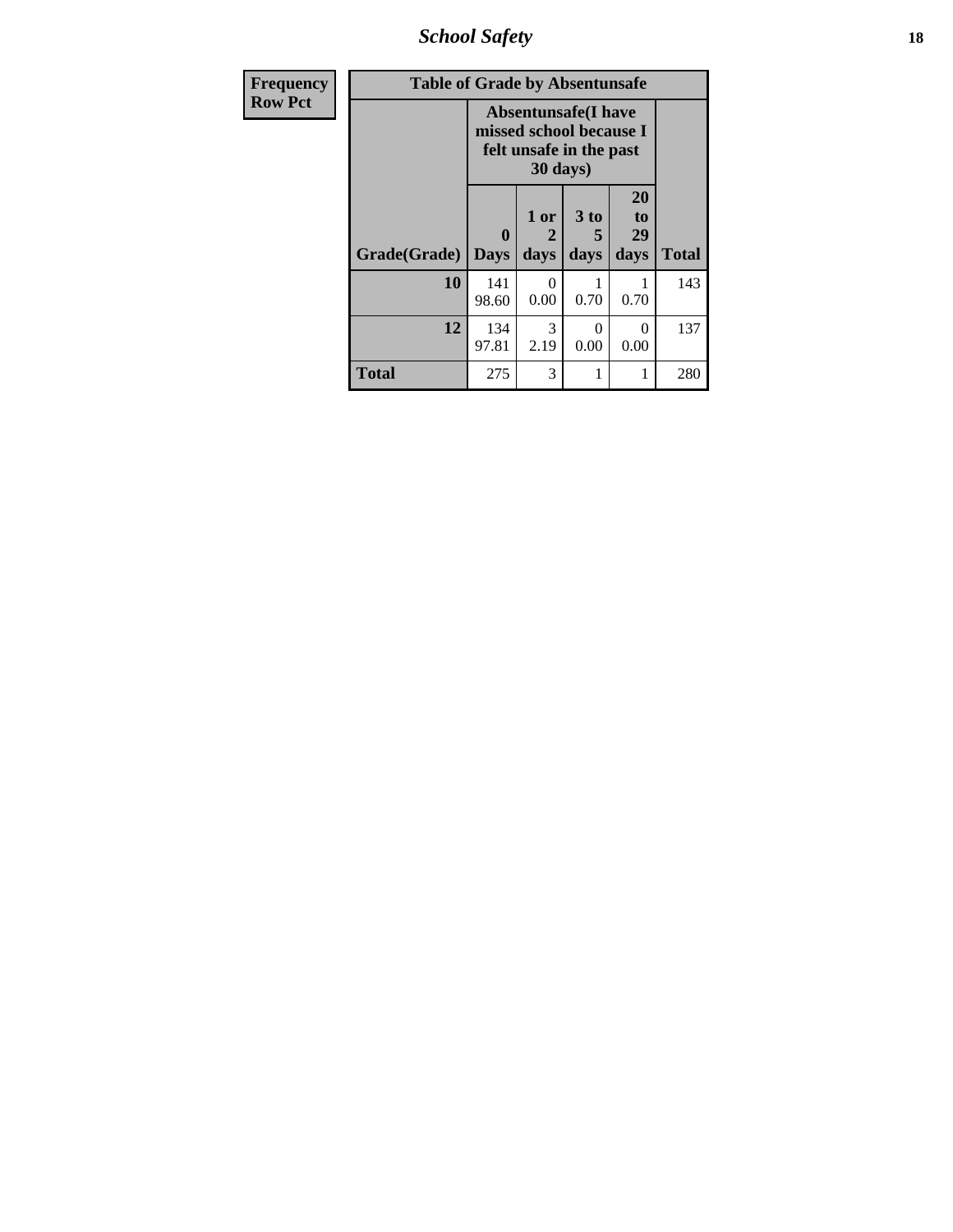# *Drug Use During Last 30 Days* **19**

#### **Frequency Row Pct**

| <b>Table of Grade by Alcohol</b> |                                 |                 |                 |               |                  |                                    |                |              |
|----------------------------------|---------------------------------|-----------------|-----------------|---------------|------------------|------------------------------------|----------------|--------------|
|                                  |                                 |                 |                 |               |                  | Alcohol(Alcohol use, past 30 days) |                |              |
| Grade(Grade)                     | <b>Did</b><br>not<br><b>use</b> | $1 - 2$<br>days | $3 - 5$<br>days | $6-9$<br>days | $10-19$<br>days  | $20 - 29$<br>days                  | Every<br>day   | <b>Total</b> |
| 10                               | 131<br>91.61                    | 4<br>2.80       | 3<br>2.10       | 4<br>2.80     | $\theta$<br>0.00 | 0.70                               | 0<br>0.00      | 143          |
| 12                               | 88<br>64.23                     | 14<br>10.22     | 17<br>12.41     | 9<br>6.57     | 5<br>3.65        | $\overline{2}$<br>1.46             | 2<br>1.46      | 137          |
| <b>Total</b>                     | 219                             | 18              | 20              | 13            | 5                | 3                                  | $\overline{2}$ | 280          |

#### **Frequency Row Pct**

| <b>Table of Grade by Cigarettes</b> |                                 |                 |                 |                 |                                                |               |                     |              |  |
|-------------------------------------|---------------------------------|-----------------|-----------------|-----------------|------------------------------------------------|---------------|---------------------|--------------|--|
|                                     |                                 |                 |                 |                 | Cigarettes (Smoking tobacco use, past 30 days) |               |                     |              |  |
| Grade(Grade)                        | <b>Did</b><br>not<br><b>use</b> | $1 - 2$<br>days | $3 - 5$<br>days | $6 - 9$<br>days | $10-19$<br>days                                | 20-29<br>days | <b>Every</b><br>day | <b>Total</b> |  |
| 10                                  | 137<br>95.80                    | 5<br>3.50       | 0<br>0.00       | 0.70            | $\theta$<br>0.00                               | 0.00          | 0<br>0.00           | 143          |  |
| 12                                  | 102<br>74.45                    | 14<br>10.22     | 5<br>3.65       | 3<br>2.19       | 3.65                                           | ◠<br>1.46     | 6<br>4.38           | 137          |  |
| <b>Total</b>                        | 239                             | 19              | 5               | 4               | 5                                              | ာ             | 6                   | 280          |  |

| <b>Frequency</b> |
|------------------|
| <b>Row Pct</b>   |

| <b>Table of Grade by Smokeless</b> |                                 |                                                        |                 |                  |                 |                        |              |              |  |
|------------------------------------|---------------------------------|--------------------------------------------------------|-----------------|------------------|-----------------|------------------------|--------------|--------------|--|
|                                    |                                 | <b>Smokeless</b> (Chewing tobaccouse,<br>past 30 days) |                 |                  |                 |                        |              |              |  |
| Grade(Grade)                       | <b>Did</b><br>not<br><b>use</b> | $1 - 2$<br>days                                        | $3 - 5$<br>days | $6-9$<br>days    | $10-19$<br>days | $20 - 29$<br>days      | Every<br>day | <b>Total</b> |  |
| 10                                 | 141<br>98.60                    | 0.70                                                   | 0<br>0.00       | $\Omega$<br>0.00 | 0<br>0.00       | 0.70                   | 0<br>0.00    | 143          |  |
| 12                                 | 122<br>89.05                    | 3<br>2.19                                              | 0.73            | 0.73             | 0.73            | $\mathfrak{D}$<br>1.46 | 5.11         | 137          |  |
| <b>Total</b>                       | 263                             | 4                                                      | 1               |                  | 1               | 3                      | 7            | 280          |  |

| <b>Frequency</b> |
|------------------|
| <b>Row Pct</b>   |

|              | <b>Table of Grade by Marijuana</b> |                                         |                  |                        |                 |                  |                  |              |  |  |
|--------------|------------------------------------|-----------------------------------------|------------------|------------------------|-----------------|------------------|------------------|--------------|--|--|
|              |                                    | Marijuana (Marijuana use, past 30 days) |                  |                        |                 |                  |                  |              |  |  |
| Grade(Grade) | <b>Did</b><br>not<br><b>use</b>    | $1 - 2$<br>days                         | $3 - 5$<br>days  | $6 - 9$<br>days        | $10-19$<br>days | 20-29<br>days    | Every<br>day     | <b>Total</b> |  |  |
| 10           | 142<br>99.30                       | 0.70                                    | $\Omega$<br>0.00 | 0<br>0.00              | 0<br>0.00       | $\theta$<br>0.00 | $\theta$<br>0.00 | 143          |  |  |
| 12           | 113<br>82.48                       | 6<br>4.38                               | 4<br>2.92        | $\overline{2}$<br>1.46 | 3<br>2.19       | 4<br>2.92        | 3.65             | 137          |  |  |
| <b>Total</b> | 255                                | 7                                       | $\overline{4}$   | $\overline{2}$         | 3               | 4                | 5                | 280          |  |  |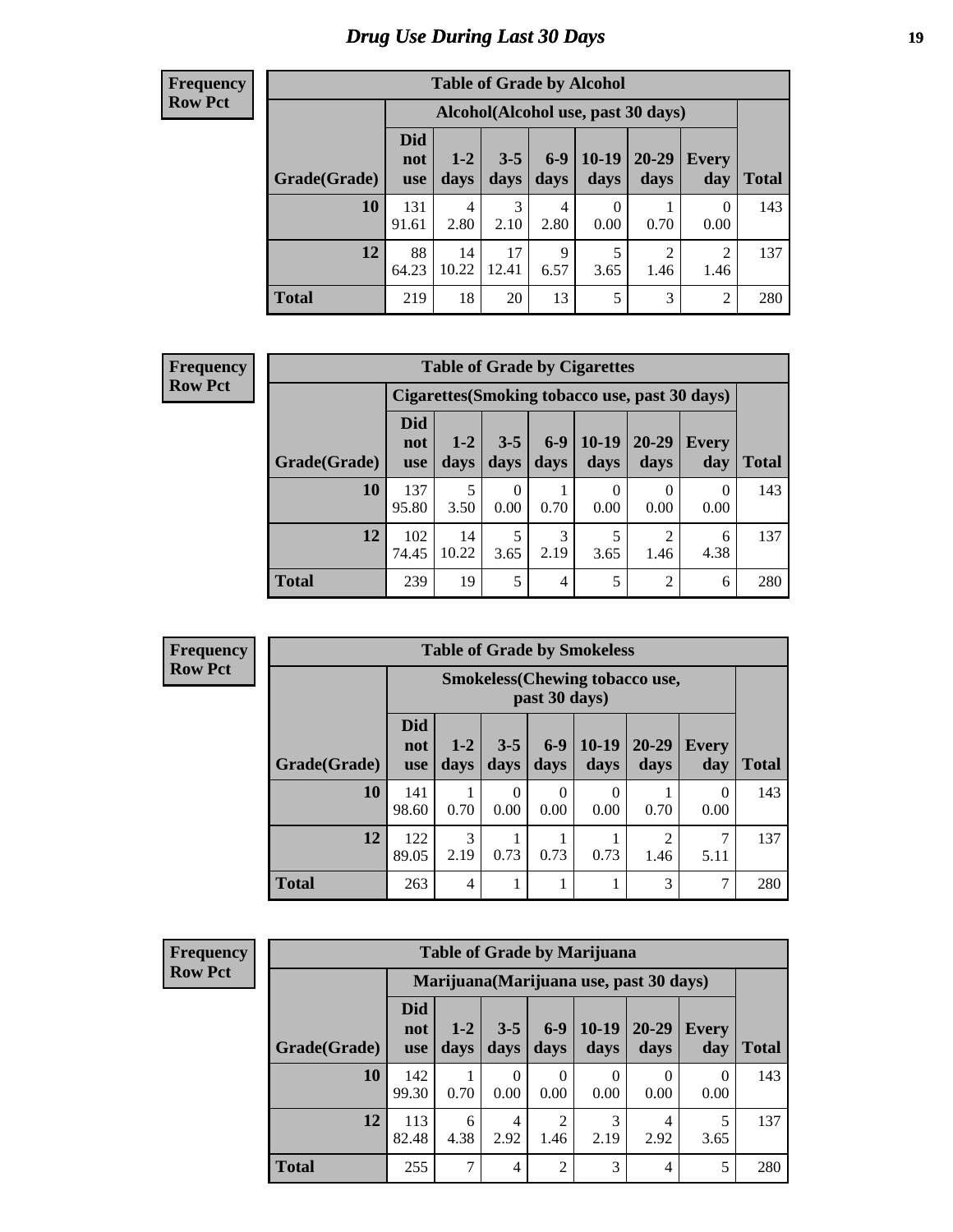# *Drug Use During Last 30 Days* 20

| <b>Frequency</b> | <b>Table of Grade by Cocaine</b> |                                 |                 |                 |                     |              |  |  |
|------------------|----------------------------------|---------------------------------|-----------------|-----------------|---------------------|--------------|--|--|
| <b>Row Pct</b>   |                                  | Cocaine (Cocaine use,           |                 |                 |                     |              |  |  |
|                  | Grade(Grade)                     | <b>Did</b><br>not<br><b>use</b> | $1 - 2$<br>days | $10-19$<br>days | <b>Every</b><br>day | <b>Total</b> |  |  |
|                  | 10                               | 142<br>99.30                    | 0.00            | ∩<br>0.00       | 0.70                | 143          |  |  |
|                  | 12                               | 135<br>98.54                    | 0.73            | 0.73            | 0<br>0.00           | 137          |  |  |
|                  | <b>Total</b>                     | 277                             |                 |                 | 1                   | 280          |  |  |

| Frequency      | <b>Table of Grade by Inhalants</b> |                                                  |                  |                     |              |
|----------------|------------------------------------|--------------------------------------------------|------------------|---------------------|--------------|
| <b>Row Pct</b> |                                    | <b>Inhalants</b> (Inhalant<br>use, past 30 days) |                  |                     |              |
|                | Grade(Grade)                       | <b>Did</b><br>not<br><b>use</b>                  | $1 - 2$<br>days  | <b>Every</b><br>day | <b>Total</b> |
|                | 10                                 | 142<br>99.30                                     | $\theta$<br>0.00 | 0.70                | 143          |
|                | 12                                 | 136<br>99.27                                     | 0.73             | $\Omega$<br>0.00    | 137          |
|                | <b>Total</b>                       | 278                                              |                  | 1                   | 280          |

| Frequency      | <b>Table of Grade by Steroids</b> |                          |                                         |                     |              |
|----------------|-----------------------------------|--------------------------|-----------------------------------------|---------------------|--------------|
| <b>Row Pct</b> |                                   |                          | Steroids (Steroid use,<br>past 30 days) |                     |              |
|                | Grade(Grade)                      | Did<br>not<br><b>use</b> | $10-19$<br>days                         | <b>Every</b><br>day | <b>Total</b> |
|                | 10                                | 141<br>98.60             | 0.70                                    | 0.70                | 143          |
|                | 12                                | 137<br>100.00            | 0<br>0.00                               | 0<br>0.00           | 137          |
|                | <b>Total</b>                      | 278                      |                                         |                     | 280          |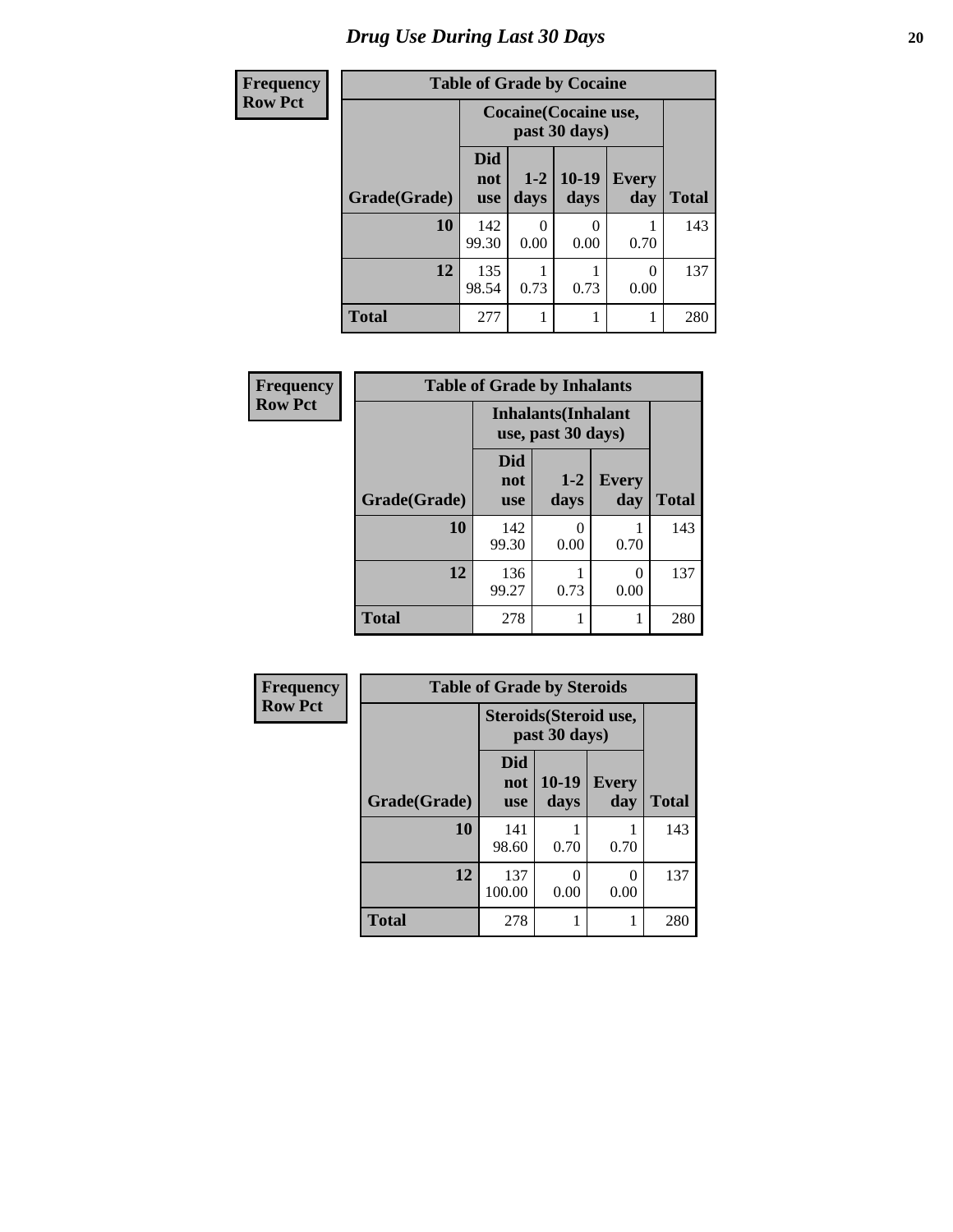# *Drug Use During Last 30 Days* **21**

| <b>Frequency</b> | <b>Table of Grade by Ecstasy</b> |                                 |                 |               |                     |              |  |
|------------------|----------------------------------|---------------------------------|-----------------|---------------|---------------------|--------------|--|
| <b>Row Pct</b>   |                                  | Ecstasy (Ecstasy use,           |                 |               |                     |              |  |
|                  | Grade(Grade)                     | <b>Did</b><br>not<br><b>use</b> | $1 - 2$<br>days | 20-29<br>days | <b>Every</b><br>day | <b>Total</b> |  |
|                  | 10                               | 142<br>99.30                    | 0<br>0.00       | 0<br>0.00     | 0.70                | 143          |  |
|                  | 12                               | 135<br>98.54                    | 0.73            | 0.73          | $\Omega$<br>0.00    | 137          |  |
|                  | <b>Total</b>                     | 277                             | 1               |               |                     | 280          |  |

| Frequency      |              | <b>Table of Grade by Meth</b> |                              |              |
|----------------|--------------|-------------------------------|------------------------------|--------------|
| <b>Row Pct</b> |              | use, past 30 days)            | <b>Meth</b> (Methamphetamine |              |
|                | Grade(Grade) | Did not use                   | <b>Every day</b>             | <b>Total</b> |
|                | 10           | 142<br>99.30                  | 0.70                         | 143          |
|                | 12           | 136<br>99.27                  | 0.73                         | 137          |
|                | <b>Total</b> | 278                           | 2                            | 280          |

| Frequency      | <b>Table of Grade by Hallucinogens</b> |                                 |                 |                       |                     |              |  |  |
|----------------|----------------------------------------|---------------------------------|-----------------|-----------------------|---------------------|--------------|--|--|
| <b>Row Pct</b> |                                        | Hallucinogens(Hallucinogen use, |                 |                       |                     |              |  |  |
|                | Grade(Grade)                           | <b>Did</b><br>not use           | $1 - 2$<br>days | $6-9$<br>days         | <b>Every</b><br>day | <b>Total</b> |  |  |
|                | 10                                     | 142<br>99.30                    | 0.00            | 0.00                  | 0.70                | 143          |  |  |
|                | 12                                     | 130<br>94.89                    | 4<br>2.92       | $\mathcal{D}$<br>1.46 | 0.73                | 137          |  |  |
|                | <b>Total</b>                           | 272                             | 4               | $\overline{c}$        | $\overline{2}$      | 280          |  |  |

| Frequency      | <b>Table of Grade by Prescription</b> |                                 |                                                                                |                 |               |                 |              |              |  |
|----------------|---------------------------------------|---------------------------------|--------------------------------------------------------------------------------|-----------------|---------------|-----------------|--------------|--------------|--|
| <b>Row Pct</b> |                                       |                                 | <b>Prescription</b> (Prescription drugs not<br>prescribed to me, past 30 days) |                 |               |                 |              |              |  |
|                | Grade(Grade)                          | <b>Did</b><br>not<br><b>use</b> | $1-2$<br>days                                                                  | $3 - 5$<br>days | $6-9$<br>days | $10-19$<br>days | Every<br>day | <b>Total</b> |  |
|                | 10                                    | 140<br>97.90                    | 0.70                                                                           | 0.70            | 0.00          | 0<br>0.00       | 0.70         | 143          |  |
|                | 12                                    | 125<br>91.24                    | 4<br>2.92                                                                      | 5<br>3.65       | 0.73          | 0.73            | 0.73         | 137          |  |
|                | <b>Total</b>                          | 265                             | 5                                                                              | 6               |               |                 | 2            | 280          |  |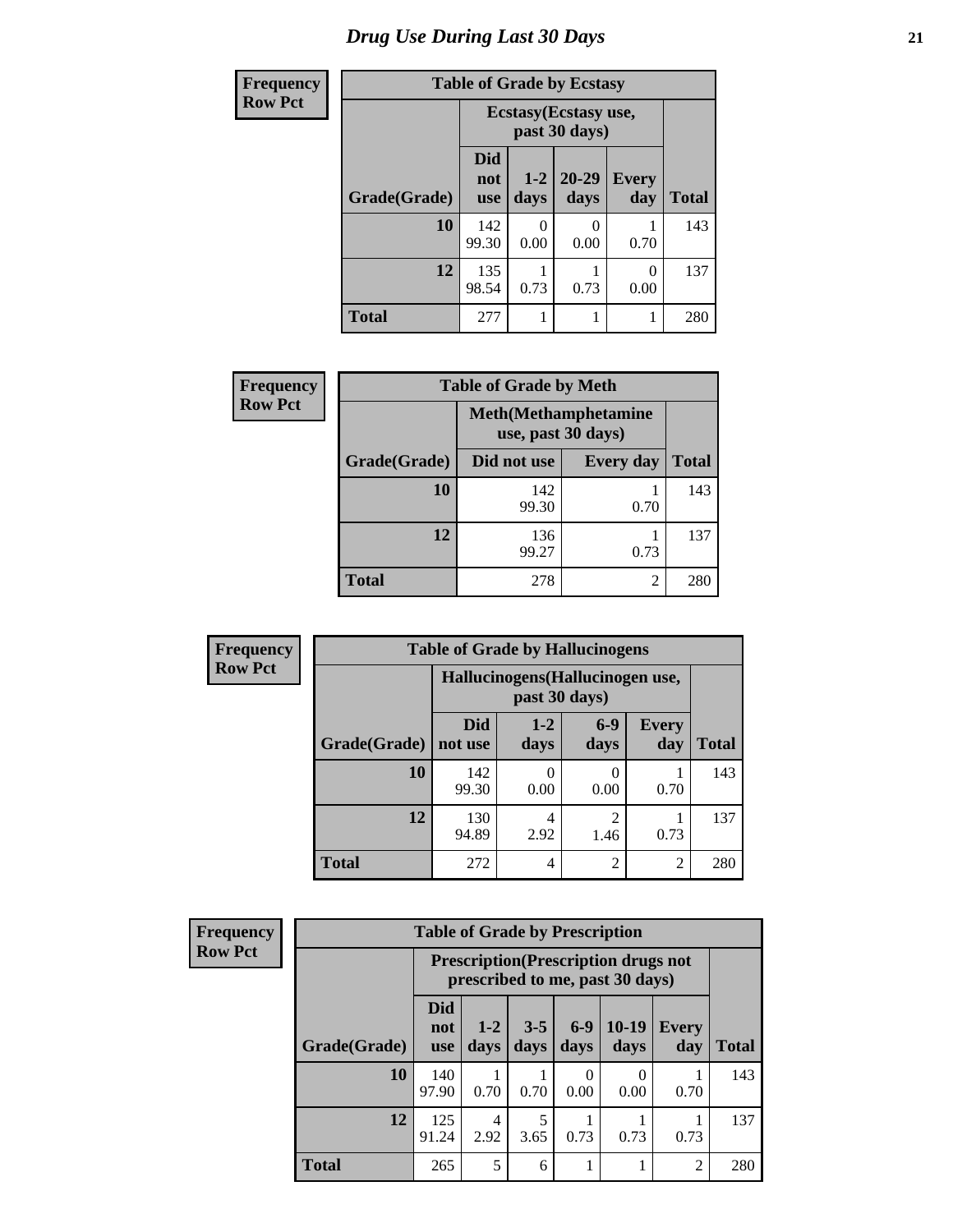| Frequency      | <b>Table of Alcoholease by Grade</b>              |                    |             |              |  |  |
|----------------|---------------------------------------------------|--------------------|-------------|--------------|--|--|
| <b>Col Pct</b> | <b>Alcoholease</b> (It is<br>easy to get alcohol) | Grade(Grade)<br>10 | 12          | <b>Total</b> |  |  |
|                | <b>Strongly Agree</b>                             | 57<br>39.86        | 50<br>36.50 | 107          |  |  |
|                | <b>Somewhat Agree</b>                             | 60<br>41.96        | 64<br>46.72 | 124          |  |  |
|                | <b>Somewhat Disagree</b>                          | 18<br>12.59        | 13<br>9.49  | 31           |  |  |
|                | <b>Strongly Disagree</b>                          | 8<br>5.59          | 10<br>7.30  | 18           |  |  |
|                | <b>Total</b>                                      | 143                | 137         | 280          |  |  |

| Frequency      | <b>Table of Cigarettesease by Grade</b>                 |                    |             |              |  |
|----------------|---------------------------------------------------------|--------------------|-------------|--------------|--|
| <b>Col Pct</b> | Cigarettesease(It is<br>easy to get smoking<br>tobacco) | Grade(Grade)<br>10 | 12          | <b>Total</b> |  |
|                | <b>Strongly Agree</b>                                   | 51<br>35.66        | 72<br>52.55 | 123          |  |
|                | <b>Somewhat Agree</b>                                   | 53<br>37.06        | 45<br>32.85 | 98           |  |
|                | <b>Somewhat Disagree</b>                                | 26<br>18.18        | 8<br>5.84   | 34           |  |
|                | <b>Strongly Disagree</b>                                | 13<br>9.09         | 12<br>8.76  | 25           |  |
|                | <b>Total</b>                                            | 143                | 137         | 280          |  |

| Frequency      | <b>Table of Smokelessease by Grade</b>             |              |             |              |
|----------------|----------------------------------------------------|--------------|-------------|--------------|
| <b>Col Pct</b> | <b>Smokelessease</b> (It is<br>easy to get chewing | Grade(Grade) |             |              |
|                | tobacco)                                           | 10           | 12          | <b>Total</b> |
|                | <b>Strongly Agree</b>                              | 49<br>34.27  | 75<br>54.74 | 124          |
|                | <b>Somewhat Agree</b>                              | 50<br>34.97  | 31<br>22.63 | 81           |
|                | <b>Somewhat Disagree</b>                           | 32<br>22.38  | 13<br>9.49  | 45           |
|                | <b>Strongly Disagree</b>                           | 12<br>8.39   | 18<br>13.14 | 30           |
|                | <b>Total</b>                                       | 143          | 137         | 280          |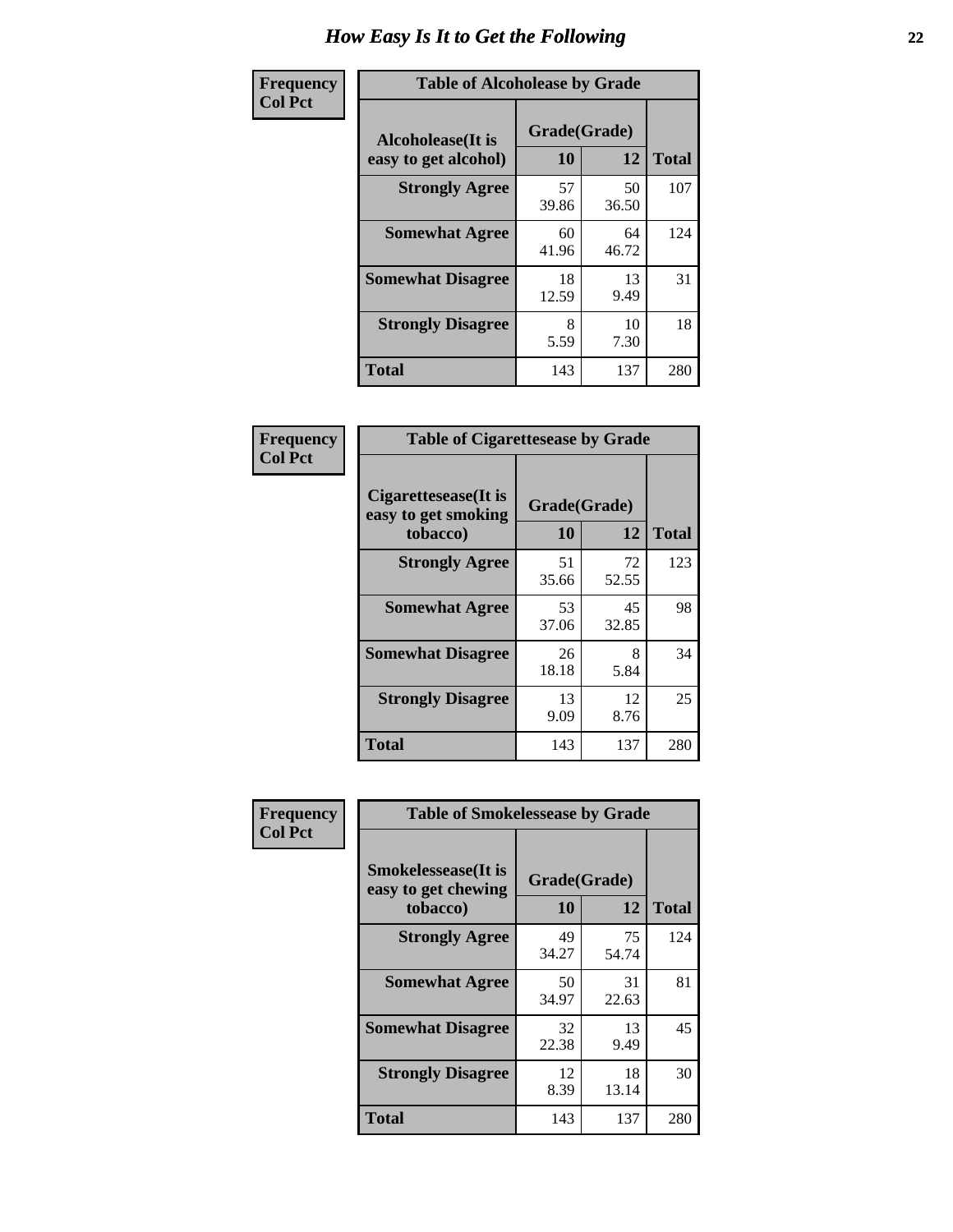| Frequency      | <b>Table of Marijuanaease by Grade</b>           |                    |             |              |  |
|----------------|--------------------------------------------------|--------------------|-------------|--------------|--|
| <b>Col Pct</b> | Marijuanaease(It is<br>easy to get<br>marijuana) | Grade(Grade)<br>10 | 12          | <b>Total</b> |  |
|                | <b>Strongly Agree</b>                            | 30<br>20.98        | 57<br>41.61 | 87           |  |
|                | <b>Somewhat Agree</b>                            | 54<br>37.76        | 37<br>27.01 | 91           |  |
|                | <b>Somewhat Disagree</b>                         | 35<br>24.48        | 22<br>16.06 | 57           |  |
|                | <b>Strongly Disagree</b>                         | 24<br>16.78        | 21<br>15.33 | 45           |  |
|                | <b>Total</b>                                     | 143                | 137         | 280          |  |

| <b>Table of Cocaineease by Grade</b>              |                    |              |     |  |  |  |
|---------------------------------------------------|--------------------|--------------|-----|--|--|--|
| <b>Cocaineease</b> (It is<br>easy to get cocaine) | Grade(Grade)<br>10 | <b>Total</b> |     |  |  |  |
| <b>Strongly Agree</b>                             | 9<br>6.29          | 5<br>3.65    | 14  |  |  |  |
| <b>Somewhat Agree</b>                             | 29<br>20.28        | 36<br>26.28  | 65  |  |  |  |
| <b>Somewhat Disagree</b>                          | 54<br>37.76        | 52<br>37.96  | 106 |  |  |  |
| <b>Strongly Disagree</b>                          | 51<br>35.66        | 44<br>32.12  | 95  |  |  |  |
| <b>Total</b>                                      | 143                | 137          | 280 |  |  |  |

| Frequency      | <b>Table of Inhalantsease by Grade</b>     |              |             |              |
|----------------|--------------------------------------------|--------------|-------------|--------------|
| <b>Col Pct</b> | <b>Inhalantsease</b> (It is<br>easy to get | Grade(Grade) |             |              |
|                | inhalants)                                 | 10           | 12          | <b>Total</b> |
|                | <b>Strongly Agree</b>                      | 63<br>44.06  | 44<br>32.12 | 107          |
|                | <b>Somewhat Agree</b>                      | 37<br>25.87  | 30<br>21.90 | 67           |
|                | <b>Somewhat Disagree</b>                   | 23<br>16.08  | 35<br>25.55 | 58           |
|                | <b>Strongly Disagree</b>                   | 20<br>13.99  | 28<br>20.44 | 48           |
|                | <b>Total</b>                               | 143          | 137         | 280          |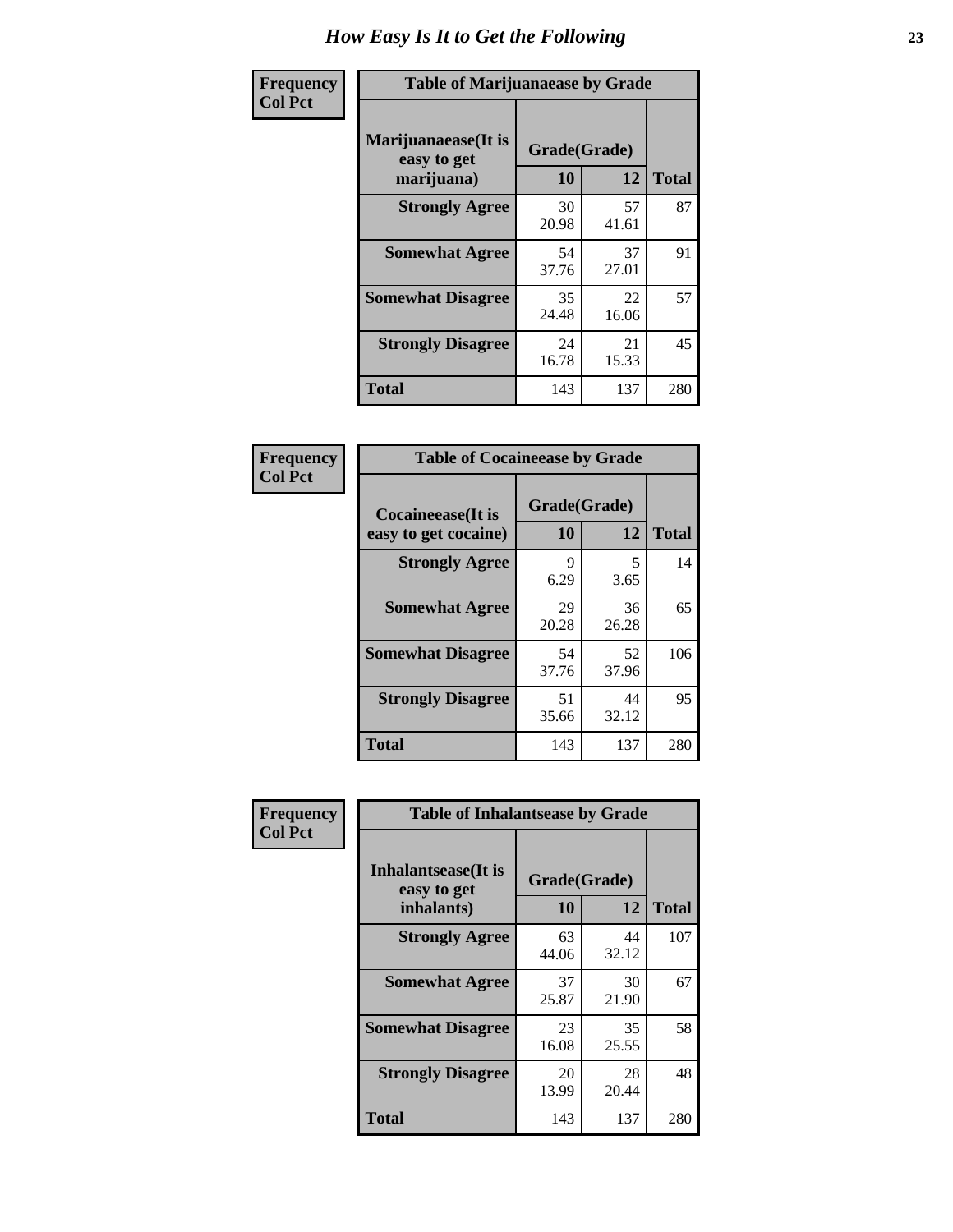| Frequency      | <b>Table of Steroidsease by Grade</b>               |                    |             |              |  |  |  |  |  |  |
|----------------|-----------------------------------------------------|--------------------|-------------|--------------|--|--|--|--|--|--|
| <b>Col Pct</b> | <b>Steroidsease</b> (It is<br>easy to get steroids) | Grade(Grade)<br>10 | 12          | <b>Total</b> |  |  |  |  |  |  |
|                | <b>Strongly Agree</b>                               | 15<br>10.49        | 8<br>5.84   | 23           |  |  |  |  |  |  |
|                | <b>Somewhat Agree</b>                               | 25<br>17.48        | 31<br>22.63 | 56           |  |  |  |  |  |  |
|                | <b>Somewhat Disagree</b>                            | 60<br>41.96        | 51<br>37.23 | 111          |  |  |  |  |  |  |
|                | <b>Strongly Disagree</b>                            | 43<br>30.07        | 47<br>34.31 | 90           |  |  |  |  |  |  |
|                | <b>Total</b>                                        | 143                | 137         | 280          |  |  |  |  |  |  |

| Frequency      |                                                   |                           | <b>Table of Ecstasyease by Grade</b> |              |  |  |  |  |  |  |  |  |
|----------------|---------------------------------------------------|---------------------------|--------------------------------------|--------------|--|--|--|--|--|--|--|--|
| <b>Col Pct</b> | <b>Ecstasyease</b> (It is<br>easy to get ecstasy) | Grade(Grade)<br><b>10</b> | 12                                   | <b>Total</b> |  |  |  |  |  |  |  |  |
|                | <b>Strongly Agree</b>                             | 15<br>10.49               | 9<br>6.57                            | 24           |  |  |  |  |  |  |  |  |
|                | <b>Somewhat Agree</b>                             | 26<br>18.18               | 26<br>18.98                          | 52           |  |  |  |  |  |  |  |  |
|                | <b>Somewhat Disagree</b>                          | 47<br>32.87               | 51<br>37.23                          | 98           |  |  |  |  |  |  |  |  |
|                | <b>Strongly Disagree</b>                          | 55<br>38.46               | 51<br>37.23                          | 106          |  |  |  |  |  |  |  |  |
|                | <b>Total</b>                                      | 143                       | 137                                  | 280          |  |  |  |  |  |  |  |  |

| Frequency      | <b>Table of Methease by Grade</b>                          |                    |             |              |
|----------------|------------------------------------------------------------|--------------------|-------------|--------------|
| <b>Col Pct</b> | <b>Methease</b> (It is easy<br>to get<br>methamphetamines) | Grade(Grade)<br>10 | 12          | <b>Total</b> |
|                | <b>Strongly Agree</b>                                      | 13<br>9.09         | 10<br>7.30  | 23           |
|                | <b>Somewhat Agree</b>                                      | 23<br>16.08        | 13<br>9.49  | 36           |
|                | <b>Somewhat Disagree</b>                                   | 51<br>35.66        | 53<br>38.69 | 104          |
|                | <b>Strongly Disagree</b>                                   | 56<br>39.16        | 61<br>44.53 | 117          |
|                | Total                                                      | 143                | 137         | 280          |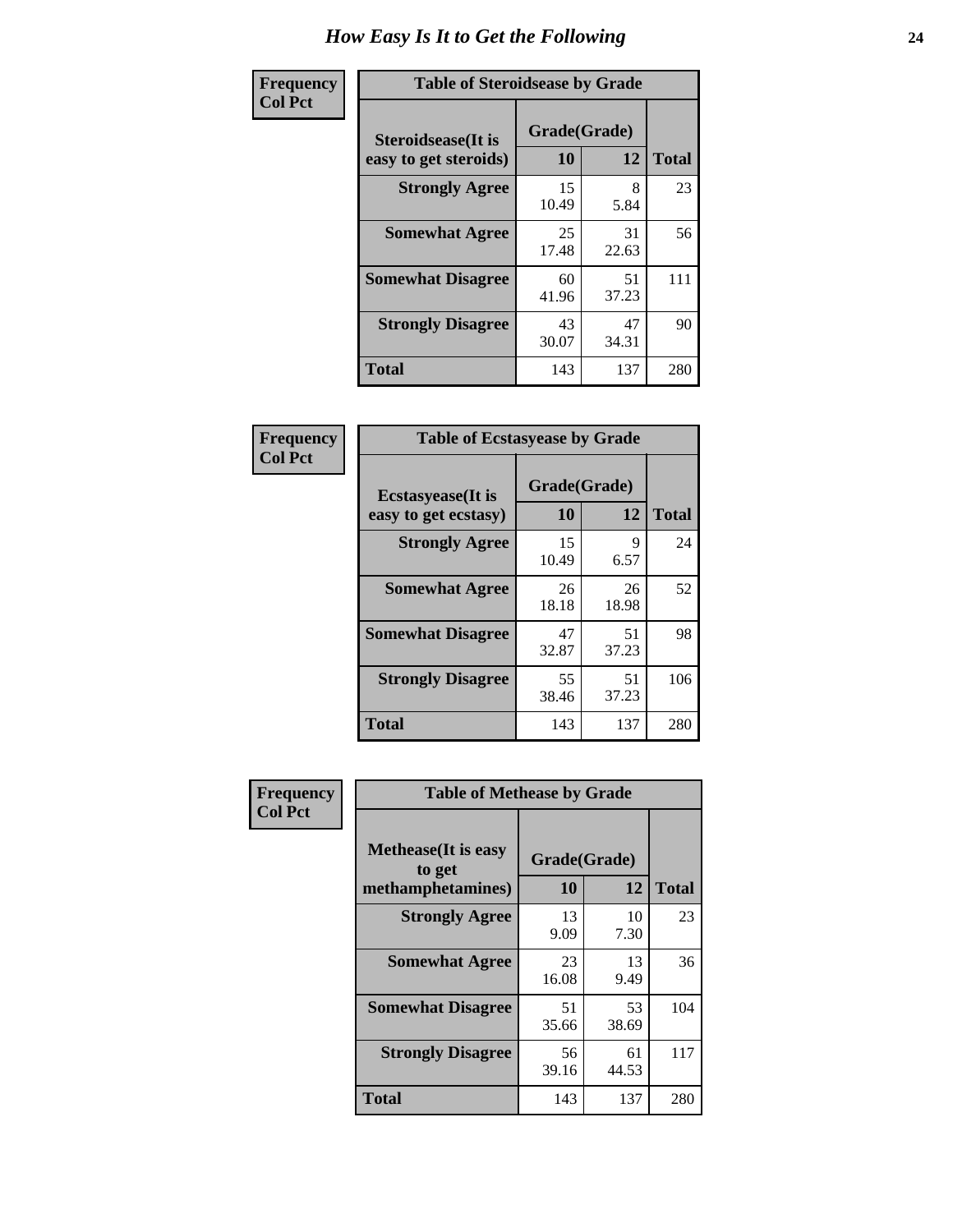| Frequency      | <b>Table of Hallucinogensease by Grade</b>               |                    |              |     |  |  |  |  |  |
|----------------|----------------------------------------------------------|--------------------|--------------|-----|--|--|--|--|--|
| <b>Col Pct</b> | Hallucinogensease(It<br>is easy to get<br>hallucinogens) | Grade(Grade)<br>10 | <b>Total</b> |     |  |  |  |  |  |
|                | <b>Strongly Agree</b>                                    | 16<br>11.19        | 12<br>8.76   | 28  |  |  |  |  |  |
|                | <b>Somewhat Agree</b>                                    | 31<br>21.68        | 39<br>28.47  | 70  |  |  |  |  |  |
|                | <b>Somewhat Disagree</b>                                 | 51<br>35.66        | 39<br>28.47  | 90  |  |  |  |  |  |
|                | <b>Strongly Disagree</b>                                 | 45<br>31.47        | 47<br>34.31  | 92  |  |  |  |  |  |
|                | <b>Total</b>                                             | 143                | 137          | 280 |  |  |  |  |  |

| <b>Table of Prescriptionease by Grade</b>                                                |              |             |              |
|------------------------------------------------------------------------------------------|--------------|-------------|--------------|
| <b>Prescriptionease</b> (It<br>is easy to get<br>prescription drugs<br>not prescribed to | Grade(Grade) |             |              |
| me)                                                                                      | 10           | 12          | <b>Total</b> |
| <b>Strongly Agree</b>                                                                    | 71<br>49.65  | 48<br>35.04 | 119          |
| <b>Somewhat Agree</b>                                                                    | 46<br>32.17  | 38<br>27.74 | 84           |
| <b>Somewhat Disagree</b>                                                                 | 14<br>9.79   | 23<br>16.79 | 37           |
| <b>Strongly Disagree</b>                                                                 | 12<br>8.39   | 28<br>20.44 | 40           |
| Total                                                                                    | 143          | 137         | 280          |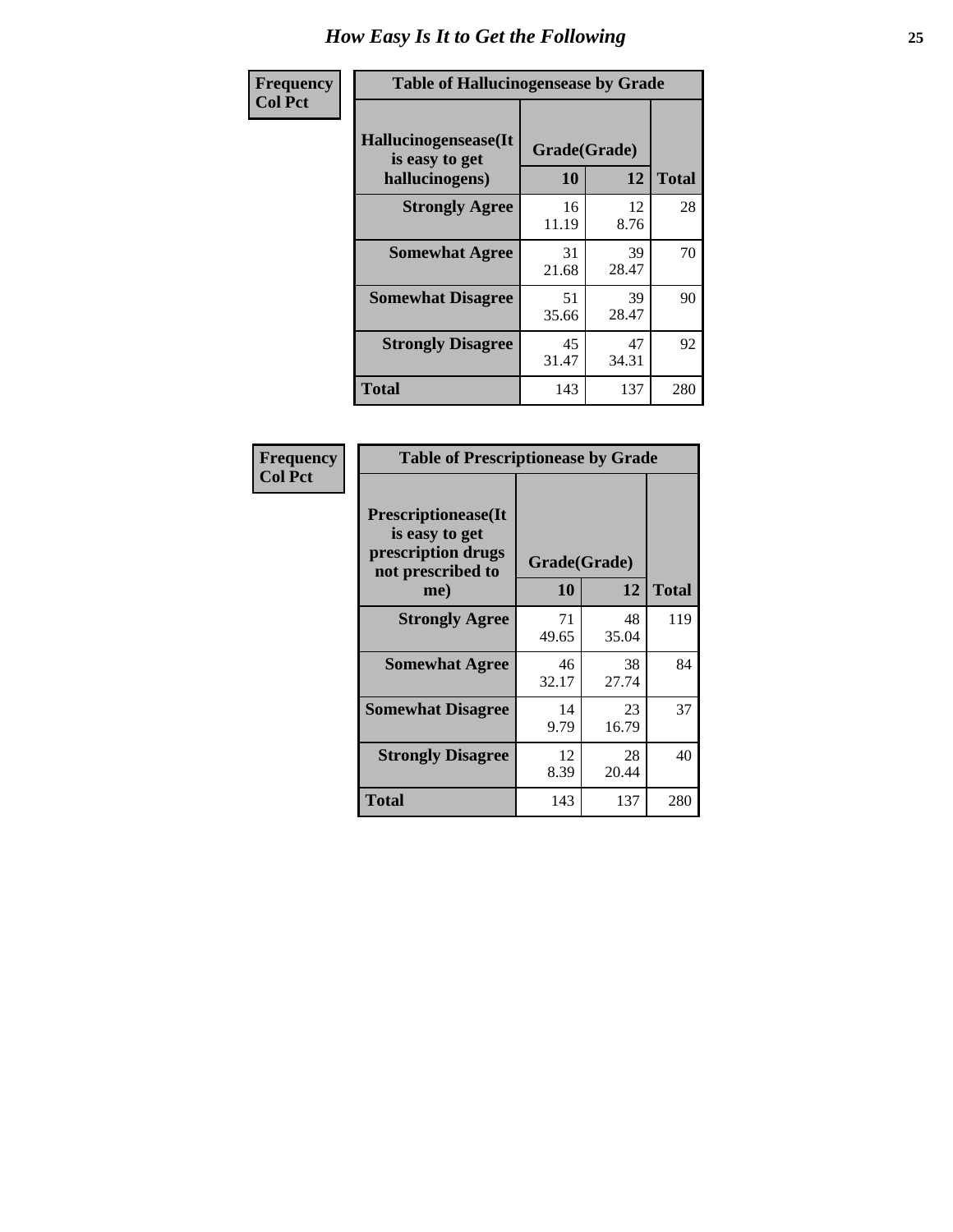### *Age at Onset of Use* **26** *Results for "Age at Onset of Use" questions exclude students who said they did not use that substance*

| <b>Frequency</b> | <b>Table of Grade by Alcoholinit</b> |      |                  |                      |            |       |                                                  |             |                  |                  |                       |              |
|------------------|--------------------------------------|------|------------------|----------------------|------------|-------|--------------------------------------------------|-------------|------------------|------------------|-----------------------|--------------|
| <b>Row Pct</b>   |                                      |      |                  |                      |            |       | Alcoholinit (I started using alcohol when I was) |             |                  |                  |                       |              |
|                  | Grade(Grade)   younger               | 8 or | <b>10</b>        | <b>11</b>            | 12         | 13    | 14                                               | 15          | <b>16</b>        | 17               | <b>18 or</b><br>older | <b>Total</b> |
|                  | 10                                   | 7.14 | $\Omega$<br>0.00 | $\theta$<br>$0.00\,$ | 6<br>21.43 | 25.00 | 17.86                                            | 7<br>25.00  | $\theta$<br>0.00 | $\Omega$<br>0.00 | 3.57                  | 28           |
|                  | 12                                   | 1.41 | ∍<br>2.82        | 1.41                 | 4<br>5.63  | 7.04  | 14<br>19.72                                      | 22<br>30.99 | 12<br>16.90      | 9<br>12.68       | 1.41                  | 71           |
|                  | <b>Total</b>                         | 3    | $\overline{2}$   |                      | 10         | 12    | 19                                               | 29          | 12               | 9                | 2                     | 99           |
|                  |                                      |      |                  |                      |            |       | <b>Frequency Missing = 181</b>                   |             |                  |                  |                       |              |

| Frequency      |              |                  |                         |            |            | <b>Table of Grade by Cigarettesinit</b>                 |                  |       |                       |              |
|----------------|--------------|------------------|-------------------------|------------|------------|---------------------------------------------------------|------------------|-------|-----------------------|--------------|
| <b>Row Pct</b> |              |                  |                         |            |            | Cigarettesinit(I started smoking tobacco when I<br>was) |                  |       |                       |              |
|                | Grade(Grade) | 11               | <b>12</b>               | <b>13</b>  | 14         | 15                                                      | 16               | 17    | <b>18 or</b><br>older | <b>Total</b> |
|                | 10           | 6.67             | $\overline{2}$<br>13.33 | 4<br>26.67 | 2<br>13.33 | 6<br>40.00                                              | $\Omega$<br>0.00 | 0.00  | $\theta$<br>0.00      | 15           |
|                | 12           | $\theta$<br>0.00 | 3<br>6.38               | 5<br>10.64 | 6<br>12.77 | 10<br>21.28                                             | 13<br>27.66      | 14.89 | 3<br>6.38             | 47           |
|                | <b>Total</b> | 1                | 5                       | 9          | 8          | 16                                                      | 13               | 7     | 3                     | 62           |
|                |              |                  |                         |            |            | Frequency Missing $= 218$                               |                  |       |                       |              |

| <b>Frequency</b> |              |                                                         |                  | <b>Table of Grade by Smokelessinit</b> |       |            |                        |                         |                       |              |
|------------------|--------------|---------------------------------------------------------|------------------|----------------------------------------|-------|------------|------------------------|-------------------------|-----------------------|--------------|
| <b>Row Pct</b>   |              | Smokelessinit (I started chewing tobacco when I<br>was) |                  |                                        |       |            |                        |                         |                       |              |
|                  | Grade(Grade) | 11                                                      | <b>12</b>        | <b>13</b>                              | 14    | 15         | 16                     | 17                      | <b>18 or</b><br>older | <b>Total</b> |
|                  | 10           | 20.00                                                   | $\Omega$<br>0.00 | 20.00                                  | 40.00 | 20.00      | $\overline{0}$<br>0.00 | 0<br>0.00               | 0.00                  | 5            |
|                  | 12           | $\Omega$<br>0.00                                        | 5.26             | 5.26                                   | 5.26  | 6<br>31.58 | 7<br>36.84             | $\mathfrak{D}$<br>10.53 | 5.26                  | 19           |
|                  | <b>Total</b> |                                                         |                  | $\overline{2}$                         | 3     | ┑          | 7                      | $\overline{2}$          |                       | 24           |
|                  |              |                                                         |                  | Frequency Missing $= 256$              |       |            |                        |                         |                       |              |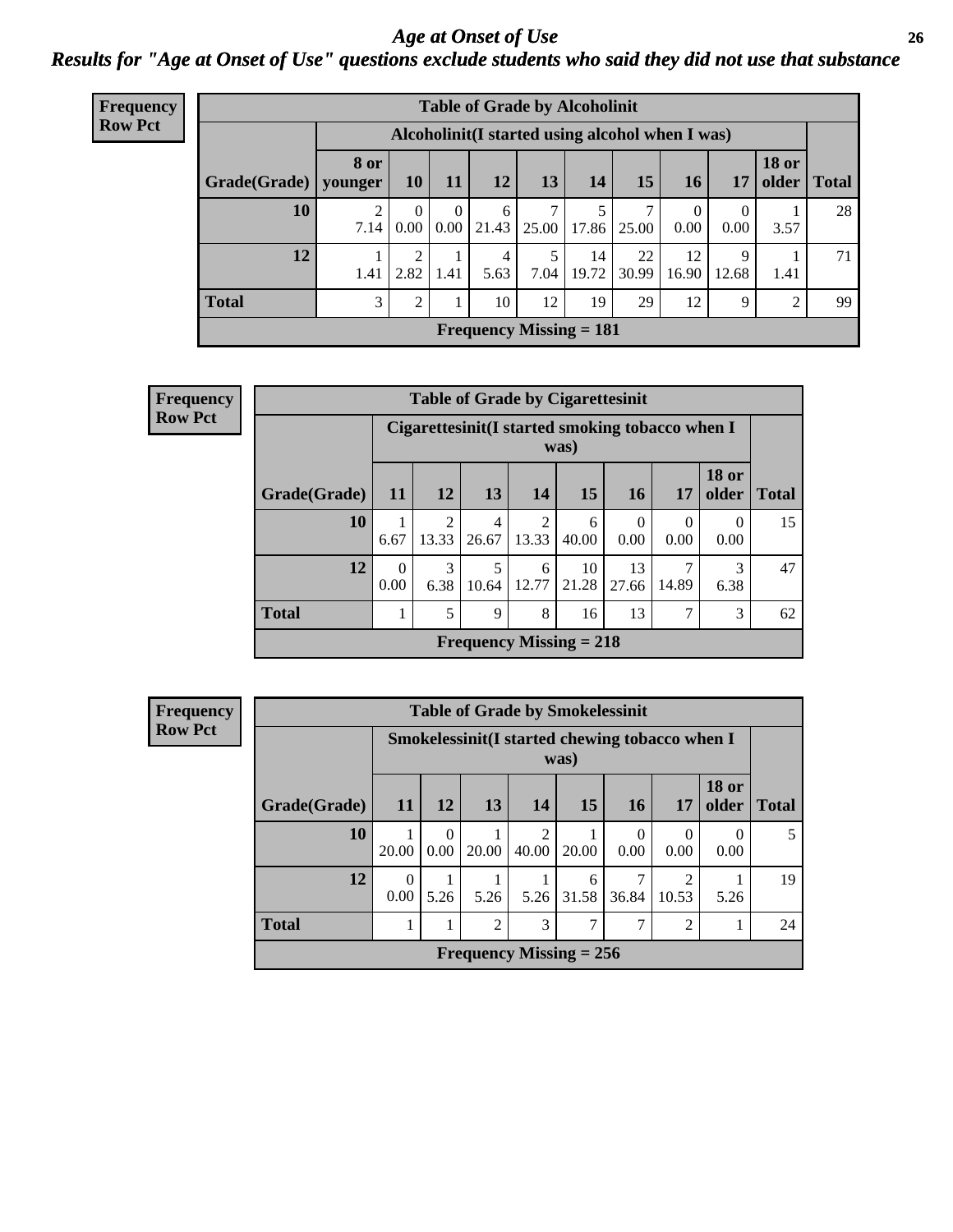### *Age at Onset of Use* **27**

### *Results for "Age at Onset of Use" questions exclude students who said they did not use that substance*

| Frequency      |              |            |                                                         |                         | <b>Table of Grade by Marijuanainit</b> |                  |                  |                        |              |  |  |
|----------------|--------------|------------|---------------------------------------------------------|-------------------------|----------------------------------------|------------------|------------------|------------------------|--------------|--|--|
| <b>Row Pct</b> |              |            | Marijuanainit (I started using marijuana<br>when I was) |                         |                                        |                  |                  |                        |              |  |  |
|                | Grade(Grade) | 12         | 13                                                      | <b>14</b>               | 15                                     | <b>16</b>        | 17               | <b>18 or</b><br>older  | <b>Total</b> |  |  |
|                | 10           | 2<br>22.22 | $\mathcal{R}$<br>33.33                                  | 2<br>22.22              | $\overline{2}$<br>22.22                | $\Omega$<br>0.00 | $\Omega$<br>0.00 | $\left($<br>0.00       | 9            |  |  |
|                | 12           | 2.70       | $\mathfrak{D}$<br>5.41                                  | $\overline{7}$<br>18.92 | 8<br>21.62                             | 12<br>32.43      | 5<br>13.51       | $\overline{2}$<br>5.41 | 37           |  |  |
|                | <b>Total</b> | 3          | 5                                                       | 9                       | 10                                     | 12               | 5                | $\overline{2}$         | 46           |  |  |
|                |              |            |                                                         |                         | Frequency Missing $= 234$              |                  |                  |                        |              |  |  |

| <b>Frequency</b> |                                                       | <b>Table of Grade by Cocaineinit</b> |                  |        |                                      |           |              |  |
|------------------|-------------------------------------------------------|--------------------------------------|------------------|--------|--------------------------------------|-----------|--------------|--|
| <b>Row Pct</b>   | Cocaine in it (I started using cocaine<br>when I was) |                                      |                  |        |                                      |           |              |  |
|                  | Grade(Grade)   younger                                | 8 or                                 | 13               | 14     | 15 <sup>1</sup>                      | <b>17</b> | <b>Total</b> |  |
|                  | 10                                                    | 0.00                                 | $\Omega$<br>0.00 | 100.00 | 0<br>0.00                            | 0.00      |              |  |
|                  | 12                                                    | 20.00                                | 20.00            | 0.00   | $\mathcal{D}_{\mathcal{L}}$<br>40.00 | 20.00     | 5            |  |
|                  | <b>Total</b>                                          |                                      |                  |        | $\overline{2}$                       |           | 6            |  |
|                  |                                                       | Frequency Missing $= 274$            |                  |        |                                      |           |              |  |

| Frequency      | <b>Table of Grade by Inhalantsinit</b> |                                                                  |           |           |              |  |  |  |  |  |  |
|----------------|----------------------------------------|------------------------------------------------------------------|-----------|-----------|--------------|--|--|--|--|--|--|
| <b>Row Pct</b> |                                        | <b>Inhalantsinit(I started</b><br>using inhalants when I<br>was) |           |           |              |  |  |  |  |  |  |
|                | Grade(Grade)                           | 8 or<br>younger                                                  | 14        | 15        | <b>Total</b> |  |  |  |  |  |  |
|                | 10                                     | 0<br>0.00                                                        | 100.00    | 0<br>0.00 |              |  |  |  |  |  |  |
|                | 12                                     | $\overline{c}$<br>66.67                                          | 0<br>0.00 | 33.33     | 3            |  |  |  |  |  |  |
|                | <b>Total</b>                           | 2                                                                |           |           | 4            |  |  |  |  |  |  |
|                | <b>Frequency Missing = 276</b>         |                                                                  |           |           |              |  |  |  |  |  |  |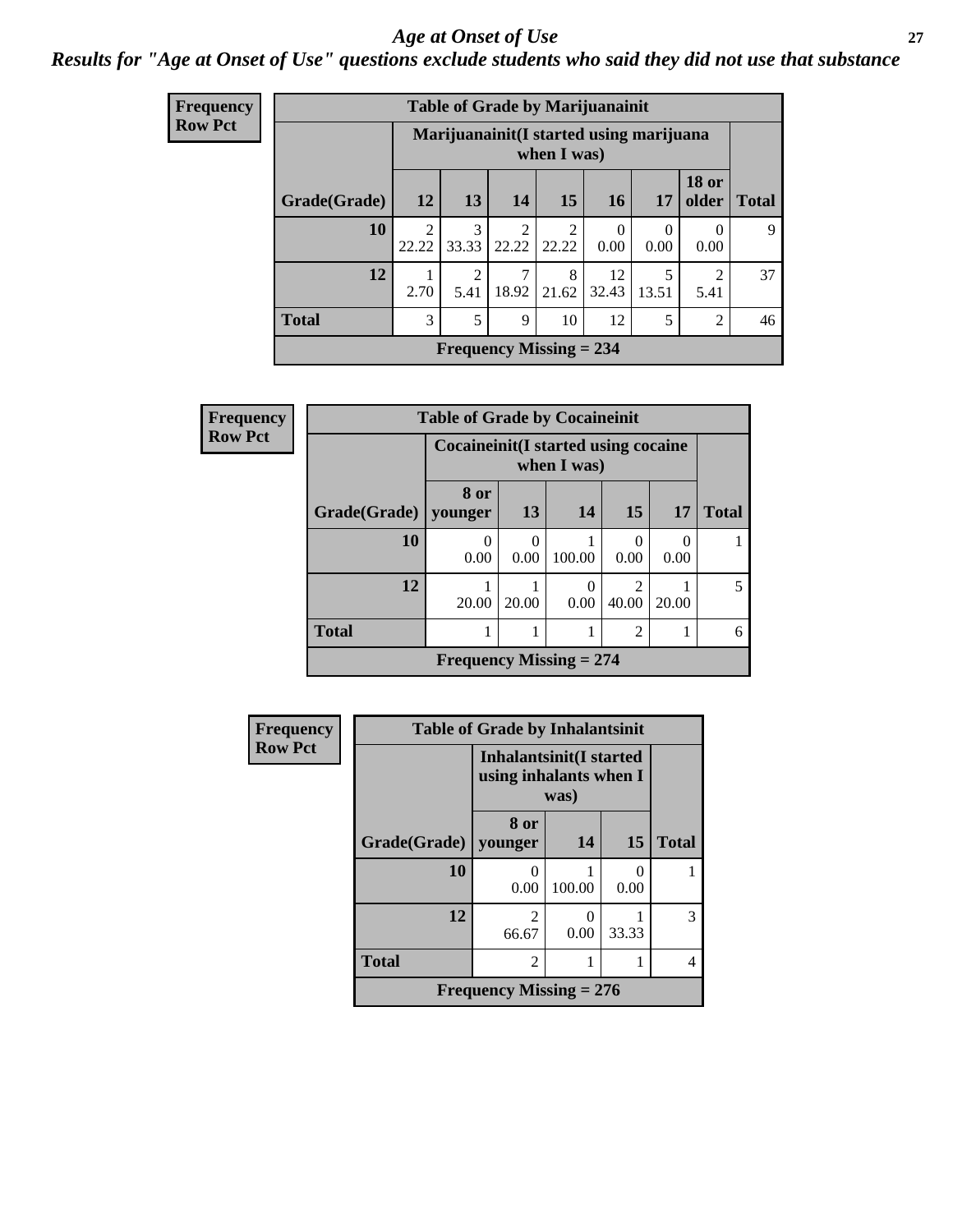#### *Age at Onset of Use* **28**

*Results for "Age at Onset of Use" questions exclude students who said they did not use that substance*

| <b>Frequency</b> | <b>Table of Grade by Steroidsinit</b> |                                                            |              |  |  |
|------------------|---------------------------------------|------------------------------------------------------------|--------------|--|--|
| <b>Row Pct</b>   |                                       | Steroidsinit(I<br>started using<br>steroids<br>when I was) |              |  |  |
|                  | Grade(Grade)                          | 11                                                         | <b>Total</b> |  |  |
|                  | 10                                    | 100.00                                                     |              |  |  |
|                  | 12                                    | ∩                                                          | 0            |  |  |
|                  | <b>Total</b>                          |                                                            | 1            |  |  |
|                  |                                       | <b>Frequency Missing = 279</b>                             |              |  |  |

| <b>Frequency</b> | <b>Table of Grade by Ecstasyinit</b> |                                                            |                                    |                |                         |                  |                |
|------------------|--------------------------------------|------------------------------------------------------------|------------------------------------|----------------|-------------------------|------------------|----------------|
| <b>Row Pct</b>   |                                      | <b>Ecstasyinit</b> (I started using ecstasy<br>when I was) |                                    |                |                         |                  |                |
|                  | Grade(Grade)                         | 8 or<br>younger                                            | 14                                 | <b>15</b>      | <b>16</b>               | 17               | <b>Total</b>   |
|                  | 10                                   | 0<br>0.00                                                  | $\overline{\mathcal{L}}$<br>100.00 | 0<br>0.00      | 0<br>0.00               | $\Omega$<br>0.00 | $\mathfrak{D}$ |
|                  | 12                                   | 11.11                                                      | 11.11                              | 2<br>22.22     | $\mathfrak{D}$<br>22.22 | 3<br>33.33       | 9              |
|                  | <b>Total</b>                         |                                                            | 3                                  | $\overline{2}$ | $\overline{2}$          | 3                | 11             |
|                  |                                      | Frequency Missing $= 269$                                  |                                    |                |                         |                  |                |

| <b>Frequency</b> | <b>Table of Grade by Methinit</b> |                                                                        |       |              |  |
|------------------|-----------------------------------|------------------------------------------------------------------------|-------|--------------|--|
| <b>Row Pct</b>   |                                   | <b>Methinit</b> (I started<br>using<br>methamphetamines<br>when I was) |       |              |  |
|                  | Grade(Grade)                      | 8 or<br>younger                                                        | 14    | <b>Total</b> |  |
|                  | 10                                | $\theta$                                                               | ∩     | $\Omega$     |  |
|                  | 12                                | 3<br>75.00                                                             | 25.00 | 4            |  |
|                  | <b>Total</b>                      | 3                                                                      |       | 4            |  |
|                  |                                   | Frequency Missing $= 276$                                              |       |              |  |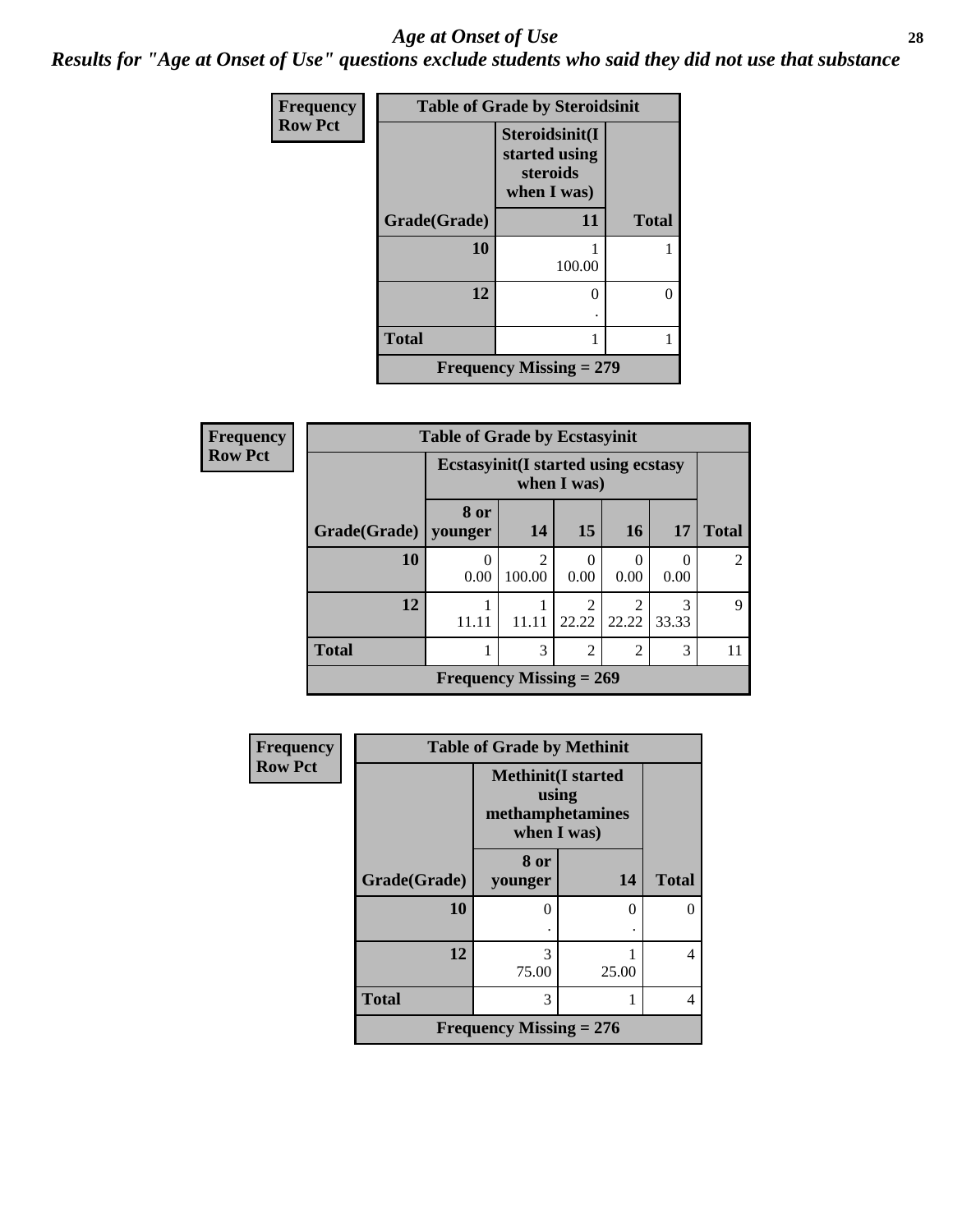#### *Age at Onset of Use* **29**

*Results for "Age at Onset of Use" questions exclude students who said they did not use that substance*

| <b>Frequency</b> | <b>Table of Grade by Hallucinogensinit</b> |                                                                      |            |                |                         |              |
|------------------|--------------------------------------------|----------------------------------------------------------------------|------------|----------------|-------------------------|--------------|
| <b>Row Pct</b>   |                                            | Hallucinogensinit(I<br>started using<br>hallucinogens when I<br>was) |            |                |                         |              |
|                  | Grade(Grade)                               | 14                                                                   | <b>16</b>  | 17             | <b>18 or</b><br>older   | <b>Total</b> |
|                  | 10                                         | 100.00                                                               | 0<br>0.00  | 0<br>0.00      | ∩<br>0.00               |              |
|                  | 12                                         | 2<br>18.18                                                           | 3<br>27.27 | 4<br>36.36     | $\mathfrak{D}$<br>18.18 | 11           |
|                  | <b>Total</b>                               | 3                                                                    | 3          | $\overline{4}$ | $\mathfrak{D}$          | 12           |
|                  |                                            | Frequency Missing $= 268$                                            |            |                |                         |              |

| <b>Frequency</b> |              | <b>Table of Grade by Prescriptioninit</b> |                                                                                                    |                           |                |            |            |              |
|------------------|--------------|-------------------------------------------|----------------------------------------------------------------------------------------------------|---------------------------|----------------|------------|------------|--------------|
| <b>Row Pct</b>   |              |                                           | <b>Prescriptioninit (I started using</b><br>prescription drugs not prescribed to me<br>when I was) |                           |                |            |            |              |
|                  | Grade(Grade) | 8 or<br>vounger                           | 13                                                                                                 | <b>14</b>                 | 15             | <b>16</b>  | <b>17</b>  | <b>Total</b> |
|                  | 10           | 16.67                                     | $\mathfrak{D}$<br>33.33                                                                            | $\mathfrak{D}$<br>33.33   | 16.67          | 0<br>0.00  | 0<br>0.00  | 6            |
|                  | 12           | $\mathfrak{D}$<br>12.50                   | $\mathfrak{D}$<br>12.50                                                                            | 3<br>18.75                | 6.25           | 4<br>25.00 | 4<br>25.00 | 16           |
|                  | <b>Total</b> | 3                                         | 4                                                                                                  | 5                         | $\overline{2}$ | 4          | 4          | 22           |
|                  |              |                                           |                                                                                                    | Frequency Missing $= 258$ |                |            |            |              |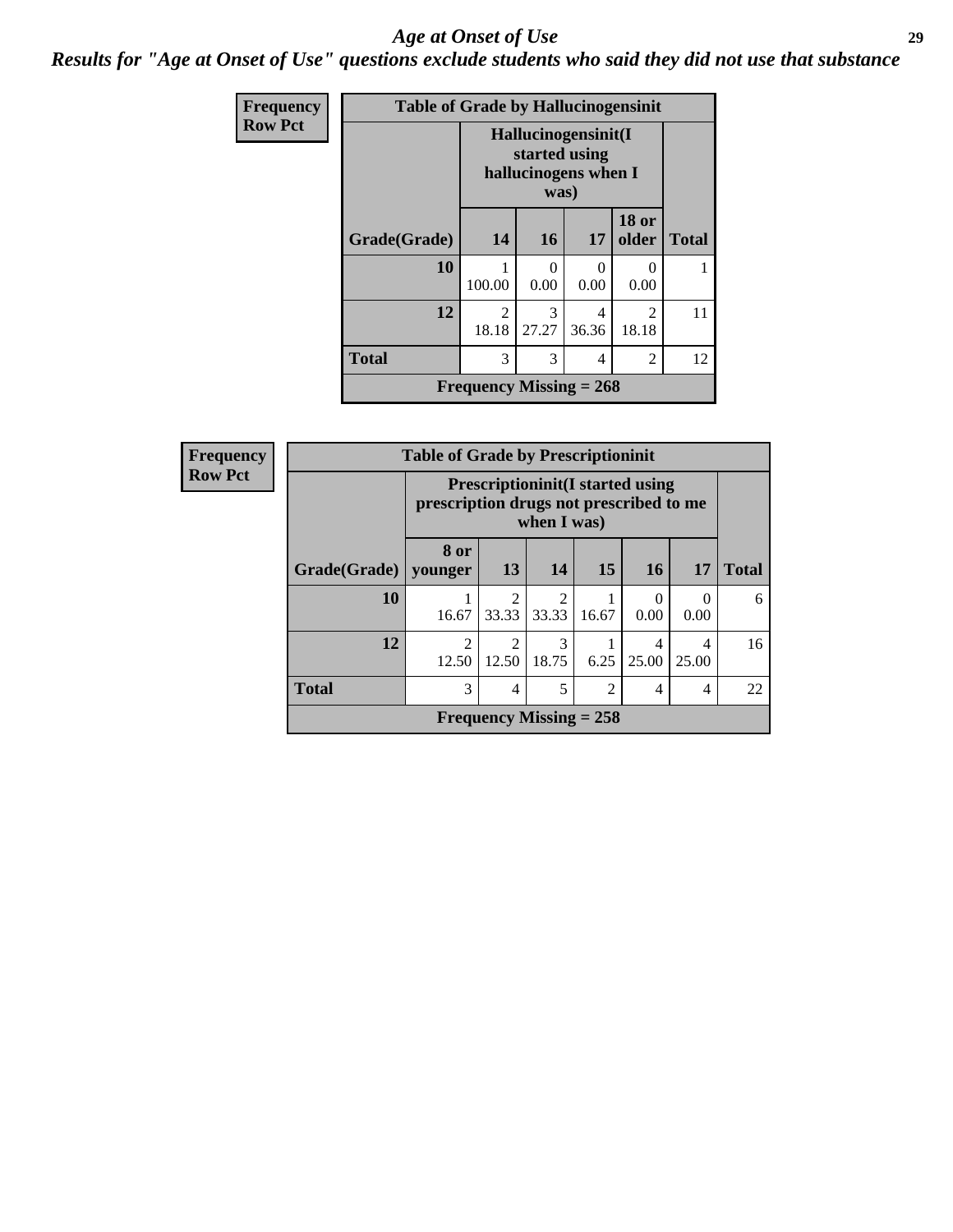| Frequency      | <b>Table of Alcoholharm by Grade</b>          |                    |             |              |
|----------------|-----------------------------------------------|--------------------|-------------|--------------|
| <b>Col Pct</b> | Alcoholharm(I<br>think alcohol is<br>harmful) | Grade(Grade)<br>10 | 12          | <b>Total</b> |
|                | <b>Strongly Agree</b>                         | 65<br>45.45        | 39<br>28.47 | 104          |
|                | <b>Somewhat Agree</b>                         | 53<br>37.06        | 49<br>35.77 | 102          |
|                | <b>Somewhat Disagree</b>                      | 18<br>12.59        | 33<br>24.09 | 51           |
|                | <b>Strongly Disagree</b>                      | 4.90               | 16<br>11.68 | 23           |
|                | <b>Total</b>                                  | 143                | 137         | 280          |

|                                                          | <b>Table of Cigarettesharm by Grade</b> |              |              |  |  |  |  |
|----------------------------------------------------------|-----------------------------------------|--------------|--------------|--|--|--|--|
| Cigarettesharm(I<br>think smoking<br>tobacco is harmful) | Grade(Grade)<br>10                      | 12           | <b>Total</b> |  |  |  |  |
| <b>Strongly Agree</b>                                    | 122<br>85.31                            | 104<br>75.91 | 226          |  |  |  |  |
| <b>Somewhat Agree</b>                                    | 16<br>11.19                             | 20<br>14.60  | 36           |  |  |  |  |
| <b>Somewhat Disagree</b>                                 | 1<br>0.70                               | 8<br>5.84    | 9            |  |  |  |  |
| <b>Strongly Disagree</b>                                 | 4<br>2.80                               | 5<br>3.65    | 9            |  |  |  |  |
| <b>Total</b>                                             | 143                                     | 137          | 280          |  |  |  |  |

| Frequency      | <b>Table of Smokelessharm by Grade</b>                  |                           |                       |              |  |  |
|----------------|---------------------------------------------------------|---------------------------|-----------------------|--------------|--|--|
| <b>Col Pct</b> | Smokelessharm(I<br>think chewing<br>tobacco is harmful) | Grade(Grade)<br><b>10</b> | 12                    | <b>Total</b> |  |  |
|                | <b>Strongly Agree</b>                                   | 126<br>88.11              | 106<br>77.37          | 232          |  |  |
|                | <b>Somewhat Agree</b>                                   | 9<br>6.29                 | 24<br>17.52           | 33           |  |  |
|                | <b>Somewhat Disagree</b>                                | 3<br>2.10                 | $\mathcal{L}$<br>1.46 | 5            |  |  |
|                | <b>Strongly Disagree</b>                                | 5<br>3.50                 | 5<br>3.65             | 10           |  |  |
|                | Total                                                   | 143                       | 137                   | 280          |  |  |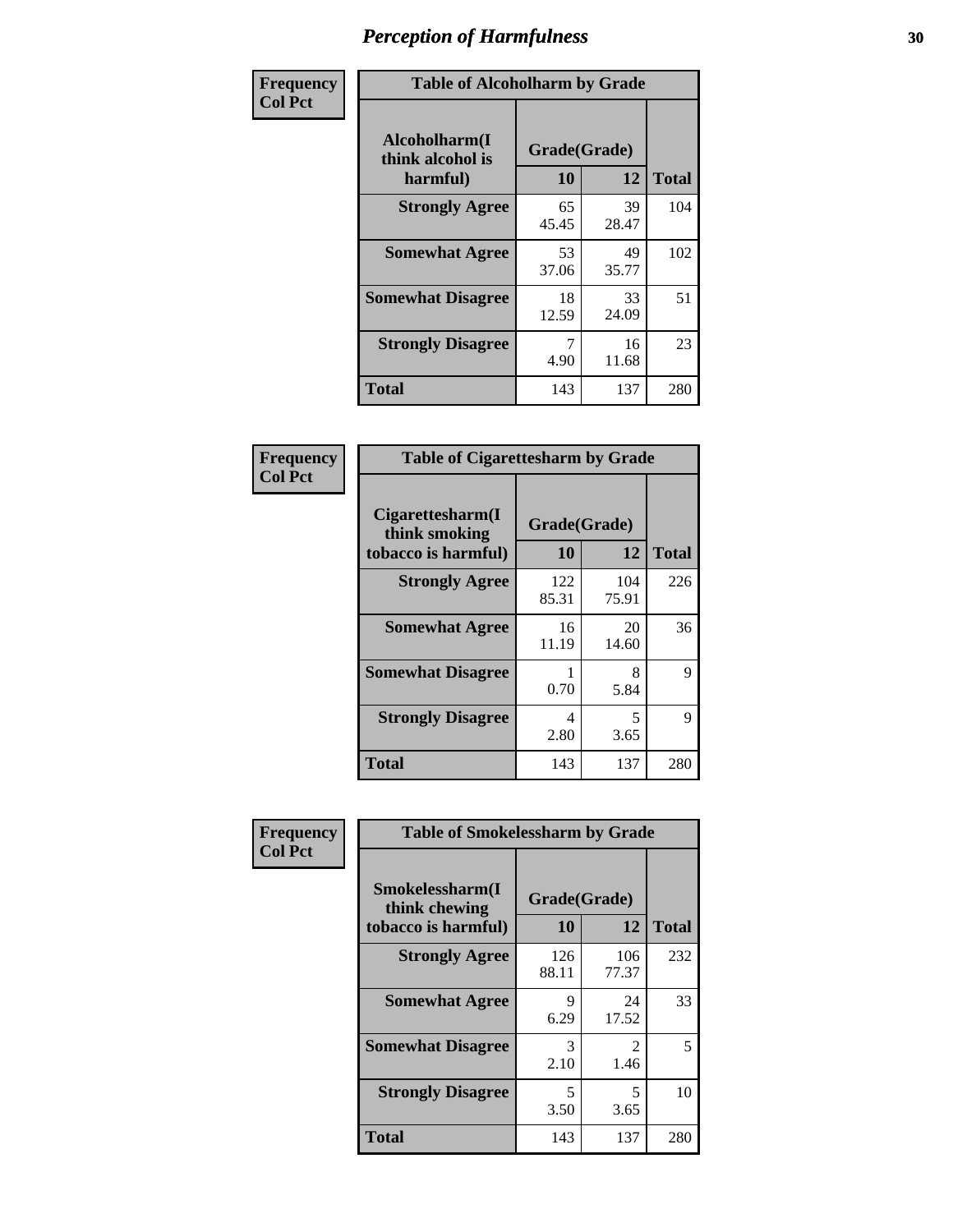| Frequency      | <b>Table of Marijuanaharm by Grade</b>            |                    |             |              |
|----------------|---------------------------------------------------|--------------------|-------------|--------------|
| <b>Col Pct</b> | Marijuanaharm(I<br>think marijuana is<br>harmful) | Grade(Grade)<br>10 | 12          | <b>Total</b> |
|                | <b>Strongly Agree</b>                             | 108<br>75.52       | 81<br>59.12 | 189          |
|                | <b>Somewhat Agree</b>                             | 13<br>9.09         | 14<br>10.22 | 27           |
|                | <b>Somewhat Disagree</b>                          | 9<br>6.29          | 16<br>11.68 | 25           |
|                | <b>Strongly Disagree</b>                          | 13<br>9.09         | 26<br>18.98 | 39           |
|                | <b>Total</b>                                      | 143                | 137         | 280          |

|                                               | <b>Table of Cocaineharm by Grade</b> |              |     |  |  |  |  |
|-----------------------------------------------|--------------------------------------|--------------|-----|--|--|--|--|
| Cocaineharm(I<br>think cocaine is<br>harmful) | Grade(Grade)<br>10                   | <b>Total</b> |     |  |  |  |  |
| <b>Strongly Agree</b>                         | 132<br>92.31                         | 127<br>92.70 | 259 |  |  |  |  |
| <b>Somewhat Agree</b>                         | 5<br>3.50                            | 5<br>3.65    | 10  |  |  |  |  |
| <b>Somewhat Disagree</b>                      | 2<br>1.40                            | 0.73         | 3   |  |  |  |  |
| <b>Strongly Disagree</b>                      | 4<br>2.80                            | 4<br>2.92    | 8   |  |  |  |  |
| <b>Total</b>                                  | 143                                  | 137          | 280 |  |  |  |  |

| Frequency      | <b>Table of Inhalantsharm by Grade</b>             |                        |                                     |              |  |  |
|----------------|----------------------------------------------------|------------------------|-------------------------------------|--------------|--|--|
| <b>Col Pct</b> | Inhalantsharm(I<br>think inhalants are<br>harmful) | Grade(Grade)<br>10     | 12                                  | <b>Total</b> |  |  |
|                | <b>Strongly Agree</b>                              | 130<br>90.91           | 122<br>89.05                        | 252          |  |  |
|                | <b>Somewhat Agree</b>                              | 4.90                   | 9<br>6.57                           | 16           |  |  |
|                | <b>Somewhat Disagree</b>                           | $\mathfrak{D}$<br>1.40 | $\mathcal{D}_{\mathcal{L}}$<br>1.46 | 4            |  |  |
|                | <b>Strongly Disagree</b>                           | 4<br>2.80              | 4<br>2.92                           | 8            |  |  |
|                | <b>Total</b>                                       | 143                    | 137                                 | 280          |  |  |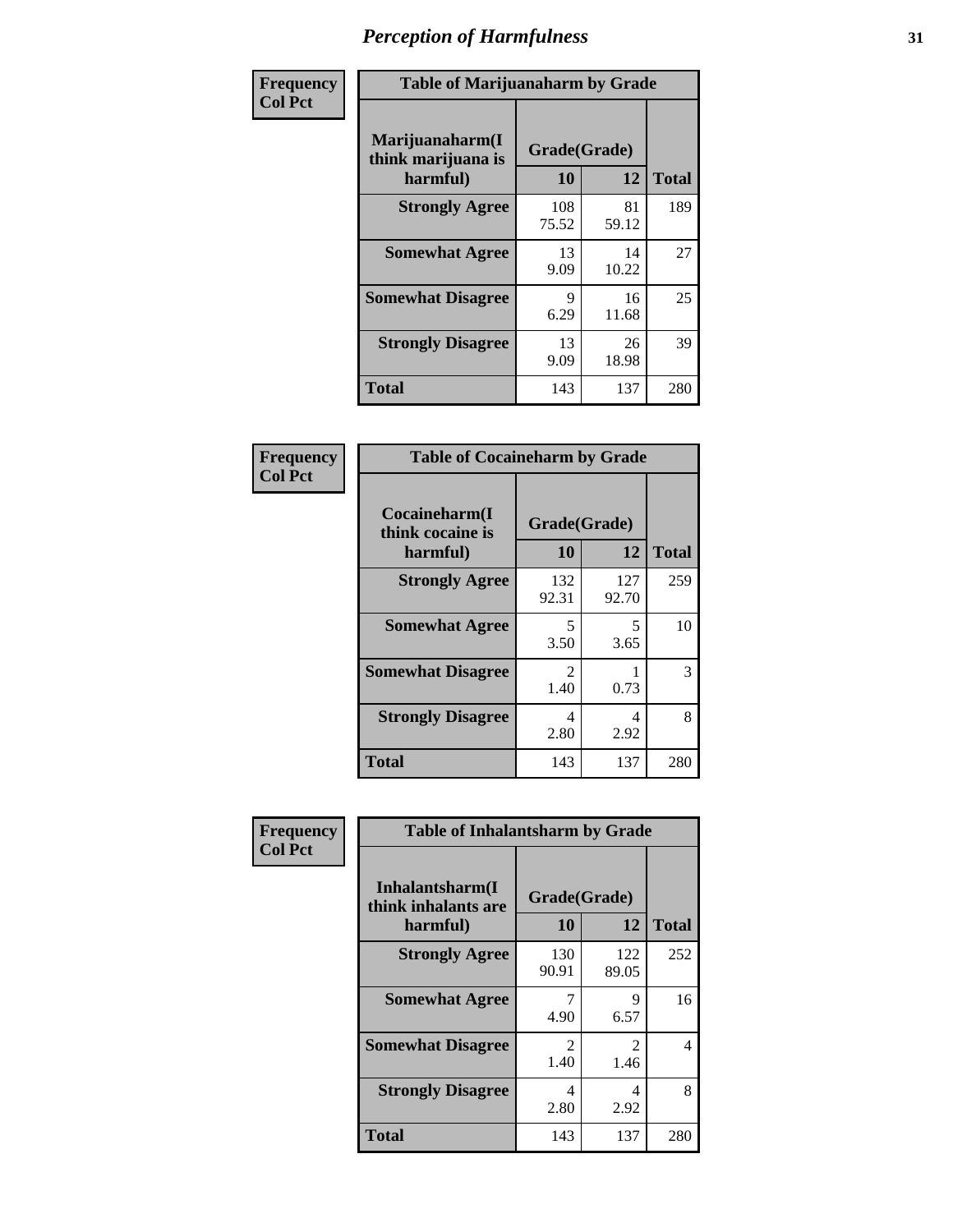| Frequency      | <b>Table of Steroidsharm by Grade</b>            |                    |              |              |
|----------------|--------------------------------------------------|--------------------|--------------|--------------|
| <b>Col Pct</b> | Steroidsharm(I<br>think steroids are<br>harmful) | Grade(Grade)<br>10 | 12           | <b>Total</b> |
|                | <b>Strongly Agree</b>                            | 124<br>86.71       | 110<br>80.29 | 234          |
|                | <b>Somewhat Agree</b>                            | 11<br>7.69         | 22<br>16.06  | 33           |
|                | <b>Somewhat Disagree</b>                         | 3<br>2.10          | 0.73         | 4            |
|                | <b>Strongly Disagree</b>                         | 5<br>3.50          | 4<br>2.92    | 9            |
|                | <b>Total</b>                                     | 143                | 137          | 280          |

| <b>Table of Ecstasyharm by Grade</b>                |                    |                        |     |  |  |  |  |
|-----------------------------------------------------|--------------------|------------------------|-----|--|--|--|--|
| $E$ cstasyharm $(I$<br>think ecstasy is<br>harmful) | Grade(Grade)<br>10 | <b>Total</b>           |     |  |  |  |  |
| <b>Strongly Agree</b>                               | 128<br>89.51       | 119<br>86.86           | 247 |  |  |  |  |
| <b>Somewhat Agree</b>                               | 9<br>6.29          | 11<br>8.03             | 20  |  |  |  |  |
| <b>Somewhat Disagree</b>                            | 2<br>1.40          | $\mathfrak{D}$<br>1.46 | 4   |  |  |  |  |
| <b>Strongly Disagree</b>                            | 4<br>2.80          | 5<br>3.65              | 9   |  |  |  |  |
| Total                                               | 143                | 137                    | 280 |  |  |  |  |

| Frequency      | <b>Table of Methharm by Grade</b>                            |                    |                       |              |  |
|----------------|--------------------------------------------------------------|--------------------|-----------------------|--------------|--|
| <b>Col Pct</b> | <b>Methharm</b> (I think<br>methamphetamines<br>are harmful) | Grade(Grade)<br>10 | 12                    | <b>Total</b> |  |
|                | <b>Strongly Agree</b>                                        | 134<br>93.71       | 131<br>95.62          | 265          |  |
|                | <b>Somewhat Agree</b>                                        | 4<br>2.80          | $\mathcal{L}$<br>1.46 | 6            |  |
|                | <b>Somewhat Disagree</b>                                     | 0.70               | 0<br>0.00             |              |  |
|                | <b>Strongly Disagree</b>                                     | 4<br>2.80          | 4<br>2.92             | 8            |  |
|                | <b>Total</b>                                                 | 143                | 137                   | 280          |  |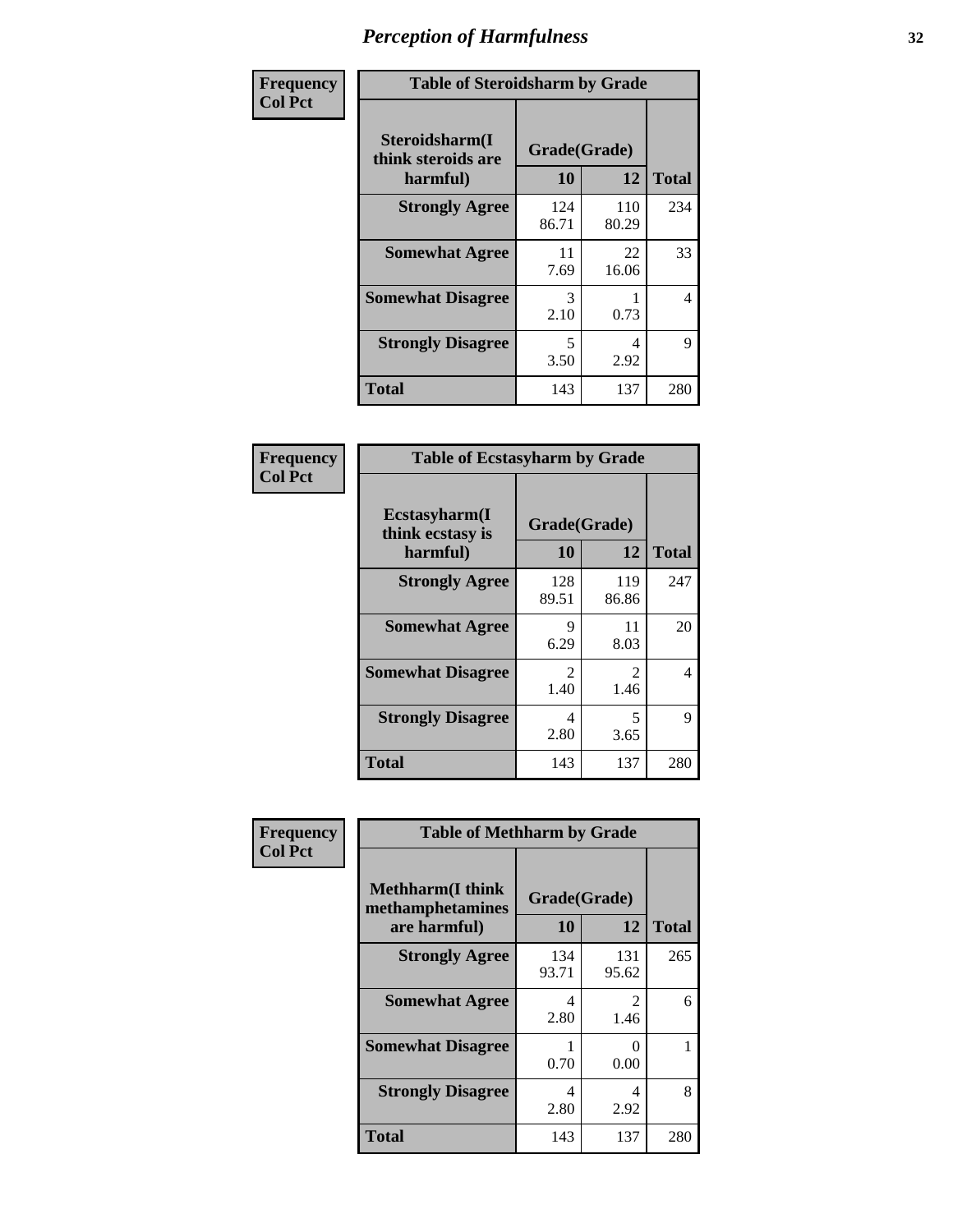| Frequency      | <b>Table of Hallucinogensharm by Grade</b>                 |                    |              |              |  |
|----------------|------------------------------------------------------------|--------------------|--------------|--------------|--|
| <b>Col Pct</b> | Hallucinogensharm(I<br>think hallucinogens<br>are harmful) | Grade(Grade)<br>10 | 12           | <b>Total</b> |  |
|                | <b>Strongly Agree</b>                                      | 128<br>89.51       | 115<br>83.94 | 243          |  |
|                | <b>Somewhat Agree</b>                                      | 8<br>5.59          | 8<br>5.84    | 16           |  |
|                | <b>Somewhat Disagree</b>                                   | 2<br>1.40          | 5.11         | 9            |  |
|                | <b>Strongly Disagree</b>                                   | 5<br>3.50          | 7<br>5.11    | 12           |  |
|                | <b>Total</b>                                               | 143                | 137          | 280          |  |

| <b>Table of Prescriptionharm by Grade</b>                                                         |                    |             |              |  |  |
|---------------------------------------------------------------------------------------------------|--------------------|-------------|--------------|--|--|
| <b>Prescriptionharm</b> (I<br>think prescription<br>drugs not<br>prescribed to me<br>are harmful) | Grade(Grade)<br>10 | 12          | <b>Total</b> |  |  |
| <b>Strongly Agree</b>                                                                             | 108<br>75.52       | 97<br>70.80 | 205          |  |  |
| <b>Somewhat Agree</b>                                                                             | 26<br>18.18        | 22<br>16.06 | 48           |  |  |
| <b>Somewhat Disagree</b>                                                                          | 3<br>2.10          | 14<br>10.22 | 17           |  |  |
| <b>Strongly Disagree</b>                                                                          | 6<br>4.20          | 4<br>2.92   | 10           |  |  |
| <b>Total</b>                                                                                      | 143                | 137         | 280          |  |  |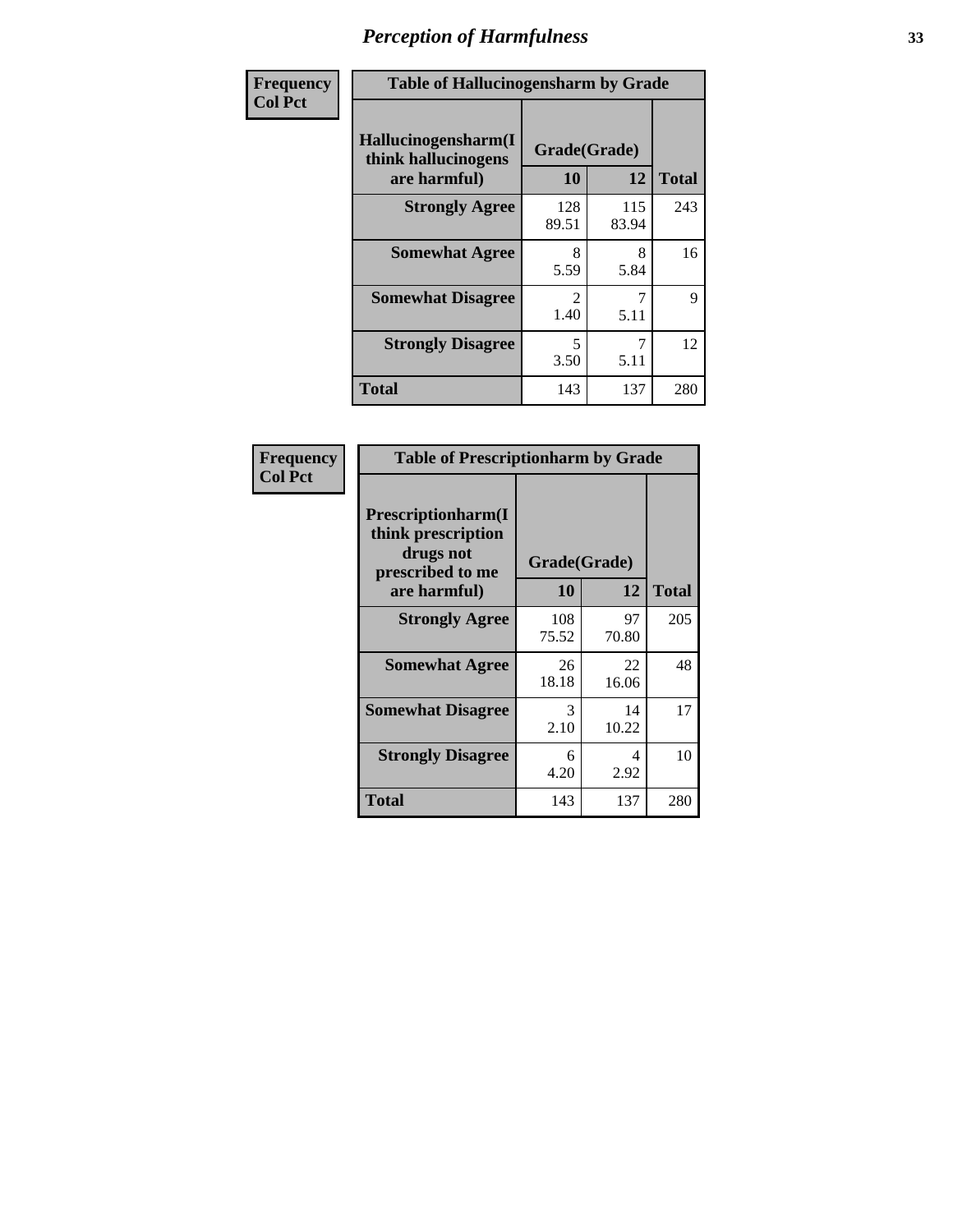# *Disapproval by Adults* **34**

| Frequency      | <b>Table of Alcoholadult by Grade</b>                                 |                        |             |              |  |
|----------------|-----------------------------------------------------------------------|------------------------|-------------|--------------|--|
| <b>Col Pct</b> | <b>Alcoholadult</b> (Adults<br>would disapprove if<br>I used alcohol) | Grade(Grade)<br>10     | 12          | <b>Total</b> |  |
|                | <b>Strongly Agree</b>                                                 | 100<br>69.93           | 70<br>51.09 | 170          |  |
|                | <b>Somewhat Agree</b>                                                 | 30<br>20.98            | 34<br>24.82 | 64           |  |
|                | <b>Somewhat Disagree</b>                                              | 11<br>7.69             | 21<br>15.33 | 32           |  |
|                | <b>Strongly Disagree</b>                                              | $\mathfrak{D}$<br>1.40 | 12<br>8.76  | 14           |  |
|                | <b>Total</b>                                                          | 143                    | 137         | 280          |  |

| <b>Table of Tobaccoadult by Grade</b>                                                             |              |              |     |  |  |  |
|---------------------------------------------------------------------------------------------------|--------------|--------------|-----|--|--|--|
| <b>Tobaccoadult</b> (Adults<br>Grade(Grade)<br>would disapprove if<br>10<br>12<br>I used tobacco) |              |              |     |  |  |  |
| <b>Strongly Agree</b>                                                                             | 130<br>90.91 | 102<br>74.45 | 232 |  |  |  |
| <b>Somewhat Agree</b>                                                                             | 9<br>6.29    | 16<br>11.68  | 25  |  |  |  |
| <b>Somewhat Disagree</b>                                                                          | 0.70         | 9<br>6.57    | 10  |  |  |  |
| <b>Strongly Disagree</b>                                                                          | 3<br>2.10    | 10<br>7.30   | 13  |  |  |  |
| <b>Total</b>                                                                                      | 143          | 137          | 280 |  |  |  |

| Frequency      | <b>Table of Marijuanaadult by Grade</b>                           |                    |              |              |  |
|----------------|-------------------------------------------------------------------|--------------------|--------------|--------------|--|
| <b>Col Pct</b> | Marijuanaadult(Adults<br>would disapprove if I<br>used marijuana) | Grade(Grade)<br>10 | 12           | <b>Total</b> |  |
|                | <b>Strongly Agree</b>                                             | 134<br>93.71       | 115<br>83.94 | 249          |  |
|                | <b>Somewhat Agree</b>                                             | 0.70               | 12<br>8.76   | 13           |  |
|                | <b>Somewhat Disagree</b>                                          | 3<br>2.10          | 3<br>2.19    | 6            |  |
|                | <b>Strongly Disagree</b>                                          | 5<br>3.50          | 7<br>5.11    | 12           |  |
|                | <b>Total</b>                                                      | 143                | 137          | 280          |  |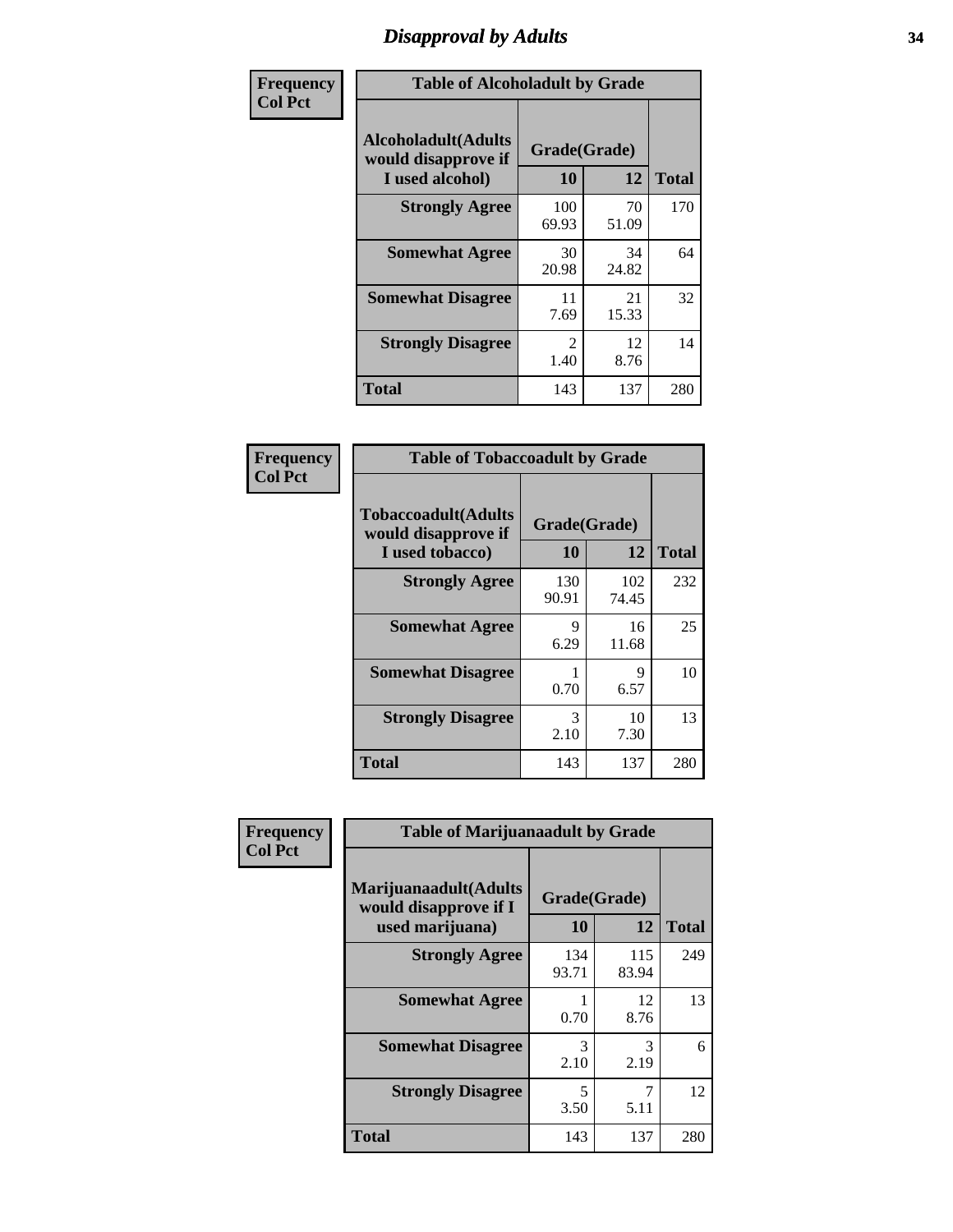# *Disapproval by Adults* **35**

| <b>Frequency</b> | <b>Table of Otherdrugadult by Grade</b>                                     |                    |              |              |  |
|------------------|-----------------------------------------------------------------------------|--------------------|--------------|--------------|--|
| <b>Col Pct</b>   | <b>Otherdrugadult</b> (Adults<br>would disapprove if I<br>used other drugs) | Grade(Grade)<br>10 | 12           | <b>Total</b> |  |
|                  | <b>Strongly Agree</b>                                                       | 135<br>94.41       | 128<br>93.43 | 263          |  |
|                  | <b>Somewhat Agree</b>                                                       | 3<br>2.10          | 3<br>2.19    | 6            |  |
|                  | <b>Somewhat Disagree</b>                                                    | 0.70               | 0<br>0.00    |              |  |
|                  | <b>Strongly Disagree</b>                                                    | 4<br>2.80          | 6<br>4.38    | 10           |  |
|                  | <b>Total</b>                                                                | 143                | 137          | 280          |  |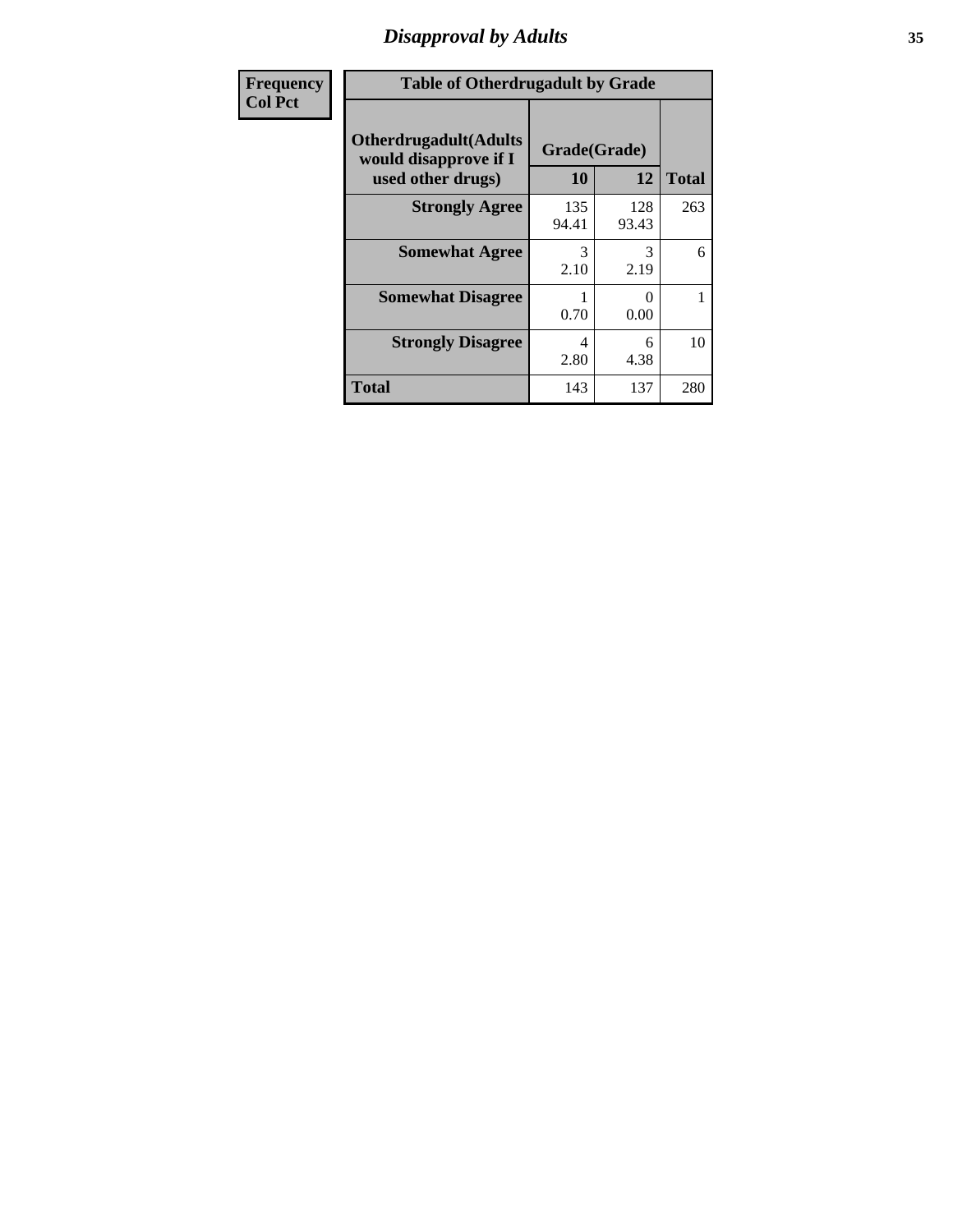# *Disapproval by Peers* **36**

| Frequency      | <b>Table of Alcoholpeer by Grade</b>                    |              |             |              |
|----------------|---------------------------------------------------------|--------------|-------------|--------------|
| <b>Col Pct</b> | Alcoholpeer(My<br>friends would<br>disapprove if I used | Grade(Grade) |             |              |
|                | alcohol)                                                | 10           | 12          | <b>Total</b> |
|                | <b>Strongly Agree</b>                                   | 53<br>37.06  | 18<br>13.14 | 71           |
|                | <b>Somewhat Agree</b>                                   | 39<br>27.27  | 35<br>25.55 | 74           |
|                | <b>Somewhat Disagree</b>                                | 35<br>24.48  | 32<br>23.36 | 67           |
|                | <b>Strongly Disagree</b>                                | 16<br>11.19  | 52<br>37.96 | 68           |
|                | Total                                                   | 143          | 137         | 280          |

| Frequency      | <b>Table of Tobaccopeer by Grade</b>                    |              |             |              |  |
|----------------|---------------------------------------------------------|--------------|-------------|--------------|--|
| <b>Col Pct</b> | Tobaccopeer(My<br>friends would<br>disapprove if I used | Grade(Grade) |             |              |  |
|                | tobacco)                                                | 10           | 12          | <b>Total</b> |  |
|                | <b>Strongly Agree</b>                                   | 81<br>56.64  | 37<br>27.01 | 118          |  |
|                | <b>Somewhat Agree</b>                                   | 35<br>24.48  | 38<br>27.74 | 73           |  |
|                | <b>Somewhat Disagree</b>                                | 17<br>11.89  | 25<br>18.25 | 42           |  |
|                | <b>Strongly Disagree</b>                                | 10<br>6.99   | 37<br>27.01 | 47           |  |
|                | Total                                                   | 143          | 137         | 280          |  |

| Frequency      | <b>Table of Marijuanapeer by Grade</b>                    |              |             |              |  |
|----------------|-----------------------------------------------------------|--------------|-------------|--------------|--|
| <b>Col Pct</b> | Marijuanapeer(My<br>friends would<br>disapprove if I used | Grade(Grade) |             |              |  |
|                | marijuana)                                                | 10           | 12          | <b>Total</b> |  |
|                | <b>Strongly Agree</b>                                     | 88<br>61.54  | 40<br>29.20 | 128          |  |
|                | <b>Somewhat Agree</b>                                     | 33<br>23.08  | 41<br>29.93 | 74           |  |
|                | <b>Somewhat Disagree</b>                                  | 13<br>9.09   | 20<br>14.60 | 33           |  |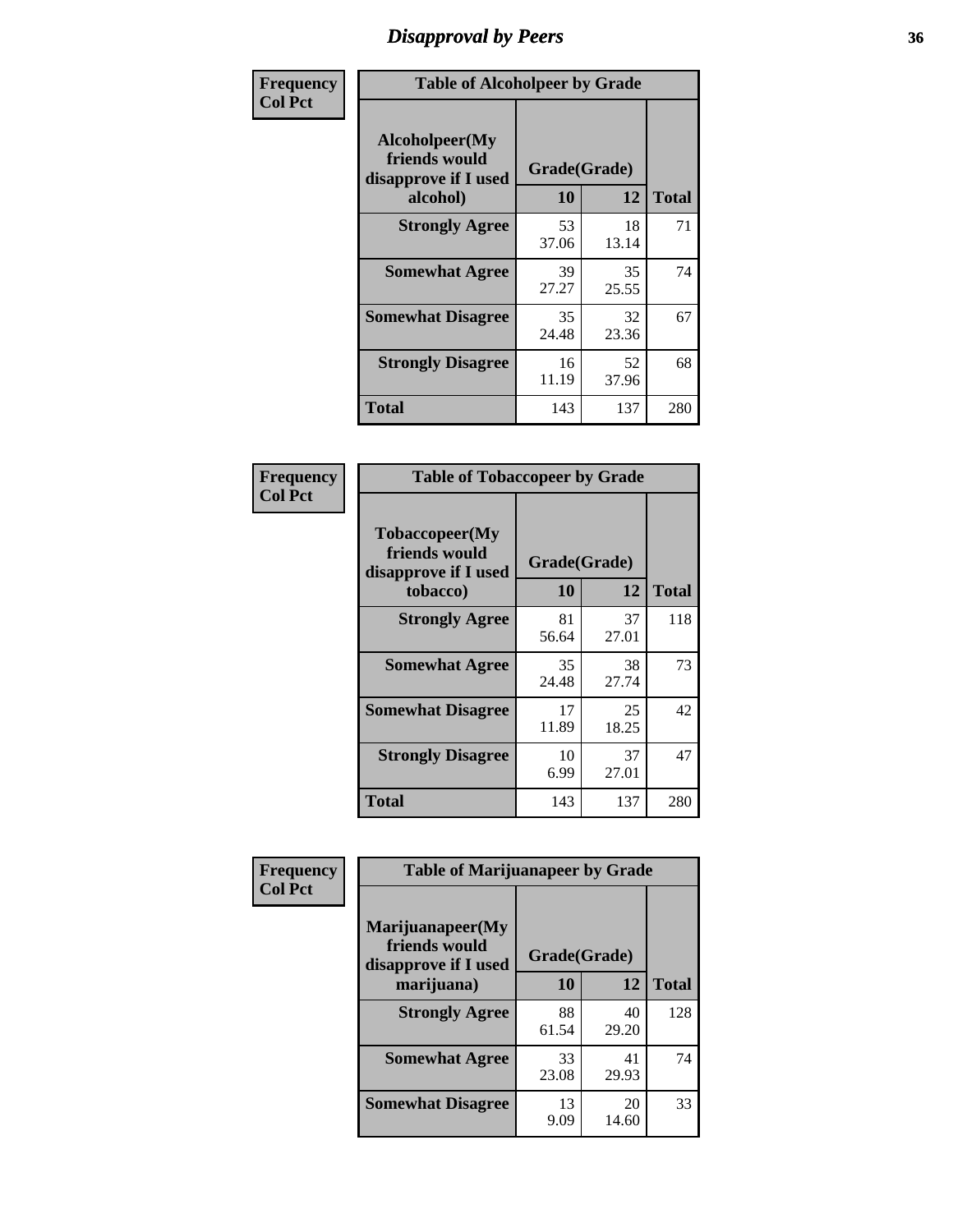# *Disapproval by Peers* **37**

| Frequency<br><b>Col Pct</b> | <b>Table of Marijuanapeer by Grade</b>                                  |                          |             |              |  |
|-----------------------------|-------------------------------------------------------------------------|--------------------------|-------------|--------------|--|
|                             | Marijuanapeer(My<br>friends would<br>disapprove if I used<br>marijuana) | Grade(Grade)<br>10<br>12 |             | <b>Total</b> |  |
|                             | <b>Strongly Disagree</b>                                                | q<br>6.29                | 36<br>26.28 | 45           |  |
|                             | Total                                                                   | 143                      | 137         | 280          |  |

| <b>Frequency</b> | <b>Table of Otherdrugpeer by Grade</b>                                    |             |                    |              |
|------------------|---------------------------------------------------------------------------|-------------|--------------------|--------------|
| <b>Col Pct</b>   | Otherdrugpeer(My<br>friends would<br>disapprove if I used<br>other drugs) | <b>10</b>   | Grade(Grade)<br>12 | <b>Total</b> |
|                  | <b>Strongly Agree</b>                                                     | 97<br>67.83 | 69<br>50.36        | 166          |
|                  | <b>Somewhat Agree</b>                                                     | 27<br>18.88 | 37<br>27.01        | 64           |
|                  | <b>Somewhat Disagree</b>                                                  | 9<br>6.29   | 13<br>9.49         | 22           |
|                  | <b>Strongly Disagree</b>                                                  | 10<br>6.99  | 18<br>13.14        | 28           |
|                  | Total                                                                     | 143         | 137                | 280          |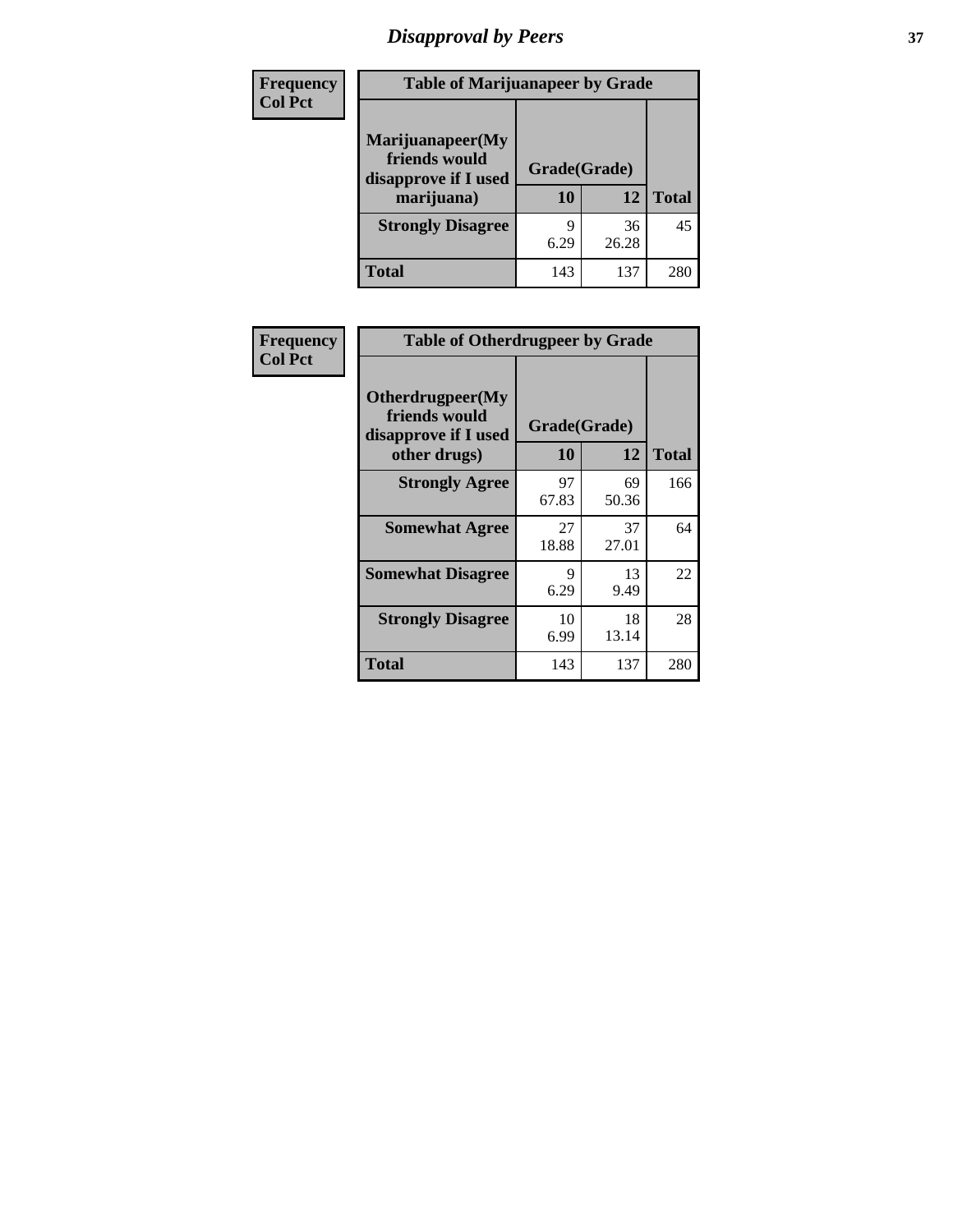| Frequency      | <b>Table of Alcohollocation1 by Grade</b>      |             |              |              |  |
|----------------|------------------------------------------------|-------------|--------------|--------------|--|
| <b>Col Pct</b> | Grade(Grade)<br><b>Alcohollocation1(Places</b> |             |              |              |  |
|                | <b>Friends Use Alcohol)</b>                    | 10          | 12           | <b>Total</b> |  |
|                |                                                | 57<br>39.86 | 102<br>74.45 | 159          |  |
|                | Do Not Use                                     | 86<br>60.14 | 35<br>25.55  | 121          |  |
|                | <b>Total</b>                                   | 143         | 137          | 280          |  |

| Frequency      | <b>Table of Alcohollocation2 by Grade</b>                     |                    |             |              |
|----------------|---------------------------------------------------------------|--------------------|-------------|--------------|
| <b>Col Pct</b> | <b>Alcohollocation2(Places</b><br><b>Friends Use Alcohol)</b> | Grade(Grade)<br>10 | <b>12</b>   | <b>Total</b> |
|                |                                                               | 96<br>67.13        | 51<br>37.23 | 147          |
|                | Home                                                          | 47<br>32.87        | 86<br>62.77 | 133          |
|                | <b>Total</b>                                                  | 143                | 137         | 280          |

| Frequency<br><b>Col Pct</b> | <b>Table of Alcohollocation 3 by Grade</b>                    |                    |              |              |
|-----------------------------|---------------------------------------------------------------|--------------------|--------------|--------------|
|                             | <b>Alcohollocation3(Places</b><br><b>Friends Use Alcohol)</b> | Grade(Grade)<br>10 | 12           | <b>Total</b> |
|                             |                                                               | 138<br>96.50       | 130<br>94.89 | 268          |
|                             | <b>School</b>                                                 | 5<br>3.50          | 5.11         | 12           |
|                             | <b>Total</b>                                                  | 143                | 137          | 280          |

| <b>Frequency</b> | <b>Table of Alcohollocation4 by Grade</b> |              |              |              |  |
|------------------|-------------------------------------------|--------------|--------------|--------------|--|
| <b>Col Pct</b>   | <b>Alcohollocation4(Places</b>            | Grade(Grade) |              |              |  |
|                  | <b>Friends Use Alcohol)</b>               | 10           | 12           | <b>Total</b> |  |
|                  |                                           | 130<br>90.91 | 108<br>78.83 | 238          |  |
|                  | Car                                       | 13<br>9.09   | 29<br>21.17  | 42           |  |
|                  | <b>Total</b>                              | 143          | 137          | 280          |  |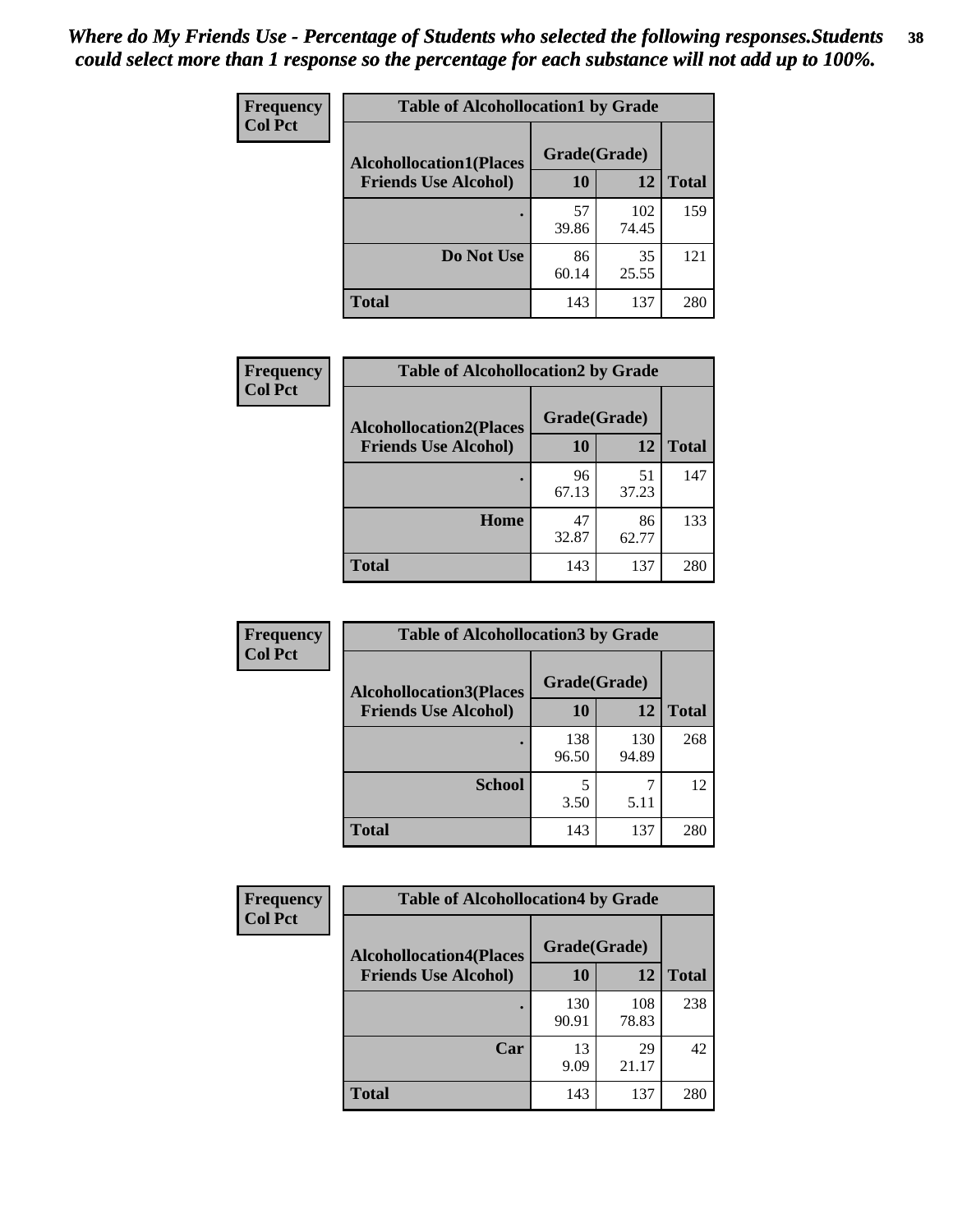| Frequency<br><b>Col Pct</b> | <b>Table of Alcohollocation5 by Grade</b> |              |              |              |  |
|-----------------------------|-------------------------------------------|--------------|--------------|--------------|--|
|                             | <b>Alcohollocation5(Places</b>            | Grade(Grade) |              |              |  |
|                             | <b>Friends Use Alcohol)</b>               | 10           | 12           | <b>Total</b> |  |
|                             |                                           | 85<br>59.44  | 28<br>20.44  | 113          |  |
|                             | <b>Friend's House</b>                     | 58<br>40.56  | 109<br>79.56 | 167          |  |
|                             | <b>Total</b>                              | 143          | 137          | 280          |  |

| <b>Frequency</b> | <b>Table of Alcohollocation6 by Grade</b>                     |                           |             |              |
|------------------|---------------------------------------------------------------|---------------------------|-------------|--------------|
| <b>Col Pct</b>   | <b>Alcohollocation6(Places</b><br><b>Friends Use Alcohol)</b> | Grade(Grade)<br><b>10</b> | 12          | <b>Total</b> |
|                  |                                                               | 113<br>79.02              | 65<br>47.45 | 178          |
|                  | <b>Other</b>                                                  | 30<br>20.98               | 72<br>52.55 | 102          |
|                  | <b>Total</b>                                                  | 143                       | 137         | 280          |

| <b>Frequency</b> | <b>Table of Tobaccolocation1 by Grade</b> |              |             |              |
|------------------|-------------------------------------------|--------------|-------------|--------------|
| <b>Col Pct</b>   | <b>Tobaccolocation1(Places</b>            | Grade(Grade) |             |              |
|                  | <b>Friends Use Tobacco)</b>               | 10           | 12          | <b>Total</b> |
|                  |                                           | 48<br>33.57  | 81<br>59.12 | 129          |
|                  | Do Not Use                                | 95<br>66.43  | 56<br>40.88 | 151          |
|                  | <b>Total</b>                              | 143          | 137         | 280          |

| <b>Frequency</b> | <b>Table of Tobaccolocation2 by Grade</b> |              |             |              |  |
|------------------|-------------------------------------------|--------------|-------------|--------------|--|
| <b>Col Pct</b>   | <b>Tobaccolocation2(Places</b>            | Grade(Grade) |             |              |  |
|                  | <b>Friends Use Tobacco)</b>               | 10           | 12          | <b>Total</b> |  |
|                  |                                           | 117<br>81.82 | 76<br>55.47 | 193          |  |
|                  | Home                                      | 26<br>18.18  | 61<br>44.53 | 87           |  |
|                  | <b>Total</b>                              | 143          | 137         | 280          |  |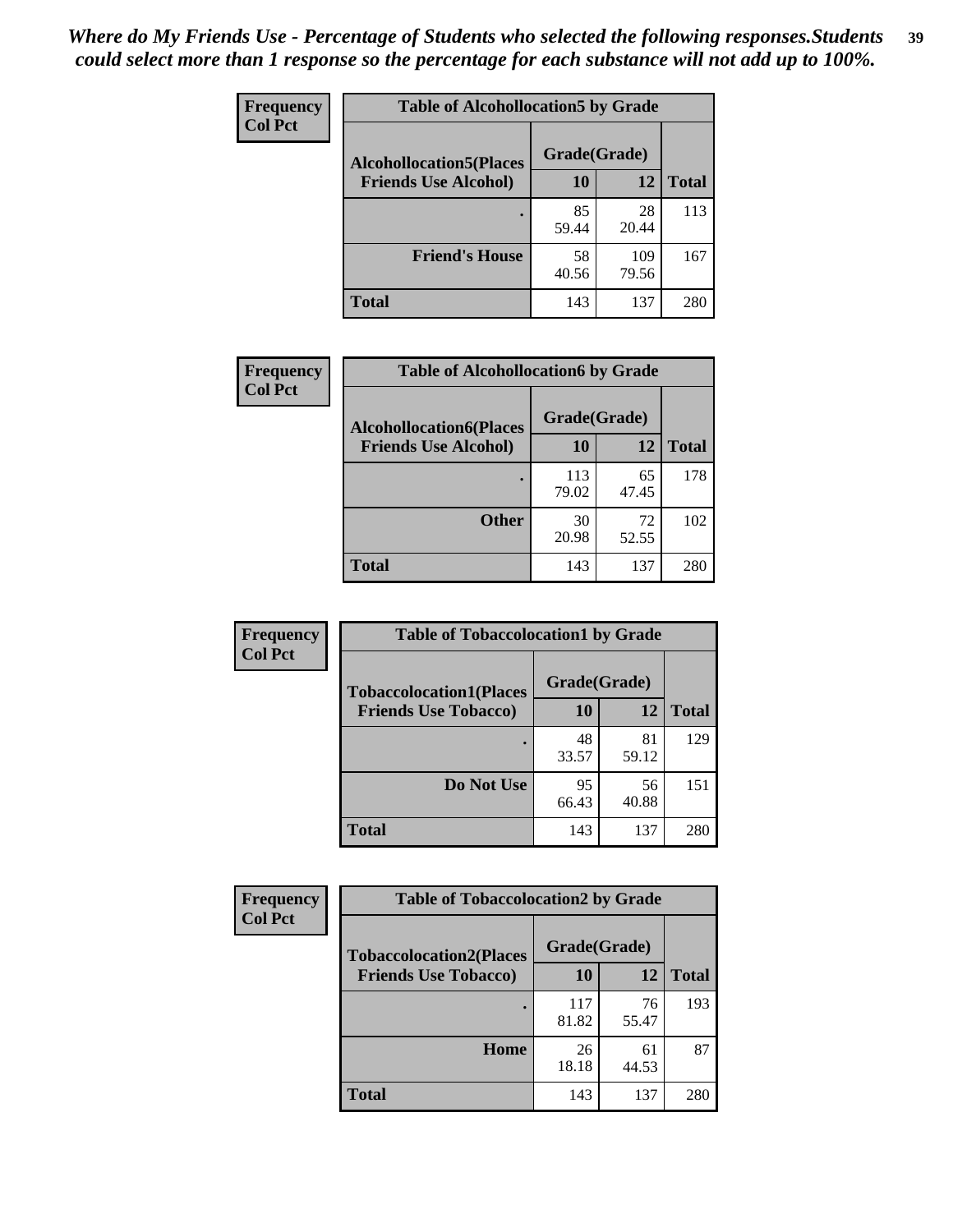| Frequency<br><b>Col Pct</b> | <b>Table of Tobaccolocation 3 by Grade</b> |              |              |              |
|-----------------------------|--------------------------------------------|--------------|--------------|--------------|
|                             | <b>Tobaccolocation3(Places</b>             | Grade(Grade) |              |              |
|                             | <b>Friends Use Tobacco)</b>                | 10           | 12           | <b>Total</b> |
|                             |                                            | 136<br>95.10 | 114<br>83.21 | 250          |
|                             | <b>School</b>                              | ┑<br>4.90    | 23<br>16.79  | 30           |
|                             | <b>Total</b>                               | 143          | 137          | 280          |

| Frequency      | <b>Table of Tobaccolocation4 by Grade</b>                     |                    |             |              |
|----------------|---------------------------------------------------------------|--------------------|-------------|--------------|
| <b>Col Pct</b> | <b>Tobaccolocation4(Places</b><br><b>Friends Use Tobacco)</b> | Grade(Grade)<br>10 | 12          | <b>Total</b> |
|                |                                                               | 113<br>79.02       | 74<br>54.01 | 187          |
|                | Car                                                           | 30<br>20.98        | 63<br>45.99 | 93           |
|                | <b>Total</b>                                                  | 143                | 137         | 280          |

| <b>Frequency</b> | <b>Table of Tobaccolocation5 by Grade</b> |              |             |              |
|------------------|-------------------------------------------|--------------|-------------|--------------|
| <b>Col Pct</b>   | <b>Tobaccolocation5(Places</b>            | Grade(Grade) |             |              |
|                  | <b>Friends Use Tobacco)</b>               | 10           | 12          | <b>Total</b> |
|                  |                                           | 100<br>69.93 | 64<br>46.72 | 164          |
|                  | <b>Friend's House</b>                     | 43<br>30.07  | 73<br>53.28 | 116          |
|                  | <b>Total</b>                              | 143          | 137         | 280          |

| <b>Frequency</b> | <b>Table of Tobaccolocation6 by Grade</b> |              |             |              |  |
|------------------|-------------------------------------------|--------------|-------------|--------------|--|
| <b>Col Pct</b>   | <b>Tobaccolocation6(Places</b>            | Grade(Grade) |             |              |  |
|                  | <b>Friends Use Tobacco)</b>               | 10           | 12          | <b>Total</b> |  |
|                  |                                           | 101<br>70.63 | 72<br>52.55 | 173          |  |
|                  | <b>Other</b>                              | 42<br>29.37  | 65<br>47.45 | 107          |  |
|                  | <b>Total</b>                              | 143          | 137         | 280          |  |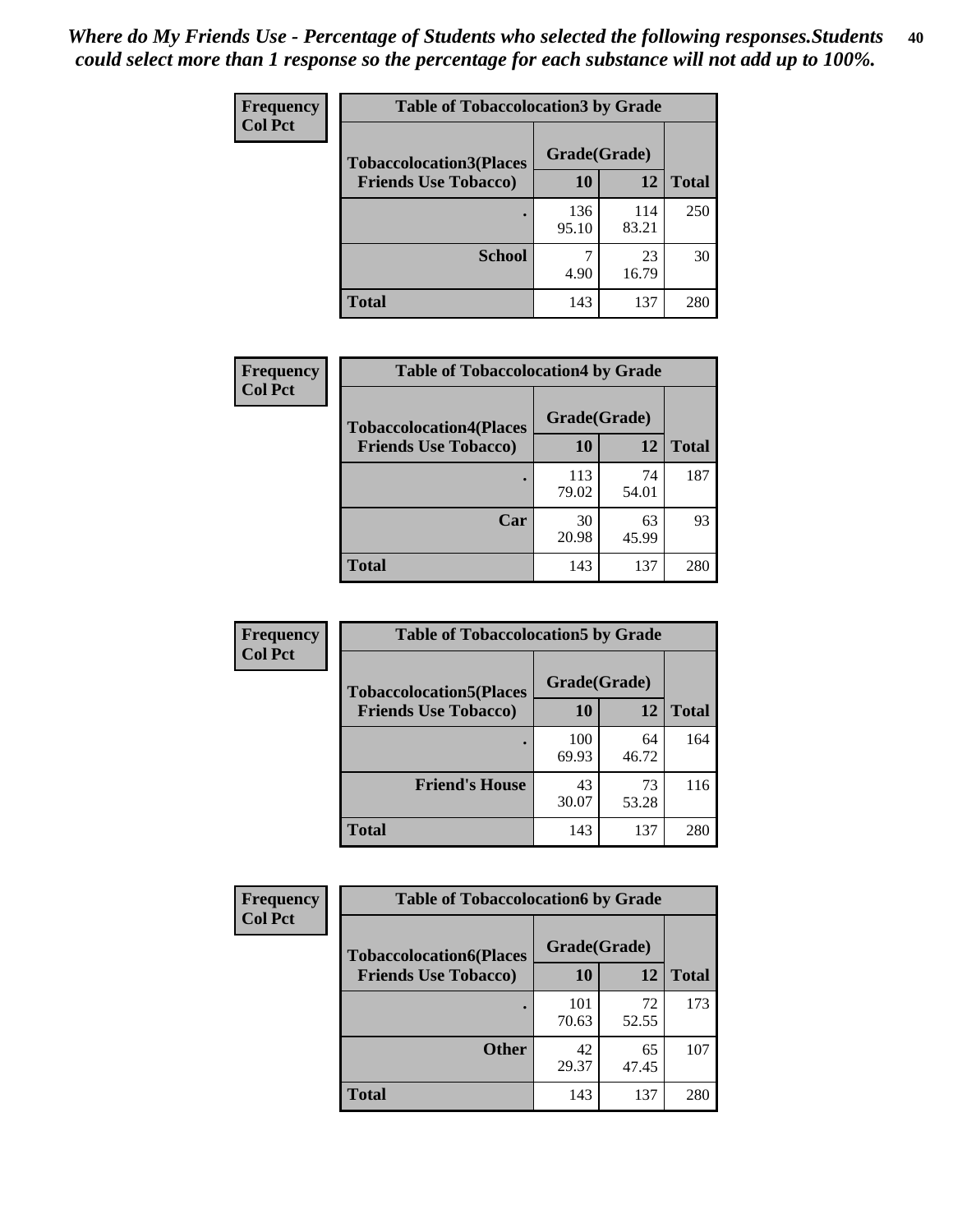| Frequency      | <b>Table of Marijuanalocation1 by Grade</b> |              |             |              |
|----------------|---------------------------------------------|--------------|-------------|--------------|
| <b>Col Pct</b> | <b>Marijuanalocation1(Places</b>            | Grade(Grade) |             |              |
|                | <b>Friends Use Marijuana</b> )              | 10           | 12          | <b>Total</b> |
|                |                                             | 38<br>26.57  | 73<br>53.28 | 111          |
|                | Do Not Use                                  | 105<br>73.43 | 64<br>46.72 | 169          |
|                | <b>Total</b>                                | 143          | 137         | 280          |

| <b>Frequency</b> | <b>Table of Marijuanalocation2 by Grade</b>                        |                    |             |              |
|------------------|--------------------------------------------------------------------|--------------------|-------------|--------------|
| <b>Col Pct</b>   | <b>Marijuanalocation2(Places</b><br><b>Friends Use Marijuana</b> ) | Grade(Grade)<br>10 | 12          | <b>Total</b> |
|                  |                                                                    | 118<br>82.52       | 83<br>60.58 | 201          |
|                  | Home                                                               | 25<br>17.48        | 54<br>39.42 | 79           |
|                  | <b>Total</b>                                                       | 143                | 137         | 280          |

| Frequency<br><b>Col Pct</b> | <b>Table of Marijuanalocation3 by Grade</b> |              |              |              |
|-----------------------------|---------------------------------------------|--------------|--------------|--------------|
|                             | <b>Marijuanalocation3</b> (Places           | Grade(Grade) |              |              |
|                             | <b>Friends Use Marijuana</b> )              | 10           | 12           | <b>Total</b> |
|                             |                                             | 139<br>97.20 | 127<br>92.70 | 266          |
|                             | <b>School</b>                               | 4<br>2.80    | 10<br>7.30   | 14           |
|                             | <b>Total</b>                                | 143          | 137          | 280          |

| <b>Frequency</b> | <b>Table of Marijuanalocation4 by Grade</b> |              |             |              |  |
|------------------|---------------------------------------------|--------------|-------------|--------------|--|
| <b>Col Pct</b>   | <b>Marijuanalocation4(Places</b>            | Grade(Grade) |             |              |  |
|                  | <b>Friends Use Marijuana</b> )              | <b>10</b>    | 12          | <b>Total</b> |  |
|                  |                                             | 128<br>89.51 | 85<br>62.04 | 213          |  |
|                  | Car                                         | 15<br>10.49  | 52<br>37.96 | 67           |  |
|                  | <b>Total</b>                                | 143          | 137         | 280          |  |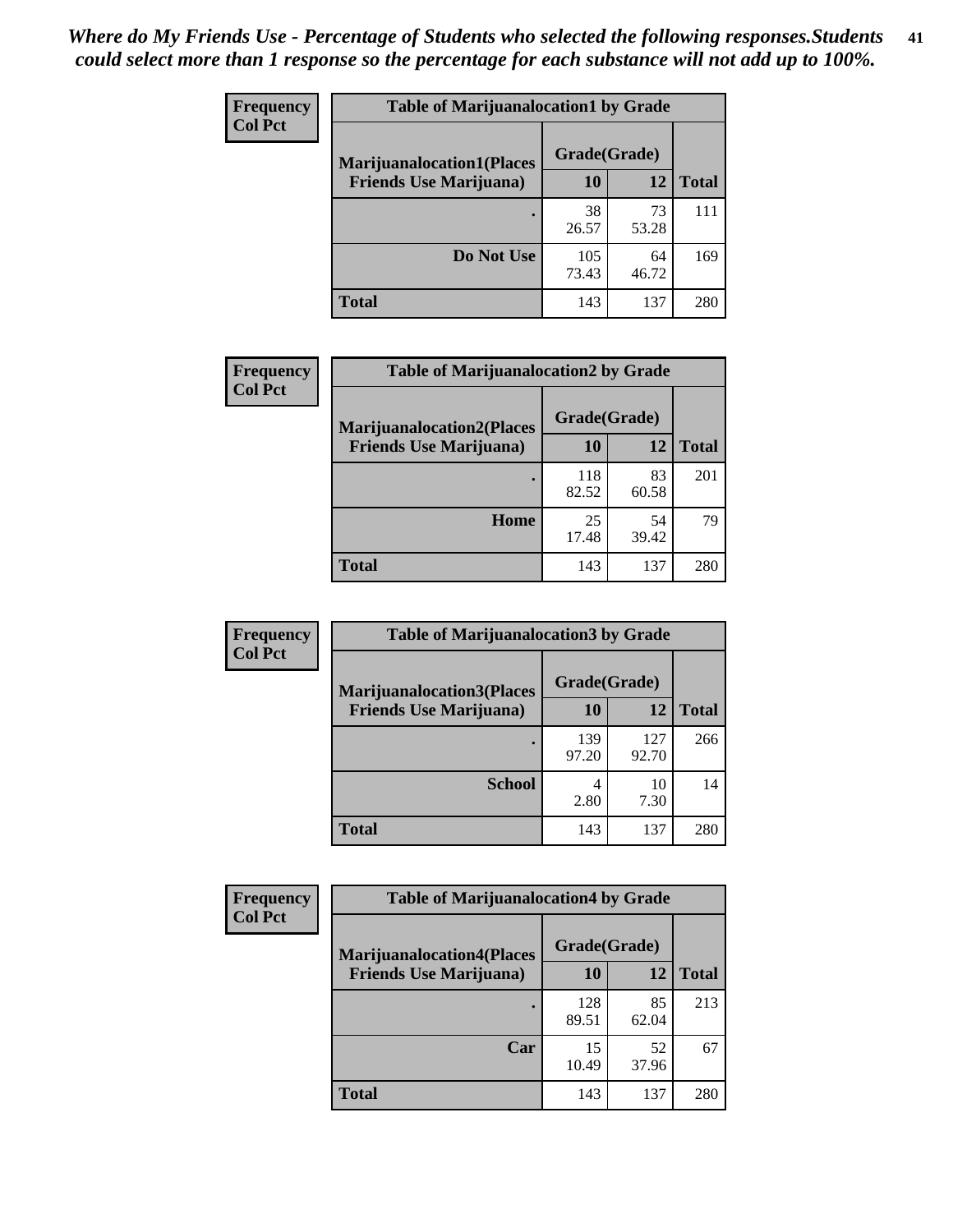| <b>Frequency</b> | <b>Table of Marijuanalocation5 by Grade</b>                         |              |             |              |
|------------------|---------------------------------------------------------------------|--------------|-------------|--------------|
| <b>Col Pct</b>   | <b>Marijuanalocation5(Places)</b><br><b>Friends Use Marijuana</b> ) | Grade(Grade) |             |              |
|                  |                                                                     | 10           | 12          | <b>Total</b> |
|                  |                                                                     | 110<br>76.92 | 72<br>52.55 | 182          |
|                  | <b>Friend's House</b>                                               | 33<br>23.08  | 65<br>47.45 | 98           |
|                  | <b>Total</b>                                                        | 143          | 137         | 280          |

| <b>Frequency</b> | <b>Table of Marijuanalocation6 by Grade</b>                        |                    |             |              |
|------------------|--------------------------------------------------------------------|--------------------|-------------|--------------|
| <b>Col Pct</b>   | <b>Marijuanalocation6(Places</b><br><b>Friends Use Marijuana</b> ) | Grade(Grade)<br>10 | 12          | <b>Total</b> |
|                  |                                                                    | 108<br>75.52       | 85<br>62.04 | 193          |
|                  | <b>Other</b>                                                       | 35<br>24.48        | 52<br>37.96 | 87           |
|                  | <b>Total</b>                                                       | 143                | 137         | 280          |

| <b>Frequency</b> | <b>Table of Otherdruglocation1 by Grade</b>                          |              |             |              |
|------------------|----------------------------------------------------------------------|--------------|-------------|--------------|
| <b>Col Pct</b>   | <b>Otherdruglocation1(Places</b><br><b>Friends Use Other Illegal</b> | Grade(Grade) |             |              |
|                  | Drugs)                                                               | 10           | 12          | <b>Total</b> |
|                  |                                                                      | 33<br>23.08  | 39<br>28.47 | 72           |
|                  | Do Not Use                                                           | 110<br>76.92 | 98<br>71.53 | 208          |
|                  | <b>Total</b>                                                         | 143          | 137         | 280          |

| <b>Frequency</b> | <b>Table of Otherdruglocation2 by Grade</b>                          |              |              |              |  |
|------------------|----------------------------------------------------------------------|--------------|--------------|--------------|--|
| <b>Col Pct</b>   | <b>Otherdruglocation2(Places</b><br><b>Friends Use Other Illegal</b> | Grade(Grade) |              |              |  |
|                  | Drugs)                                                               | 10           | 12           | <b>Total</b> |  |
|                  |                                                                      | 124<br>86.71 | 111<br>81.02 | 235          |  |
|                  | Home                                                                 | 19<br>13.29  | 26<br>18.98  | 45           |  |
|                  | <b>Total</b>                                                         | 143          | 137          | 280          |  |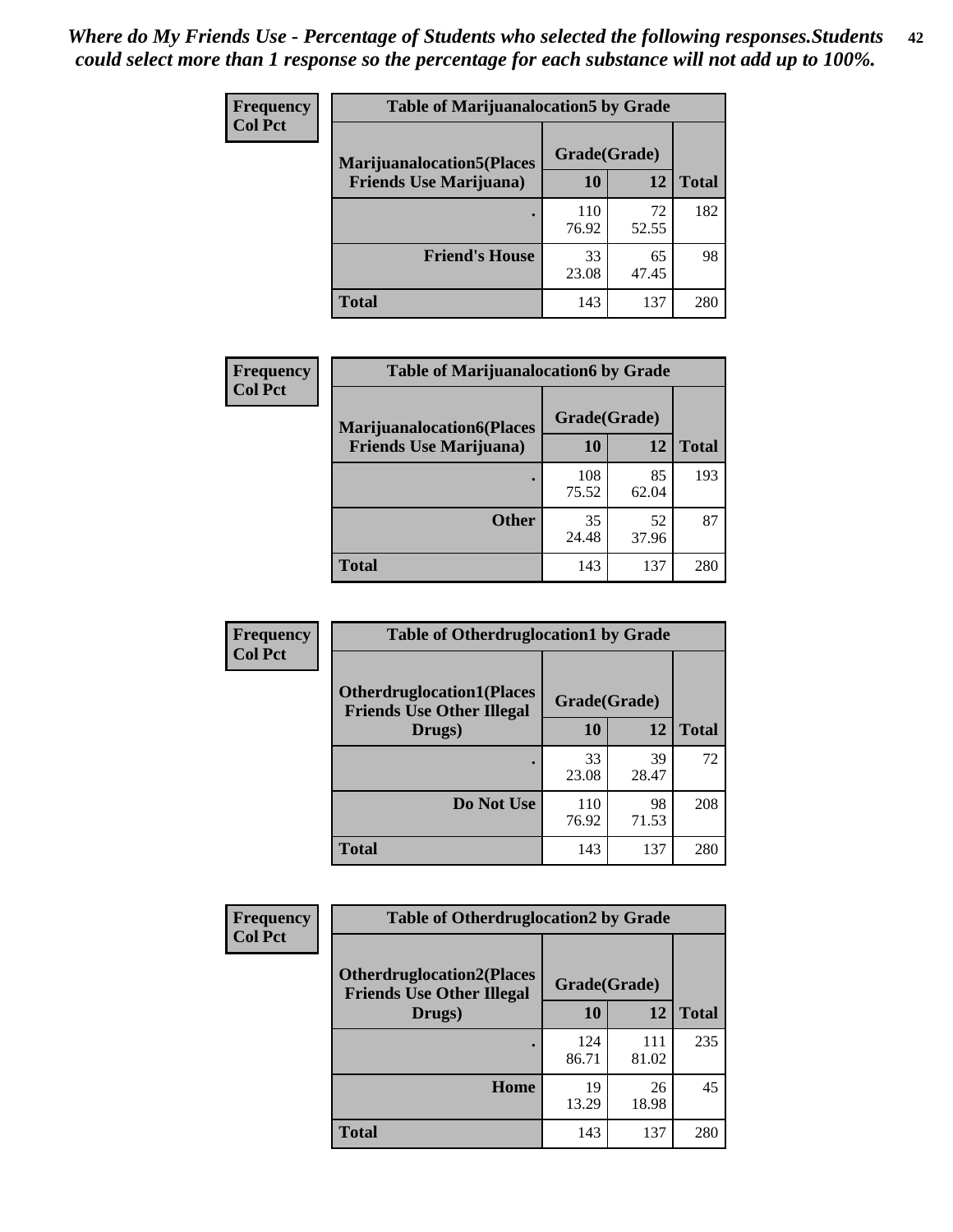| <b>Frequency</b> | <b>Table of Otherdruglocation 3 by Grade</b>                         |              |              |              |
|------------------|----------------------------------------------------------------------|--------------|--------------|--------------|
| <b>Col Pct</b>   | <b>Otherdruglocation3(Places</b><br><b>Friends Use Other Illegal</b> | Grade(Grade) |              |              |
|                  | Drugs)                                                               | 10           | 12           | <b>Total</b> |
|                  |                                                                      | 138<br>96.50 | 131<br>95.62 | 269          |
|                  | <b>School</b>                                                        | 3.50         | 6<br>4.38    |              |
|                  | <b>Total</b>                                                         | 143          | 137          | 280          |

| Frequency      | <b>Table of Otherdruglocation4 by Grade</b>                          |              |              |              |
|----------------|----------------------------------------------------------------------|--------------|--------------|--------------|
| <b>Col Pct</b> | <b>Otherdruglocation4(Places</b><br><b>Friends Use Other Illegal</b> | Grade(Grade) |              |              |
|                | Drugs)                                                               | 10           | 12           | <b>Total</b> |
|                |                                                                      | 131<br>91.61 | 114<br>83.21 | 245          |
|                | Car                                                                  | 12<br>8.39   | 23<br>16.79  | 35           |
|                | <b>Total</b>                                                         | 143          | 137          | 280          |

| <b>Frequency</b> | <b>Table of Otherdruglocation5 by Grade</b>                          |              |              |              |
|------------------|----------------------------------------------------------------------|--------------|--------------|--------------|
| <b>Col Pct</b>   | <b>Otherdruglocation5(Places</b><br><b>Friends Use Other Illegal</b> |              | Grade(Grade) |              |
|                  | Drugs)                                                               | <b>10</b>    | 12           | <b>Total</b> |
|                  |                                                                      | 111<br>77.62 | 103<br>75.18 | 214          |
|                  | <b>Friend's House</b>                                                | 32<br>22.38  | 34<br>24.82  | 66           |
|                  | <b>Total</b>                                                         | 143          | 137          | 280          |

| <b>Frequency</b> | <b>Table of Otherdruglocation6 by Grade</b>                           |              |              |              |
|------------------|-----------------------------------------------------------------------|--------------|--------------|--------------|
| <b>Col Pct</b>   | <b>Otherdruglocation6(Places)</b><br><b>Friends Use Other Illegal</b> | Grade(Grade) |              |              |
|                  | Drugs)                                                                | 10           | 12           | <b>Total</b> |
|                  |                                                                       | 117<br>81.82 | 106<br>77.37 | 223          |
|                  | <b>Other</b>                                                          | 26<br>18.18  | 31<br>22.63  | 57           |
|                  | <b>Total</b>                                                          | 143          | 137          | 280          |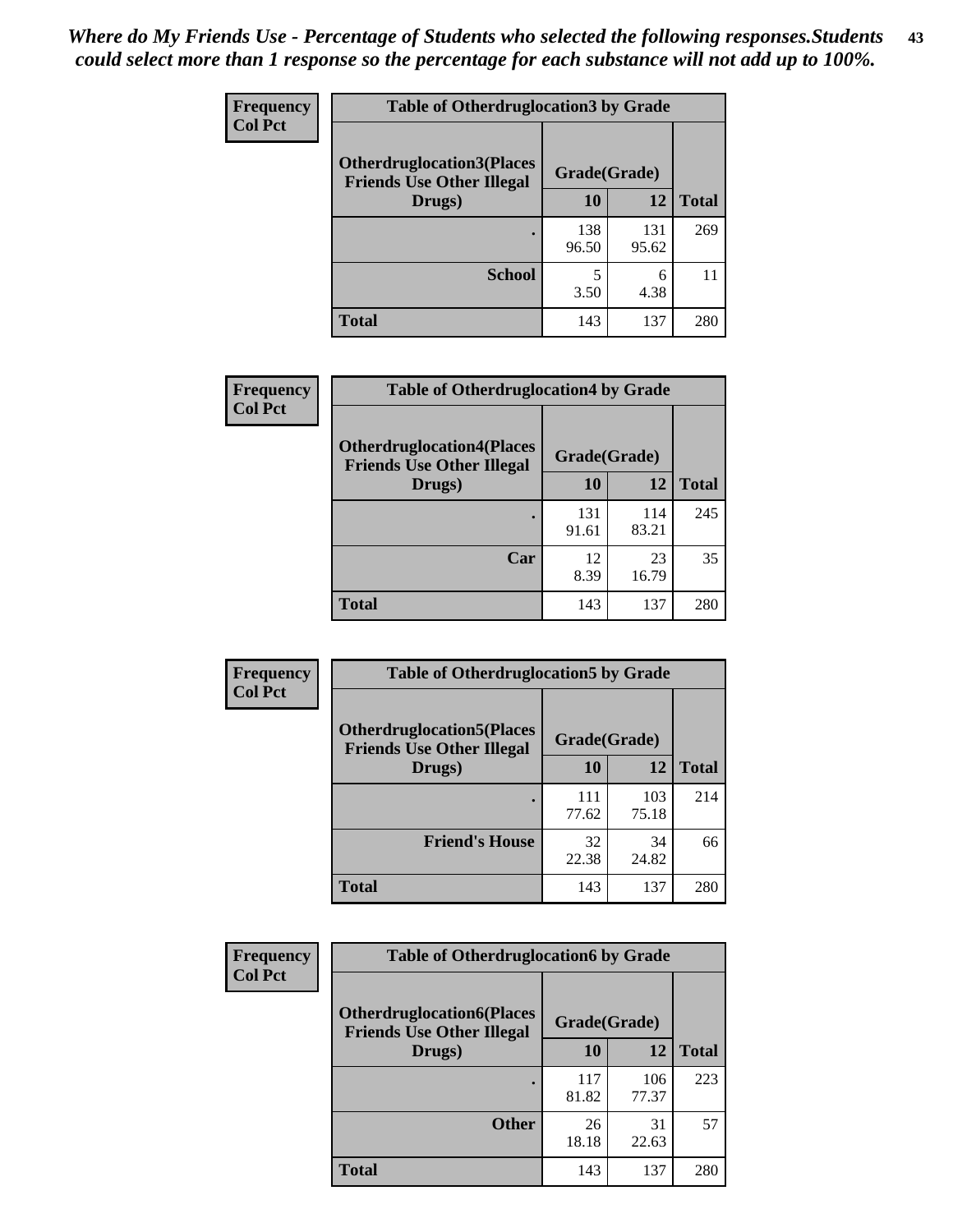| Frequency      | <b>Table of Alcoholtime1 by Grade</b> |              |              |              |
|----------------|---------------------------------------|--------------|--------------|--------------|
| <b>Col Pct</b> | <b>Alcoholtime1(Times</b>             | Grade(Grade) |              |              |
|                | <b>Friends Use</b><br>Alcohol)        | 10           | 12           | <b>Total</b> |
|                |                                       | 59<br>41.26  | 113<br>82.48 | 172          |
|                | Do Not Use                            | 84<br>58.74  | 24<br>17.52  | 108          |
|                | <b>Total</b>                          | 143          | 137          | 280          |

| Frequency      | <b>Table of Alcoholtime2 by Grade</b>           |              |              |              |
|----------------|-------------------------------------------------|--------------|--------------|--------------|
| <b>Col Pct</b> | <b>Alcoholtime2(Times</b><br><b>Friends Use</b> | Grade(Grade) |              |              |
|                | Alcohol)                                        | 10           | 12           | <b>Total</b> |
|                |                                                 | 140<br>97.90 | 134<br>97.81 | 274          |
|                | <b>On Way to School</b>                         | 3<br>2.10    | 3<br>2.19    | 6            |
|                | <b>Total</b>                                    | 143          | 137          | 280          |

| Frequency<br><b>Col Pct</b> | <b>Table of Alcoholtime3 by Grade</b>           |              |               |              |  |
|-----------------------------|-------------------------------------------------|--------------|---------------|--------------|--|
|                             | <b>Alcoholtime3(Times</b><br><b>Friends Use</b> | Grade(Grade) |               |              |  |
|                             | Alcohol)                                        | 10           | 12            | <b>Total</b> |  |
|                             |                                                 | 137<br>95.80 | 137<br>100.00 | 274          |  |
|                             | <b>During School</b>                            | 6<br>4.20    | 0.00          | 6            |  |
|                             | <b>Total</b>                                    | 143          | 137           | 280          |  |

| <b>Frequency</b> | <b>Table of Alcoholtime4 by Grade</b> |              |              |              |  |
|------------------|---------------------------------------|--------------|--------------|--------------|--|
| <b>Col Pct</b>   | <b>Alcoholtime4(Times</b>             | Grade(Grade) |              |              |  |
|                  | <b>Friends Use Alcohol)</b>           | 10           | 12           | <b>Total</b> |  |
|                  | ٠                                     | 138<br>96.50 | 133<br>97.08 | 271          |  |
|                  | <b>On Way Home From School</b>        | 5<br>3.50    | 2.92         | 9            |  |
|                  | <b>Total</b>                          | 143          | 137          | 280          |  |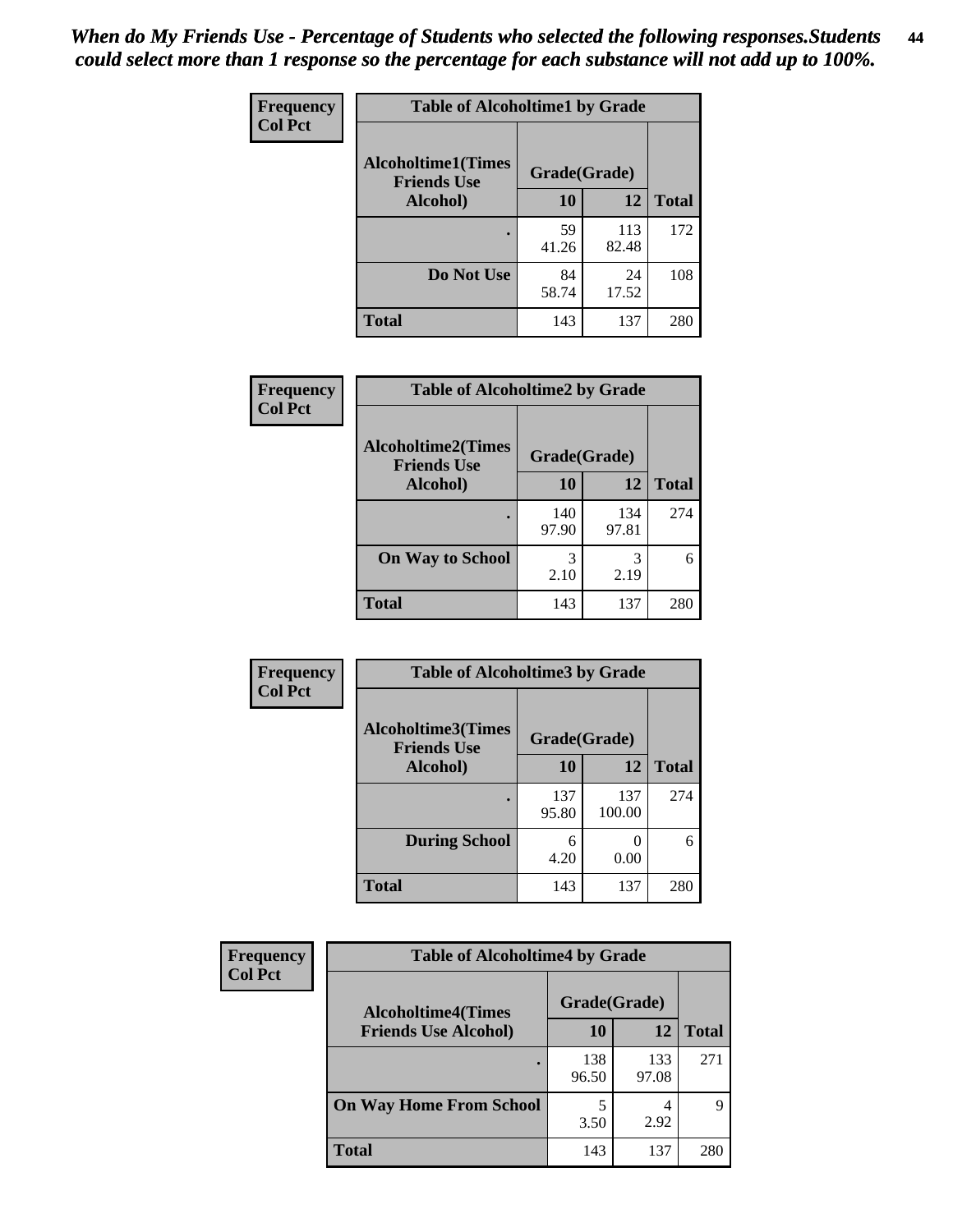*When do My Friends Use - Percentage of Students who selected the following responses.Students could select more than 1 response so the percentage for each substance will not add up to 100%.* **45**

| Frequency      | <b>Table of Alcoholtime5 by Grade</b> |              |              |              |
|----------------|---------------------------------------|--------------|--------------|--------------|
| <b>Col Pct</b> | <b>Alcoholtime5(Times</b>             | Grade(Grade) |              |              |
|                | <b>Friends Use</b><br>Alcohol)        | 10           | 12           | <b>Total</b> |
|                |                                       | 125<br>87.41 | 114<br>83.21 | 239          |
|                | Weeknights                            | 18<br>12.59  | 23<br>16.79  | 41           |
|                | <b>Total</b>                          | 143          | 137          | 280          |

| Frequency      | <b>Table of Alcoholtime6 by Grade</b>           |              |              |              |
|----------------|-------------------------------------------------|--------------|--------------|--------------|
| <b>Col Pct</b> | <b>Alcoholtime6(Times</b><br><b>Friends Use</b> | Grade(Grade) |              |              |
|                | Alcohol)                                        | 10           | 12           | <b>Total</b> |
|                |                                                 | 71<br>49.65  | 20<br>14.60  | 91           |
|                | Weekends                                        | 72<br>50.35  | 117<br>85.40 | 189          |
|                | <b>Total</b>                                    | 143          | 137          | 280          |

| <b>Frequency</b> | <b>Table of Tobaccotime1 by Grade</b>           |              |             |              |
|------------------|-------------------------------------------------|--------------|-------------|--------------|
| <b>Col Pct</b>   | <b>Tobaccotime1(Times</b><br><b>Friends Use</b> | Grade(Grade) |             |              |
|                  | <b>Tobacco</b> )                                | 10           | 12          | <b>Total</b> |
|                  |                                                 | 49<br>34.27  | 80<br>58.39 | 129          |
|                  | Do Not Use                                      | 94<br>65.73  | 57<br>41.61 | 151          |
|                  | <b>Total</b>                                    | 143          | 137         | 280          |

| <b>Frequency</b> | <b>Table of Tobaccotime2 by Grade</b>           |              |             |              |
|------------------|-------------------------------------------------|--------------|-------------|--------------|
| <b>Col Pct</b>   | <b>Tobaccotime2(Times</b><br><b>Friends Use</b> | Grade(Grade) |             |              |
|                  | <b>Tobacco</b> )                                | 10           | 12          | <b>Total</b> |
|                  |                                                 | 130<br>90.91 | 86<br>62.77 | 216          |
|                  | <b>On Way to School</b>                         | 13<br>9.09   | 51<br>37.23 | 64           |
|                  | <b>Total</b>                                    | 143          | 137         | 280          |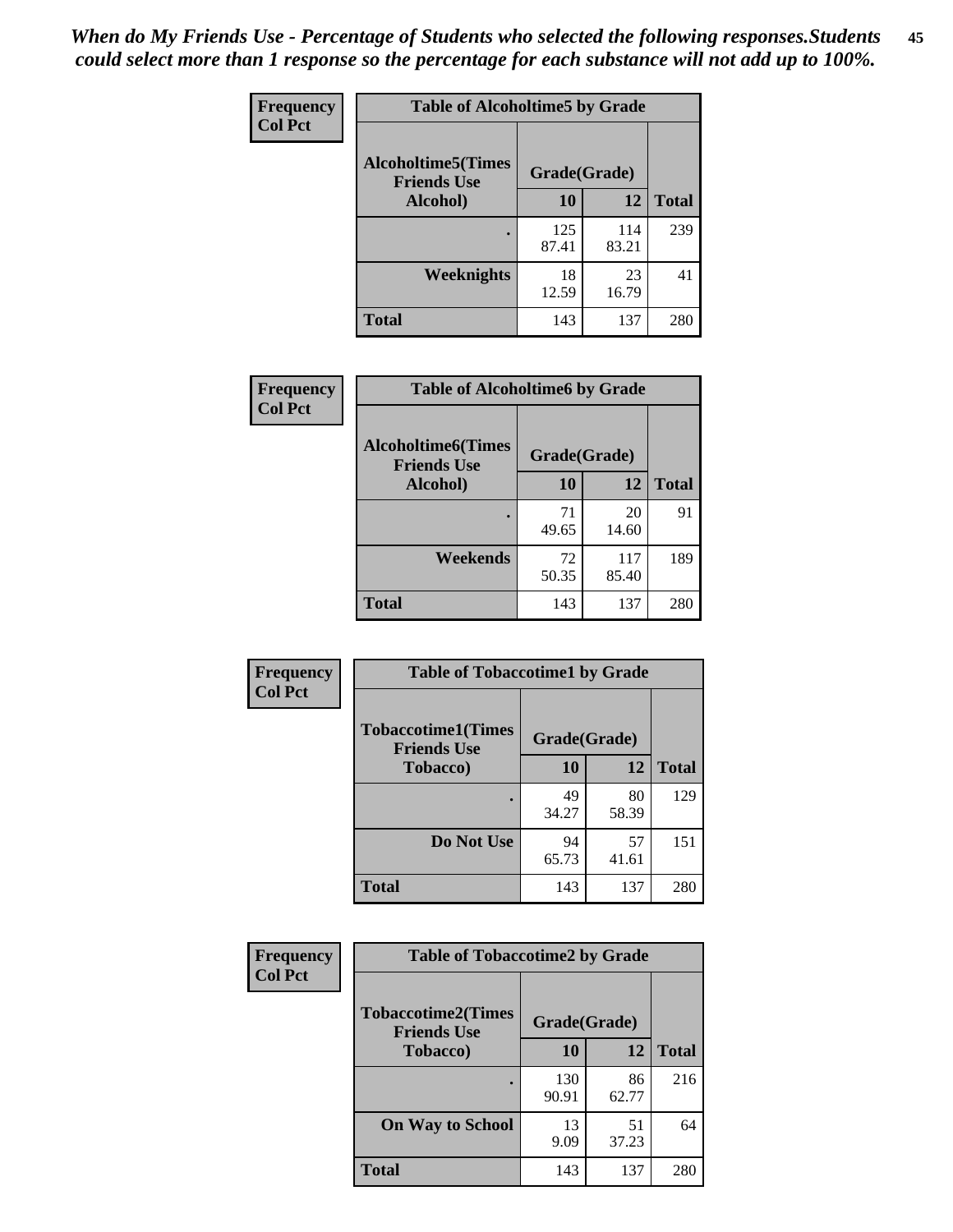| <b>Frequency</b> | <b>Table of Tobaccotime3 by Grade</b>           |              |              |              |  |
|------------------|-------------------------------------------------|--------------|--------------|--------------|--|
| <b>Col Pct</b>   | <b>Tobaccotime3(Times</b><br><b>Friends Use</b> | Grade(Grade) |              |              |  |
|                  | <b>Tobacco</b> )                                | 10           | 12           | <b>Total</b> |  |
|                  |                                                 | 136<br>95.10 | 128<br>93.43 | 264          |  |
|                  | <b>During School</b>                            | 4.90         | 9<br>6.57    | 16           |  |
|                  | <b>Total</b>                                    | 143          | 137          | 280          |  |

| Frequency<br><b>Col Pct</b> | <b>Table of Tobaccotime4 by Grade</b> |              |              |              |  |
|-----------------------------|---------------------------------------|--------------|--------------|--------------|--|
|                             | <b>Tobaccotime4(Times</b>             | Grade(Grade) |              |              |  |
|                             | <b>Friends Use Tobacco)</b>           | 10           | 12           | <b>Total</b> |  |
|                             |                                       | 138<br>96.50 | 133<br>97.08 | 271          |  |
|                             | <b>On Way Home From School</b>        | 5<br>3.50    | 2.92         | 9            |  |
|                             | Total                                 | 143          | 137          | 280          |  |

| <b>Frequency</b> | <b>Table of Tobaccotime5 by Grade</b>           |              |             |              |
|------------------|-------------------------------------------------|--------------|-------------|--------------|
| <b>Col Pct</b>   | <b>Tobaccotime5(Times</b><br><b>Friends Use</b> | Grade(Grade) |             |              |
|                  | <b>Tobacco</b> )                                | 10           | 12          | <b>Total</b> |
|                  |                                                 | 109<br>76.22 | 70<br>51.09 | 179          |
|                  | Weeknights                                      | 34<br>23.78  | 67<br>48.91 | 101          |
|                  | <b>Total</b>                                    | 143          | 137         | 280          |

| Frequency<br><b>Col Pct</b> | <b>Table of Tobaccotime6 by Grade</b>                           |             |              |     |
|-----------------------------|-----------------------------------------------------------------|-------------|--------------|-----|
|                             | <b>Tobaccotime6(Times</b><br>Grade(Grade)<br><b>Friends Use</b> |             |              |     |
| <b>Tobacco</b> )            | 10                                                              | 12          | <b>Total</b> |     |
|                             |                                                                 | 88<br>61.54 | 59<br>43.07  | 147 |
|                             | Weekends                                                        | 55<br>38.46 | 78<br>56.93  | 133 |
|                             | <b>Total</b>                                                    | 143         | 137          | 280 |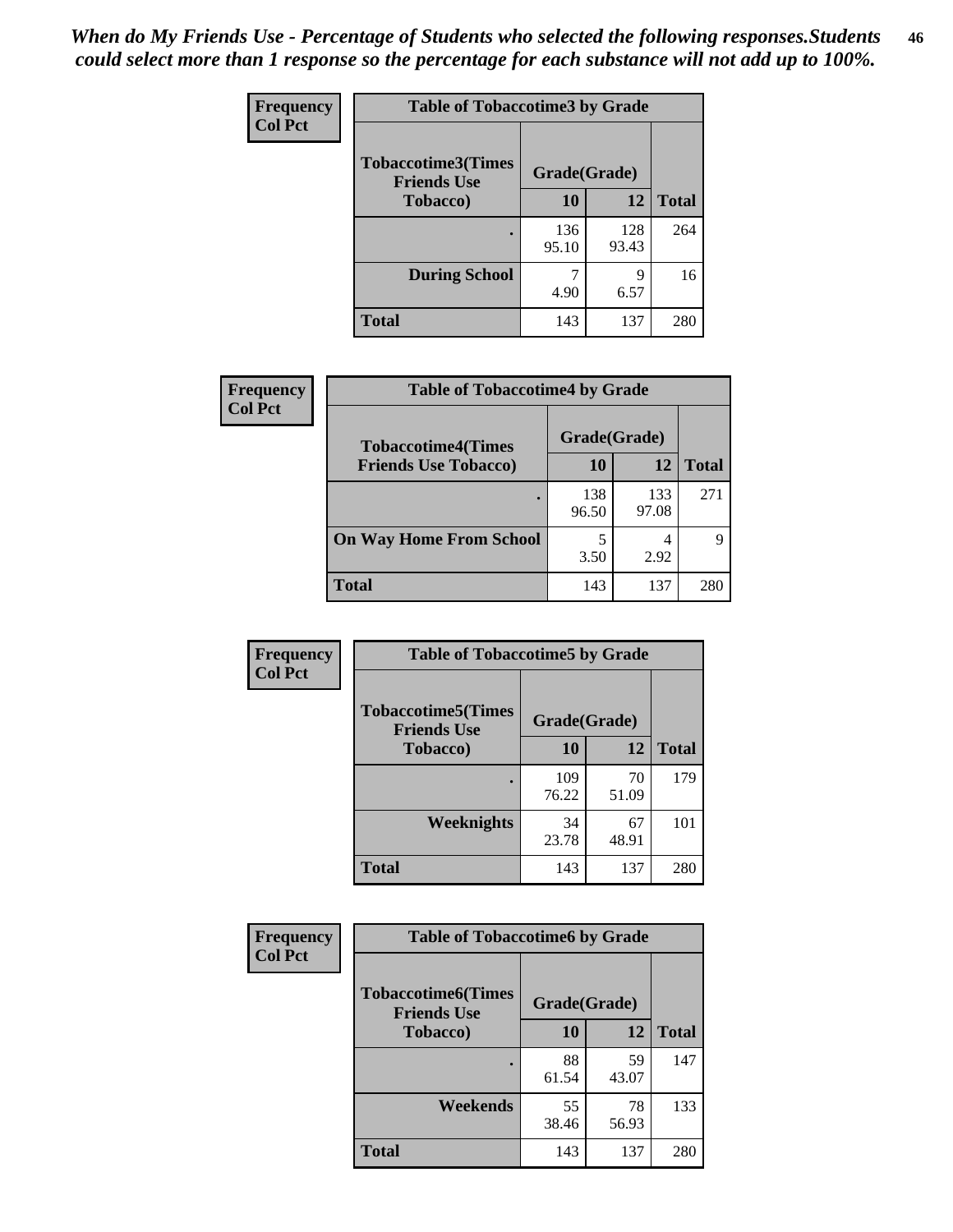| Frequency      | <b>Table of Marijuanatime1 by Grade</b>           |              |             |              |  |
|----------------|---------------------------------------------------|--------------|-------------|--------------|--|
| <b>Col Pct</b> | <b>Marijuanatime1(Times</b><br><b>Friends Use</b> | Grade(Grade) |             |              |  |
|                | Marijuana)                                        | 10           | 12          | <b>Total</b> |  |
|                |                                                   | 38<br>26.57  | 72<br>52.55 | 110          |  |
|                | Do Not Use                                        | 105<br>73.43 | 65<br>47.45 | 170          |  |
|                | <b>Total</b>                                      | 143          | 137         | 280          |  |

| <b>Frequency</b> | <b>Table of Marijuanatime2 by Grade</b>           |              |              |     |  |
|------------------|---------------------------------------------------|--------------|--------------|-----|--|
| <b>Col Pct</b>   | <b>Marijuanatime2(Times</b><br><b>Friends Use</b> | Grade(Grade) |              |     |  |
| Marijuana)       | 10                                                | 12           | <b>Total</b> |     |  |
|                  |                                                   | 135<br>94.41 | 104<br>75.91 | 239 |  |
|                  | <b>On Way to School</b>                           | 8<br>5.59    | 33<br>24.09  | 41  |  |
|                  | <b>Total</b>                                      | 143          | 137          | 280 |  |

| Frequency      | <b>Table of Marijuanatime3 by Grade</b>    |              |              |              |
|----------------|--------------------------------------------|--------------|--------------|--------------|
| <b>Col Pct</b> | Marijuanatime3(Times<br><b>Friends Use</b> | Grade(Grade) |              |              |
|                | Marijuana)                                 | 10           | 12           | <b>Total</b> |
|                |                                            | 137<br>95.80 | 136<br>99.27 | 273          |
|                | <b>During School</b>                       | 6<br>4.20    | 0.73         |              |
|                | <b>Total</b>                               | 143          | 137          | 280          |

| <b>Frequency</b> | <b>Table of Marijuanatime4 by Grade</b> |              |              |              |
|------------------|-----------------------------------------|--------------|--------------|--------------|
| <b>Col Pct</b>   | <b>Marijuanatime4(Times</b>             | Grade(Grade) |              |              |
|                  | <b>Friends Use Marijuana</b> )          | 10           | 12           | <b>Total</b> |
|                  |                                         | 136<br>95.10 | 115<br>83.94 | 251          |
|                  | <b>On Way Home From School</b>          | 4.90         | 22<br>16.06  | 29           |
|                  | <b>Total</b>                            | 143          | 137          | 280          |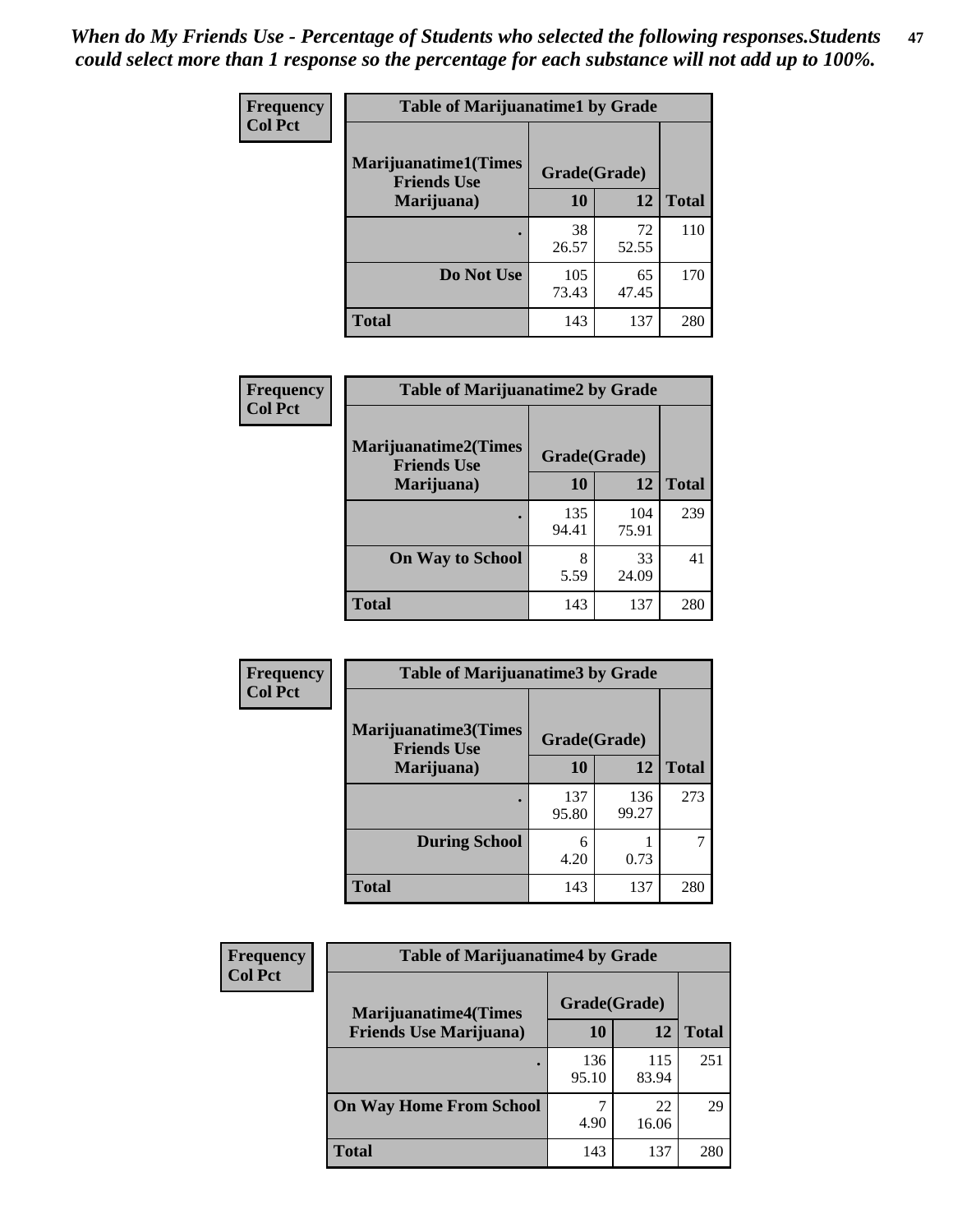| Frequency      | <b>Table of Marijuanatime5 by Grade</b>            |              |             |              |  |
|----------------|----------------------------------------------------|--------------|-------------|--------------|--|
| <b>Col Pct</b> | <b>Marijuanatime5</b> (Times<br><b>Friends Use</b> | Grade(Grade) |             |              |  |
|                | Marijuana)                                         | 10           | 12          | <b>Total</b> |  |
|                |                                                    | 121<br>84.62 | 82<br>59.85 | 203          |  |
|                | Weeknights                                         | 22<br>15.38  | 55<br>40.15 | 77           |  |
|                | <b>Total</b>                                       | 143          | 137         | 280          |  |

| Frequency      | <b>Table of Marijuanatime6 by Grade</b>           |              |             |              |
|----------------|---------------------------------------------------|--------------|-------------|--------------|
| <b>Col Pct</b> | <b>Marijuanatime6(Times</b><br><b>Friends Use</b> | Grade(Grade) |             |              |
|                | Marijuana)                                        | 10           | 12          | <b>Total</b> |
|                |                                                   | 100<br>69.93 | 63<br>45.99 | 163          |
|                | Weekends                                          | 43<br>30.07  | 74<br>54.01 | 117          |
|                | <b>Total</b>                                      | 143          | 137         | 280          |

| <b>Frequency</b> | <b>Table of Otherdrugtime1 by Grade</b>                  |              |             |              |  |
|------------------|----------------------------------------------------------|--------------|-------------|--------------|--|
| <b>Col Pct</b>   | <b>Otherdrugtime1</b> (Times<br><b>Friends Use Other</b> | Grade(Grade) |             |              |  |
|                  | <b>Illegal Drugs</b> )                                   | 10           | 12          | <b>Total</b> |  |
|                  |                                                          | 27<br>18.88  | 40<br>29.20 | 67           |  |
|                  | Do Not Use                                               | 116<br>81.12 | 97<br>70.80 | 213          |  |
|                  | <b>Total</b>                                             | 143          | 137         | 280          |  |

| Frequency      | <b>Table of Otherdrugtime2 by Grade</b>                 |              |              |              |  |
|----------------|---------------------------------------------------------|--------------|--------------|--------------|--|
| <b>Col Pct</b> | <b>Otherdrugtime2(Times</b><br><b>Friends Use Other</b> | Grade(Grade) |              |              |  |
|                | <b>Illegal Drugs</b> )                                  | 10           | 12           | <b>Total</b> |  |
|                |                                                         | 137<br>95.80 | 129<br>94.16 | 266          |  |
|                | <b>On Way to School</b>                                 | 6<br>4.20    | 8<br>5.84    | 14           |  |
|                | Total                                                   | 143          | 137          | 280          |  |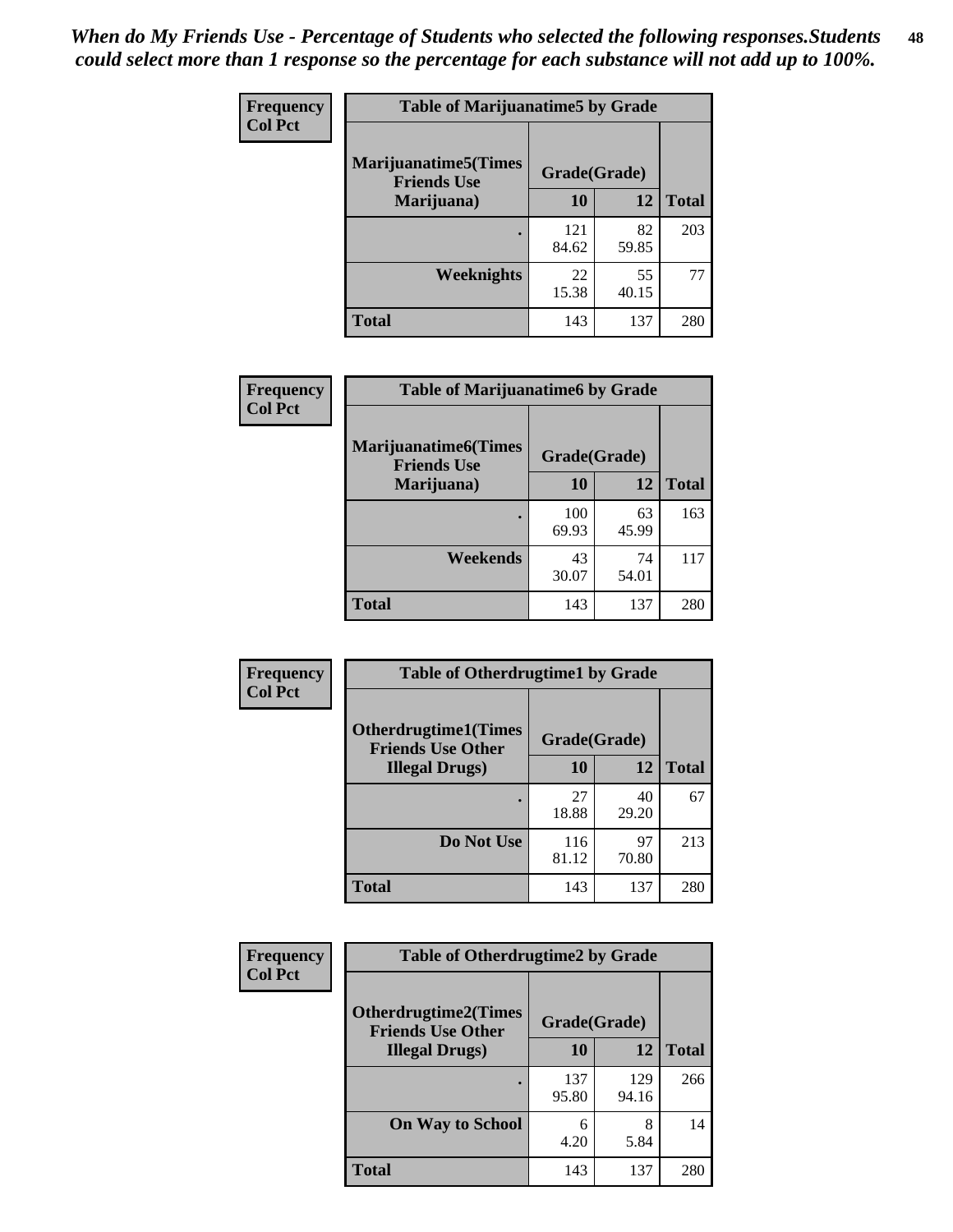| <b>Frequency</b>       | <b>Table of Otherdrugtime3 by Grade</b>          |              |              |     |  |
|------------------------|--------------------------------------------------|--------------|--------------|-----|--|
| <b>Col Pct</b>         | Otherdrugtime3(Times<br><b>Friends Use Other</b> | Grade(Grade) |              |     |  |
| <b>Illegal Drugs</b> ) | 10                                               | 12           | <b>Total</b> |     |  |
|                        |                                                  | 137<br>95.80 | 132<br>96.35 | 269 |  |
|                        | <b>During School</b>                             | 6<br>4.20    | 5<br>3.65    | 11  |  |
|                        | <b>Total</b>                                     | 143          | 137          | 280 |  |

| Frequency      | <b>Table of Otherdrugtime4 by Grade</b>                         |              |              |              |
|----------------|-----------------------------------------------------------------|--------------|--------------|--------------|
| <b>Col Pct</b> | <b>Otherdrugtime4(Times</b><br><b>Friends Use Other Illegal</b> | Grade(Grade) |              |              |
|                | Drugs)                                                          | 10           | 12           | <b>Total</b> |
|                | $\bullet$                                                       | 137<br>95.80 | 130<br>94.89 | 267          |
|                | <b>On Way Home From School</b>                                  | 6<br>4.20    | 5.11         | 13           |
|                | <b>Total</b>                                                    | 143          | 137          | 280          |

| <b>Frequency</b> | <b>Table of Otherdrugtime5 by Grade</b>                  |              |              |              |  |  |  |
|------------------|----------------------------------------------------------|--------------|--------------|--------------|--|--|--|
| <b>Col Pct</b>   | <b>Otherdrugtime5</b> (Times<br><b>Friends Use Other</b> | Grade(Grade) |              |              |  |  |  |
|                  | <b>Illegal Drugs</b> )                                   | 10           | 12           | <b>Total</b> |  |  |  |
|                  |                                                          | 127<br>88.81 | 117<br>85.40 | 244          |  |  |  |
|                  | Weeknights                                               | 16<br>11.19  | 20<br>14.60  | 36           |  |  |  |
|                  | <b>Total</b>                                             | 143          | 137          | 280          |  |  |  |

| Frequency      | <b>Table of Otherdrugtime6 by Grade</b>                                 |              |             |              |  |  |
|----------------|-------------------------------------------------------------------------|--------------|-------------|--------------|--|--|
| <b>Col Pct</b> | <b>Otherdrugtime6(Times</b><br>Grade(Grade)<br><b>Friends Use Other</b> |              |             |              |  |  |
|                | <b>Illegal Drugs</b> )                                                  | 10           | 12          | <b>Total</b> |  |  |
|                |                                                                         | 112<br>78.32 | 94<br>68.61 | 206          |  |  |
|                | Weekends                                                                | 31<br>21.68  | 43<br>31.39 | 74           |  |  |
|                | <b>Total</b>                                                            | 143          | 137         | 280          |  |  |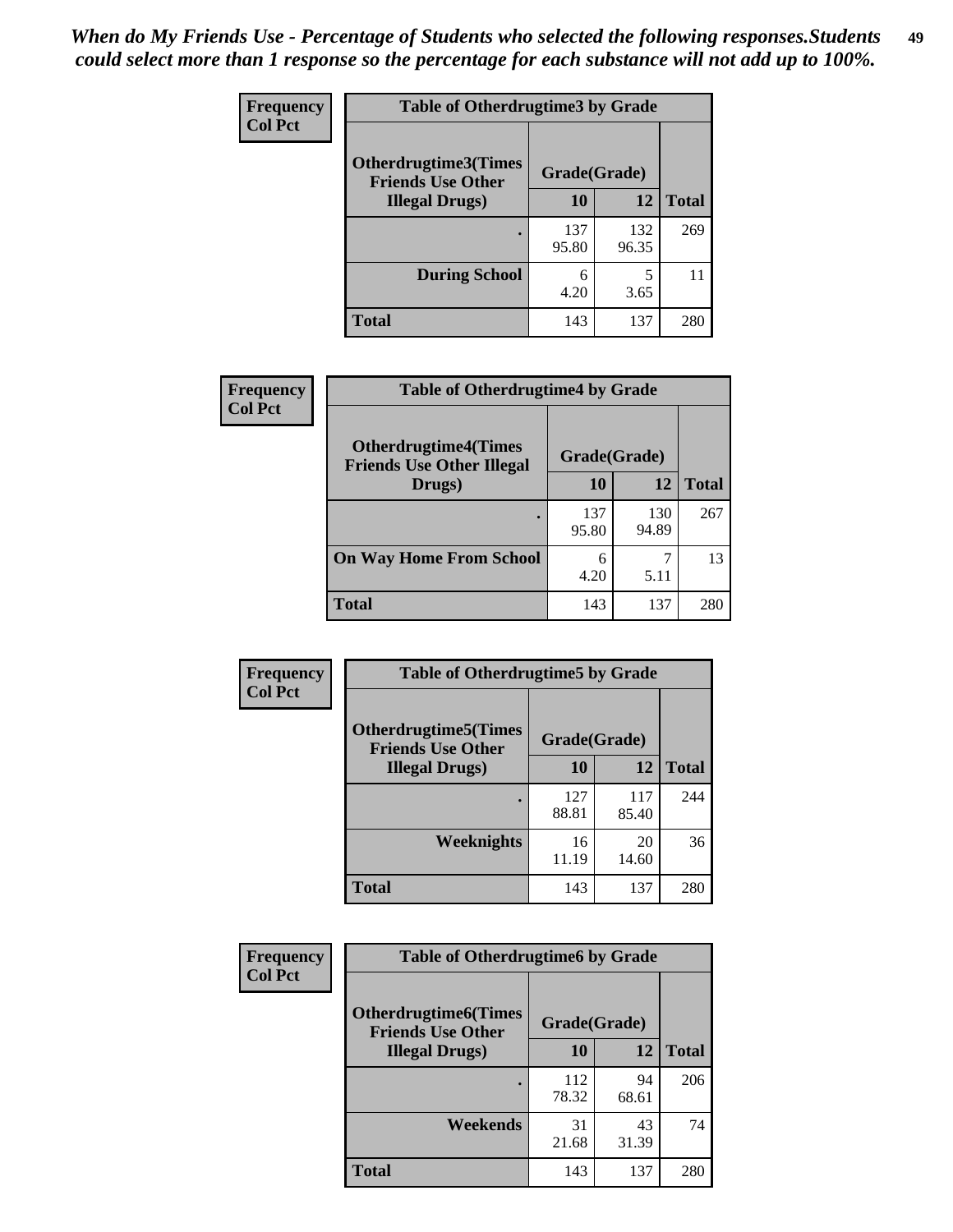| Frequency      | <b>Table of Educationalcohol by Grade</b>                                                                  |              |             |              |  |  |  |
|----------------|------------------------------------------------------------------------------------------------------------|--------------|-------------|--------------|--|--|--|
| <b>Col Pct</b> | Educationalcohol(I<br>have been taught<br>about alcohol,<br>tobacco,<br>and other drugs<br>within the last | Grade(Grade) |             |              |  |  |  |
|                | year at school)                                                                                            | 10           | 12          | <b>Total</b> |  |  |  |
|                | <b>Yes</b>                                                                                                 | 134<br>93.71 | 61<br>44.53 | 195          |  |  |  |
|                | N <sub>0</sub>                                                                                             | 9<br>6.29    | 76<br>55.47 | 85           |  |  |  |
|                | <b>Total</b>                                                                                               | 143          | 137         | 280          |  |  |  |

| Frequency      | <b>Table of Eversmoked by Grade</b> |              |             |              |  |  |  |
|----------------|-------------------------------------|--------------|-------------|--------------|--|--|--|
| <b>Col Pct</b> | Eversmoked(I<br>have smoked         |              |             |              |  |  |  |
|                | a cigarette)                        | 10           | 12          | <b>Total</b> |  |  |  |
|                | <b>Yes</b>                          | 23<br>16.08  | 55<br>40.15 | 78           |  |  |  |
|                | N <sub>0</sub>                      | 120<br>83.92 | 82<br>59.85 | 202          |  |  |  |
|                | <b>Total</b>                        | 143          | 137         | 280          |  |  |  |

| Frequency<br><b>Col Pct</b> | <b>Table of Drovedrinking by Grade</b>                                                                              |                    |              |              |  |  |  |
|-----------------------------|---------------------------------------------------------------------------------------------------------------------|--------------------|--------------|--------------|--|--|--|
|                             | Drovedrinking(In<br>the past 30 days I<br>have driven a car<br>or other vehicle<br>while I was<br>drinking alcohol) | Grade(Grade)<br>10 | 12           | <b>Total</b> |  |  |  |
|                             | <b>Yes</b>                                                                                                          | 4<br>2.80          | 16<br>11.68  | 20           |  |  |  |
|                             | N <sub>0</sub>                                                                                                      | 139<br>97.20       | 121<br>88.32 | 260          |  |  |  |
|                             | <b>Total</b>                                                                                                        | 143                | 137          | 280          |  |  |  |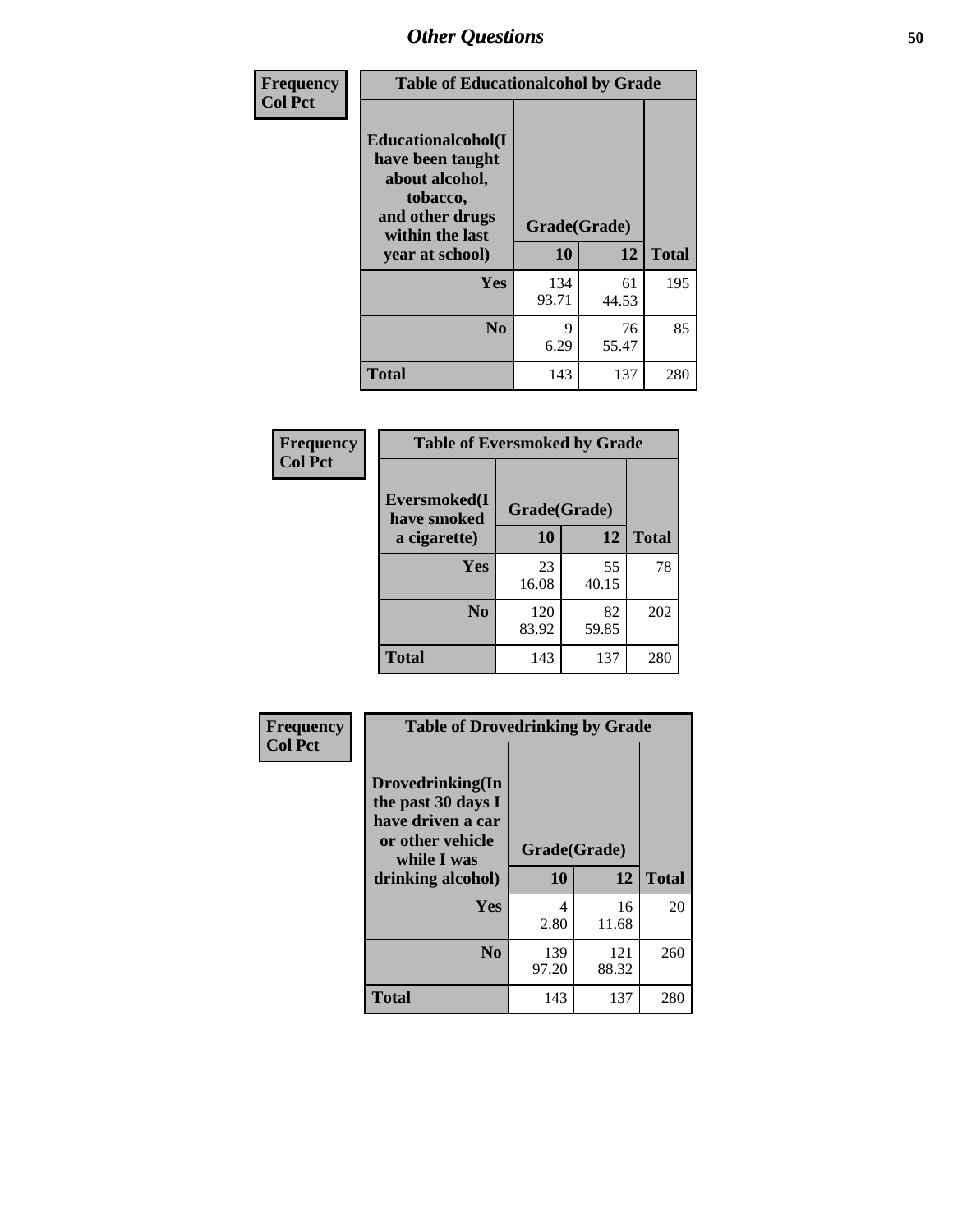| Frequency<br><b>Col Pct</b> | <b>Table of Rodedrinking by Grade</b>                                                                             |              |              |              |  |  |  |
|-----------------------------|-------------------------------------------------------------------------------------------------------------------|--------------|--------------|--------------|--|--|--|
|                             | <b>Rodedrinking(In</b><br>the past 30 days<br>I have ridden in<br>a car with a<br>driver who had<br>been drinking | Grade(Grade) |              |              |  |  |  |
|                             | alcohol)                                                                                                          | 10           | 12           | <b>Total</b> |  |  |  |
|                             | Yes                                                                                                               | 11<br>7.69   | 22<br>16.06  | 33           |  |  |  |
|                             | N <sub>0</sub>                                                                                                    | 132<br>92.31 | 115<br>83.94 | 247          |  |  |  |
|                             | <b>Total</b>                                                                                                      | 143          | 137          | 280          |  |  |  |

#### **Frequency Col Pct**

| <b>Table of Drugsschool by Grade</b>                                                                                      |              |              |              |  |  |  |  |
|---------------------------------------------------------------------------------------------------------------------------|--------------|--------------|--------------|--|--|--|--|
| <b>Drugsschool</b> (During<br>the past 12 months,<br>I have been offered,<br>sold,<br>or given illegal<br>drugs on school | Grade(Grade) |              |              |  |  |  |  |
| property)                                                                                                                 | 10           | 12           | <b>Total</b> |  |  |  |  |
| <b>Yes</b>                                                                                                                | 13<br>9.09   | 23<br>16.79  | 36           |  |  |  |  |
| N <sub>0</sub>                                                                                                            | 130<br>90.91 | 114<br>83.21 | 244          |  |  |  |  |
| <b>Total</b>                                                                                                              | 143          | 137          | 280          |  |  |  |  |

| Frequency      | <b>Table of Helpbullied by Grade</b>                             |                           |             |              |  |  |  |  |
|----------------|------------------------------------------------------------------|---------------------------|-------------|--------------|--|--|--|--|
| <b>Col Pct</b> | Helpbullied(I<br>would help<br>someone who was<br>being bullied) | Grade(Grade)<br><b>10</b> | 12          | <b>Total</b> |  |  |  |  |
|                |                                                                  |                           |             |              |  |  |  |  |
|                | <b>Strongly Agree</b>                                            | 72<br>50.35               | 66<br>48.18 | 138          |  |  |  |  |
|                | <b>Somewhat Agree</b>                                            | 58<br>40.56               | 57<br>41.61 | 115          |  |  |  |  |
|                | <b>Somewhat Disagree</b>                                         | 11<br>7.69                | 12<br>8.76  | 23           |  |  |  |  |
|                | <b>Strongly Disagree</b>                                         | 2<br>1.40                 | 2<br>1.46   | 4            |  |  |  |  |
|                | Total                                                            | 143                       | 137         | 280          |  |  |  |  |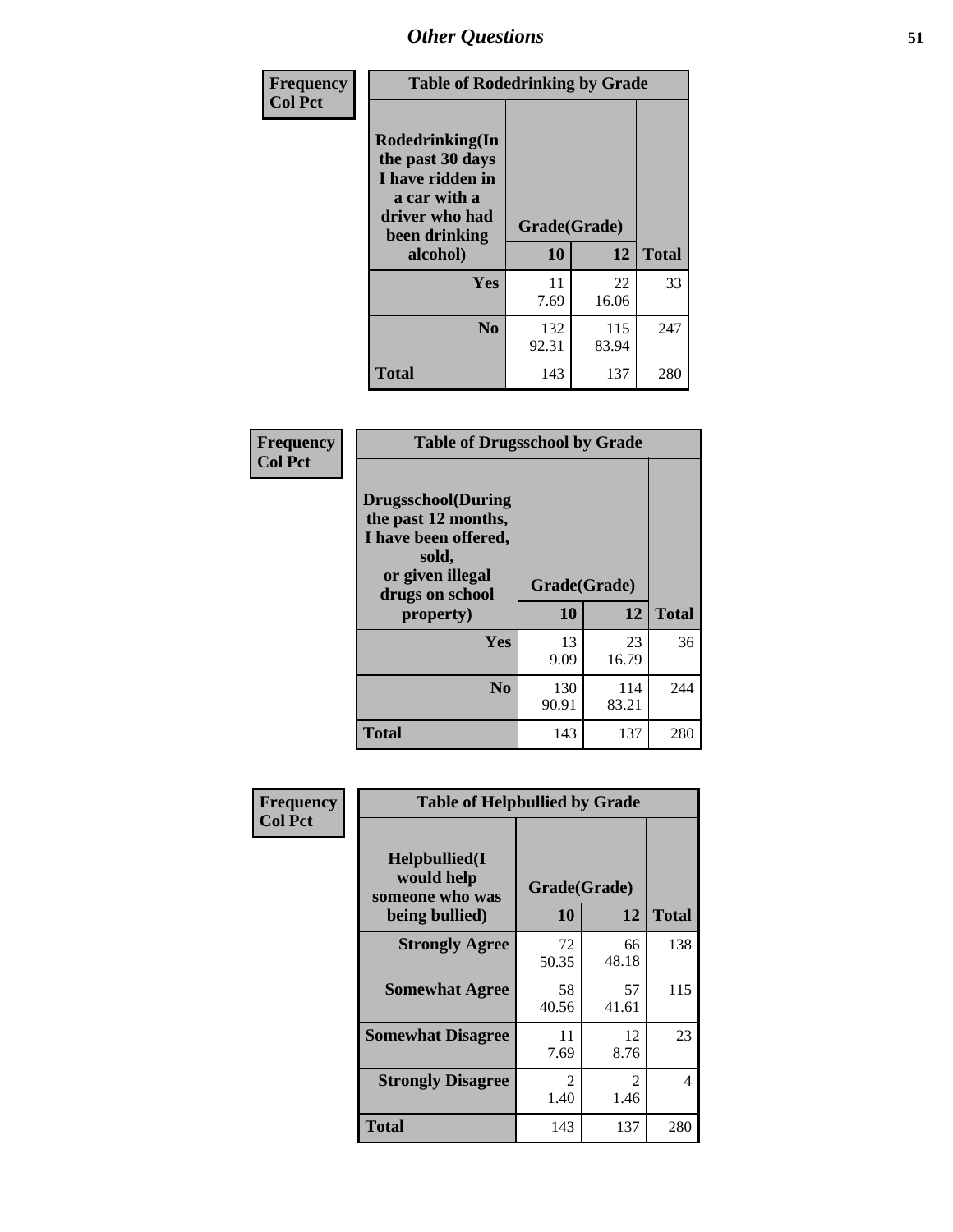| <b>Frequency</b><br>Row Pct |
|-----------------------------|
|                             |

| <b>Table of Grade by Bingedrinking</b> |                             |                                                                                                         |                   |                          |                        |                        |                          |              |
|----------------------------------------|-----------------------------|---------------------------------------------------------------------------------------------------------|-------------------|--------------------------|------------------------|------------------------|--------------------------|--------------|
|                                        |                             | Bingedrinking(I have drunk five or more<br>drinks of alcohol at one sitting during the<br>last 30 days) |                   |                          |                        |                        |                          |              |
| Grade(Grade)                           | $\mathbf{0}$<br><b>Days</b> | 1 or<br>2<br>days                                                                                       | 3 to<br>5<br>days | <b>6 to</b><br>9<br>days | 10<br>to<br>19<br>days | 20<br>to<br>29<br>days | All<br><b>30</b><br>days | <b>Total</b> |
| 10                                     | 135<br>94.41                | 2<br>1.40                                                                                               | 3<br>2.10         | 3<br>2.10                | 0<br>0.00              | $\Omega$<br>0.00       | $\Omega$<br>0.00         | 143          |
| 12                                     | 95<br>69.34                 | 14<br>10.22                                                                                             | 13<br>9.49        | 7<br>5.11                | 5<br>3.65              | 2<br>1.46              | 0.73                     | 137          |
| <b>Total</b>                           | 230                         | 16                                                                                                      | 16                | 10                       | 5                      | $\overline{2}$         | 1                        | 280          |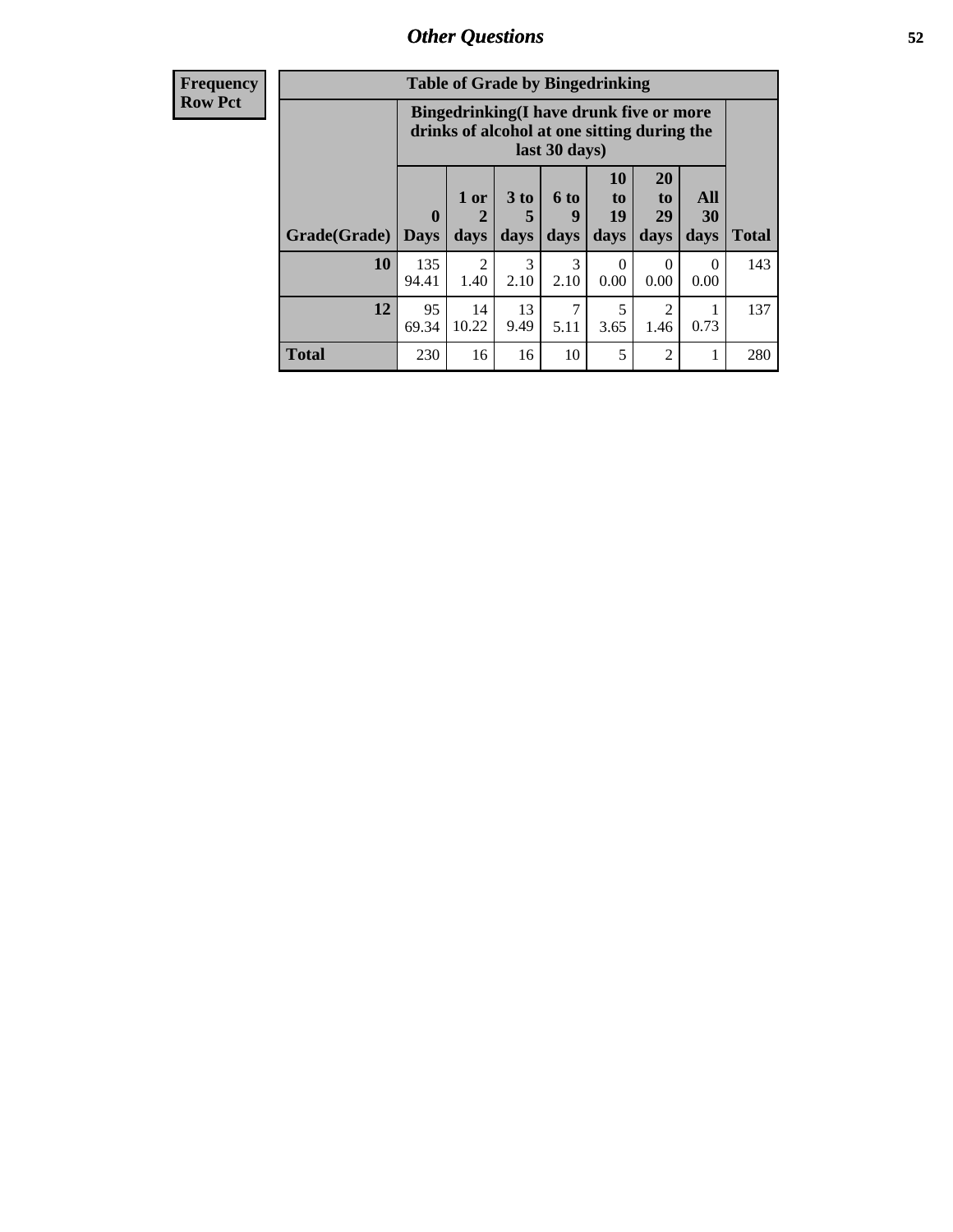## *Nutrition* **53**

| <b>Frequency</b><br>Row Pct |
|-----------------------------|
|                             |

| <b>Table of Grade by Dairy</b> |                                                                                                                           |                                                                 |             |            |     |  |  |
|--------------------------------|---------------------------------------------------------------------------------------------------------------------------|-----------------------------------------------------------------|-------------|------------|-----|--|--|
|                                |                                                                                                                           | Dairy (I eat at least 3 servings of dairy<br>products each day) |             |            |     |  |  |
| Grade(Grade)                   | <b>Somewhat</b><br><b>Somewhat</b><br><b>Strongly</b><br><b>Strongly</b><br><b>Disagree</b><br>Disagree<br>Agree<br>Agree |                                                                 |             |            |     |  |  |
| 10                             | 59<br>41.26                                                                                                               | 63<br>44.06                                                     | 17<br>11.89 | 4<br>2.80  | 143 |  |  |
| 12                             | 44<br>32.12                                                                                                               | 60<br>43.80                                                     | 22<br>16.06 | 11<br>8.03 | 137 |  |  |
| <b>Total</b>                   | 103                                                                                                                       | 123                                                             | 39          | 15         | 280 |  |  |

| <b>Frequency</b> |  |
|------------------|--|
| <b>Row Pct</b>   |  |

| <b>Table of Grade by Fruitveg</b> |                                                                          |                          |                             |                                    |              |  |  |
|-----------------------------------|--------------------------------------------------------------------------|--------------------------|-----------------------------|------------------------------------|--------------|--|--|
|                                   | Fruitveg(I eat at least 5 servings of fruits<br>and vegetables each day) |                          |                             |                                    |              |  |  |
| Grade(Grade)                      | <b>Strongly</b><br>Agree                                                 | <b>Somewhat</b><br>Agree | <b>Somewhat</b><br>Disagree | <b>Strongly</b><br><b>Disagree</b> | <b>Total</b> |  |  |
| 10                                | 27<br>18.88                                                              | 66<br>46.15              | 39<br>27.27                 | 11<br>7.69                         | 143          |  |  |
| 12                                | 26<br>18.98                                                              | 53<br>38.69              | 43<br>31.39                 | 15<br>10.95                        | 137          |  |  |
| <b>Total</b>                      | 53                                                                       | 119                      | 82                          | 26                                 | 280          |  |  |

| <b>Frequency</b> | <b>Table of Grade by Cafeteriahealthy</b> |                          |                                                                       |                 |                                    |              |  |  |
|------------------|-------------------------------------------|--------------------------|-----------------------------------------------------------------------|-----------------|------------------------------------|--------------|--|--|
| <b>Row Pct</b>   |                                           |                          | Cafeteriahealthy (School meals in my<br>school cafeteria are healthy) |                 |                                    |              |  |  |
|                  | Grade(Grade)                              | <b>Strongly</b><br>Agree | Somewhat Somewhat<br>Agree                                            | <b>Disagree</b> | <b>Strongly</b><br><b>Disagree</b> | <b>Total</b> |  |  |
|                  | 10                                        | 3<br>2.10                | 37<br>25.87                                                           | 43<br>30.07     | 60<br>41.96                        | 143          |  |  |
|                  | 12                                        | 10<br>7.30               | 52<br>37.96                                                           | 44<br>32.12     | 31<br>22.63                        | 137          |  |  |
|                  | Total                                     | 13                       | 89                                                                    | 87              | 91                                 | 280          |  |  |

| <b>Frequency</b> |
|------------------|
| <b>Row Pct</b>   |

| <b>Table of Grade by Cafeterianutrition</b> |                                                                                           |             |                                        |                                    |              |  |  |
|---------------------------------------------|-------------------------------------------------------------------------------------------|-------------|----------------------------------------|------------------------------------|--------------|--|--|
|                                             | <b>Cafeterianutrition</b> (Facts about nutrition<br>are available in my school cafeteria) |             |                                        |                                    |              |  |  |
| Grade(Grade)                                | <b>Strongly</b><br>Agree                                                                  | Agree       | Somewhat   Somewhat<br><b>Disagree</b> | <b>Strongly</b><br><b>Disagree</b> | <b>Total</b> |  |  |
| 10                                          | 11<br>7.69                                                                                | 29<br>20.28 | 44<br>30.77                            | 59<br>41.26                        | 143          |  |  |
| 12                                          | 8<br>5.84                                                                                 | 51<br>37.23 | 51<br>37.23                            | 27<br>19.71                        | 137          |  |  |
| Total                                       | 19                                                                                        | 80          | 95                                     | 86                                 | 280          |  |  |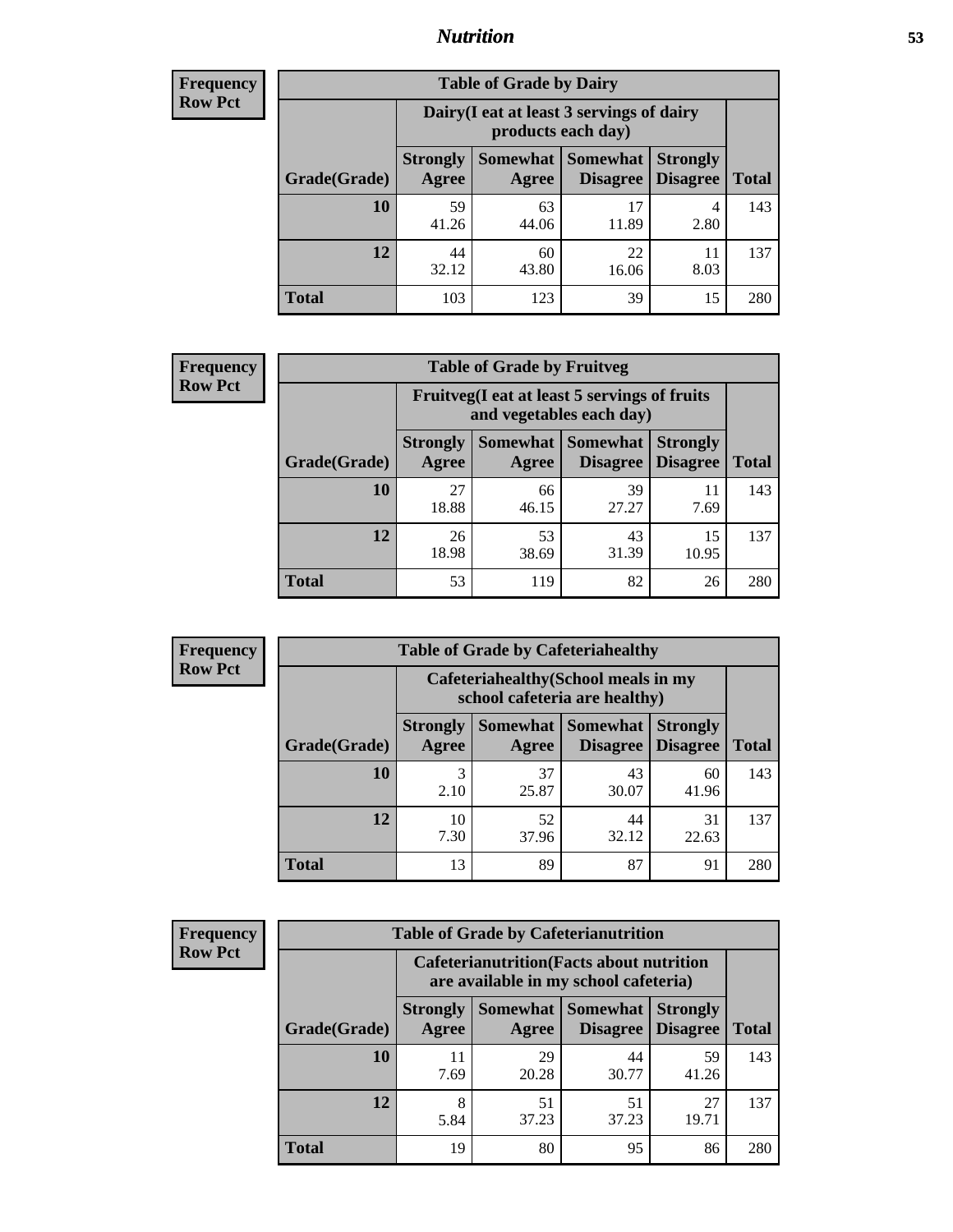## *Nutrition* **54**

| Frequency |
|-----------|
| Row Pct   |

| <b>Table of Grade by Schoollunch</b> |                                                                                                                               |                                                                 |            |             |     |  |  |
|--------------------------------------|-------------------------------------------------------------------------------------------------------------------------------|-----------------------------------------------------------------|------------|-------------|-----|--|--|
|                                      |                                                                                                                               | Schoollunch(I eat school lunch three or<br>more times per week) |            |             |     |  |  |
| Grade(Grade)                         | Somewhat  <br>Somewhat<br><b>Strongly</b><br><b>Strongly</b><br><b>Disagree</b><br>Agree<br>Disagree<br><b>Total</b><br>Agree |                                                                 |            |             |     |  |  |
| 10                                   | 45<br>31.47                                                                                                                   | 13<br>9.09                                                      | 12<br>8.39 | 73<br>51.05 | 143 |  |  |
| 12                                   | 50<br>36.50                                                                                                                   | 16<br>11.68                                                     | 6<br>4.38  | 65<br>47.45 | 137 |  |  |
| <b>Total</b>                         | 95                                                                                                                            | 29                                                              | 18         | 138         | 280 |  |  |

| <b>Frequency</b> |  |
|------------------|--|
| <b>Row Pct</b>   |  |

| <b>Table of Grade by Foodchoices</b>                                |                          |             |                               |                                    |              |  |  |
|---------------------------------------------------------------------|--------------------------|-------------|-------------------------------|------------------------------------|--------------|--|--|
| Foodchoices (I make healthy food choices in<br>my school cafeteria) |                          |             |                               |                                    |              |  |  |
| Grade(Grade)                                                        | <b>Strongly</b><br>Agree | Agree       | Somewhat Somewhat<br>Disagree | <b>Strongly</b><br><b>Disagree</b> | <b>Total</b> |  |  |
| 10                                                                  | 26<br>18.18              | 56<br>39.16 | 34<br>23.78                   | 27<br>18.88                        | 143          |  |  |
| 12                                                                  | 33<br>24.09              | 40<br>29.20 | 44<br>32.12                   | 20<br>14.60                        | 137          |  |  |
| <b>Total</b>                                                        | 59                       | 96          | 78                            | 47                                 | 280          |  |  |

| Frequency      | <b>Table of Grade by Wholewheat</b> |                                                                                                             |                     |                                    |                                    |              |  |  |
|----------------|-------------------------------------|-------------------------------------------------------------------------------------------------------------|---------------------|------------------------------------|------------------------------------|--------------|--|--|
| <b>Row Pct</b> |                                     | Wholewheat (There are whole wheat and<br>multigrain breads and cereals available in<br>my school cafeteria) |                     |                                    |                                    |              |  |  |
|                | Grade(Grade)                        | <b>Strongly</b><br>Agree                                                                                    | Somewhat  <br>Agree | <b>Somewhat</b><br><b>Disagree</b> | <b>Strongly</b><br><b>Disagree</b> | <b>Total</b> |  |  |
|                | 10                                  | 14<br>9.79                                                                                                  | 42<br>29.37         | 25<br>17.48                        | 62<br>43.36                        | 143          |  |  |
|                | 12                                  | 14<br>10.22                                                                                                 | 34<br>24.82         | 50<br>36.50                        | 39<br>28.47                        | 137          |  |  |
|                | <b>Total</b>                        | 28                                                                                                          | 76                  | 75                                 | 101                                | 280          |  |  |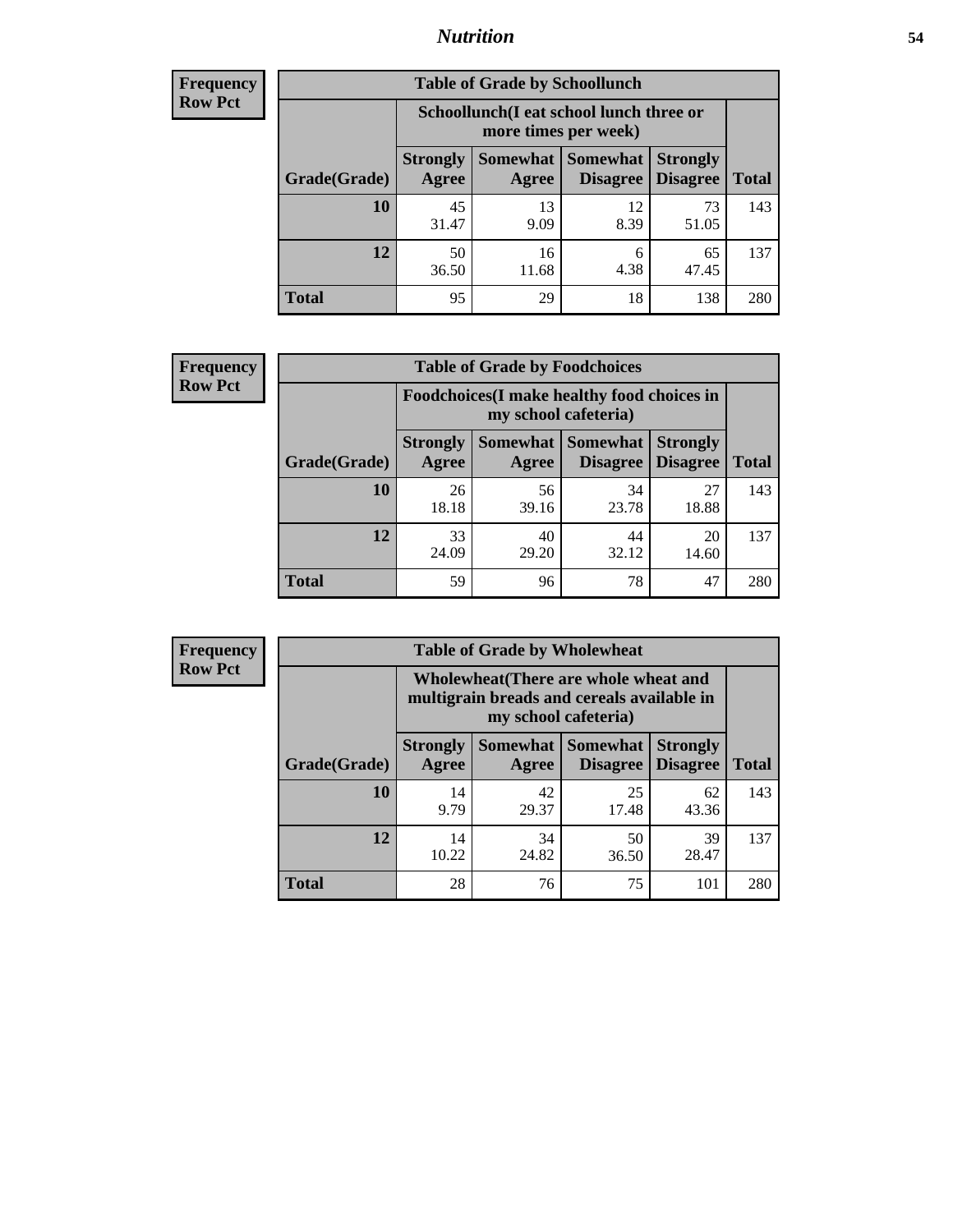## *Nutrition* **55**

**Frequency Row Pct**

| <b>Table of Grade by Healthyvending</b> |                                                                                                                                               |                     |                                    |                                    |              |  |  |
|-----------------------------------------|-----------------------------------------------------------------------------------------------------------------------------------------------|---------------------|------------------------------------|------------------------------------|--------------|--|--|
|                                         | Healthyvending (If only healthy snacks and<br>beverages were available in the vending<br>machines during the school day,<br>I would buy them) |                     |                                    |                                    |              |  |  |
| Grade(Grade)                            | <b>Strongly</b><br>Agree                                                                                                                      | Somewhat  <br>Agree | <b>Somewhat</b><br><b>Disagree</b> | <b>Strongly</b><br><b>Disagree</b> | <b>Total</b> |  |  |
| 10                                      | 32<br>22.38                                                                                                                                   | 46<br>32.17         | 29<br>20.28                        | 36<br>25.17                        | 143          |  |  |
| 12                                      | 36<br>26.28                                                                                                                                   | 42<br>30.66         | 30<br>21.90                        | 29<br>21.17                        | 137          |  |  |
| <b>Total</b>                            | 68                                                                                                                                            | 88                  | 59                                 | 65                                 | 280          |  |  |

**Frequency Row Pct**

| <b>Table of Grade by Schoolbreakfast</b> |                                                                                                                                         |             |             |             |     |  |  |  |
|------------------------------------------|-----------------------------------------------------------------------------------------------------------------------------------------|-------------|-------------|-------------|-----|--|--|--|
|                                          | Schoolbreakfast (If breakfast were<br>available at school,<br>but outside the cafeteria,<br>I would eat breakfast at school more often) |             |             |             |     |  |  |  |
| Grade(Grade)                             | Somewhat   Somewhat<br><b>Strongly</b><br><b>Strongly</b><br><b>Disagree</b><br>Agree<br>Disagree<br>Agree                              |             |             |             |     |  |  |  |
| 10                                       | 40<br>27.97                                                                                                                             | 43<br>30.07 | 31<br>21.68 | 29<br>20.28 | 143 |  |  |  |
| 12                                       | 50<br>36.50                                                                                                                             | 41<br>29.93 | 23<br>16.79 | 23<br>16.79 | 137 |  |  |  |
| <b>Total</b>                             | 90                                                                                                                                      | 84          | 54          | 52          | 280 |  |  |  |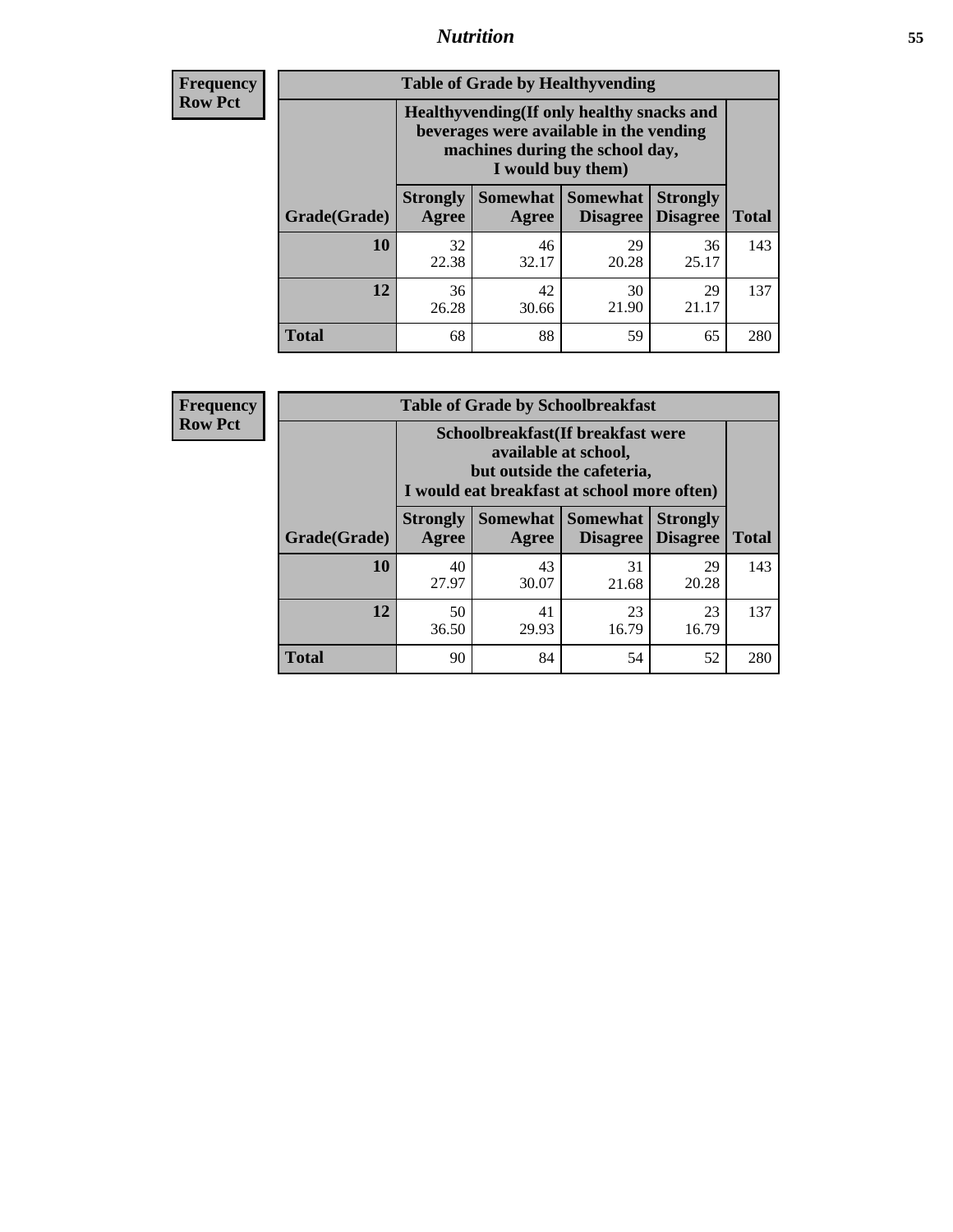| Frequency<br><b>Col Pct</b> | <b>Table of Educationaids by Grade</b>                                                                    |                    |             |              |
|-----------------------------|-----------------------------------------------------------------------------------------------------------|--------------------|-------------|--------------|
|                             | <b>Educationaids</b> (I<br>have been<br>taught about<br><b>HIV/AIDS</b> at<br>school in the<br>past year) | Grade(Grade)<br>10 | 12          | <b>Total</b> |
|                             | Yes                                                                                                       | 135<br>94.41       | 66<br>48.18 | 201          |
|                             | N <sub>0</sub>                                                                                            | 8<br>5.59          | 71<br>51.82 | 79           |
|                             | <b>Total</b>                                                                                              | 143                | 137         | 280          |

| Frequency      | <b>Table of Educationcharacter by Grade</b>      |              |             |              |
|----------------|--------------------------------------------------|--------------|-------------|--------------|
| <b>Col Pct</b> | <b>Educationcharacter(I)</b><br>have been taught |              |             |              |
|                | about character<br>education in the past         | Grade(Grade) |             |              |
|                | year at school)                                  | 10           | 12          | <b>Total</b> |
|                | Yes                                              | 113<br>79.02 | 79<br>57.66 | 192          |
|                | N <sub>0</sub>                                   | 30<br>20.98  | 58<br>42.34 | 88           |
|                | <b>Total</b>                                     | 143          | 137         | 280          |

| Frequency      | <b>Table of Gradcoach1 by Grade</b>              |              |              |              |
|----------------|--------------------------------------------------|--------------|--------------|--------------|
| <b>Col Pct</b> | Gradcoach1(I<br>know who my<br><b>Graduation</b> | Grade(Grade) |              |              |
|                | Coach is)                                        | 10           | 12           | <b>Total</b> |
|                | Yes                                              | 24<br>16.78  | 33<br>24.09  | 57           |
|                | N <sub>0</sub>                                   | 119<br>83.22 | 104<br>75.91 | 223          |
|                | <b>Total</b>                                     | 143          | 137          | 280          |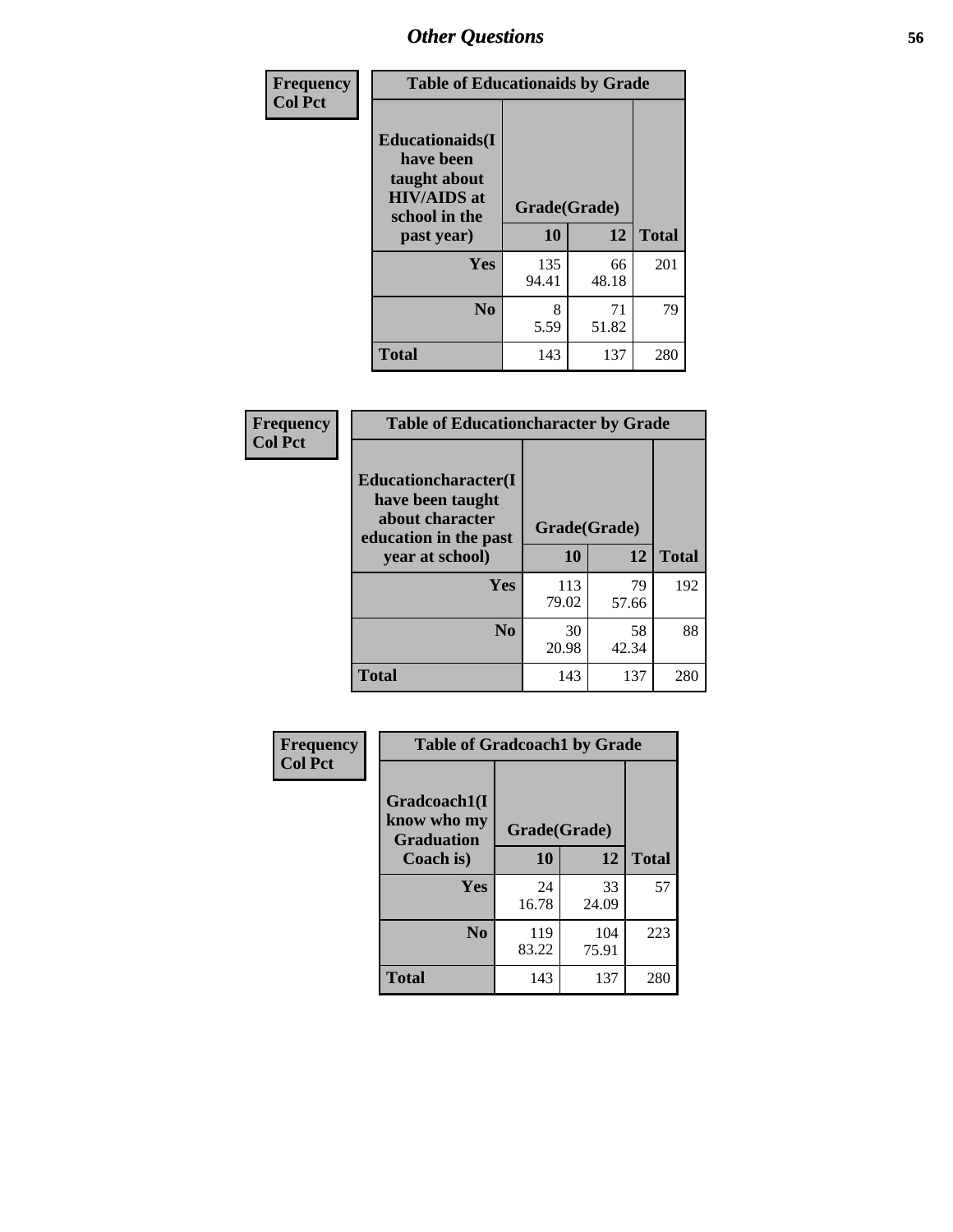| Frequency      | <b>Table of Gradcoach2 by Grade</b>               |              |              |              |
|----------------|---------------------------------------------------|--------------|--------------|--------------|
| <b>Col Pct</b> | Gradcoach2(I<br>have                              |              |              |              |
|                | contacted my<br>Grade(Grade)<br><b>Graduation</b> |              |              |              |
|                | Coach)                                            | 10           | 12           | <b>Total</b> |
|                | Yes                                               | 5<br>3.50    | 17<br>12.41  | 22           |
|                | N <sub>0</sub>                                    | 138<br>96.50 | 120<br>87.59 | 258          |
|                | <b>Total</b>                                      | 143          | 137          | 280          |

| <b>Frequency</b><br><b>Col Pct</b> | <b>Table of Gradcoach3 by Grade</b>                                         |              |              |              |
|------------------------------------|-----------------------------------------------------------------------------|--------------|--------------|--------------|
|                                    | Gradcoach3(I<br>have received<br>assistance<br>from my<br><b>Graduation</b> | Grade(Grade) |              |              |
|                                    | Coach)                                                                      | 10           | 12           | <b>Total</b> |
|                                    | Yes                                                                         | 5<br>3.50    | 15<br>10.95  | 20           |
|                                    | N <sub>0</sub>                                                              | 20<br>13.99  | 22<br>16.06  | 42           |
|                                    | Don't know                                                                  | 118<br>82.52 | 100<br>72.99 | 218          |
|                                    | <b>Total</b>                                                                | 143          | 137          | 280          |

| Frequency      | <b>Table of Selfharm by Grade</b>                                                                                                                                                      |                    |              |              |
|----------------|----------------------------------------------------------------------------------------------------------------------------------------------------------------------------------------|--------------------|--------------|--------------|
| <b>Col Pct</b> | <b>Selfharm</b> (During<br>the past 12<br>months,<br>I harmed myself<br>on purpose<br><b>Suicideconsider</b><br>During the past<br>12 months,<br>I seriously<br>considered<br>suicide) | Grade(Grade)<br>10 | 12           | <b>Total</b> |
|                | Yes                                                                                                                                                                                    | 17                 | 8            | 25           |
|                |                                                                                                                                                                                        | 11.89              | 5.84         |              |
|                | N <sub>0</sub>                                                                                                                                                                         | 126<br>88.11       | 129<br>94.16 | 255          |
|                | <b>Total</b>                                                                                                                                                                           | 143                | 137          | 280          |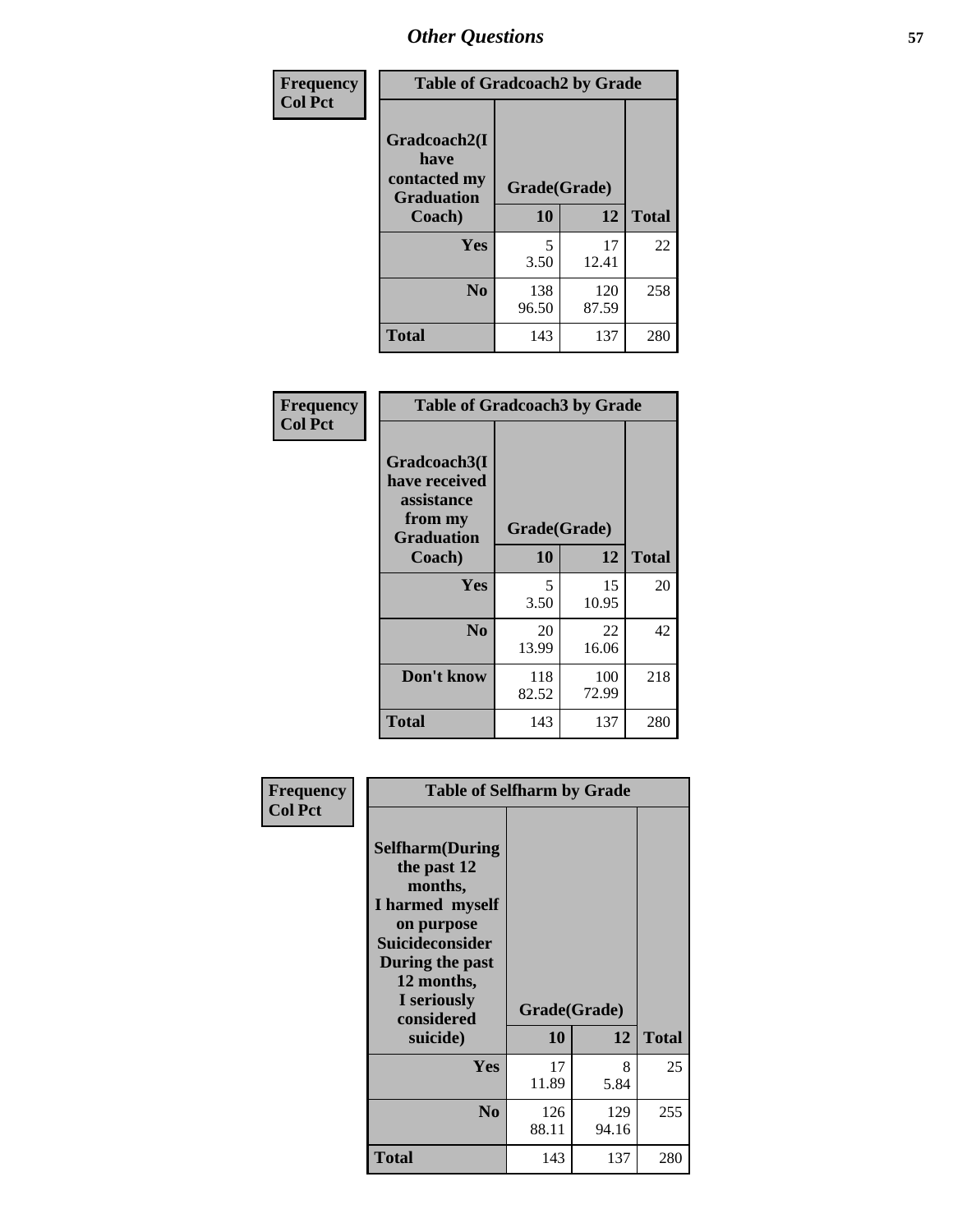| <b>Frequency</b> | <b>Table of Suicideconsider by Grade</b> |              |              |              |
|------------------|------------------------------------------|--------------|--------------|--------------|
| <b>Col Pct</b>   |                                          | Grade(Grade) |              |              |
|                  | Suicideconsider                          | <b>10</b>    | 12           | <b>Total</b> |
|                  | Yes                                      | 10<br>6.99   | q<br>6.57    | 19           |
|                  | N <sub>0</sub>                           | 133<br>93.01 | 128<br>93.43 | 261          |
|                  | <b>Total</b>                             | 143          | 137          | 280          |

| Frequency      | <b>Table of Suicideattempt by Grade</b>              |                       |              |              |
|----------------|------------------------------------------------------|-----------------------|--------------|--------------|
| <b>Col Pct</b> | Suicideattempt(I<br>have attempted<br>suicide in the | Grade(Grade)          |              |              |
|                | last year)                                           | 10                    | 12           | <b>Total</b> |
|                | Yes                                                  | $\mathcal{L}$<br>1.40 | 5<br>3.65    | 7            |
|                | N <sub>0</sub>                                       | 141<br>98.60          | 132<br>96.35 | 273          |
|                | <b>Total</b>                                         | 143                   | 137          | 280          |

| Frequency      | <b>Table of Instantmessaged by Grade</b>               |              |             |              |
|----------------|--------------------------------------------------------|--------------|-------------|--------------|
| <b>Col Pct</b> | Instantmessaged(I<br>have instant<br>messaged people I | Grade(Grade) |             |              |
|                | do not even know)                                      | 10           | 12          | <b>Total</b> |
|                | Yes                                                    | 39<br>27.27  | 40<br>29.20 | 79           |
|                | N <sub>0</sub>                                         | 104<br>72.73 | 97<br>70.80 | 201          |
|                | <b>Total</b>                                           | 143          | 137         | 280          |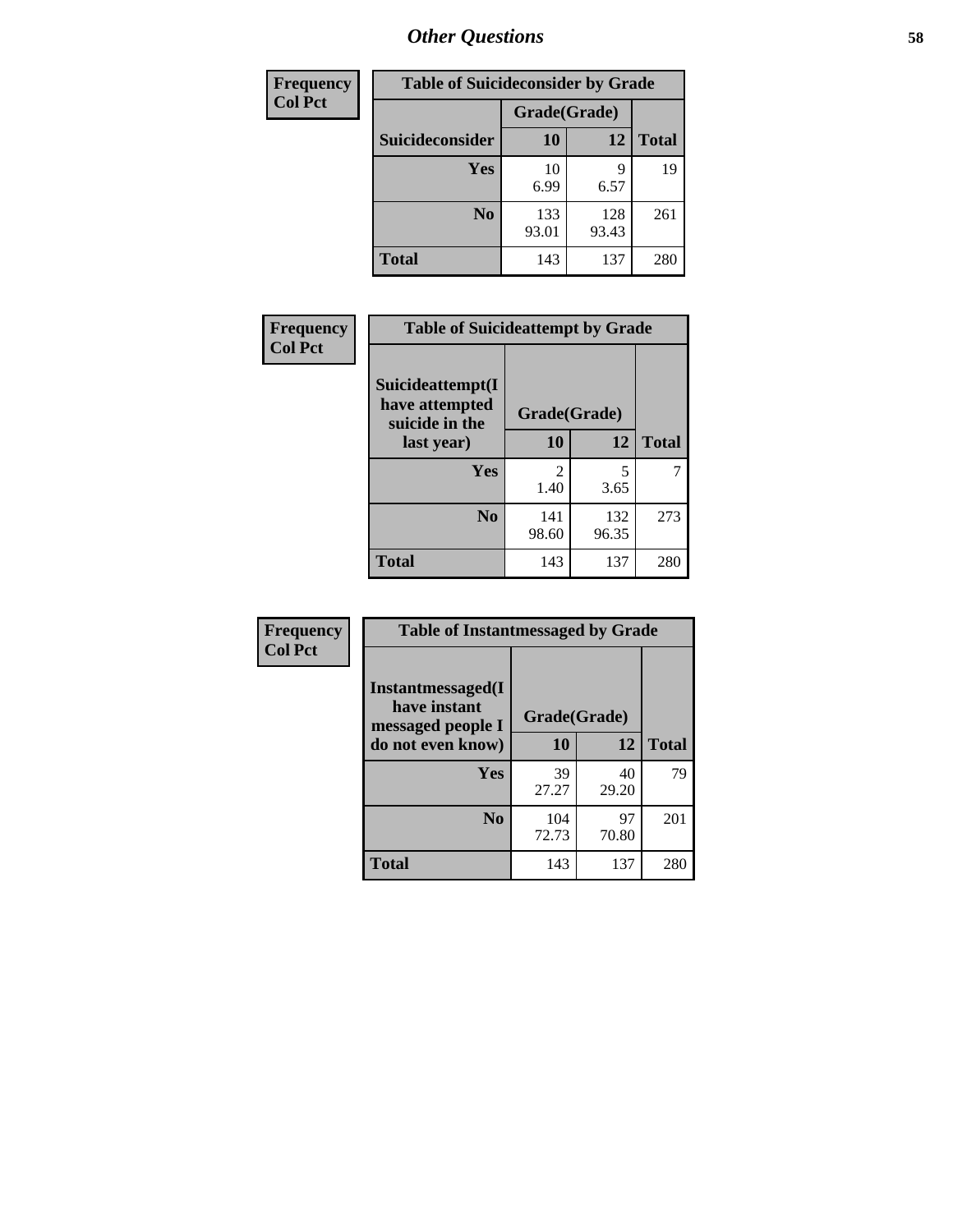| Frequency      | <b>Table of Getsalong by Grade</b>                             |                           |             |              |
|----------------|----------------------------------------------------------------|---------------------------|-------------|--------------|
| <b>Col Pct</b> | Getsalong(I get<br>along with other<br>students and<br>adults) | Grade(Grade)<br><b>10</b> | 12          | <b>Total</b> |
|                | <b>Strongly Agree</b>                                          | 91<br>63.64               | 92<br>67.15 | 183          |
|                | <b>Somewhat Agree</b>                                          | 47<br>32.87               | 39<br>28.47 | 86           |
|                | <b>Somewhat Disagree</b>                                       | 3<br>2.10                 | 6<br>4.38   | 9            |
|                | <b>Strongly Disagree</b>                                       | 2<br>1.40                 | 0<br>0.00   | 2            |
|                | <b>Total</b>                                                   | 143                       | 137         | 280          |

| Frequency      | <b>Table of Safehome by Grade</b> |                    |              |              |
|----------------|-----------------------------------|--------------------|--------------|--------------|
| <b>Col Pct</b> | Safehome(I feel<br>safe at home)  | Grade(Grade)<br>10 | 12           | <b>Total</b> |
|                | <b>Strongly Agree</b>             | 110<br>76.92       | 102<br>74.45 | 212          |
|                | <b>Somewhat Agree</b>             | 24<br>16.78        | 25<br>18.25  | 49           |
|                | <b>Somewhat Disagree</b>          | 5<br>3.50          | 5.11         | 12           |
|                | <b>Strongly Disagree</b>          | 4<br>2.80          | 3<br>2.19    |              |
|                | <b>Total</b>                      | 143                | 137          | 280          |

| Frequency      |                                                                                     | <b>Table of Adulttalk by Grade</b> |              |              |  |
|----------------|-------------------------------------------------------------------------------------|------------------------------------|--------------|--------------|--|
| <b>Col Pct</b> | <b>Adulttalk(I</b><br>know an<br>adult at<br>school that<br>I can talk<br>with if I | Grade(Grade)                       |              |              |  |
|                | need help)                                                                          | 10                                 | 12           | <b>Total</b> |  |
|                | <b>Yes</b>                                                                          | 95<br>66.43                        | 112<br>81.75 | 207          |  |
|                | N <sub>0</sub>                                                                      | 48<br>33.57                        | 25<br>18.25  | 73           |  |
|                | <b>Total</b>                                                                        | 143                                | 137          | 280          |  |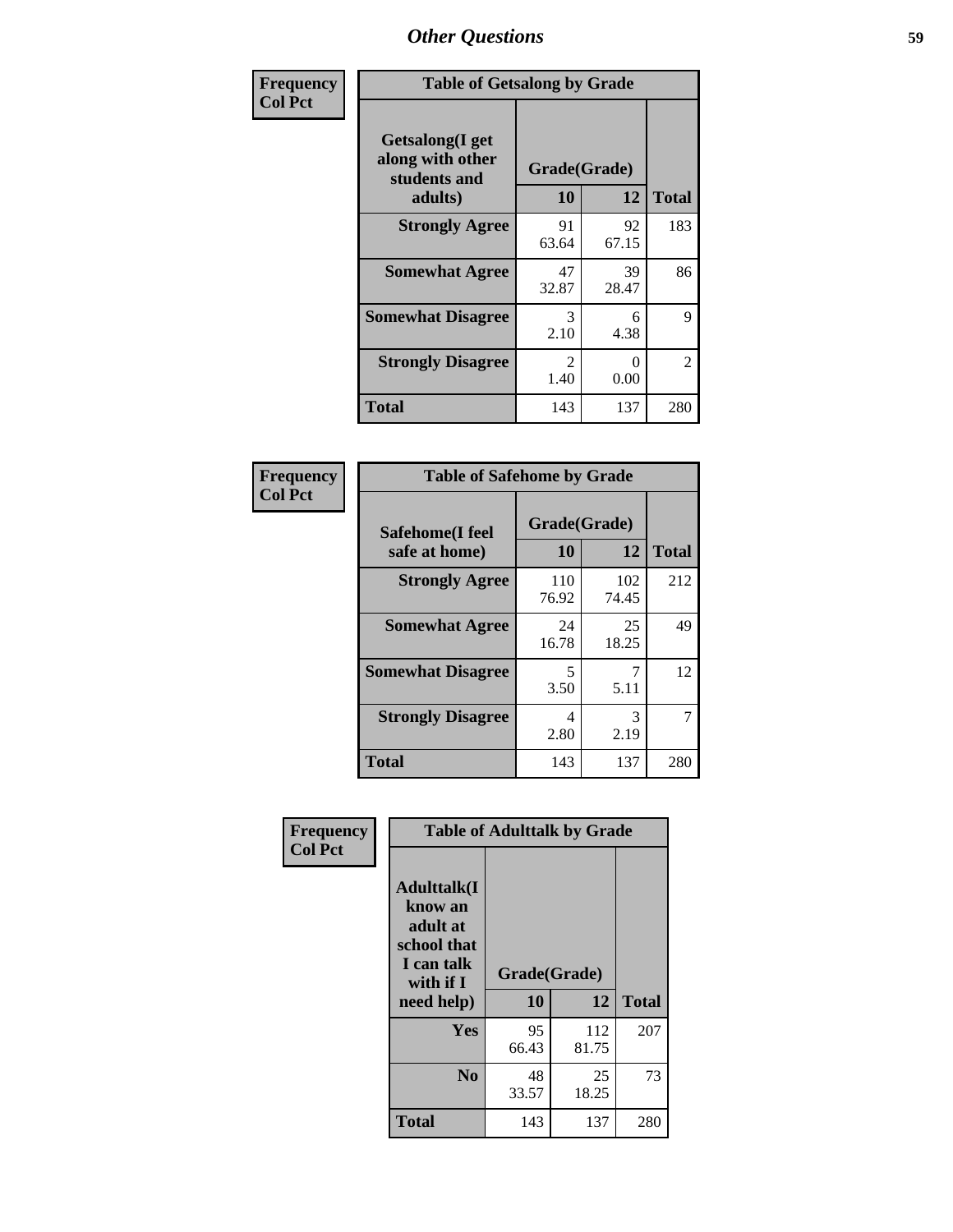**Frequency Row Pct**

| <b>Table of Grade by Tvtime</b> |             |                                                                                         |             |             |                       |           |              |  |  |
|---------------------------------|-------------|-----------------------------------------------------------------------------------------|-------------|-------------|-----------------------|-----------|--------------|--|--|
|                                 |             | Tvtime (On an average school day,<br>how much unsupervised time do I spend watching TV) |             |             |                       |           |              |  |  |
|                                 |             | <b>Less that</b>                                                                        |             | $2 - 3$     | $4 - 5$               | $6+$      |              |  |  |
| Grade(Grade)   None             |             | hour/day                                                                                | hour/day    | hours/day   | hours/day   hours/day |           | <b>Total</b> |  |  |
| 10                              | 28<br>19.58 | 36<br>25.17                                                                             | 39<br>27.27 | 34<br>23.78 | 1.40                  | 4<br>2.80 | 143          |  |  |
| 12                              | 24<br>17.52 | 39<br>28.47                                                                             | 30<br>21.90 | 34<br>24.82 | 6.57                  | 0.73      | 137          |  |  |
| <b>Total</b>                    | 52          | 75                                                                                      | 69          | 68          | 11                    |           | 280          |  |  |

**Frequency Row Pct**

| <b>Table of Grade by Computertime</b> |           |                                                                                                   |       |       |      |           |                     |  |  |
|---------------------------------------|-----------|---------------------------------------------------------------------------------------------------|-------|-------|------|-----------|---------------------|--|--|
|                                       |           | Computertime (On an average school day,<br>how much unsupervised time do I spend on the computer) |       |       |      |           |                     |  |  |
| Grade(Grade)                          | None $ $  | <b>Less that</b><br>$4 - 5$<br>$2 - 3$<br>$6+$<br>hour/day   hour/day<br>hours/day   hours/day    |       |       |      |           |                     |  |  |
| 10                                    |           | 35                                                                                                | 45    | 38    | 13   | hours/day | <b>Total</b><br>143 |  |  |
|                                       | 4.90      | 24.48                                                                                             | 31.47 | 26.57 | 9.09 | 3.50      |                     |  |  |
| 12                                    | Q<br>6.57 | 35<br>53<br>28<br>10<br>◠<br>20.44<br>25.55<br>7.30<br>38.69<br>1.46                              |       |       |      |           |                     |  |  |
| <b>Total</b>                          | 16        | 88                                                                                                | 73    | 73    | 23   |           | 280                 |  |  |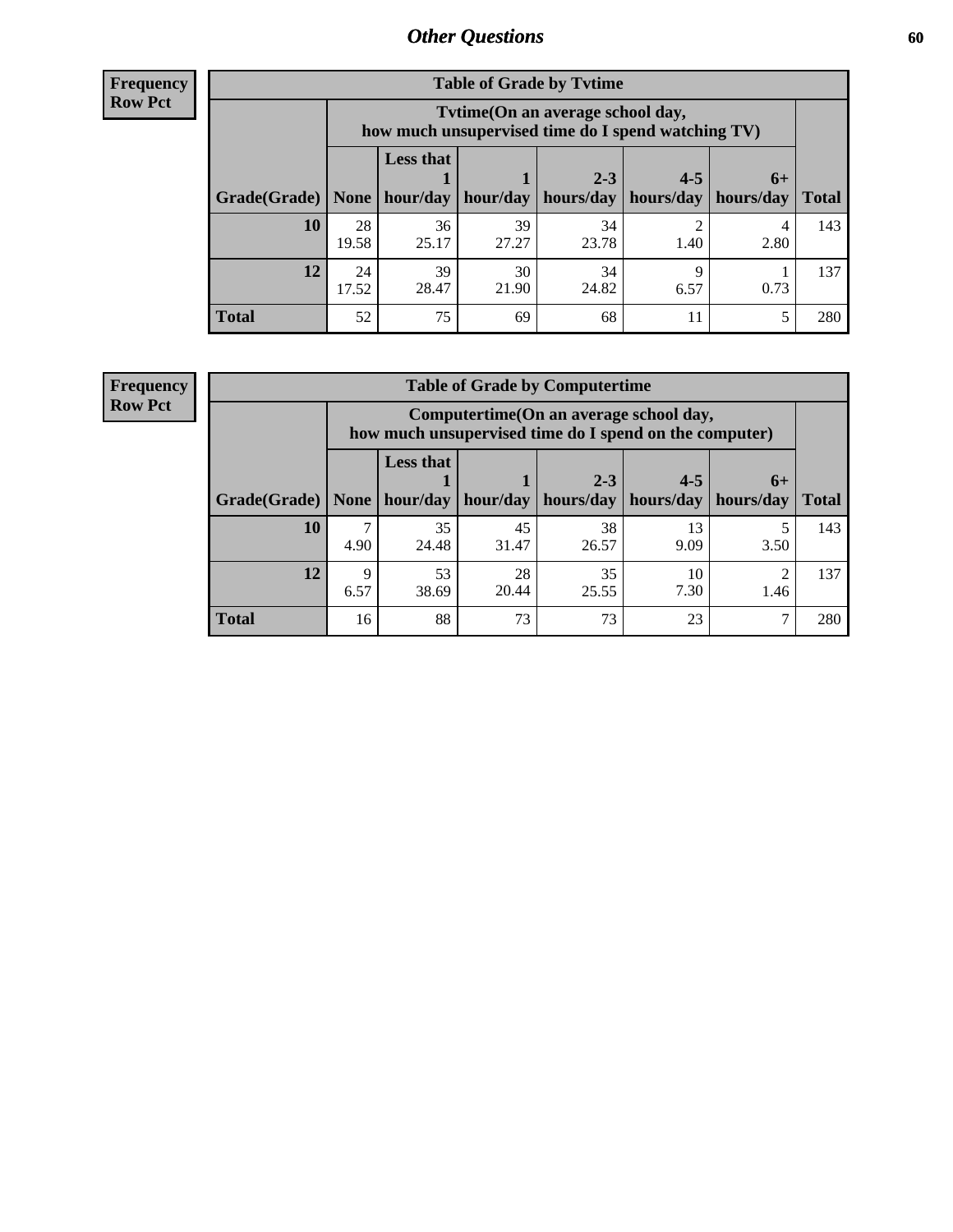### *Questions about Driving Laws* **61** *Driving Questions were asked only of high school students.*

| <b>Frequency</b> |
|------------------|
| <b>Row Pct</b>   |

| <b>Table of Grade by License1</b> |                                     |                                                                                                                                           |                  |           |               |              |  |  |  |
|-----------------------------------|-------------------------------------|-------------------------------------------------------------------------------------------------------------------------------------------|------------------|-----------|---------------|--------------|--|--|--|
|                                   |                                     | License1(During the first 6 months of driving<br>with a provisional license,<br>the only passengers who can ride with the<br>driver are:) |                  |           |               |              |  |  |  |
| Grade(Grade)                      | <b>Parent or</b><br><b>Guardian</b> | Family<br><b>Members</b>                                                                                                                  | <b>Friends</b>   | Anyone    | Don't<br>Know | <b>Total</b> |  |  |  |
| 10                                | 20<br>13.99                         | 114<br>79.72                                                                                                                              | 0.70             | 3<br>2.10 | 5<br>3.50     | 143          |  |  |  |
| 12                                | 23<br>16.79                         | 103<br>75.18                                                                                                                              | $\theta$<br>0.00 | 2<br>1.46 | 9<br>6.57     | 137          |  |  |  |
| <b>Total</b>                      | 43                                  | 217                                                                                                                                       |                  | 5         | 14            | 280          |  |  |  |

| <b>Frequency</b> | <b>Table of Grade by License2</b> |                                                                                                          |                              |                              |                                                      |                      |              |
|------------------|-----------------------------------|----------------------------------------------------------------------------------------------------------|------------------------------|------------------------------|------------------------------------------------------|----------------------|--------------|
| <b>Row Pct</b>   |                                   | License2(17 yr old drivers with a<br>provisional driver's license cannot<br>drive between the hours of:) |                              |                              |                                                      |                      |              |
|                  | Grade(Grade)                      | <b>Midnight</b><br>to 6am                                                                                | 1am<br>t <sub>0</sub><br>5am | 1am<br>t <sub>0</sub><br>6am | N <sub>0</sub><br>curfew<br>for $17$<br>year<br>olds | Don't<br><b>Know</b> | <b>Total</b> |
|                  | 10                                | 95<br>66.43                                                                                              | 13<br>9.09                   | 5<br>3.50                    | $\overline{2}$<br>1.40                               | 28<br>19.58          | 143          |
|                  | 12                                | 109<br>79.56                                                                                             | 10<br>7.30                   | 5<br>3.65                    | $\overline{2}$<br>1.46                               | 11<br>8.03           | 137          |
|                  | <b>Total</b>                      | 204                                                                                                      | 23                           | 10                           | 4                                                    | 39                   | 280          |

| Frequency      |              | <b>Table of Grade by License3</b>     |             |                                                        |           |           |               |              |  |
|----------------|--------------|---------------------------------------|-------------|--------------------------------------------------------|-----------|-----------|---------------|--------------|--|
| <b>Row Pct</b> |              | License3(For drivers under the age of |             | 21,<br>what level of alcohol is considered<br>$DUI$ ?) |           |           |               |              |  |
|                | Grade(Grade) | Any<br><b>Amount</b>                  | 0.02        | 0.04                                                   | 0.06      | 0.08      | Don't<br>know | <b>Total</b> |  |
|                | 10           | 47<br>32.87                           | 45<br>31.47 | 10<br>6.99                                             | 9<br>6.29 | 7<br>4.90 | 25<br>17.48   | 143          |  |
|                | 12           | 27<br>19.71                           | 45<br>32.85 | 17<br>12.41                                            | 5<br>3.65 | 9<br>6.57 | 34<br>24.82   | 137          |  |
|                | <b>Total</b> | 74                                    | 90          | 27                                                     | 14        | 16        | 59            | 280          |  |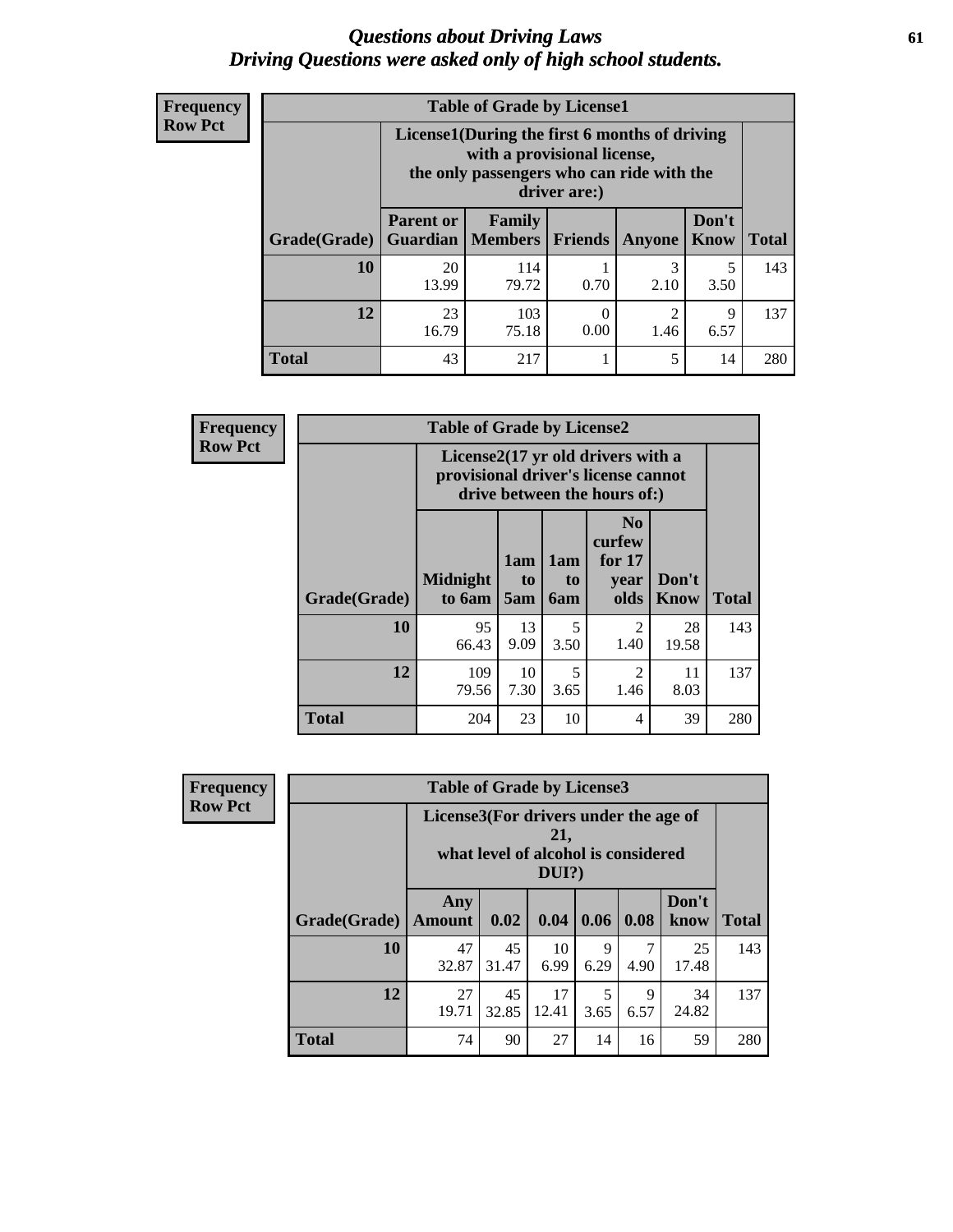### *Questions about Driving Laws* **62** *Driving Questions were asked only of high school students.*

**Frequency Row Pct**

| <b>Table of Grade by License4</b> |             |                                                                                                                                                                                                                                                                                       |             |            |           |             |     |  |
|-----------------------------------|-------------|---------------------------------------------------------------------------------------------------------------------------------------------------------------------------------------------------------------------------------------------------------------------------------------|-------------|------------|-----------|-------------|-----|--|
|                                   |             | License4(A driver under 21 automatically<br>loses his/her license if caught exceeding the<br>posted speet limit by:)<br>Can't<br>lose<br><b>Depends</b><br>license<br>$15+$<br>$25+$<br>$35+$<br>Don't<br>for<br><b>on</b><br>mph<br>speeding<br><b>Total</b><br>know<br>mph<br>judge |             |            |           |             |     |  |
| Grade(Grade)                      | mph         |                                                                                                                                                                                                                                                                                       |             |            |           |             |     |  |
| 10                                | 31<br>21.68 | 34<br>23.78                                                                                                                                                                                                                                                                           | 23<br>16.08 | 6<br>4.20  | 4<br>2.80 | 45<br>31.47 | 143 |  |
| 12                                | 16<br>11.68 | 73<br>53.28                                                                                                                                                                                                                                                                           | 15<br>10.95 | 10<br>7.30 | 0<br>0.00 | 23<br>16.79 | 137 |  |
| <b>Total</b>                      | 47          | 107                                                                                                                                                                                                                                                                                   | 38          | 16         | 4         | 68          | 280 |  |

| Frequency      | <b>Table of Grade by License5</b> |             |                                                                                                                                      |                     |              |
|----------------|-----------------------------------|-------------|--------------------------------------------------------------------------------------------------------------------------------------|---------------------|--------------|
| <b>Row Pct</b> |                                   |             | License5(A)<br>Georgia teenager<br>with family<br>connections or a<br>good lawyer can<br>break a teen<br>driving law and<br>license) | keep their driver's |              |
|                | Grade(Grade)                      | <b>Yes</b>  | N <sub>0</sub>                                                                                                                       | Don't<br>know       | <b>Total</b> |
|                | 10                                | 12<br>8.39  | 89<br>62.24                                                                                                                          | 42<br>29.37         | 143          |
|                | 12                                | 31<br>22.63 | 66<br>48.18                                                                                                                          | 40<br>29.20         | 137          |
|                | <b>Total</b>                      | 43          | 155                                                                                                                                  | 82                  | 280          |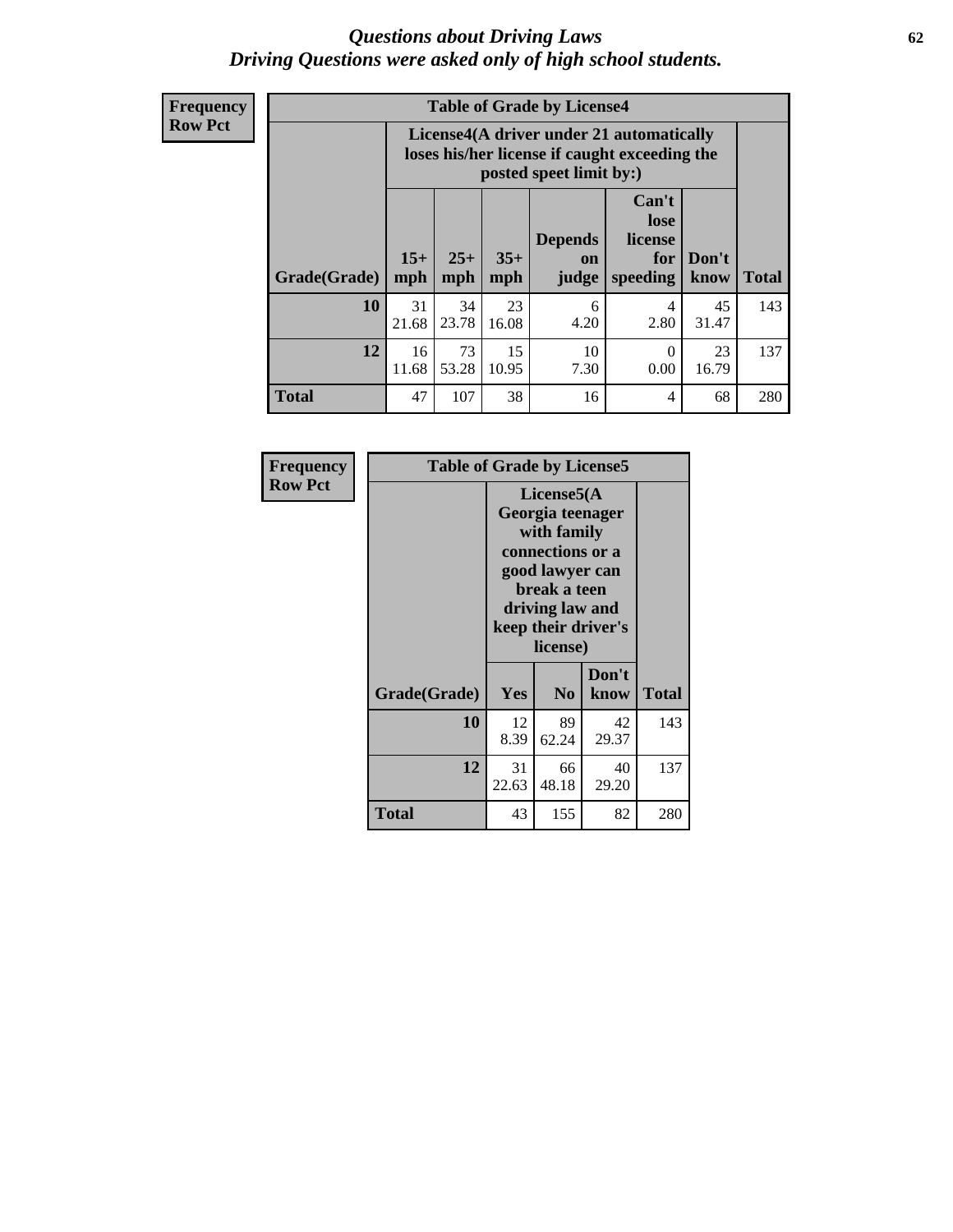### *Questions about Driving Laws* **63** *Driving Questions were asked only of high school students.*

| <b>Frequency</b> | <b>Table of Grade by License6</b> |             |                                                                                                                           |                    |              |  |
|------------------|-----------------------------------|-------------|---------------------------------------------------------------------------------------------------------------------------|--------------------|--------------|--|
| <b>Row Pct</b>   |                                   |             | License <sub>6</sub> (I know a<br>friend or<br>classmate that<br>broke a teen<br>driving law,<br>keep his/her<br>license) | but was allowed to |              |  |
|                  | Grade(Grade)                      | <b>Yes</b>  | N <sub>0</sub>                                                                                                            | Don't<br>know      | <b>Total</b> |  |
|                  | 10                                | 27<br>18.88 | 75<br>52.45                                                                                                               | 41<br>28.67        | 143          |  |
|                  | 12                                | 48<br>35.04 | 55<br>40.15                                                                                                               | 34<br>24.82        | 137          |  |
|                  | <b>Total</b>                      | 75          | 130                                                                                                                       | 75                 | 280          |  |

| <b>Frequency</b> | <b>Table of Grade by License7</b> |                                                                             |                                     |                                                                                               |                        |              |  |  |  |
|------------------|-----------------------------------|-----------------------------------------------------------------------------|-------------------------------------|-----------------------------------------------------------------------------------------------|------------------------|--------------|--|--|--|
| <b>Row Pct</b>   |                                   |                                                                             |                                     | License7(A student under the age of 18 cam loser<br>his/her driving privileges if he or she:) |                        |              |  |  |  |
|                  | Grade(Grade)                      | <b>Have</b><br>more than<br>10<br>unexcused<br>absences<br>per school<br>yr | Drop out<br>without  <br>graduating | <b>Bring</b><br>alcohol/drugs/weapon<br>to school                                             | All of<br>the<br>above | <b>Total</b> |  |  |  |
|                  | 10                                | 15<br>10.49                                                                 | $\overline{2}$<br>1.40              | 4<br>2.80                                                                                     | 122<br>85.31           | 143          |  |  |  |
|                  | 12                                | 19<br>13.87                                                                 | 5<br>3.65                           | 5.11                                                                                          | 106<br>77.37           | 137          |  |  |  |
|                  | <b>Total</b>                      | 34                                                                          | 7                                   | 11                                                                                            | 228                    | 280          |  |  |  |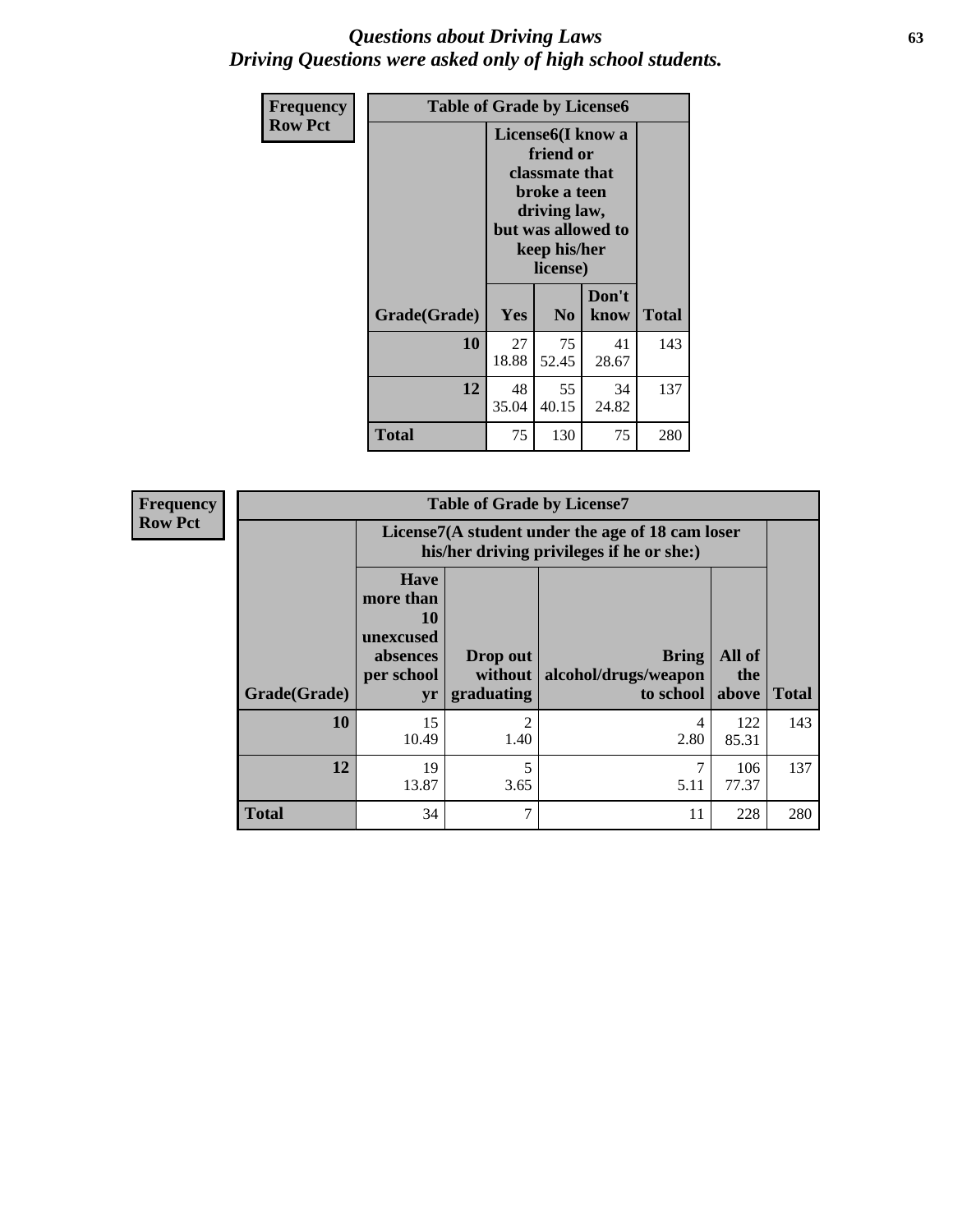# *Select Results by Gender* **64**

| Frequency      |                                                   | <b>Table of SchoolClimate2 by Gender</b> |             |                |  |  |  |  |
|----------------|---------------------------------------------------|------------------------------------------|-------------|----------------|--|--|--|--|
| <b>Col Pct</b> | SchoolClimate2(I<br>feel successful at<br>school) | Gender(Gender)<br><b>Female</b>          | <b>Male</b> | <b>Total</b>   |  |  |  |  |
|                | <b>Strongly Agree</b>                             | 53<br>35.57                              | 53<br>40.46 | 106            |  |  |  |  |
|                | <b>Somewhat Agree</b>                             | 89<br>59.73                              | 64<br>48.85 | 153            |  |  |  |  |
|                | <b>Somewhat Disagree</b>                          | 6<br>4.03                                | 13<br>9.92  | 19             |  |  |  |  |
|                | <b>Strongly Disagree</b>                          | 0.67                                     | 0.76        | $\overline{2}$ |  |  |  |  |
|                | <b>Total</b>                                      | 149                                      | 131         | 280            |  |  |  |  |

| Frequency      | <b>Table of SchoolClimate6 by Gender</b>                 |                                 |             |              |  |  |  |
|----------------|----------------------------------------------------------|---------------------------------|-------------|--------------|--|--|--|
| <b>Col Pct</b> | <b>SchoolClimate6(Teachers</b><br>treat me with respect) | Gender(Gender)<br><b>Female</b> | <b>Male</b> | <b>Total</b> |  |  |  |
|                | <b>Strongly Agree</b>                                    | 45<br>30.20                     | 47<br>35.88 | 92           |  |  |  |
|                | <b>Somewhat Agree</b>                                    | 78<br>52.35                     | 61<br>46.56 | 139          |  |  |  |
|                | <b>Somewhat Disagree</b>                                 | 23<br>15.44                     | 13<br>9.92  | 36           |  |  |  |
|                | <b>Strongly Disagree</b>                                 | 3<br>2.01                       | 10<br>7.63  | 13           |  |  |  |
|                | Total                                                    | 149                             | 131         | 280          |  |  |  |

| Frequency      | <b>Table of SchoolClimate8 by Gender</b>                                             |                                 |             |              |  |
|----------------|--------------------------------------------------------------------------------------|---------------------------------|-------------|--------------|--|
| <b>Col Pct</b> | <b>SchoolClimate8(Students</b><br>are frequently<br>recognized for good<br>behavior) | Gender(Gender)<br><b>Female</b> | <b>Male</b> | <b>Total</b> |  |
|                | <b>Strongly Agree</b>                                                                | 26<br>17.45                     | 12<br>9.16  | 38           |  |
|                | <b>Somewhat Agree</b>                                                                | 64<br>42.95                     | 63<br>48.09 | 127          |  |
|                | <b>Somewhat Disagree</b>                                                             | 40<br>26.85                     | 34<br>25.95 | 74           |  |
|                | <b>Strongly Disagree</b>                                                             | 19<br>12.75                     | 22<br>16.79 | 41           |  |
|                | <b>Total</b>                                                                         | 149                             | 131         | 280          |  |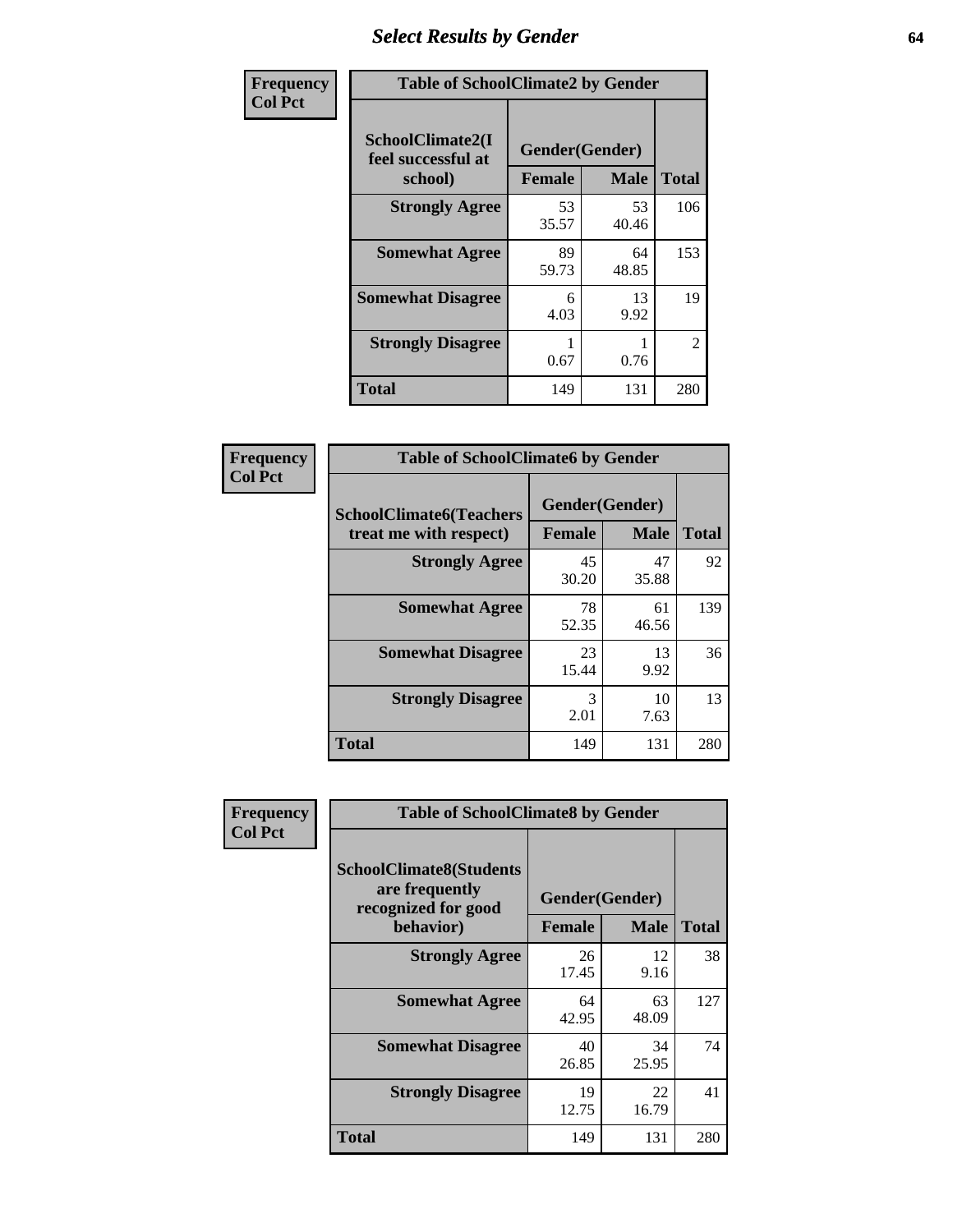# *Select Results by Gender* **65**

| Frequency      | <b>Table of Gender by Dropout</b> |                                                                        |                |              |
|----------------|-----------------------------------|------------------------------------------------------------------------|----------------|--------------|
| <b>Row Pct</b> |                                   | Dropout(I<br>have<br>thought<br>about<br>dropping<br>out of<br>school) |                |              |
|                | Gender(Gender)                    | Yes                                                                    | N <sub>0</sub> | <b>Total</b> |
|                | <b>Female</b>                     | 21<br>14.09                                                            | 128<br>85.91   | 149          |
|                | <b>Male</b>                       | 27<br>20.61                                                            | 104<br>79.39   | 131          |
|                | <b>Total</b>                      | 48                                                                     | 232            | 280          |

| <b>Frequency</b><br><b>Row Pct</b> |                        | <b>Table of Gender by Dropoutreason</b><br>Dropoutreason(If I dropped out the<br>reason would most likely be) |              |                          |                                |              |              |
|------------------------------------|------------------------|---------------------------------------------------------------------------------------------------------------|--------------|--------------------------|--------------------------------|--------------|--------------|
|                                    | <b>Gender</b> (Gender) | Won't<br><b>Drop</b><br>out                                                                                   | <b>Bored</b> | Family<br><b>Reasons</b> | <b>Being</b><br><b>Bullied</b> | <b>Other</b> | <b>Total</b> |
|                                    | <b>Female</b>          | 100<br>67.11                                                                                                  | 21<br>14.09  | 8<br>5.37                | 0.67                           | 19<br>12.75  | 149          |
|                                    | <b>Male</b>            | 83<br>63.36                                                                                                   | 25<br>19.08  | $\mathfrak{D}$<br>1.53   | 0<br>0.00                      | 21<br>16.03  | 131          |
|                                    | <b>Total</b>           | 183                                                                                                           | 46           | 10                       |                                | 40           | 280          |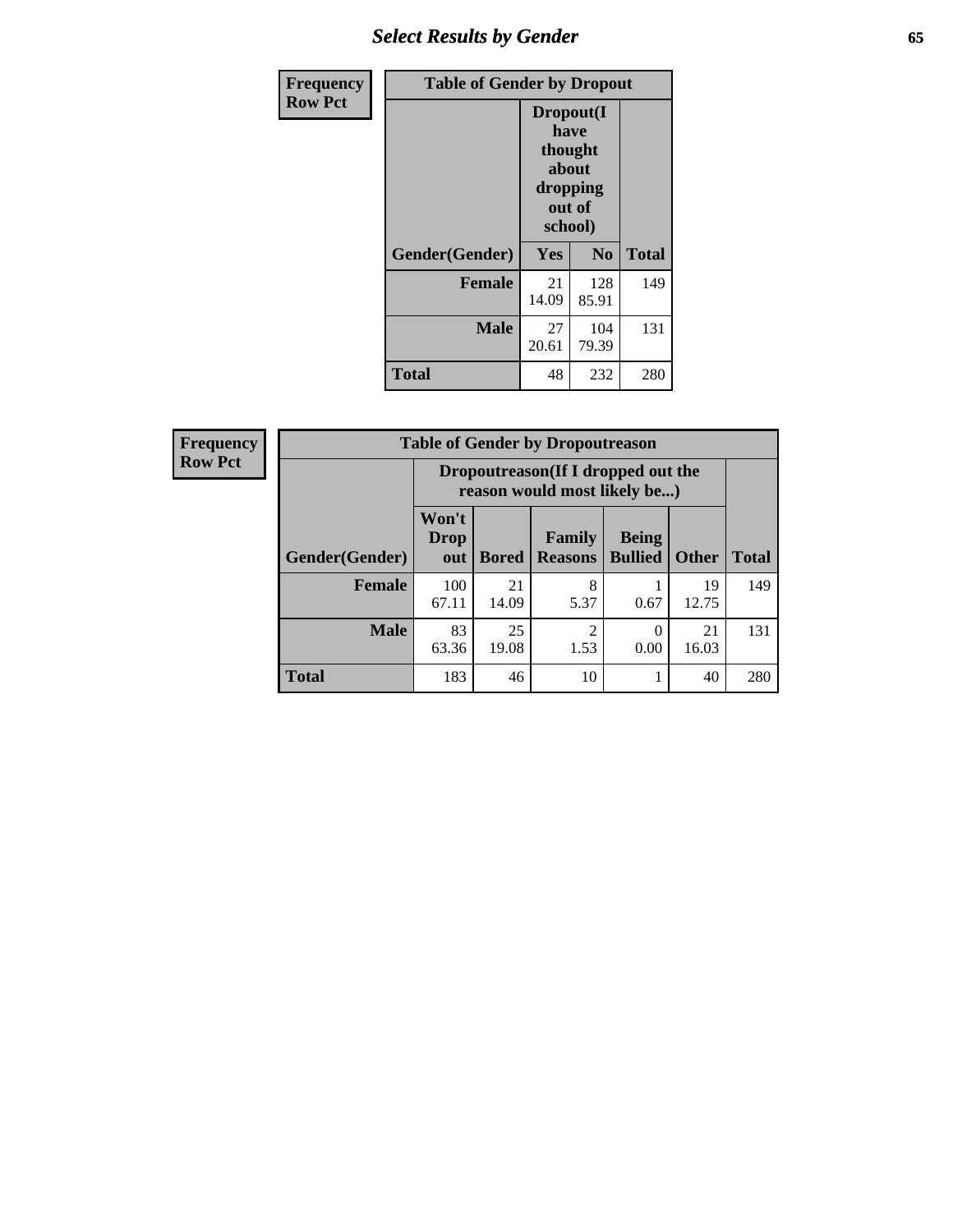*School Safety* **66**

| Frequency      | <b>Table of Gender by Bullied2</b> |                 |                |              |
|----------------|------------------------------------|-----------------|----------------|--------------|
| <b>Row Pct</b> |                                    | <b>Bullied2</b> |                |              |
|                | Gender(Gender)                     | Yes             | N <sub>0</sub> | <b>Total</b> |
|                | <b>Female</b>                      | 11<br>7.38      | 138<br>92.62   | 149          |
|                | <b>Male</b>                        | 17<br>12.98     | 114<br>87.02   | 131          |
|                | Total                              | 28              | 252            | 280          |

| Frequency      | <b>Table of Gender by Bulliedothers2</b> |                       |                |              |
|----------------|------------------------------------------|-----------------------|----------------|--------------|
| <b>Row Pct</b> |                                          | <b>Bulliedothers2</b> |                |              |
|                | Gender(Gender)                           | Yes                   | N <sub>0</sub> | <b>Total</b> |
|                | <b>Female</b>                            | 6<br>4.03             | 143<br>95.97   | 149          |
|                | <b>Male</b>                              | 15<br>11.45           | 116<br>88.55   | 131          |
|                | <b>Total</b>                             | 21                    | 259            | 280          |

| Frequency      | <b>Table of Gender by Weaponschool2</b> |                      |                |              |
|----------------|-----------------------------------------|----------------------|----------------|--------------|
| <b>Row Pct</b> |                                         | <b>Weaponschool2</b> |                |              |
|                | Gender(Gender)                          | Yes                  | N <sub>0</sub> | <b>Total</b> |
|                | Female                                  | 0.00                 | 149<br>100.00  | 149          |
|                | <b>Male</b>                             | 3.05                 | 127<br>96.95   | 131          |
|                | <b>Total</b>                            |                      | 276            | 280          |

| Frequency      | <b>Table of Gender by Absentunsafe2</b> |               |                |              |
|----------------|-----------------------------------------|---------------|----------------|--------------|
| <b>Row Pct</b> |                                         | Absentunsafe2 |                |              |
|                | Gender(Gender)                          | Yes           | N <sub>0</sub> | <b>Total</b> |
|                | <b>Female</b>                           | 0.00          | 149<br>100.00  | 149          |
|                | <b>Male</b>                             | 3.82          | 126<br>96.18   | 131          |
|                | <b>Total</b>                            |               | 275            | 280          |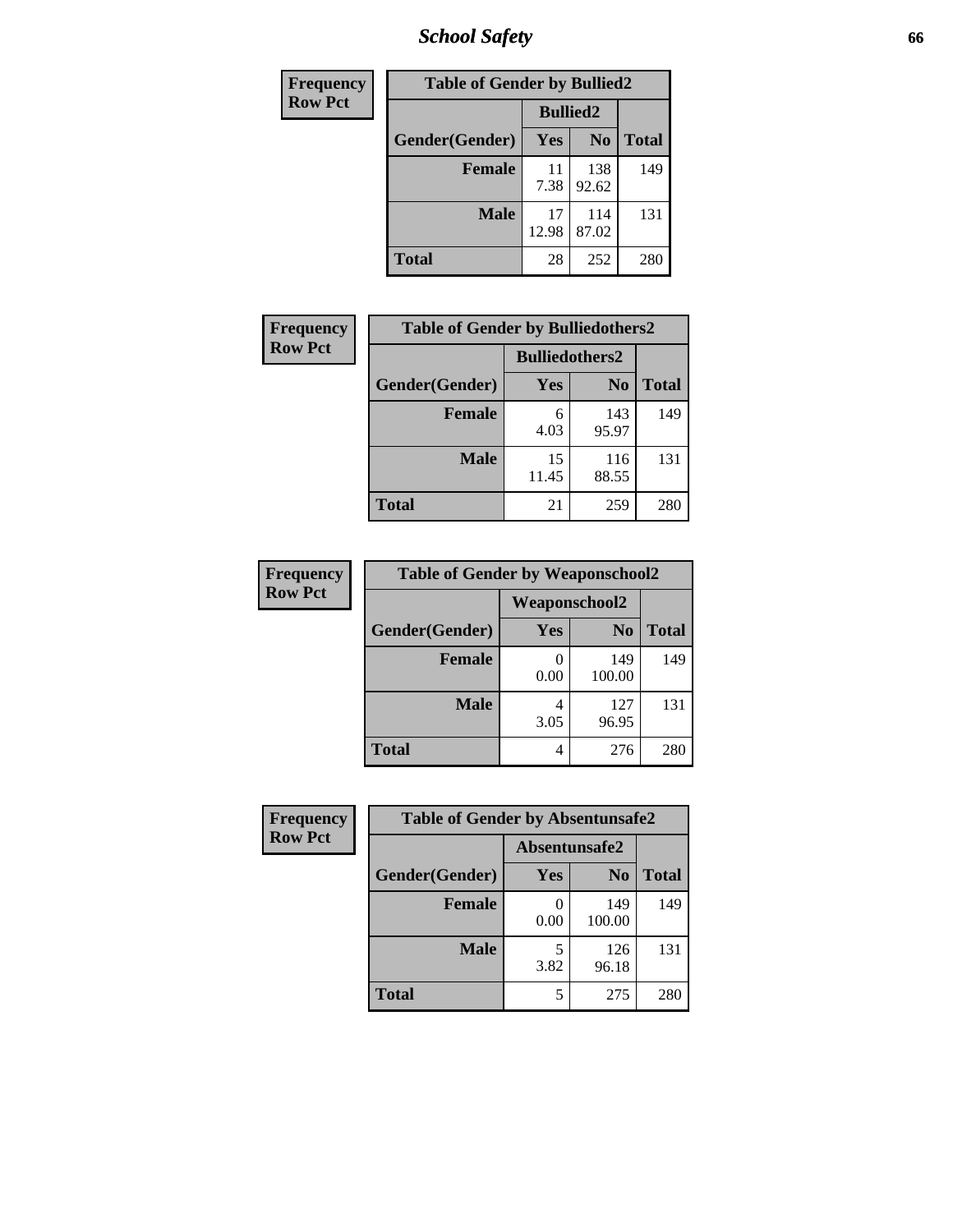*School Safety* **67**

| Frequency      | <b>Table of Gender by Gangself</b> |                                                                                                        |                |              |
|----------------|------------------------------------|--------------------------------------------------------------------------------------------------------|----------------|--------------|
| <b>Row Pct</b> |                                    | <b>Gangself</b> (I<br>have<br>participated<br>in illegal gang<br>activities in<br>the past 30<br>days) |                |              |
|                | Gender(Gender)                     | Yes                                                                                                    | N <sub>0</sub> | <b>Total</b> |
|                | <b>Female</b>                      | 2<br>1.34                                                                                              | 147<br>98.66   | 149          |
|                | <b>Male</b>                        | 4<br>3.05                                                                                              | 127<br>96.95   | 131          |
|                | <b>Total</b>                       | 6                                                                                                      | 274            | 280          |

| Frequency      | <b>Table of Gender by Gangpeers</b> |                                                                                                                             |                |              |
|----------------|-------------------------------------|-----------------------------------------------------------------------------------------------------------------------------|----------------|--------------|
| <b>Row Pct</b> |                                     | <b>Gangpeers</b> (I<br>have friends<br>who have<br>participated<br>in illegal gang<br>activities in<br>the past 30<br>days) |                |              |
|                | Gender(Gender)                      | Yes                                                                                                                         | N <sub>0</sub> | <b>Total</b> |
|                | <b>Female</b>                       | 13<br>8.72                                                                                                                  | 136<br>91.28   | 149          |
|                | <b>Male</b>                         | 14<br>10.69                                                                                                                 | 117<br>89.31   | 131          |
|                | <b>Total</b>                        | 27                                                                                                                          | 253            | 280          |

| Frequency      | <b>Table of Gender by Pickedon2</b> |             |                |              |
|----------------|-------------------------------------|-------------|----------------|--------------|
| <b>Row Pct</b> |                                     | Pickedon2   |                |              |
|                | Gender(Gender)                      | <b>Yes</b>  | N <sub>0</sub> | <b>Total</b> |
|                | <b>Female</b>                       | 19<br>12.75 | 130<br>87.25   | 149          |
|                | <b>Male</b>                         | 36<br>27.48 | 95<br>72.52    | 131          |
|                | <b>Total</b>                        | 55          | 225            | 280          |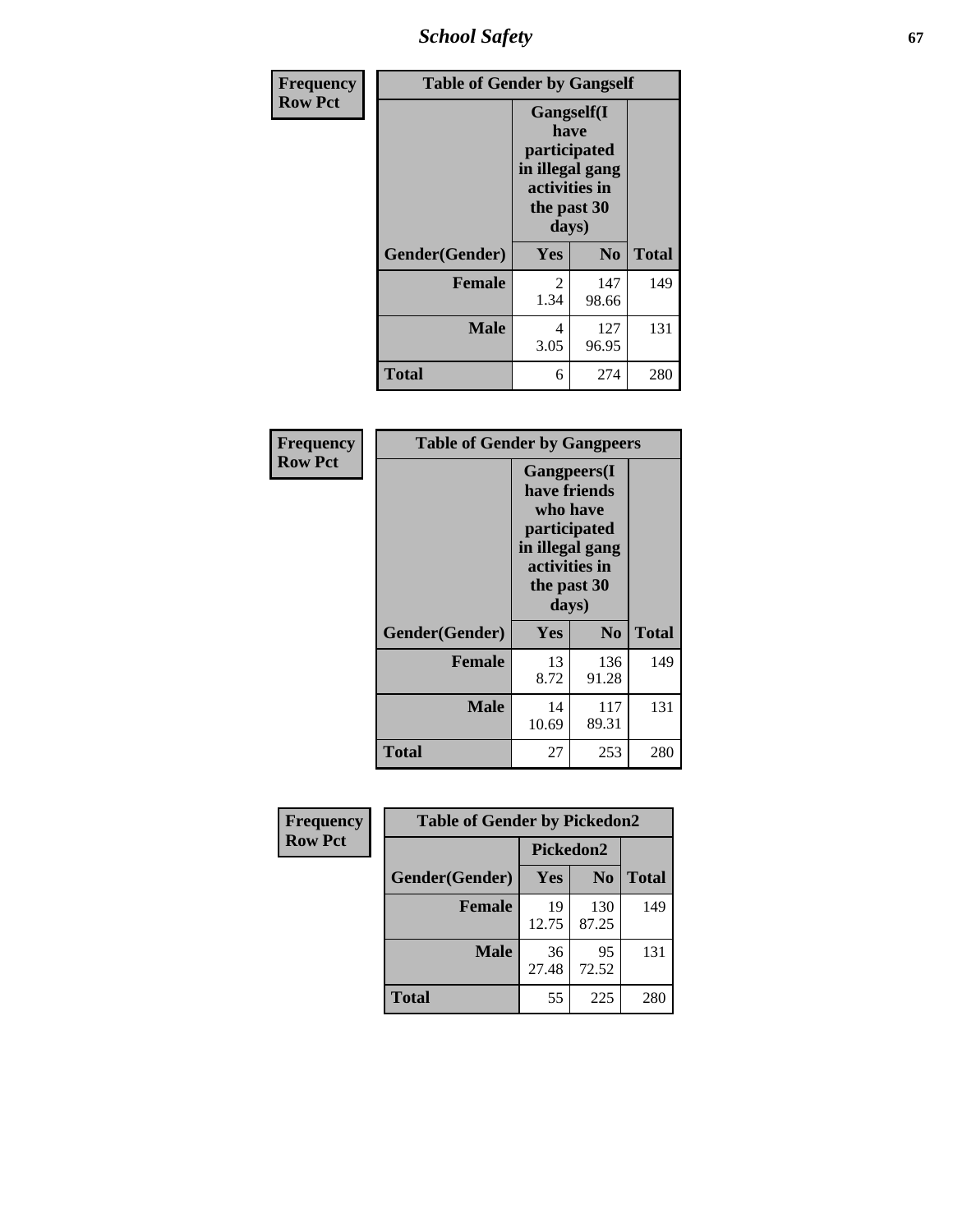*School Safety* **68**

| Frequency      | <b>Table of Gender by Safeschool2</b> |              |                |              |
|----------------|---------------------------------------|--------------|----------------|--------------|
| <b>Row Pct</b> |                                       | Safeschool2  |                |              |
|                | Gender(Gender)                        | <b>Yes</b>   | N <sub>0</sub> | <b>Total</b> |
|                | <b>Female</b>                         | 129<br>86.58 | 20<br>13.42    | 149          |
|                | <b>Male</b>                           | 117<br>89.31 | 14<br>10.69    | 131          |
|                | <b>Total</b>                          | 246          | 34             | 280          |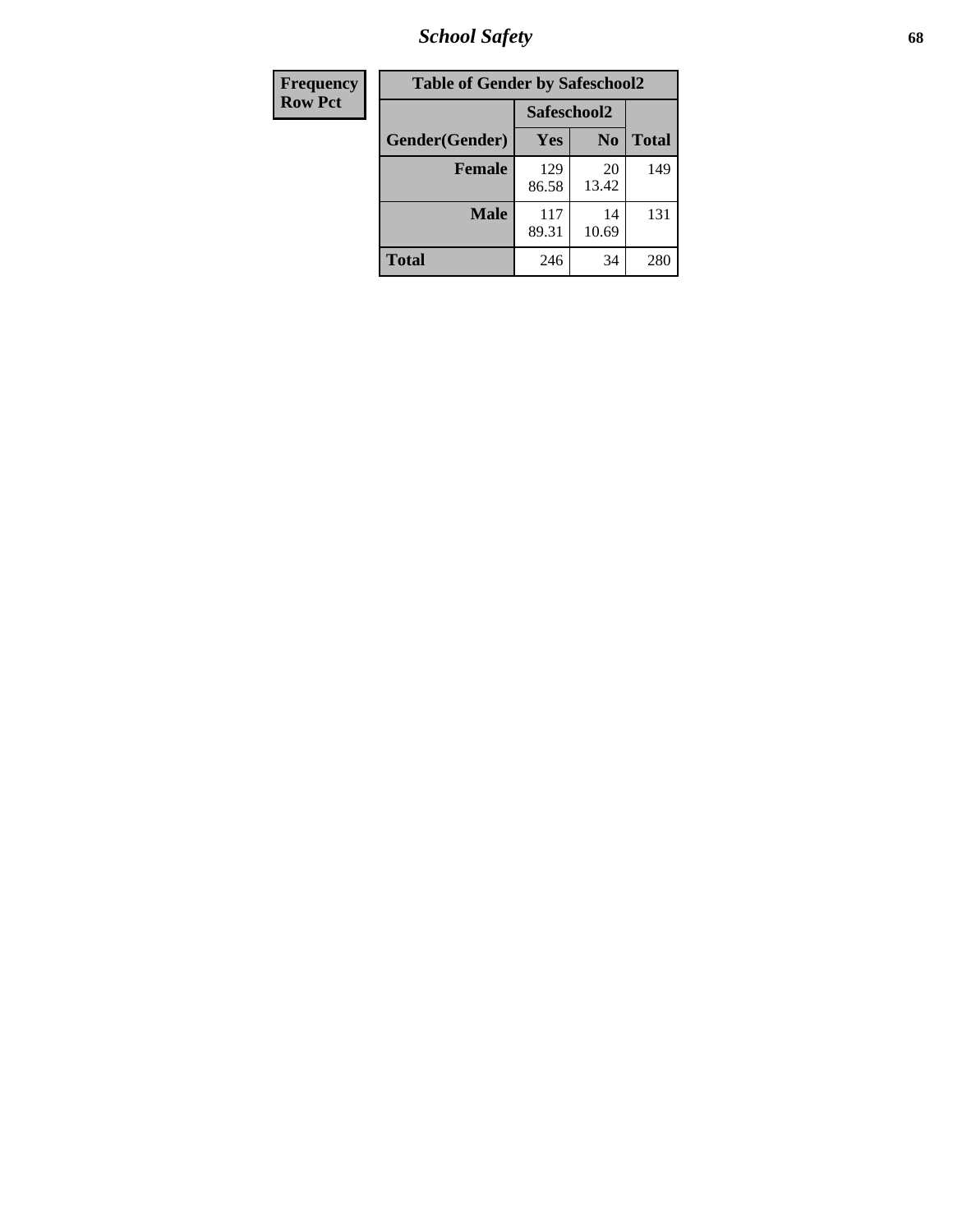# *Incidence of Drug Use* 69

| <b>Frequency</b> | <b>Table of Gender by AlcoholAlt</b> |                                          |                |              |  |
|------------------|--------------------------------------|------------------------------------------|----------------|--------------|--|
| <b>Row Pct</b>   |                                      | AlcoholAlt(Alcohol<br>use, past 30 days) |                |              |  |
|                  | Gender(Gender)                       | <b>Yes</b>                               | N <sub>0</sub> | <b>Total</b> |  |
|                  | <b>Female</b>                        | 26<br>17.45                              | 123<br>82.55   | 149          |  |
|                  | <b>Male</b>                          | 35<br>26.72                              | 96<br>73.28    | 131          |  |
|                  | <b>Total</b>                         | 61                                       | 219            | 280          |  |

| Frequency      | <b>Table of Gender by TobaccoAny</b> |                    |                    |              |  |
|----------------|--------------------------------------|--------------------|--------------------|--------------|--|
| <b>Row Pct</b> |                                      | use, past 30 days) | TobaccoAny(Tobacco |              |  |
|                | Gender(Gender)                       | Yes                | N <sub>0</sub>     | <b>Total</b> |  |
|                | <b>Female</b>                        | 16<br>10.74        | 133<br>89.26       | 149          |  |
|                | <b>Male</b>                          | 28<br>21.37        | 103<br>78.63       | 131          |  |
|                | Total                                | 44                 | 236                | 280          |  |

| <b>Frequency</b> | <b>Table of Gender by MarijuanaAlt</b> |                                              |                |              |
|------------------|----------------------------------------|----------------------------------------------|----------------|--------------|
| <b>Row Pct</b>   |                                        | MarijuanaAlt(Marijuana<br>use, past 30 days) |                |              |
|                  | Gender(Gender)                         | Yes                                          | N <sub>0</sub> | <b>Total</b> |
|                  | Female                                 | 3.36                                         | 144<br>96.64   | 149          |
|                  | <b>Male</b>                            | 20<br>15.27                                  | 111<br>84.73   | 131          |
|                  | <b>Total</b>                           | 25                                           | 255            | 280          |

| <b>Frequency</b> | <b>Table of Gender by OtherDrugAny</b> |                         |                           |              |
|------------------|----------------------------------------|-------------------------|---------------------------|--------------|
| <b>Row Pct</b>   |                                        | drug use, past 30 days) | <b>OtherDrugAny(Other</b> |              |
|                  | Gender(Gender)                         | <b>Yes</b>              | N <sub>0</sub>            | <b>Total</b> |
|                  | <b>Female</b>                          | 4.70                    | 142<br>95.30              | 149          |
|                  | <b>Male</b>                            | 15<br>11.45             | 116<br>88.55              | 131          |
|                  | <b>Total</b>                           | 22                      | 258                       | 280          |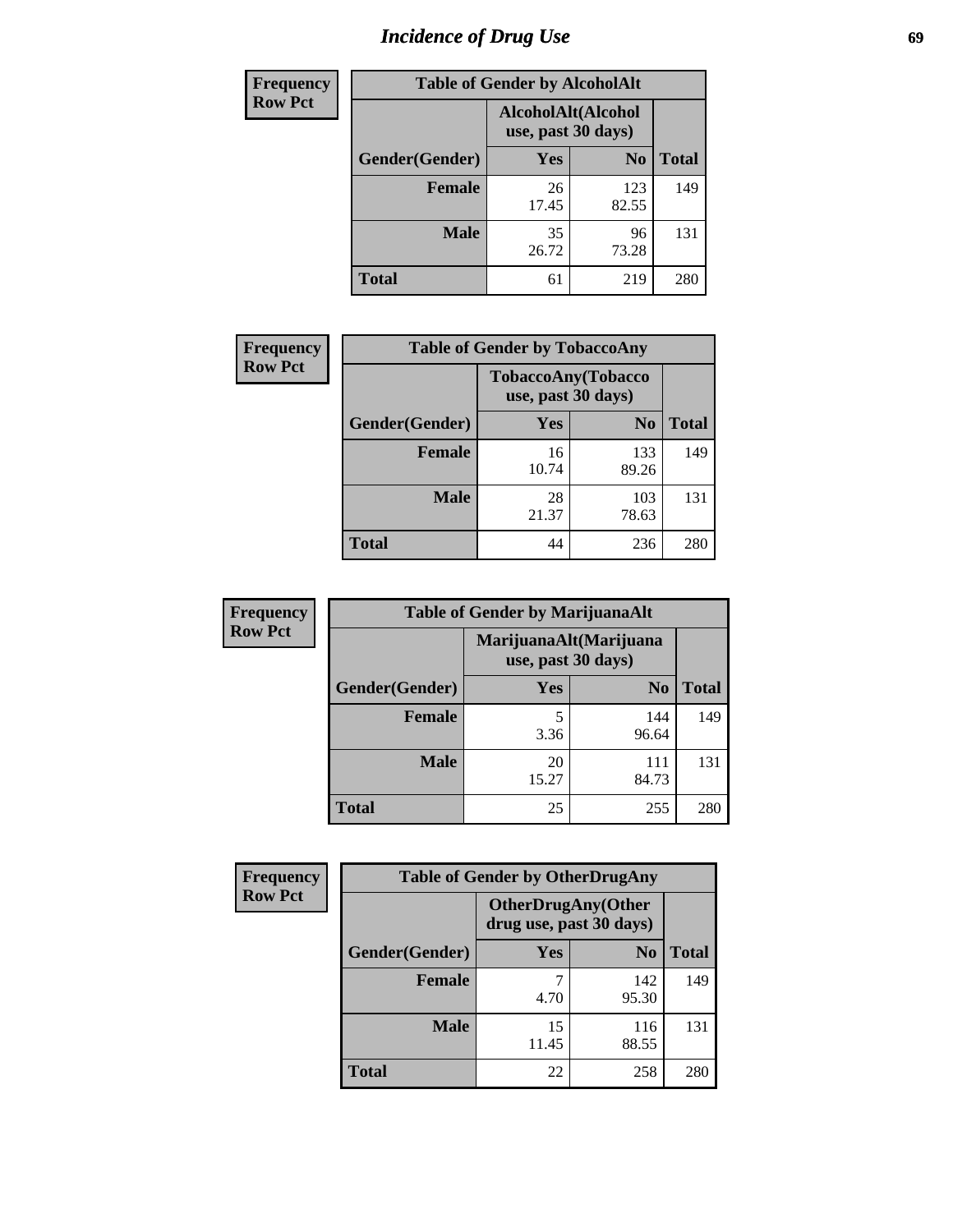### *Average Age at Onset of Use* 70 *Results for "Average Age at Onset of Use" questions exclude students who said they did not use that substance*

#### **Gender=Female**

| <b>Variable</b>    | Label                                                              | <b>Mean</b> |
|--------------------|--------------------------------------------------------------------|-------------|
| Alcoholinit2       | I started using alcohol when I was                                 | 13.96       |
| Cigarettesinit2    | I started smoking tobacco when I was                               | 15.00       |
| Smokelessinit2     | I started chewing tobacco when I was                               |             |
| Marijuanainit2     | I started using marijuana when I was                               | 15.07       |
| Cocaineinit2       | I started using cocaine when I was                                 | 16.00       |
| Inhalantsinit2     | I started using inhalants when I was                               |             |
| Steroidsinit2      | I started using steroids when I was                                |             |
| Ecstasyinit2       | I started using ecstasy when I was                                 | 15.83       |
| Methinit2          | I started using methamphetamines when I was                        |             |
| Hallucinogensinit2 | I started using hallucinogens when I was                           | 15.75       |
| Prescription in t2 | I started using prescription drugs not prescribed to me when I was | 14.22       |

#### **Gender=Male**

| <b>Variable</b>    | Label                                                              | <b>Mean</b> |
|--------------------|--------------------------------------------------------------------|-------------|
| Alcoholinit2       | I started using alcohol when I was                                 | 14.66       |
| Cigarettesinit2    | I started smoking tobacco when I was                               | 14.74       |
| Smokelessinit2     | I started chewing tobacco when I was                               | 15.00       |
| Marijuanainit2     | I started using marijuana when I was                               | 14.97       |
| Cocaineinit2       | I started using cocaine when I was                                 | 12.50       |
| Inhalantsinit2     | I started using inhalants when I was                               | 11.25       |
| Steroidsinit2      | I started using steroids when I was                                | 11.00       |
| Ecstasyinit2       | I started using ecstasy when I was                                 | 13.60       |
| Methinit2          | I started using methamphetamines when I was                        | 9.50        |
| Hallucinogensinit2 | I started using hallucinogens when I was                           | 16.38       |
| Prescriptioninit2  | I started using prescription drugs not prescribed to me when I was | 13.85       |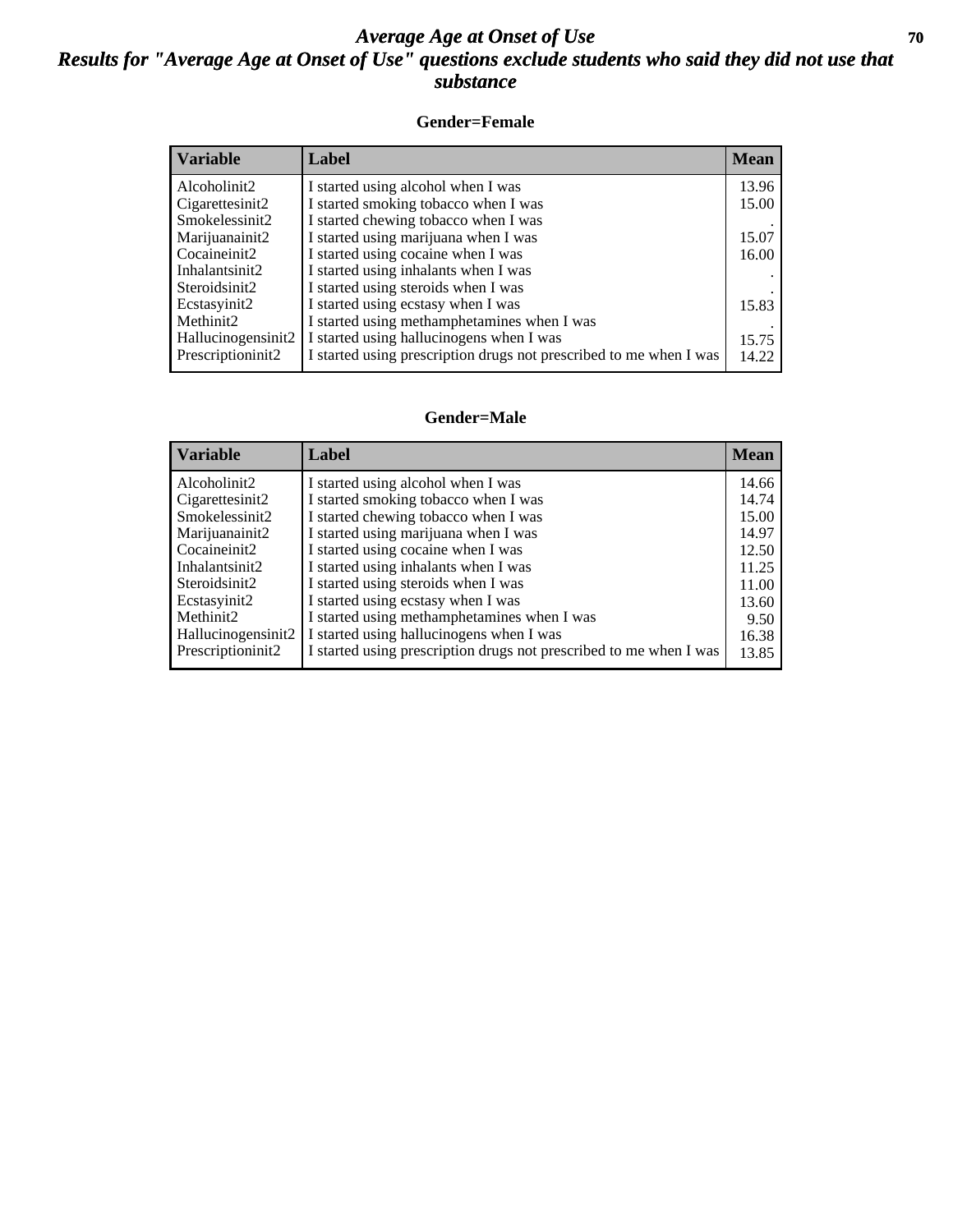# *I Think These Drugs are Harmful* **71**

| <b>Frequency</b> | <b>Table of Gender by Alcoholharmdich</b> |                                       |                |              |
|------------------|-------------------------------------------|---------------------------------------|----------------|--------------|
| <b>Row Pct</b>   |                                           | Alcoholharmdich(I<br>think alcohol is | harmful)       |              |
|                  | Gender(Gender)                            | Yes                                   | N <sub>0</sub> | <b>Total</b> |
|                  | Female                                    | 106<br>71.14                          | 43<br>28.86    | 149          |
|                  | <b>Male</b>                               | 100<br>76.34                          | 31<br>23.66    | 131          |
|                  | <b>Total</b>                              | 206                                   | 74             | 280          |

| Frequency      | <b>Table of Gender by Tobaccoharmdich</b> |                              |                   |              |
|----------------|-------------------------------------------|------------------------------|-------------------|--------------|
| <b>Row Pct</b> |                                           | think tobacco is<br>harmful) | Tobaccoharmdich(I |              |
|                | Gender(Gender)                            | Yes                          | N <sub>0</sub>    | <b>Total</b> |
|                | <b>Female</b>                             | 143<br>95.97                 | 6<br>4.03         | 149          |
|                | <b>Male</b>                               | 127<br>96.95                 | 4<br>3.05         | 131          |
|                | <b>Total</b>                              | 270                          | 10                | 280          |

| Frequency      | <b>Table of Gender by Marijuanaharmdich</b> |                                |                     |              |  |
|----------------|---------------------------------------------|--------------------------------|---------------------|--------------|--|
| <b>Row Pct</b> |                                             | think marijuana is<br>harmful) | Marijuanaharmdich(I |              |  |
|                | Gender(Gender)                              | <b>Yes</b>                     | N <sub>0</sub>      | <b>Total</b> |  |
|                | <b>Female</b>                               | 121<br>81.21                   | 28<br>18.79         | 149          |  |
|                | <b>Male</b>                                 | 95<br>72.52                    | 36<br>27.48         | 131          |  |
|                | <b>Total</b>                                | 216                            | 64                  | 280          |  |

| Frequency      | <b>Table of Gender by Otherdrugharmdich</b> |                                                          |                        |              |
|----------------|---------------------------------------------|----------------------------------------------------------|------------------------|--------------|
| <b>Row Pct</b> |                                             | Otherdrugharmdich(I<br>think other drugs are<br>harmful) |                        |              |
|                | Gender(Gender)                              | <b>Yes</b>                                               | N <sub>0</sub>         | <b>Total</b> |
|                | <b>Female</b>                               | 143<br>95.97                                             | 6<br>4.03              | 149          |
|                | <b>Male</b>                                 | 129<br>98.47                                             | $\overline{c}$<br>1.53 | 131          |
|                | <b>Total</b>                                | 272                                                      | 8                      | 280          |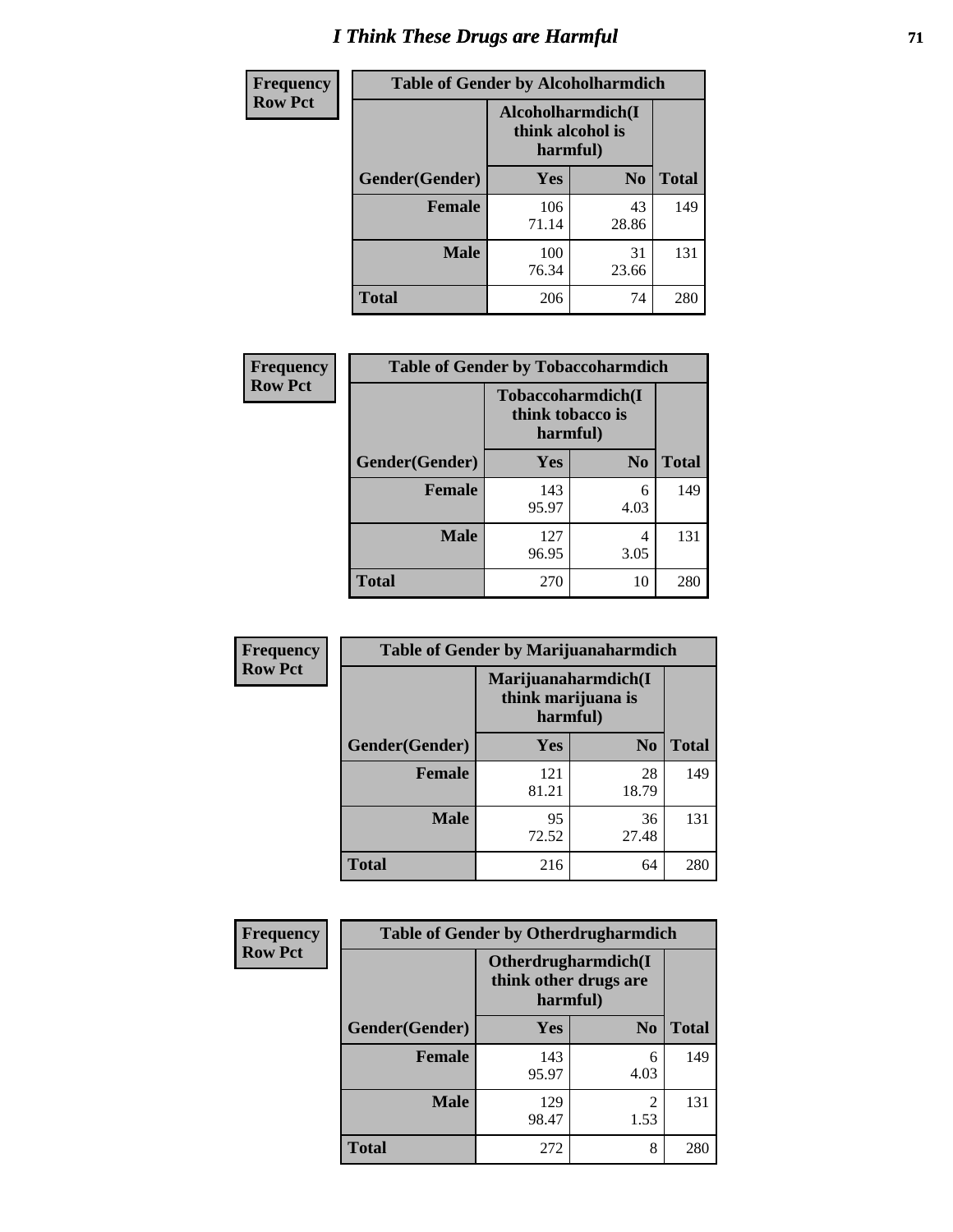| <b>Frequency</b> | <b>Table of Gender by Alcohollocation1</b> |                                                               |             |              |
|------------------|--------------------------------------------|---------------------------------------------------------------|-------------|--------------|
| <b>Row Pct</b>   |                                            | <b>Alcohollocation1(Places</b><br><b>Friends Use Alcohol)</b> |             |              |
|                  | Gender(Gender)                             |                                                               | Do Not Use  | <b>Total</b> |
|                  | <b>Female</b>                              | 76<br>51.01                                                   | 73<br>48.99 | 149          |
|                  | <b>Male</b>                                | 83<br>63.36                                                   | 48<br>36.64 | 131          |
|                  | <b>Total</b>                               | 159                                                           | 121         | 280          |

| <b>Frequency</b> |                | <b>Table of Gender by Alcohollocation2</b>                    |             |              |
|------------------|----------------|---------------------------------------------------------------|-------------|--------------|
| <b>Row Pct</b>   |                | <b>Alcohollocation2(Places</b><br><b>Friends Use Alcohol)</b> |             |              |
|                  | Gender(Gender) |                                                               | Home        | <b>Total</b> |
|                  | <b>Female</b>  | 74<br>49.66                                                   | 75<br>50.34 | 149          |
|                  | <b>Male</b>    | 73<br>55.73                                                   | 58<br>44.27 | 131          |
|                  | <b>Total</b>   | 147                                                           | 133         | 280          |

| Frequency      | <b>Table of Gender by Alcohollocation3</b> |                                                               |               |              |
|----------------|--------------------------------------------|---------------------------------------------------------------|---------------|--------------|
| <b>Row Pct</b> |                                            | <b>Alcohollocation3(Places</b><br><b>Friends Use Alcohol)</b> |               |              |
|                | Gender(Gender)                             |                                                               | <b>School</b> | <b>Total</b> |
|                | <b>Female</b>                              | 144<br>96.64                                                  | 3.36          | 149          |
|                | <b>Male</b>                                | 124<br>94.66                                                  | 5.34          | 131          |
|                | <b>Total</b>                               | 268                                                           | 12            | 280          |

| Frequency      | <b>Table of Gender by Alcohollocation4</b> |                                                               |             |              |
|----------------|--------------------------------------------|---------------------------------------------------------------|-------------|--------------|
| <b>Row Pct</b> |                                            | <b>Alcohollocation4(Places</b><br><b>Friends Use Alcohol)</b> |             |              |
|                | Gender(Gender)                             |                                                               | Car         | <b>Total</b> |
|                | <b>Female</b>                              | 119<br>79.87                                                  | 30<br>20.13 | 149          |
|                | <b>Male</b>                                | 119<br>90.84                                                  | 12<br>9.16  | 131          |
|                | <b>Total</b>                               | 238                                                           | 42          | 280          |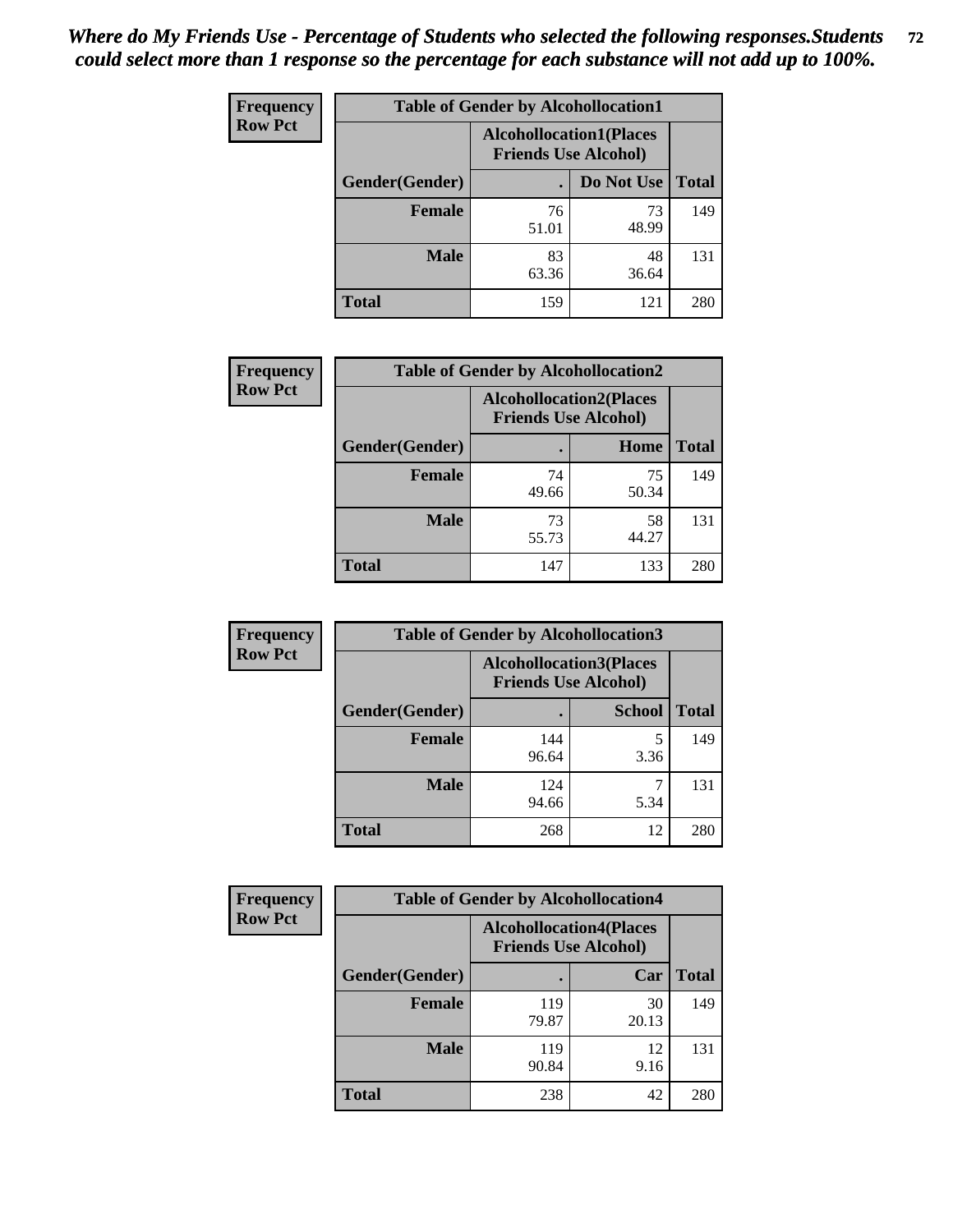| <b>Frequency</b> | <b>Table of Gender by Alcohollocation5</b>                    |             |                                 |              |
|------------------|---------------------------------------------------------------|-------------|---------------------------------|--------------|
| <b>Row Pct</b>   | <b>Alcohollocation5(Places</b><br><b>Friends Use Alcohol)</b> |             |                                 |              |
|                  | Gender(Gender)                                                | $\bullet$   | <b>Friend's</b><br><b>House</b> | <b>Total</b> |
|                  | <b>Female</b>                                                 | 57<br>38.26 | 92<br>61.74                     | 149          |
|                  | <b>Male</b>                                                   | 56<br>42.75 | 75<br>57.25                     | 131          |
|                  | <b>Total</b>                                                  | 113         | 167                             | 280          |

| Frequency      | <b>Table of Gender by Alcohollocation6</b> |                                                               |              |              |  |
|----------------|--------------------------------------------|---------------------------------------------------------------|--------------|--------------|--|
| <b>Row Pct</b> |                                            | <b>Alcohollocation6(Places</b><br><b>Friends Use Alcohol)</b> |              |              |  |
|                | <b>Gender</b> (Gender)                     |                                                               | <b>Other</b> | <b>Total</b> |  |
|                | <b>Female</b>                              | 103<br>69.13                                                  | 46<br>30.87  | 149          |  |
|                | <b>Male</b>                                | 75<br>57.25                                                   | 56<br>42.75  | 131          |  |
|                | <b>Total</b>                               | 178                                                           | 102          | 280          |  |

| Frequency      | <b>Table of Gender by Tobaccolocation1</b>                    |             |             |              |  |
|----------------|---------------------------------------------------------------|-------------|-------------|--------------|--|
| <b>Row Pct</b> | <b>Tobaccolocation1(Places</b><br><b>Friends Use Tobacco)</b> |             |             |              |  |
|                | Gender(Gender)                                                |             | Do Not Use  | <b>Total</b> |  |
|                | Female                                                        | 53<br>35.57 | 96<br>64.43 | 149          |  |
|                | <b>Male</b>                                                   | 76<br>58.02 | 55<br>41.98 | 131          |  |
|                | <b>Total</b>                                                  | 129         | 151         | 280          |  |

| <b>Frequency</b> |                | <b>Table of Gender by Tobaccolocation2</b> |                                |              |
|------------------|----------------|--------------------------------------------|--------------------------------|--------------|
| <b>Row Pct</b>   |                | <b>Friends Use Tobacco)</b>                | <b>Tobaccolocation2(Places</b> |              |
|                  | Gender(Gender) |                                            | Home                           | <b>Total</b> |
|                  | <b>Female</b>  | 108<br>72.48                               | 41<br>27.52                    | 149          |
|                  | <b>Male</b>    | 85<br>64.89                                | 46<br>35.11                    | 131          |
|                  | <b>Total</b>   | 193                                        | 87                             | 280          |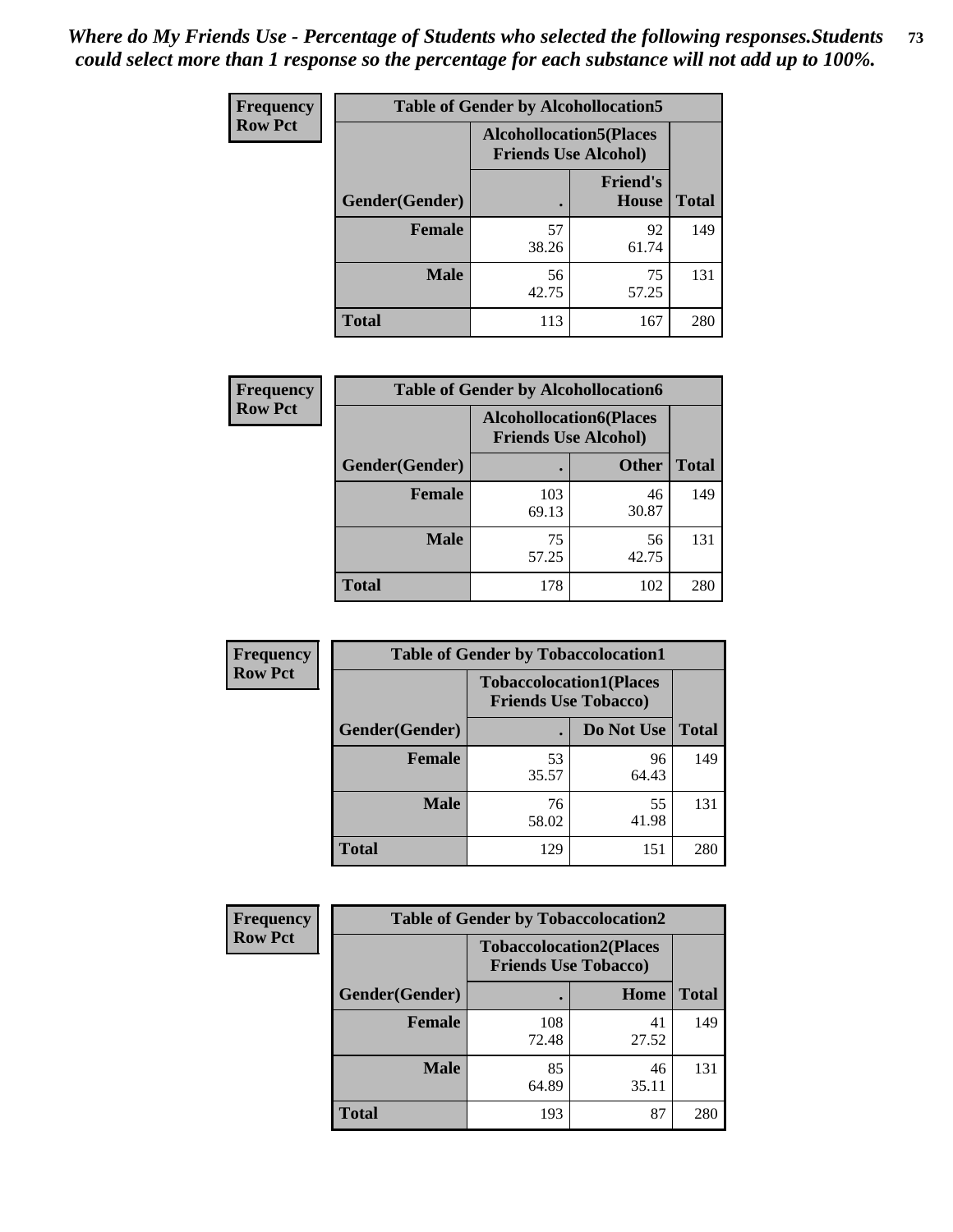| <b>Frequency</b> | <b>Table of Gender by Tobaccolocation3</b> |                             |                                |              |
|------------------|--------------------------------------------|-----------------------------|--------------------------------|--------------|
| <b>Row Pct</b>   |                                            | <b>Friends Use Tobacco)</b> | <b>Tobaccolocation3(Places</b> |              |
|                  | Gender(Gender)                             |                             | <b>School</b>                  | <b>Total</b> |
|                  | Female                                     | 139<br>93.29                | 10<br>6.71                     | 149          |
|                  | <b>Male</b>                                | 111<br>84.73                | 20<br>15.27                    | 131          |
|                  | <b>Total</b>                               | 250                         | 30                             | 280          |

| <b>Frequency</b> | <b>Table of Gender by Tobaccolocation4</b> |                                                               |             |              |
|------------------|--------------------------------------------|---------------------------------------------------------------|-------------|--------------|
| <b>Row Pct</b>   |                                            | <b>Tobaccolocation4(Places</b><br><b>Friends Use Tobacco)</b> |             |              |
|                  | Gender(Gender)                             |                                                               | Car         | <b>Total</b> |
|                  | Female                                     | 106<br>71.14                                                  | 43<br>28.86 | 149          |
|                  | <b>Male</b>                                | 81<br>61.83                                                   | 50<br>38.17 | 131          |
|                  | <b>Total</b>                               | 187                                                           | 93          | 280          |

| <b>Frequency</b> | <b>Table of Gender by Tobaccolocation5</b>                    |             |                                 |              |
|------------------|---------------------------------------------------------------|-------------|---------------------------------|--------------|
| <b>Row Pct</b>   | <b>Tobaccolocation5(Places</b><br><b>Friends Use Tobacco)</b> |             |                                 |              |
|                  | Gender(Gender)                                                |             | <b>Friend's</b><br><b>House</b> | <b>Total</b> |
|                  | <b>Female</b>                                                 | 96<br>64.43 | 53<br>35.57                     | 149          |
|                  | <b>Male</b>                                                   | 68<br>51.91 | 63<br>48.09                     | 131          |
|                  | <b>Total</b>                                                  | 164         | 116                             | 280          |

| <b>Frequency</b> | <b>Table of Gender by Tobaccolocation6</b> |              |                                                               |              |
|------------------|--------------------------------------------|--------------|---------------------------------------------------------------|--------------|
| <b>Row Pct</b>   |                                            |              | <b>Tobaccolocation6(Places</b><br><b>Friends Use Tobacco)</b> |              |
|                  | Gender(Gender)                             |              | <b>Other</b>                                                  | <b>Total</b> |
|                  | Female                                     | 112<br>75.17 | 37<br>24.83                                                   | 149          |
|                  | <b>Male</b>                                | 61<br>46.56  | 70<br>53.44                                                   | 131          |
|                  | <b>Total</b>                               | 173          | 107                                                           | 280          |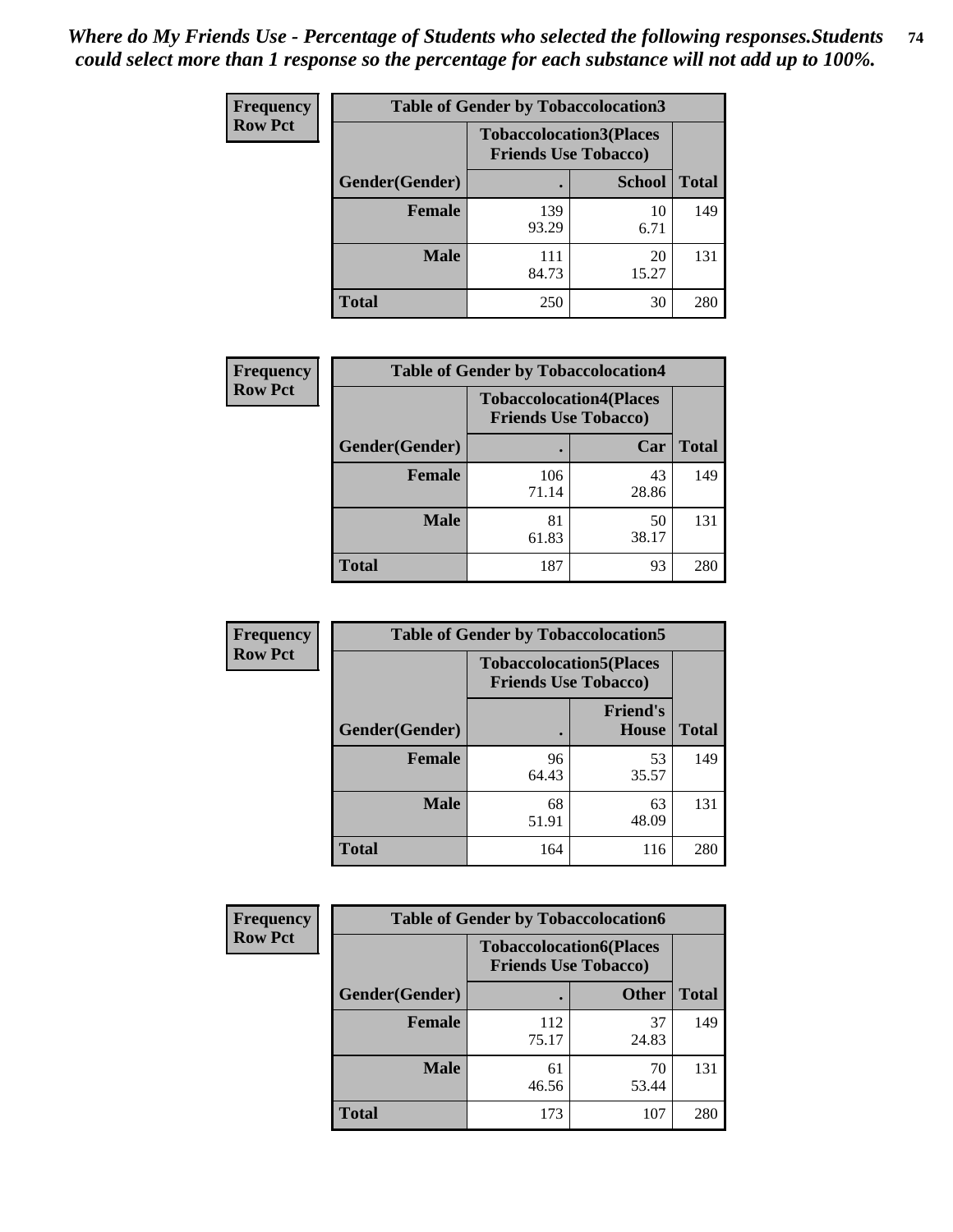| <b>Frequency</b> | <b>Table of Gender by Marijuanalocation1</b>                       |             |             |              |  |
|------------------|--------------------------------------------------------------------|-------------|-------------|--------------|--|
| <b>Row Pct</b>   | <b>Marijuanalocation1(Places</b><br><b>Friends Use Marijuana</b> ) |             |             |              |  |
|                  | Gender(Gender)                                                     |             | Do Not Use  | <b>Total</b> |  |
|                  | <b>Female</b>                                                      | 51<br>34.23 | 98<br>65.77 | 149          |  |
|                  | <b>Male</b>                                                        | 60<br>45.80 | 71<br>54.20 | 131          |  |
|                  | <b>Total</b>                                                       | 111         | 169         | 280          |  |

| <b>Frequency</b> | <b>Table of Gender by Marijuanalocation2</b> |                                                                    |             |       |
|------------------|----------------------------------------------|--------------------------------------------------------------------|-------------|-------|
| <b>Row Pct</b>   |                                              | <b>Marijuanalocation2(Places</b><br><b>Friends Use Marijuana</b> ) |             |       |
|                  | Gender(Gender)                               |                                                                    | Home        | Total |
|                  | Female                                       | 114<br>76.51                                                       | 35<br>23.49 | 149   |
|                  | <b>Male</b>                                  | 87<br>66.41                                                        | 44<br>33.59 | 131   |
|                  | <b>Total</b>                                 | 201                                                                | 79          | 280   |

| Frequency      | <b>Table of Gender by Marijuanalocation3</b> |                                                                     |               |              |
|----------------|----------------------------------------------|---------------------------------------------------------------------|---------------|--------------|
| <b>Row Pct</b> |                                              | <b>Marijuanalocation3(Places)</b><br><b>Friends Use Marijuana</b> ) |               |              |
|                | Gender(Gender)                               |                                                                     | <b>School</b> | <b>Total</b> |
|                | Female                                       | 143<br>95.97                                                        | 6<br>4.03     | 149          |
|                | <b>Male</b>                                  | 123<br>93.89                                                        | 8<br>6.11     | 131          |
|                | <b>Total</b>                                 | 266                                                                 | 14            | 280          |

| Frequency      | <b>Table of Gender by Marijuanalocation4</b> |                                |                                  |              |  |
|----------------|----------------------------------------------|--------------------------------|----------------------------------|--------------|--|
| <b>Row Pct</b> |                                              | <b>Friends Use Marijuana</b> ) | <b>Marijuanalocation4(Places</b> |              |  |
|                | Gender(Gender)                               |                                | Car                              | <b>Total</b> |  |
|                | <b>Female</b>                                | 118<br>79.19                   | 31<br>20.81                      | 149          |  |
|                | <b>Male</b>                                  | 95<br>72.52                    | 36<br>27.48                      | 131          |  |
|                | <b>Total</b>                                 | 213                            | 67                               | 280          |  |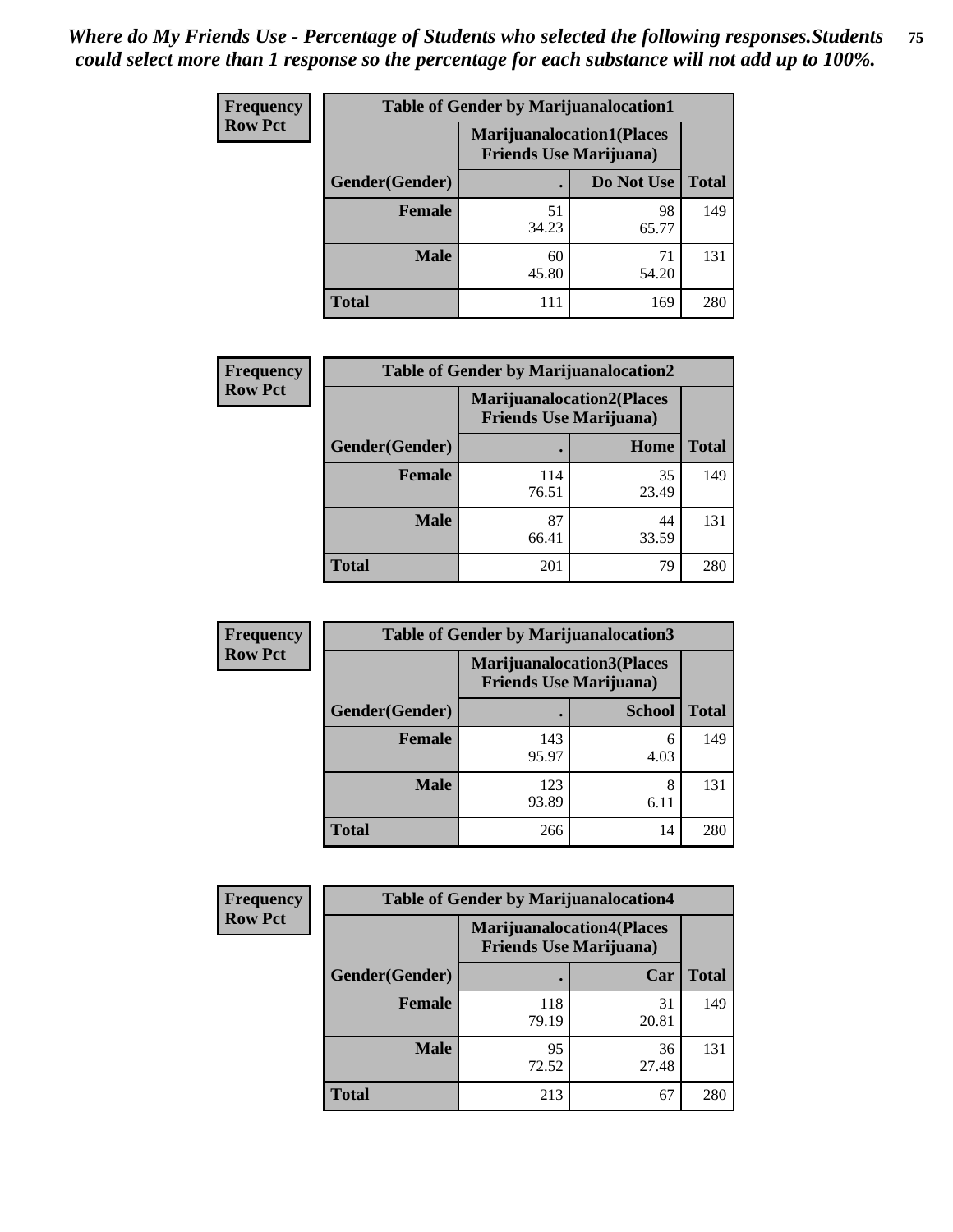| <b>Frequency</b> | <b>Table of Gender by Marijuanalocation5</b> |                                                                     |                          |              |
|------------------|----------------------------------------------|---------------------------------------------------------------------|--------------------------|--------------|
| <b>Row Pct</b>   |                                              | <b>Marijuanalocation5</b> (Places<br><b>Friends Use Marijuana</b> ) |                          |              |
|                  | Gender(Gender)                               |                                                                     | <b>Friend's</b><br>House | <b>Total</b> |
|                  | Female                                       | 100<br>67.11                                                        | 49<br>32.89              | 149          |
|                  | <b>Male</b>                                  | 82<br>62.60                                                         | 49<br>37.40              | 131          |
|                  | <b>Total</b>                                 | 182                                                                 | 98                       | 280          |

| <b>Frequency</b> | <b>Table of Gender by Marijuanalocation6</b> |                                |                                  |              |
|------------------|----------------------------------------------|--------------------------------|----------------------------------|--------------|
| <b>Row Pct</b>   |                                              | <b>Friends Use Marijuana</b> ) | <b>Marijuanalocation6(Places</b> |              |
|                  | <b>Gender</b> (Gender)                       |                                | <b>Other</b>                     | <b>Total</b> |
|                  | <b>Female</b>                                | 116<br>77.85                   | 33<br>22.15                      | 149          |
|                  | <b>Male</b>                                  | 77<br>58.78                    | 54<br>41.22                      | 131          |
|                  | <b>Total</b>                                 | 193                            | 87                               | 280          |

| <b>Frequency</b> | <b>Table of Gender by Otherdruglocation1</b> |                                            |                                  |              |
|------------------|----------------------------------------------|--------------------------------------------|----------------------------------|--------------|
| <b>Row Pct</b>   |                                              | <b>Friends Use Other Illegal</b><br>Drugs) | <b>Otherdruglocation1(Places</b> |              |
|                  | Gender(Gender)                               |                                            | Do Not Use                       | <b>Total</b> |
|                  | <b>Female</b>                                | 31<br>20.81                                | 118<br>79.19                     | 149          |
|                  | <b>Male</b>                                  | 41<br>31.30                                | 90<br>68.70                      | 131          |
|                  | <b>Total</b>                                 | 72                                         | 208                              | 280          |

| <b>Frequency</b> | <b>Table of Gender by Otherdruglocation2</b> |                                                                                |             |              |
|------------------|----------------------------------------------|--------------------------------------------------------------------------------|-------------|--------------|
| <b>Row Pct</b>   |                                              | <b>Otherdruglocation2(Places</b><br><b>Friends Use Other Illegal</b><br>Drugs) |             |              |
|                  | Gender(Gender)                               |                                                                                | Home        | <b>Total</b> |
|                  | Female                                       | 128<br>85.91                                                                   | 21<br>14.09 | 149          |
|                  | <b>Male</b>                                  | 107<br>81.68                                                                   | 24<br>18.32 | 131          |
|                  | <b>Total</b>                                 | 235                                                                            | 45          | 280          |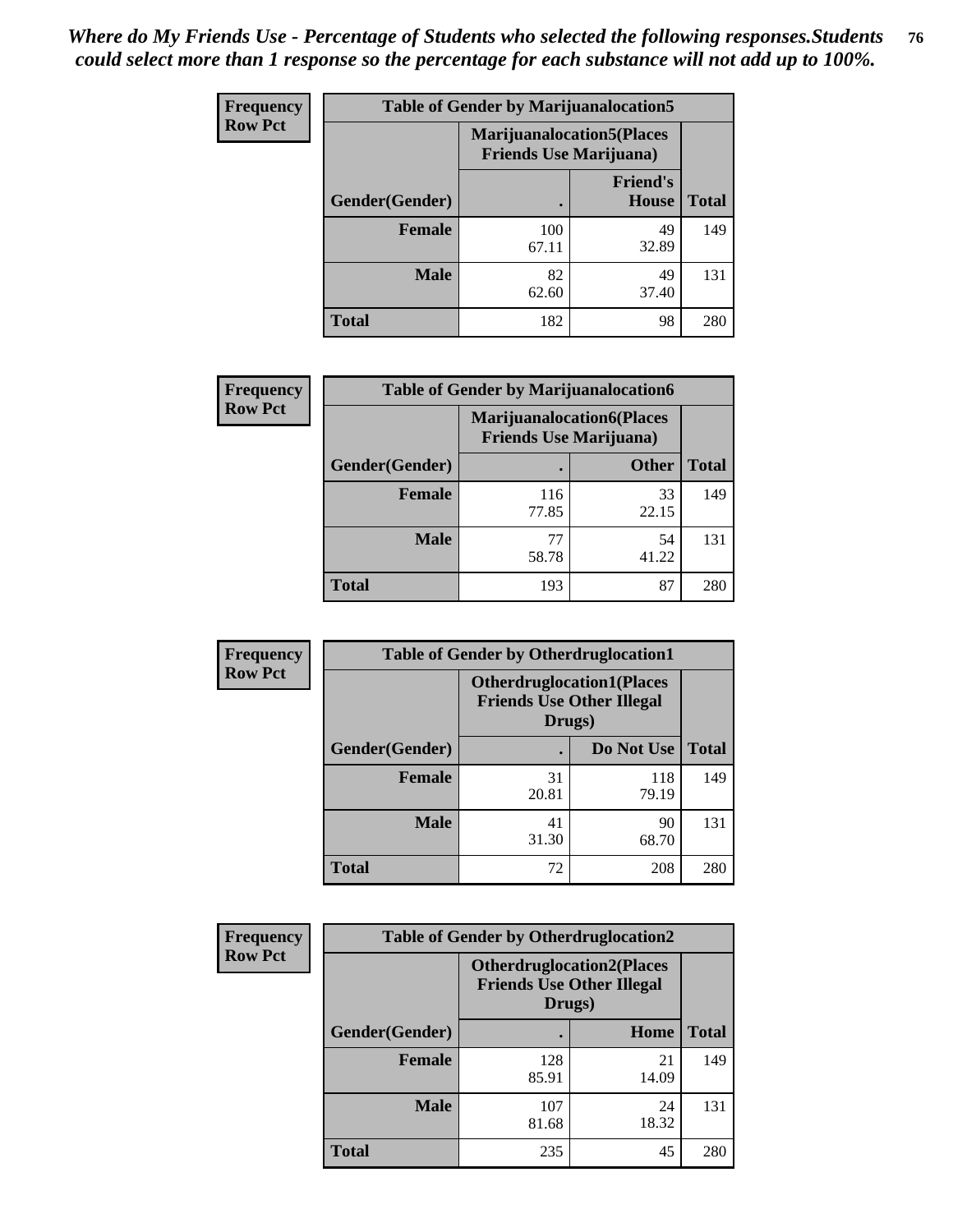| <b>Frequency</b> | <b>Table of Gender by Otherdruglocation3</b> |                                                                                |               |              |
|------------------|----------------------------------------------|--------------------------------------------------------------------------------|---------------|--------------|
| <b>Row Pct</b>   |                                              | <b>Otherdruglocation3(Places</b><br><b>Friends Use Other Illegal</b><br>Drugs) |               |              |
|                  | Gender(Gender)                               |                                                                                | <b>School</b> | <b>Total</b> |
|                  | <b>Female</b>                                | 144<br>96.64                                                                   | 3.36          | 149          |
|                  | <b>Male</b>                                  | 125<br>95.42                                                                   | 6<br>4.58     | 131          |
|                  | <b>Total</b>                                 | 269                                                                            | 11            | 280          |

| Frequency      |                | <b>Table of Gender by Otherdruglocation4</b> |                                                                      |              |
|----------------|----------------|----------------------------------------------|----------------------------------------------------------------------|--------------|
| <b>Row Pct</b> |                | Drugs)                                       | <b>Otherdruglocation4(Places</b><br><b>Friends Use Other Illegal</b> |              |
|                | Gender(Gender) |                                              | Car                                                                  | <b>Total</b> |
|                | <b>Female</b>  | 132<br>88.59                                 | 17<br>11.41                                                          | 149          |
|                | <b>Male</b>    | 113<br>86.26                                 | 18<br>13.74                                                          | 131          |
|                | <b>Total</b>   | 245                                          | 35                                                                   | 280          |

| Frequency      | <b>Table of Gender by Otherdruglocation5</b> |                                            |                                  |              |
|----------------|----------------------------------------------|--------------------------------------------|----------------------------------|--------------|
| <b>Row Pct</b> |                                              | <b>Friends Use Other Illegal</b><br>Drugs) | <b>Otherdruglocation5(Places</b> |              |
|                | Gender(Gender)                               |                                            | <b>Friend's</b><br><b>House</b>  | <b>Total</b> |
|                | <b>Female</b>                                | 119<br>79.87                               | 30<br>20.13                      | 149          |
|                | <b>Male</b>                                  | 95<br>72.52                                | 36<br>27.48                      | 131          |
|                | <b>Total</b>                                 | 214                                        | 66                               | 280          |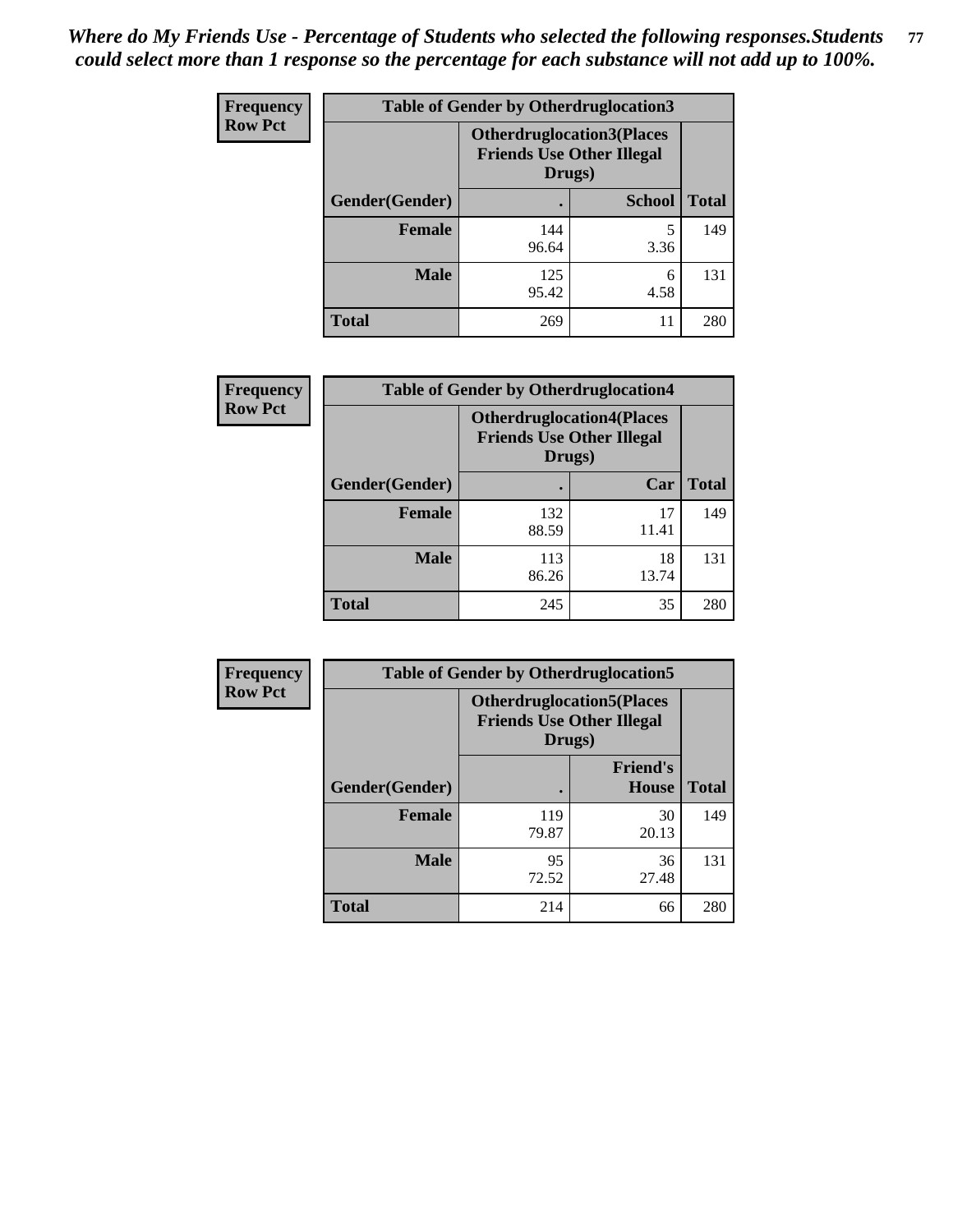| Frequency      | <b>Table of Gender by Otherdruglocation6</b> |                                            |                                  |              |
|----------------|----------------------------------------------|--------------------------------------------|----------------------------------|--------------|
| <b>Row Pct</b> |                                              | <b>Friends Use Other Illegal</b><br>Drugs) | <b>Otherdruglocation6(Places</b> |              |
|                | Gender(Gender)                               |                                            | <b>Other</b>                     | <b>Total</b> |
|                | <b>Female</b>                                | 127<br>85.23                               | 22<br>14.77                      | 149          |
|                | <b>Male</b>                                  | 96<br>73.28                                | 35<br>26.72                      | 131          |
|                | <b>Total</b>                                 | 223                                        | 57                               | 280          |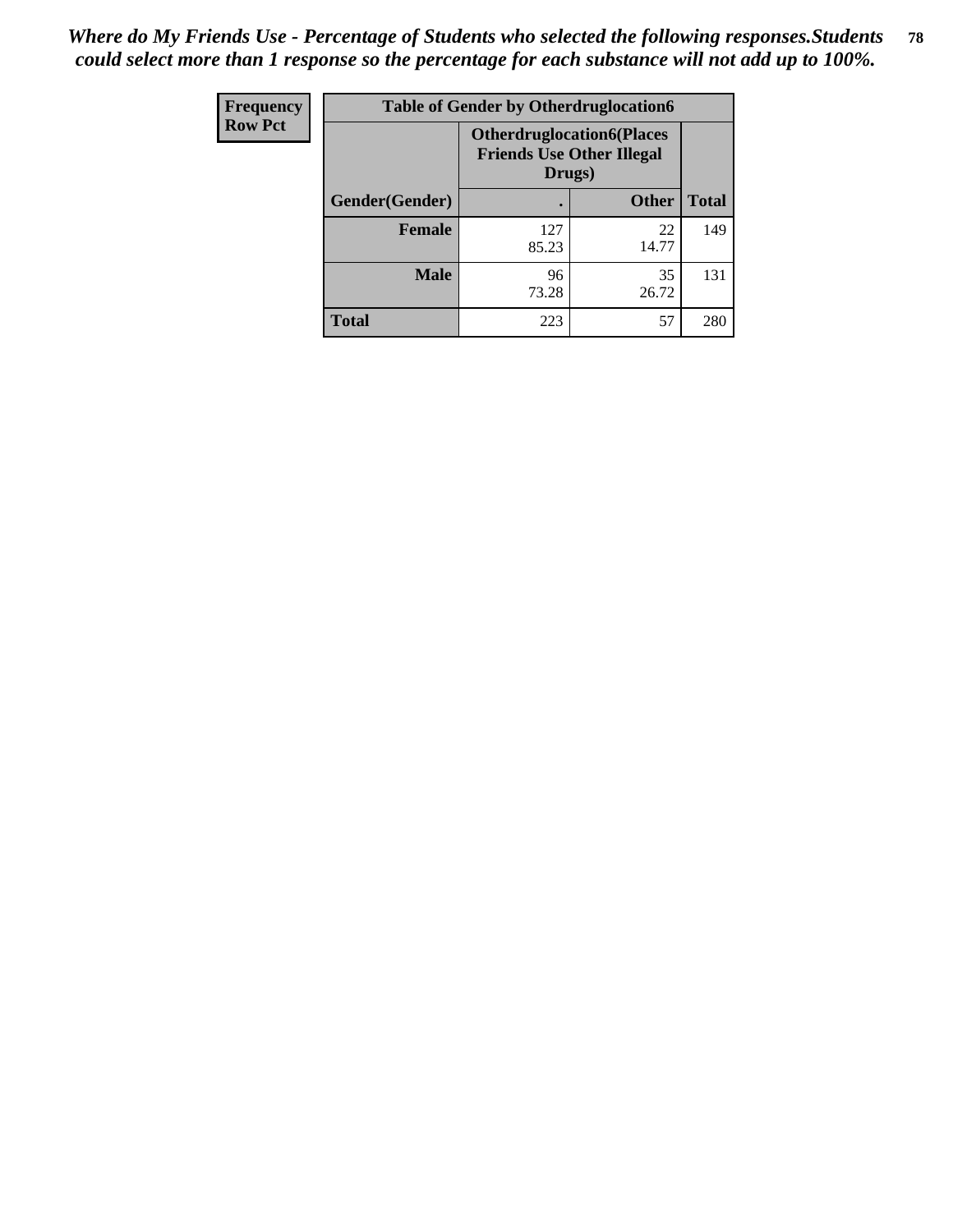| Frequency      | <b>Table of Gender by Alcoholtime1</b> |                                                   |                      |              |
|----------------|----------------------------------------|---------------------------------------------------|----------------------|--------------|
| <b>Row Pct</b> |                                        | Alcoholtime1(Times<br><b>Friends Use Alcohol)</b> |                      |              |
|                | Gender(Gender)                         | $\bullet$                                         | Do Not<br><b>Use</b> | <b>Total</b> |
|                | <b>Female</b>                          | 87<br>58.39                                       | 62<br>41.61          | 149          |
|                | <b>Male</b>                            | 85<br>64.89                                       | 46<br>35.11          | 131          |
|                | <b>Total</b>                           | 172                                               | 108                  | 280          |

| Frequency      | <b>Table of Gender by Alcoholtime2</b> |                                                          |                            |              |
|----------------|----------------------------------------|----------------------------------------------------------|----------------------------|--------------|
| <b>Row Pct</b> |                                        | <b>Alcoholtime2(Times</b><br><b>Friends Use Alcohol)</b> |                            |              |
|                | Gender(Gender)                         |                                                          | <b>On Way</b><br>to School | <b>Total</b> |
|                | <b>Female</b>                          | 146<br>97.99                                             | 3<br>2.01                  | 149          |
|                | <b>Male</b>                            | 128<br>97.71                                             | 3<br>2.29                  | 131          |
|                | <b>Total</b>                           | 274                                                      | 6                          | 280          |

| Frequency      | <b>Table of Gender by Alcoholtime3</b> |                                                   |                                |              |
|----------------|----------------------------------------|---------------------------------------------------|--------------------------------|--------------|
| <b>Row Pct</b> |                                        | Alcoholtime3(Times<br><b>Friends Use Alcohol)</b> |                                |              |
|                | Gender(Gender)                         |                                                   | <b>During</b><br><b>School</b> | <b>Total</b> |
|                | Female                                 | 146<br>97.99                                      | 3<br>2.01                      | 149          |
|                | <b>Male</b>                            | 128<br>97.71                                      | 3<br>2.29                      | 131          |
|                | <b>Total</b>                           | 274                                               | 6                              | 280          |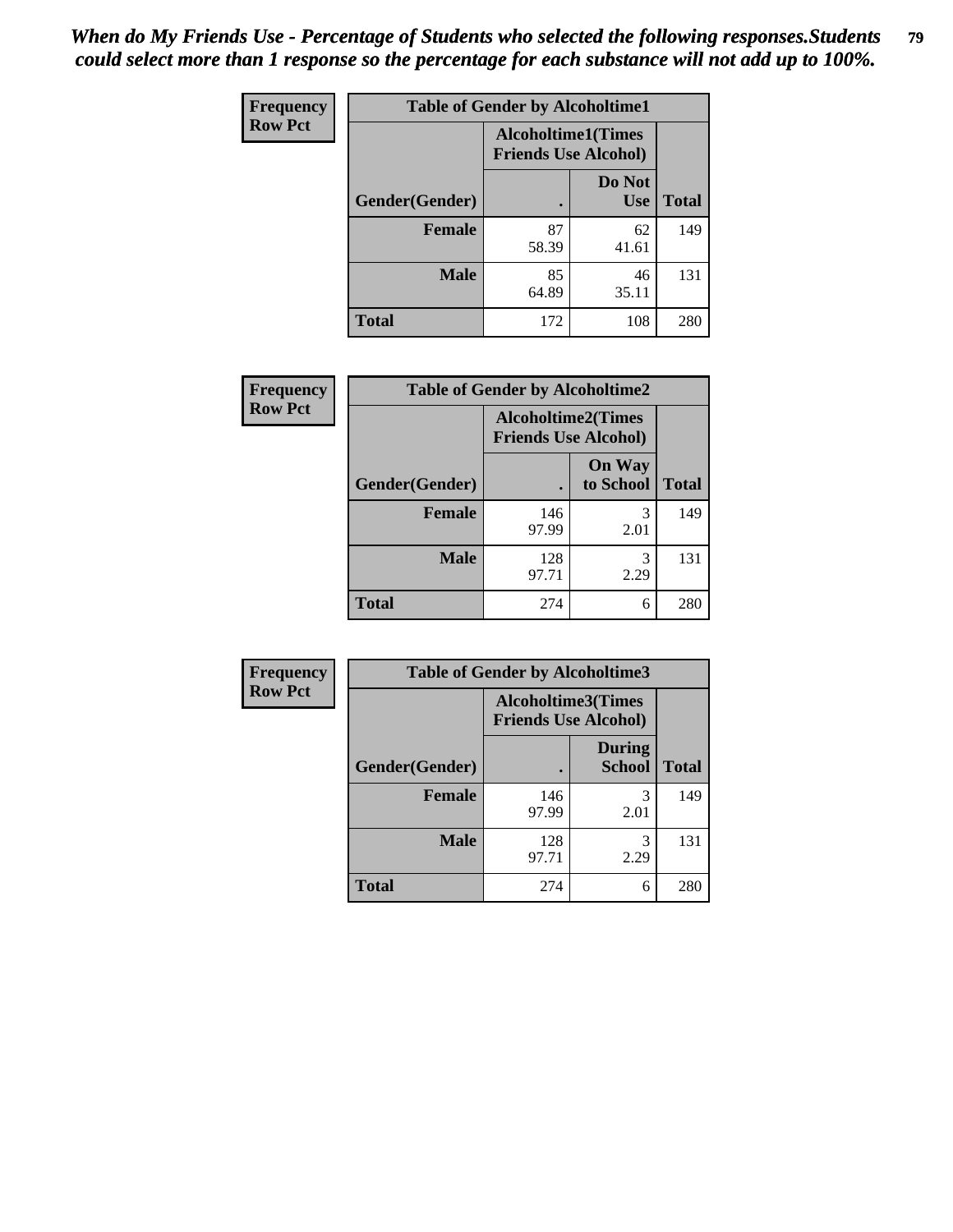*When do My Friends Use - Percentage of Students who selected the following responses.Students could select more than 1 response so the percentage for each substance will not add up to 100%.* **80**

| <b>Frequency</b> | <b>Table of Gender by Alcoholtime4</b> |                                                          |                                                |              |
|------------------|----------------------------------------|----------------------------------------------------------|------------------------------------------------|--------------|
| <b>Row Pct</b>   |                                        | <b>Alcoholtime4(Times</b><br><b>Friends Use Alcohol)</b> |                                                |              |
|                  | Gender(Gender)                         |                                                          | <b>On Way</b><br>Home<br>From<br><b>School</b> | <b>Total</b> |
|                  | <b>Female</b>                          | 144<br>96.64                                             | 5<br>3.36                                      | 149          |
|                  | <b>Male</b>                            | 127<br>96.95                                             | 4<br>3.05                                      | 131          |
|                  | <b>Total</b>                           | 271                                                      | 9                                              | 280          |

| <b>Frequency</b> | <b>Table of Gender by Alcoholtime5</b> |                                                           |             |              |  |
|------------------|----------------------------------------|-----------------------------------------------------------|-------------|--------------|--|
| <b>Row Pct</b>   |                                        | <b>Alcoholtime5</b> (Times<br><b>Friends Use Alcohol)</b> |             |              |  |
|                  | Gender(Gender)                         |                                                           | Weeknights  | <b>Total</b> |  |
|                  | <b>Female</b>                          | 128<br>85.91                                              | 21<br>14.09 | 149          |  |
|                  | <b>Male</b>                            | 111<br>84.73                                              | 20<br>15.27 | 131          |  |
|                  | <b>Total</b>                           | 239                                                       | 41          | 280          |  |

| <b>Frequency</b> | <b>Table of Gender by Alcoholtime6</b> |             |                                                           |              |
|------------------|----------------------------------------|-------------|-----------------------------------------------------------|--------------|
| <b>Row Pct</b>   |                                        |             | <b>Alcoholtime6</b> (Times<br><b>Friends Use Alcohol)</b> |              |
|                  | Gender(Gender)                         |             | Weekends                                                  | <b>Total</b> |
|                  | Female                                 | 48<br>32.21 | 101<br>67.79                                              | 149          |
|                  | <b>Male</b>                            | 43<br>32.82 | 88<br>67.18                                               | 131          |
|                  | <b>Total</b>                           | 91          | 189                                                       | 280          |

| Frequency      | <b>Table of Gender by Tobaccotime1</b> |                                                          |                      |              |
|----------------|----------------------------------------|----------------------------------------------------------|----------------------|--------------|
| <b>Row Pct</b> |                                        | <b>Tobaccotime1(Times</b><br><b>Friends Use Tobacco)</b> |                      |              |
|                | Gender(Gender)                         |                                                          | Do Not<br><b>Use</b> | <b>Total</b> |
|                | <b>Female</b>                          | 52<br>34.90                                              | 97<br>65.10          | 149          |
|                | <b>Male</b>                            | 77<br>58.78                                              | 54<br>41.22          | 131          |
|                | <b>Total</b>                           | 129                                                      | 151                  | 280          |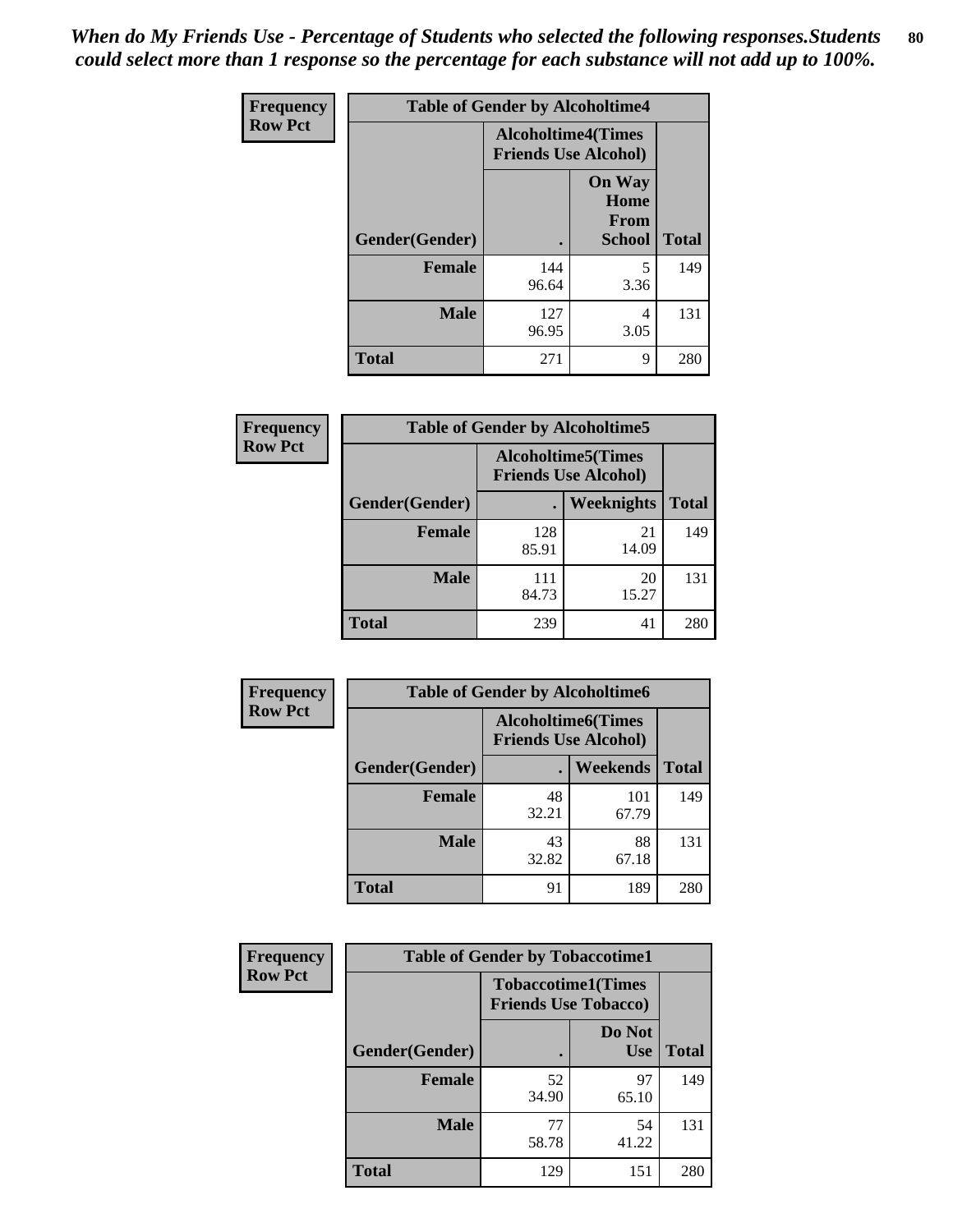*When do My Friends Use - Percentage of Students who selected the following responses.Students could select more than 1 response so the percentage for each substance will not add up to 100%.* **81**

| Frequency      | <b>Table of Gender by Tobaccotime2</b> |                                                          |                            |              |
|----------------|----------------------------------------|----------------------------------------------------------|----------------------------|--------------|
| <b>Row Pct</b> |                                        | <b>Tobaccotime2(Times</b><br><b>Friends Use Tobacco)</b> |                            |              |
|                | Gender(Gender)                         |                                                          | <b>On Way</b><br>to School | <b>Total</b> |
|                | <b>Female</b>                          | 119<br>79.87                                             | 30<br>20.13                | 149          |
|                | <b>Male</b>                            | 97<br>74.05                                              | 34<br>25.95                | 131          |
|                | Total                                  | 216                                                      | 64                         | 280          |

| Frequency      | <b>Table of Gender by Tobaccotime3</b> |                                                          |                                |              |
|----------------|----------------------------------------|----------------------------------------------------------|--------------------------------|--------------|
| <b>Row Pct</b> |                                        | <b>Tobaccotime3(Times</b><br><b>Friends Use Tobacco)</b> |                                |              |
|                | Gender(Gender)                         |                                                          | <b>During</b><br><b>School</b> | <b>Total</b> |
|                | Female                                 | 146<br>97.99                                             | 3<br>2.01                      | 149          |
|                | <b>Male</b>                            | 118<br>90.08                                             | 13<br>9.92                     | 131          |
|                | <b>Total</b>                           | 264                                                      | 16                             | 280          |

| <b>Frequency</b> | <b>Table of Gender by Tobaccotime4</b> |                                                          |                                                |              |
|------------------|----------------------------------------|----------------------------------------------------------|------------------------------------------------|--------------|
| <b>Row Pct</b>   |                                        | <b>Tobaccotime4(Times</b><br><b>Friends Use Tobacco)</b> |                                                |              |
|                  | Gender(Gender)                         |                                                          | <b>On Way</b><br>Home<br>From<br><b>School</b> | <b>Total</b> |
|                  | <b>Female</b>                          | 144<br>96.64                                             | 5<br>3.36                                      | 149          |
|                  | <b>Male</b>                            | 127<br>96.95                                             | 4<br>3.05                                      | 131          |
|                  | <b>Total</b>                           | 271                                                      | 9                                              | 280          |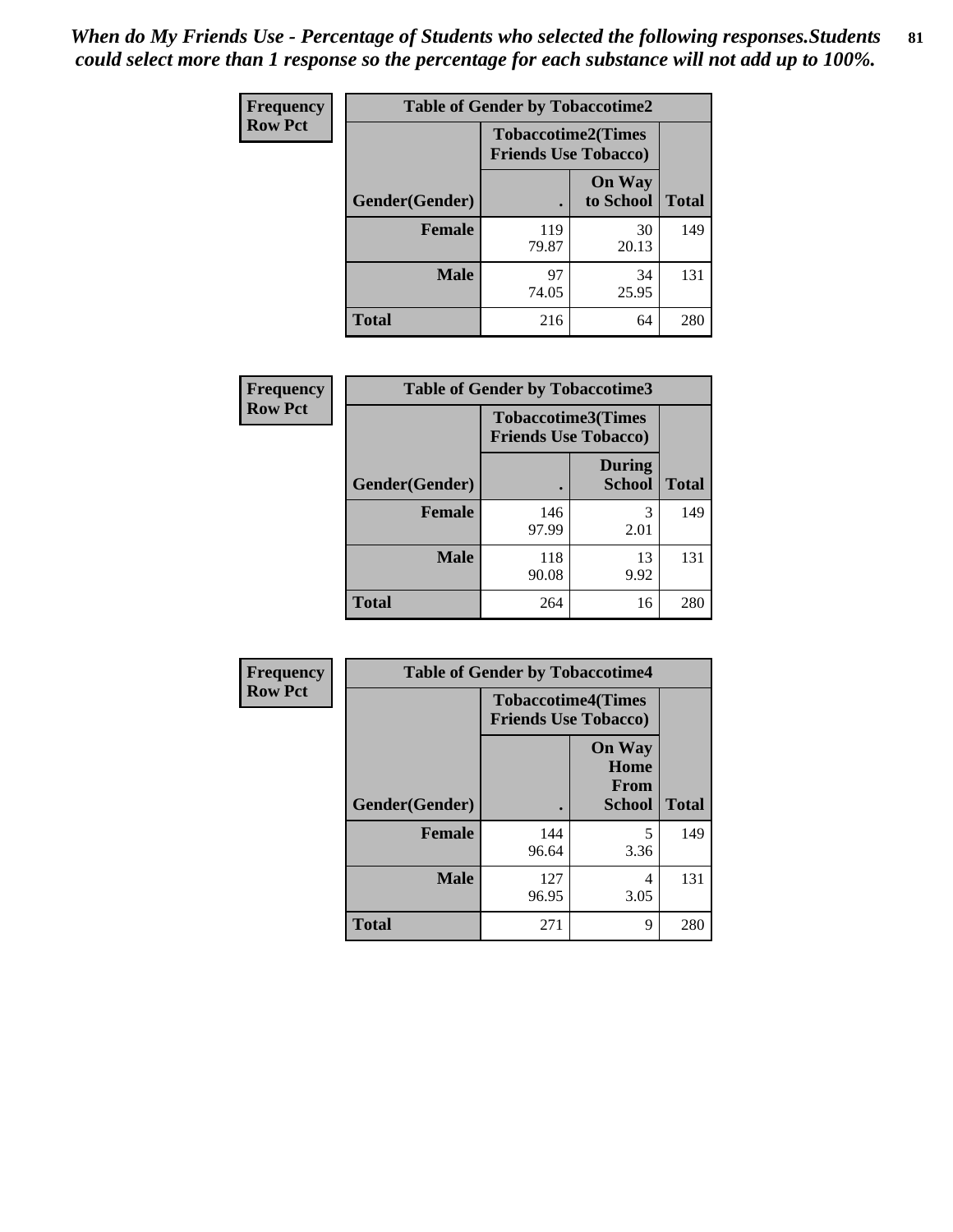| <b>Frequency</b> | <b>Table of Gender by Tobaccotime5</b> |              |                                                           |              |  |
|------------------|----------------------------------------|--------------|-----------------------------------------------------------|--------------|--|
| <b>Row Pct</b>   |                                        |              | <b>Tobaccotime5</b> (Times<br><b>Friends Use Tobacco)</b> |              |  |
|                  | Gender(Gender)                         |              | Weeknights                                                | <b>Total</b> |  |
|                  | <b>Female</b>                          | 104<br>69.80 | 45<br>30.20                                               | 149          |  |
|                  | <b>Male</b>                            | 75<br>57.25  | 56<br>42.75                                               | 131          |  |
|                  | <b>Total</b>                           | 179          | 101                                                       | 280          |  |

| Frequency      | <b>Table of Gender by Tobaccotime6</b> |                             |                           |              |  |
|----------------|----------------------------------------|-----------------------------|---------------------------|--------------|--|
| <b>Row Pct</b> |                                        | <b>Friends Use Tobacco)</b> | <b>Tobaccotime6(Times</b> |              |  |
|                | Gender(Gender)                         |                             | Weekends                  | <b>Total</b> |  |
|                | Female                                 | 91<br>61.07                 | 58<br>38.93               | 149          |  |
|                | <b>Male</b>                            | 56<br>42.75                 | 75<br>57.25               | 131          |  |
|                | <b>Total</b>                           | 147                         | 133                       | 280          |  |

| <b>Frequency</b> | <b>Table of Gender by Marijuanatime1</b> |             |                                                               |              |
|------------------|------------------------------------------|-------------|---------------------------------------------------------------|--------------|
| <b>Row Pct</b>   |                                          |             | <b>Marijuanatime1(Times</b><br><b>Friends Use Marijuana</b> ) |              |
|                  | Gender(Gender)                           |             | Do Not Use                                                    | <b>Total</b> |
|                  | <b>Female</b>                            | 48<br>32.21 | 101<br>67.79                                                  | 149          |
|                  | <b>Male</b>                              | 62<br>47.33 | 69<br>52.67                                                   | 131          |
|                  | <b>Total</b>                             | 110         | 170                                                           | 280          |

| <b>Frequency</b> | <b>Table of Gender by Marijuanatime2</b> |                                |                             |              |
|------------------|------------------------------------------|--------------------------------|-----------------------------|--------------|
| <b>Row Pct</b>   |                                          | <b>Friends Use Marijuana</b> ) | <b>Marijuanatime2(Times</b> |              |
|                  | Gender(Gender)                           |                                | On Way to<br><b>School</b>  | <b>Total</b> |
|                  | <b>Female</b>                            | 131<br>87.92                   | 18<br>12.08                 | 149          |
|                  | <b>Male</b>                              | 108<br>82.44                   | 23<br>17.56                 | 131          |
|                  | <b>Total</b>                             | 239                            | 41                          | 280          |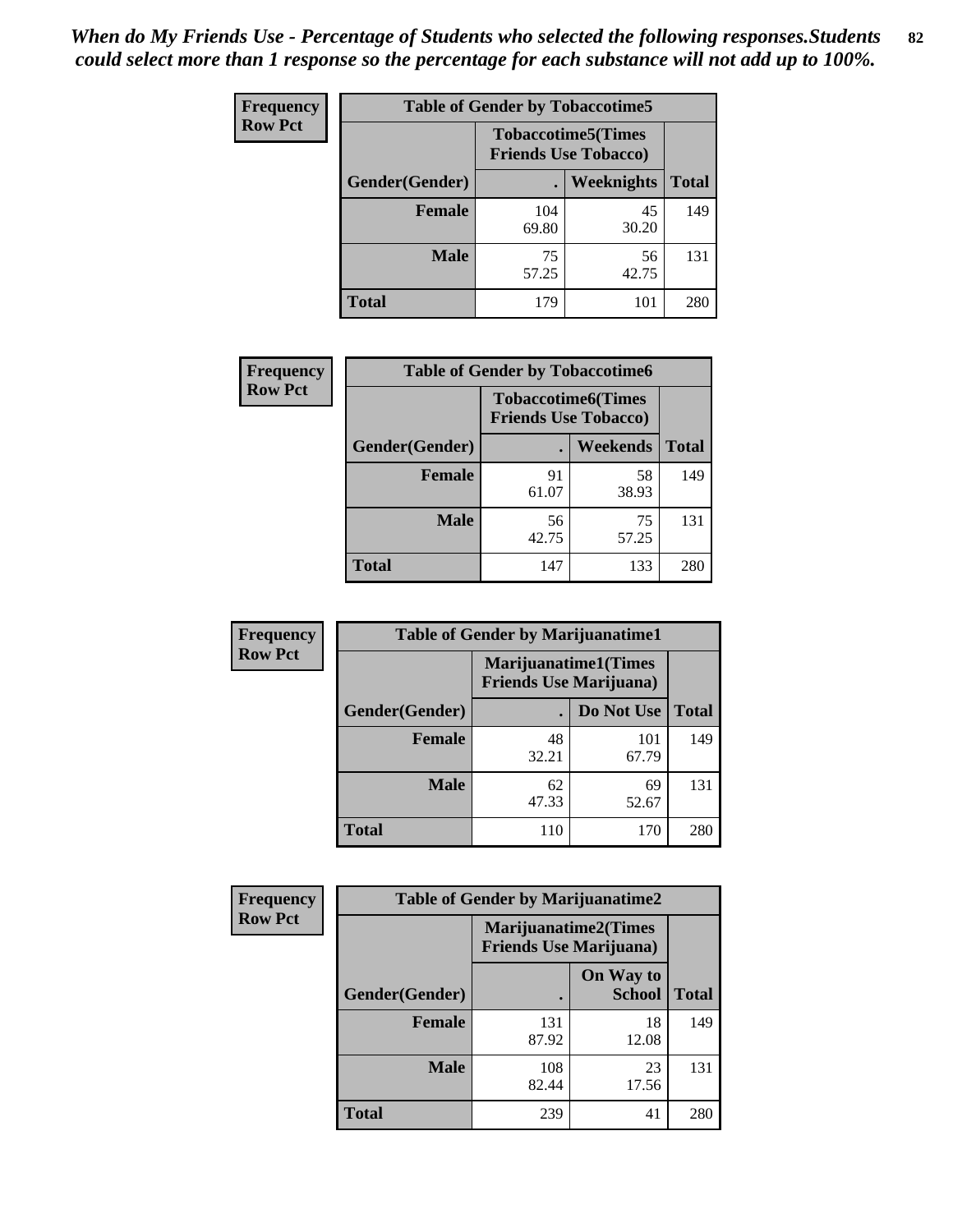| Frequency      | <b>Table of Gender by Marijuanatime3</b> |                                                        |                                |              |
|----------------|------------------------------------------|--------------------------------------------------------|--------------------------------|--------------|
| <b>Row Pct</b> |                                          | Marijuanatime3(Times<br><b>Friends Use Marijuana</b> ) |                                |              |
|                | Gender(Gender)                           |                                                        | <b>During</b><br><b>School</b> | <b>Total</b> |
|                | <b>Female</b>                            | 147<br>98.66                                           | $\mathfrak{D}$<br>1.34         | 149          |
|                | <b>Male</b>                              | 126<br>96.18                                           | 5<br>3.82                      | 131          |
|                | <b>Total</b>                             | 273                                                    |                                | 280          |

| Frequency      | <b>Table of Gender by Marijuanatime4</b> |                                                               |                                                |              |
|----------------|------------------------------------------|---------------------------------------------------------------|------------------------------------------------|--------------|
| <b>Row Pct</b> |                                          | <b>Marijuanatime4(Times</b><br><b>Friends Use Marijuana</b> ) |                                                |              |
|                | Gender(Gender)                           |                                                               | <b>On Way</b><br>Home<br>From<br><b>School</b> | <b>Total</b> |
|                | <b>Female</b>                            | 137<br>91.95                                                  | 12<br>8.05                                     | 149          |
|                | <b>Male</b>                              | 114<br>87.02                                                  | 17<br>12.98                                    | 131          |
|                | <b>Total</b>                             | 251                                                           | 29                                             | 280          |

| Frequency      | <b>Table of Gender by Marijuanatime5</b> |                                                                |             |              |  |
|----------------|------------------------------------------|----------------------------------------------------------------|-------------|--------------|--|
| <b>Row Pct</b> |                                          | <b>Marijuanatime5</b> (Times<br><b>Friends Use Marijuana</b> ) |             |              |  |
|                | Gender(Gender)                           | ٠                                                              | Weeknights  | <b>Total</b> |  |
|                | <b>Female</b>                            | 116<br>77.85                                                   | 33<br>22.15 | 149          |  |
|                | <b>Male</b>                              | 87<br>66.41                                                    | 44<br>33.59 | 131          |  |
|                | <b>Total</b>                             | 203                                                            | 77          | 280          |  |

| Frequency      | <b>Table of Gender by Marijuanatime6</b> |                                                               |                 |              |  |  |
|----------------|------------------------------------------|---------------------------------------------------------------|-----------------|--------------|--|--|
| <b>Row Pct</b> |                                          | <b>Marijuanatime6(Times</b><br><b>Friends Use Marijuana</b> ) |                 |              |  |  |
|                | Gender(Gender)                           |                                                               | <b>Weekends</b> | <b>Total</b> |  |  |
|                | <b>Female</b>                            | 94<br>63.09                                                   | 55<br>36.91     | 149          |  |  |
|                | <b>Male</b>                              | 69<br>52.67                                                   | 62<br>47.33     | 131          |  |  |
|                | <b>Total</b>                             | 163                                                           | 117             | 280          |  |  |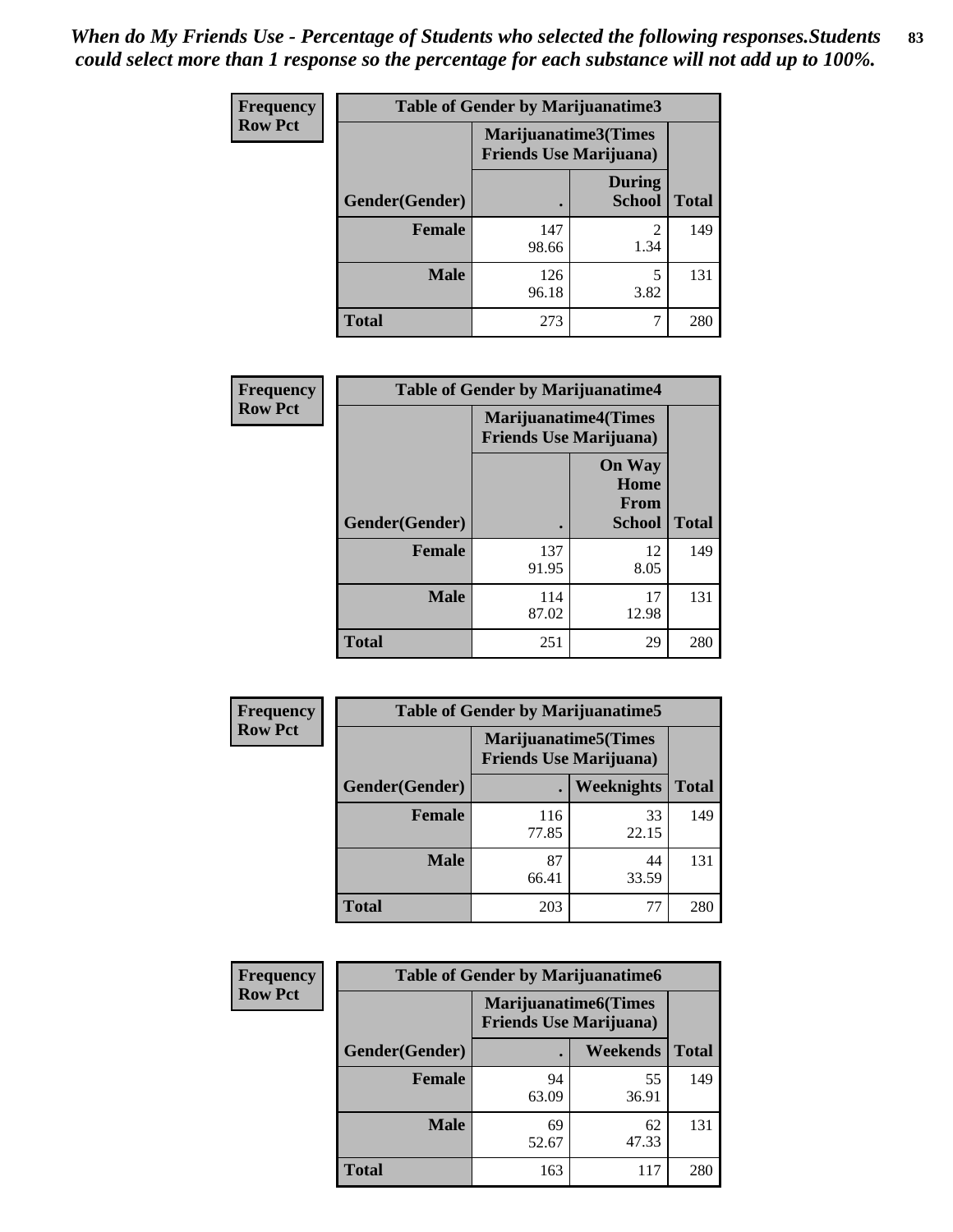*When do My Friends Use - Percentage of Students who selected the following responses.Students could select more than 1 response so the percentage for each substance will not add up to 100%.* **84**

| <b>Frequency</b> |                | <b>Table of Gender by Otherdrugtime1</b>                                           |              |              |  |  |
|------------------|----------------|------------------------------------------------------------------------------------|--------------|--------------|--|--|
| <b>Row Pct</b>   |                | <b>Otherdrugtime1</b> (Times<br><b>Friends Use Other</b><br><b>Illegal Drugs</b> ) |              |              |  |  |
|                  | Gender(Gender) |                                                                                    | Do Not Use   | <b>Total</b> |  |  |
|                  | <b>Female</b>  | 27<br>18.12                                                                        | 122<br>81.88 | 149          |  |  |
|                  | <b>Male</b>    | 40<br>30.53                                                                        | 91<br>69.47  | 131          |  |  |
|                  | <b>Total</b>   | 67                                                                                 | 213          | 280          |  |  |

| Frequency      | <b>Table of Gender by Otherdrugtime2</b> |                                                                                   |                            |              |  |  |
|----------------|------------------------------------------|-----------------------------------------------------------------------------------|----------------------------|--------------|--|--|
| <b>Row Pct</b> |                                          | <b>Otherdrugtime2(Times</b><br><b>Friends Use Other</b><br><b>Illegal Drugs</b> ) |                            |              |  |  |
|                | Gender(Gender)                           | $\bullet$                                                                         | On Way to<br><b>School</b> | <b>Total</b> |  |  |
|                | Female                                   | 143<br>95.97                                                                      | 6<br>4.03                  | 149          |  |  |
|                | <b>Male</b>                              | 123<br>93.89                                                                      | 8<br>6.11                  | 131          |  |  |
|                | <b>Total</b>                             | 266                                                                               | 14                         | 280          |  |  |

| <b>Frequency</b> | Table of Gender by Otherdrugtime3 |                                                                            |                                |              |  |
|------------------|-----------------------------------|----------------------------------------------------------------------------|--------------------------------|--------------|--|
| <b>Row Pct</b>   |                                   | Otherdrugtime3(Times<br><b>Friends Use Other</b><br><b>Illegal Drugs</b> ) |                                |              |  |
|                  | Gender(Gender)                    |                                                                            | <b>During</b><br><b>School</b> | <b>Total</b> |  |
|                  | <b>Female</b>                     | 146<br>97.99                                                               | 3<br>2.01                      | 149          |  |
|                  | <b>Male</b>                       | 123<br>93.89                                                               | 8<br>6.11                      | 131          |  |
|                  | <b>Total</b>                      | 269                                                                        | 11                             | 280          |  |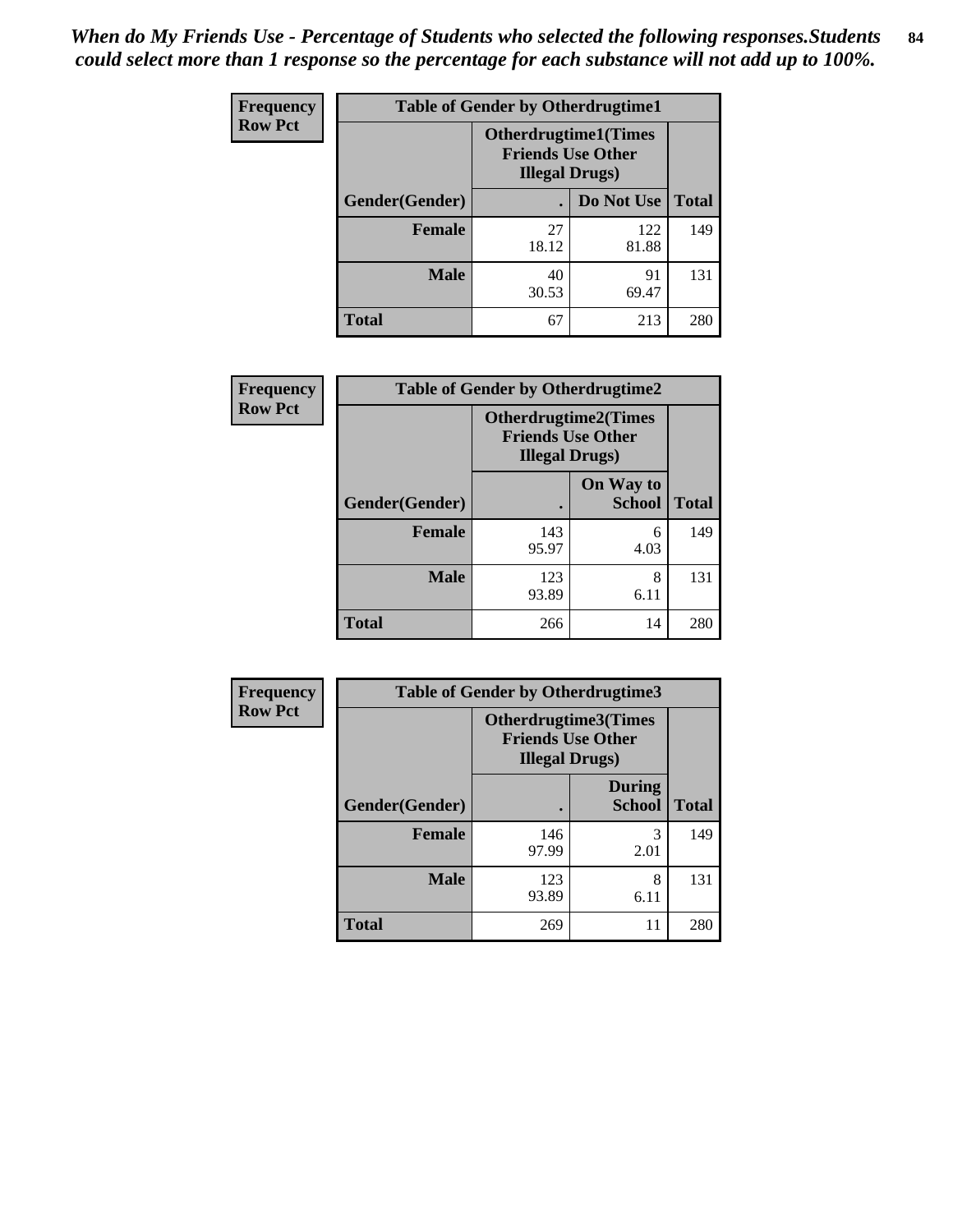*When do My Friends Use - Percentage of Students who selected the following responses.Students could select more than 1 response so the percentage for each substance will not add up to 100%.* **85**

| Frequency      |                | <b>Table of Gender by Otherdrugtime4</b> |                                                         |              |
|----------------|----------------|------------------------------------------|---------------------------------------------------------|--------------|
| <b>Row Pct</b> |                | <b>Illegal Drugs</b> )                   | <b>Otherdrugtime4(Times</b><br><b>Friends Use Other</b> |              |
|                | Gender(Gender) |                                          | <b>On Way</b><br>Home<br><b>From</b><br><b>School</b>   | <b>Total</b> |
|                | <b>Female</b>  | 143<br>95.97                             | 6<br>4.03                                               | 149          |
|                | <b>Male</b>    | 124<br>94.66                             | 5.34                                                    | 131          |
|                | <b>Total</b>   | 267                                      | 13                                                      | 280          |

| <b>Frequency</b> |                | <b>Table of Gender by Otherdrugtime5</b>                                           |             |              |
|------------------|----------------|------------------------------------------------------------------------------------|-------------|--------------|
| <b>Row Pct</b>   |                | <b>Otherdrugtime5</b> (Times<br><b>Friends Use Other</b><br><b>Illegal Drugs</b> ) |             |              |
|                  | Gender(Gender) |                                                                                    | Weeknights  | <b>Total</b> |
|                  | <b>Female</b>  | 134<br>89.93                                                                       | 15<br>10.07 | 149          |
|                  | <b>Male</b>    | 110<br>83.97                                                                       | 21<br>16.03 | 131          |
|                  | <b>Total</b>   | 244                                                                                | 36          | 280          |

| <b>Frequency</b> | <b>Table of Gender by Otherdrugtime6</b> |                                                                                   |             |              |  |
|------------------|------------------------------------------|-----------------------------------------------------------------------------------|-------------|--------------|--|
| <b>Row Pct</b>   |                                          | <b>Otherdrugtime6(Times</b><br><b>Friends Use Other</b><br><b>Illegal Drugs</b> ) |             |              |  |
|                  | Gender(Gender)                           |                                                                                   | Weekends    | <b>Total</b> |  |
|                  | <b>Female</b>                            | 117<br>78.52                                                                      | 32<br>21.48 | 149          |  |
|                  | <b>Male</b>                              | 89<br>67.94                                                                       | 42<br>32.06 | 131          |  |
|                  | <b>Total</b>                             | 206                                                                               | 74          | 280          |  |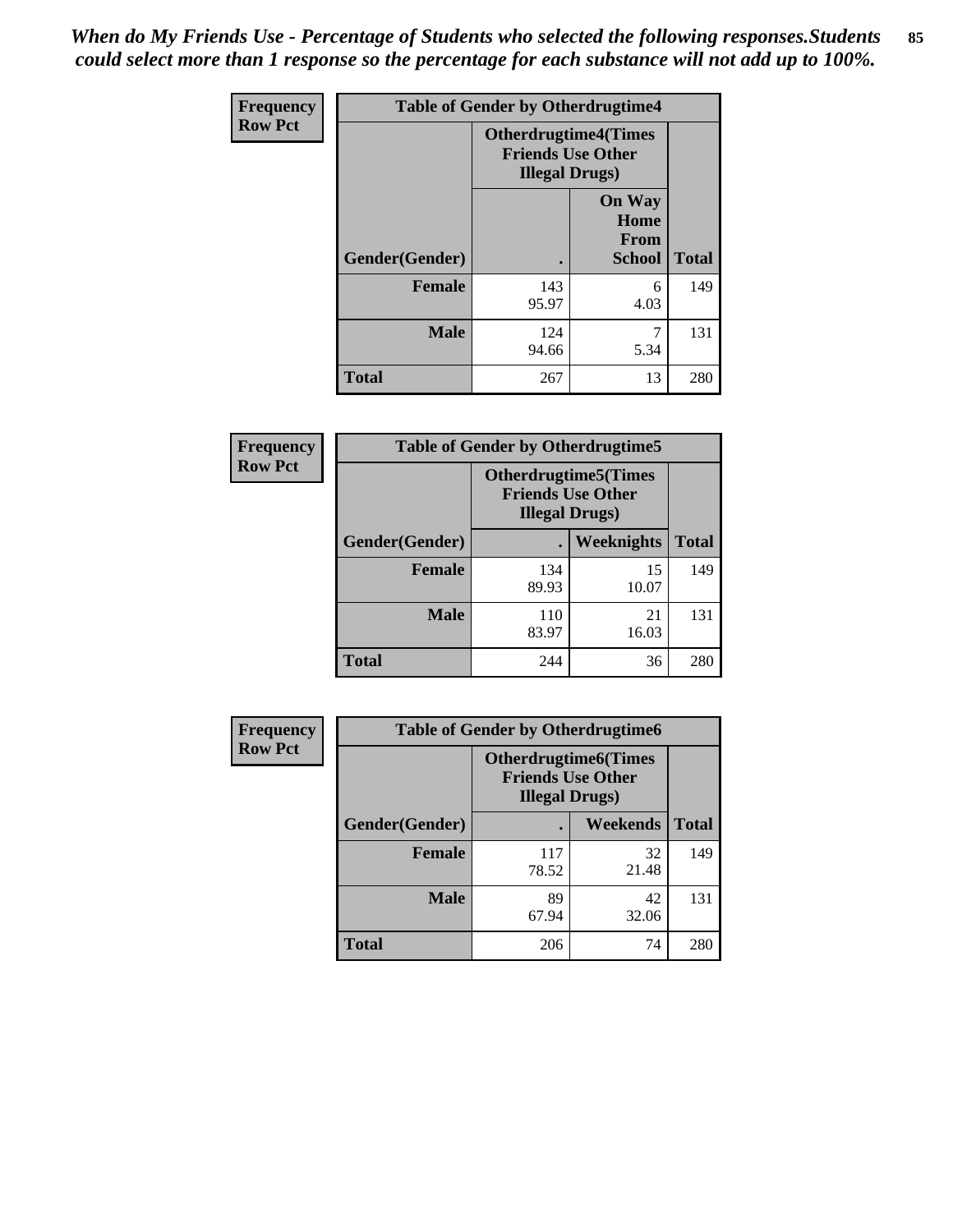# *Other Questions* **86**

| <b>Frequency</b> | <b>Table of Gender by Educationalcohol</b> |                                                                                                                                       |                |              |
|------------------|--------------------------------------------|---------------------------------------------------------------------------------------------------------------------------------------|----------------|--------------|
| <b>Row Pct</b>   |                                            | <b>Educationalcohol</b> (I<br>have been taught<br>about alcohol,<br>tobacco,<br>and other drugs<br>within the last year<br>at school) |                |              |
|                  | Gender(Gender)                             | <b>Yes</b>                                                                                                                            | N <sub>0</sub> | <b>Total</b> |
|                  | <b>Female</b>                              | 102<br>68.46                                                                                                                          | 47<br>31.54    | 149          |
|                  | <b>Male</b>                                | 93<br>70.99                                                                                                                           | 38<br>29.01    | 131          |
|                  | <b>Total</b>                               | 195                                                                                                                                   | 85             | 280          |

| Frequency      | <b>Table of Gender by Rodedrinking</b> |                                                                                                                     |                |              |  |  |
|----------------|----------------------------------------|---------------------------------------------------------------------------------------------------------------------|----------------|--------------|--|--|
| <b>Row Pct</b> |                                        | Rodedrinking(In<br>the past 30 days I<br>have ridden in a<br>car with a driver<br>who had been<br>drinking alcohol) |                |              |  |  |
|                | Gender(Gender)                         | Yes                                                                                                                 | N <sub>0</sub> | <b>Total</b> |  |  |
|                | <b>Female</b>                          | 15<br>10.07                                                                                                         | 134<br>89.93   | 149          |  |  |
|                | <b>Male</b>                            | 18<br>13.74                                                                                                         | 113<br>86.26   | 131          |  |  |
|                | <b>Total</b>                           | 33                                                                                                                  | 247            | 280          |  |  |

| Frequency      |                | <b>Table of Gender by Drugsschool</b>                                                                                               |              |              |
|----------------|----------------|-------------------------------------------------------------------------------------------------------------------------------------|--------------|--------------|
| <b>Row Pct</b> |                | <b>Drugsschool</b> (During<br>the past 12 months,<br>I have been offered,<br>sold,<br>or given illegal drugs<br>on school property) |              |              |
|                | Gender(Gender) | Yes                                                                                                                                 | $\bf No$     | <b>Total</b> |
|                | <b>Female</b>  | 12<br>8.05                                                                                                                          | 137<br>91.95 | 149          |
|                | <b>Male</b>    | 24<br>18.32                                                                                                                         | 107<br>81.68 | 131          |
|                | <b>Total</b>   | 36                                                                                                                                  | 244          | 280          |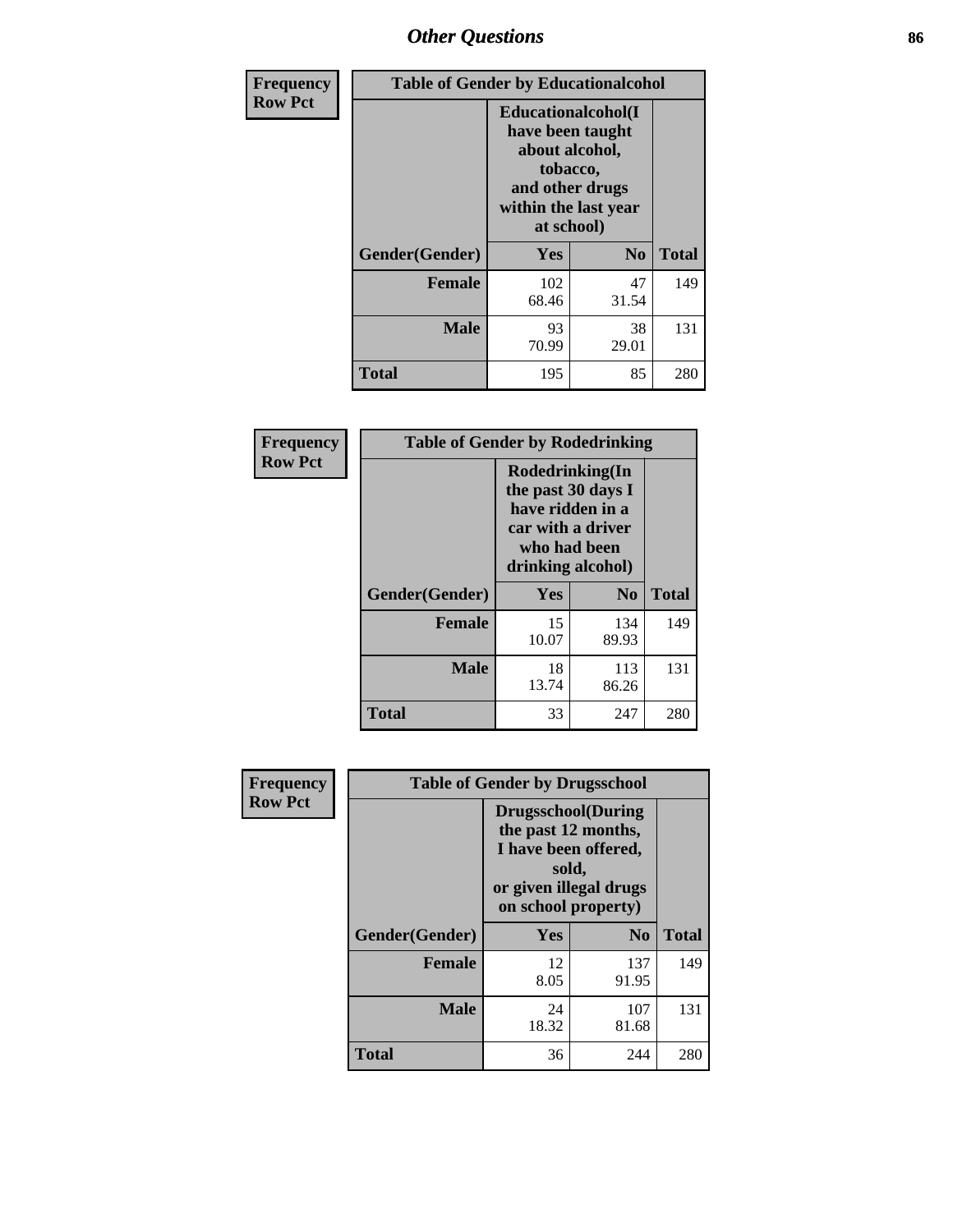## *Other Questions* **87**

**Frequency Row Pct**

| <b>Table of Gender by Bingedrinking</b> |                                                                                                                                                                   |                                                                                                         |            |           |                          |       |                  |     |
|-----------------------------------------|-------------------------------------------------------------------------------------------------------------------------------------------------------------------|---------------------------------------------------------------------------------------------------------|------------|-----------|--------------------------|-------|------------------|-----|
|                                         |                                                                                                                                                                   | Bingedrinking(I have drunk five or more<br>drinks of alcohol at one sitting during the<br>last 30 days) |            |           |                          |       |                  |     |
|                                         | 10<br><b>20</b><br>1 or<br>3 to<br>6 to<br>to<br>to<br>19<br>29<br>$\mathbf 0$<br>5<br>q<br><b>Gender</b> (Gender)   Days<br>days<br>days<br>days<br>days<br>days |                                                                                                         |            |           | All<br><b>30</b><br>days | Total |                  |     |
| <b>Female</b>                           | 131<br>87.92                                                                                                                                                      | 9<br>6.04                                                                                               | 4<br>2.68  | 2<br>1.34 | 0.67                     | 0.67  | 0.67             | 149 |
| <b>Male</b>                             | 99<br>75.57                                                                                                                                                       | 7<br>5.34                                                                                               | 12<br>9.16 | 8<br>6.11 | 4<br>3.05                | 0.76  | $\Omega$<br>0.00 | 131 |
|                                         |                                                                                                                                                                   |                                                                                                         |            |           |                          |       |                  |     |

| Frequency      | <b>Table of Gender by Educationaids</b> |                                                                                                 |             |              |
|----------------|-----------------------------------------|-------------------------------------------------------------------------------------------------|-------------|--------------|
| <b>Row Pct</b> |                                         | <b>Educationaids</b> (I<br>have been taught<br>about HIV/AIDS<br>at school in the<br>past year) |             |              |
|                | Gender(Gender)                          | Yes                                                                                             | $\bf N_0$   | <b>Total</b> |
|                | <b>Female</b>                           | 104<br>69.80                                                                                    | 45<br>30.20 | 149          |
|                | <b>Male</b>                             | 97<br>74.05                                                                                     | 34<br>25.95 | 131          |
|                | <b>Total</b>                            | 201                                                                                             | 79          | 280          |

| <b>Frequency</b> | <b>Table of Gender by Suicideconsider</b> |                        |                |       |
|------------------|-------------------------------------------|------------------------|----------------|-------|
| <b>Row Pct</b>   |                                           | <b>Suicideconsider</b> |                |       |
|                  | Gender(Gender)                            | Yes                    | N <sub>0</sub> | Total |
|                  | Female                                    | 11<br>7.38             | 138<br>92.62   | 149   |
|                  | <b>Male</b>                               | 8<br>6.11              | 123<br>93.89   | 131   |
|                  | <b>Total</b>                              | 19                     | 261            | 280   |